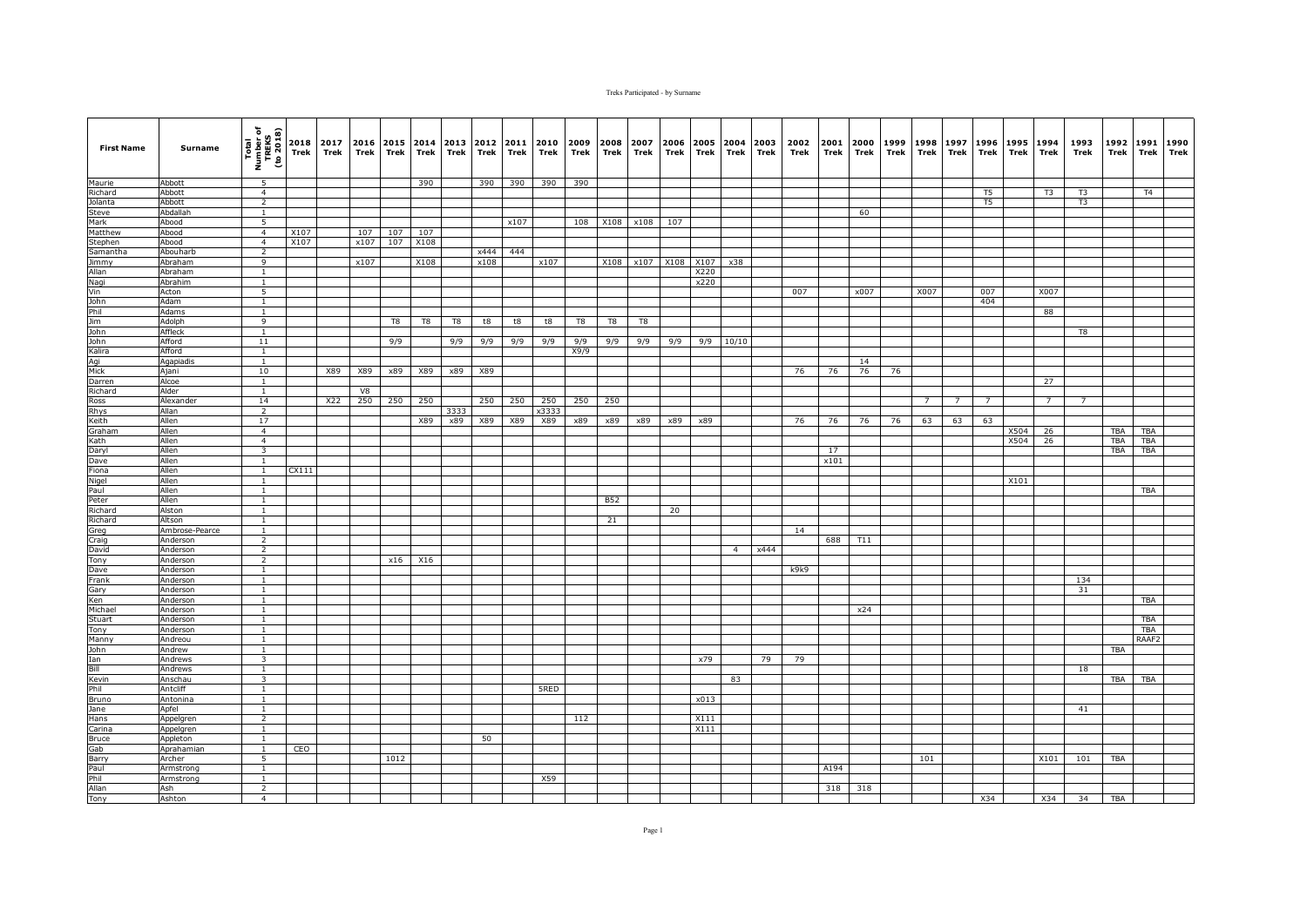| <b>First Name</b> | Surname                  | Total<br>Number of<br>TREKS<br>(to 2018) | 2018<br>Trek | 2017<br>Trek | 2016<br>Trek | Trek      | 2015 2014<br>Trek | 2013<br>Trek | 2012<br>Trek | 2011<br>Trek | 2010<br>Trek | 2009<br>Trek   | 2008<br>Trek | 2007<br>Trek | 2006<br>Trek        | 2005<br>Trek   | 2004<br>Trek   | 2003<br>Trek   | 2002<br>Trek   | 2001<br>Trek   | 2000<br>Trek   | 1999<br>Trek   | 1998<br>Trek   | 1997<br>Trek   | 1996<br>Trek | 1995<br>Trek   | 1994<br>Trek   | 1993<br>Trek   | 1992<br>Trek | 1991<br><b>Trek</b> | 1990<br>Trek |
|-------------------|--------------------------|------------------------------------------|--------------|--------------|--------------|-----------|-------------------|--------------|--------------|--------------|--------------|----------------|--------------|--------------|---------------------|----------------|----------------|----------------|----------------|----------------|----------------|----------------|----------------|----------------|--------------|----------------|----------------|----------------|--------------|---------------------|--------------|
| Gerald            | Ashurst                  | $\overline{1}$                           |              |              |              |           |                   |              |              |              |              |                |              |              |                     |                |                |                |                |                |                |                |                |                | 162          |                |                |                |              |                     |              |
| Steve             | Asprey                   | $\overline{1}$                           |              |              |              |           |                   |              |              |              |              |                |              |              |                     |                | 72             |                |                |                |                |                |                |                |              |                |                |                |              |                     |              |
| Marcia            | Atchison                 | $\mathbf{1}$                             |              | 888          |              |           |                   |              |              |              |              |                |              |              |                     |                |                |                |                |                |                |                |                |                |              |                |                |                |              |                     |              |
| Ryan              | Atchison                 | $\mathbf{1}$                             |              | 109          |              |           |                   |              |              |              |              |                |              |              |                     |                |                |                |                |                |                |                |                |                |              |                |                |                |              |                     |              |
| Stephen           | Atkins                   | $\mathbf{1}$                             |              |              |              |           |                   |              |              |              |              |                |              |              |                     |                |                |                |                | 52             |                |                |                |                |              |                |                |                |              |                     |              |
| Russ              | Atkinson                 | $\mathbf{1}$                             |              |              |              |           |                   |              |              |              |              |                |              |              |                     |                |                |                |                |                |                |                |                |                |              |                |                |                |              | T11                 |              |
| John              | Aufmanis                 | $\mathbf{1}$                             |              |              |              |           |                   |              |              |              |              |                |              |              |                     |                |                |                |                |                |                |                |                |                |              |                | 10             |                |              |                     |              |
| Roger             | Austin                   | $\overline{\mathbf{3}}$<br>$\mathbf{1}$  |              |              |              |           |                   |              |              |              |              |                |              |              |                     |                |                |                | 58             | 58             |                |                |                |                |              | 58             | 58             |                |              |                     |              |
| Roger<br>Patrick  | Austin<br>Avery          | $\mathbf{1}$                             |              |              |              |           |                   |              |              |              |              |                |              |              |                     |                | 123            |                |                |                |                |                |                |                |              |                |                |                |              |                     |              |
| Mark              | Avis                     | $\mathbf{1}$                             |              |              |              |           |                   |              |              |              |              |                |              |              |                     |                |                |                |                |                |                |                |                |                |              |                |                |                |              | $\overline{4}$      |              |
| Nonie             | Ayling                   | <sup>1</sup>                             |              |              |              |           |                   |              |              |              |              |                |              |              |                     |                |                |                | x11            |                |                |                |                |                |              |                |                |                |              |                     |              |
| Fred              | Ayoub                    | $\overline{8}$                           | <b>X80</b>   | 42           |              | 42        | 42                |              | 42           | 42           |              | 42             |              |              |                     | 390            |                |                |                |                |                |                |                |                |              |                |                |                |              |                     |              |
| Joey              | Ayoub                    | $\overline{1}$                           |              | 42           |              |           |                   |              |              |              |              |                |              |              |                     |                |                |                |                |                |                |                |                |                |              |                |                |                |              |                     |              |
| Armik             | Ayoubdel                 | $\mathbf{1}$                             |              |              |              |           |                   |              |              |              |              |                |              |              | 36                  |                |                |                |                |                |                |                |                |                |              |                |                |                |              |                     |              |
| Katherine         | Ayres                    | $\overline{2}$                           |              |              |              |           |                   |              |              |              |              |                |              |              |                     |                |                |                | x123           |                | 96             |                |                |                |              |                |                |                |              |                     |              |
| Wayne             | Baggs                    | $\mathbf{1}$                             |              |              |              |           |                   |              | 444          |              |              |                |              |              |                     |                |                |                |                |                |                |                |                |                |              |                |                |                |              |                     |              |
| Kym               | <b>Bailey</b>            | 23                                       | 3333         |              | 3333 X3333   |           | X3333 X3333       |              |              |              | T7.5         | T7             | T7           | t7           | T7                  | T <sub>6</sub> | T <sub>6</sub> | t6             | T <sub>6</sub> | T <sub>6</sub> | T <sub>6</sub> | T <sub>6</sub> | T6             | T6             | T6           | T6             | T <sub>6</sub> | T <sub>6</sub> |              |                     |              |
| John              | Bailey                   | $\overline{4}$                           |              |              | 39           |           | 39                |              | 39           | 39           |              |                |              |              |                     |                |                |                |                |                |                |                |                |                |              |                |                |                |              |                     |              |
| Mick              | Bailey                   | $\overline{4}$                           |              |              |              |           | 72                |              | 72           |              |              |                |              |              | 72                  |                |                |                |                |                | 72             |                |                |                |              |                |                |                |              |                     |              |
| David<br>Alan     | Bailey<br>Bailey         | $\overline{2}$<br>$\mathbf{1}$           |              |              |              |           | 1002              |              | 1002         |              |              | X371           |              |              |                     |                |                |                |                |                |                |                |                |                |              |                |                |                |              |                     |              |
| Sallymae          | Bailey                   | 1                                        |              |              |              |           |                   |              |              |              |              |                |              |              |                     |                |                | 333            |                |                |                |                |                |                |              |                |                |                |              |                     |              |
| Sarah             | Baily                    | $\overline{1}$                           |              |              |              |           |                   |              |              |              | X24/7        |                |              |              |                     |                |                |                |                |                |                |                |                |                |              |                |                |                |              |                     |              |
| Wayne             | Baker                    | 12                                       |              |              |              |           | 1002              |              | 1002         | 1002         | 1002         | 1002           | 1002         |              | 1001                | 1001           | 1001           | 1001           | 1001           | 8              |                |                |                |                |              |                |                |                |              |                     |              |
| Peter             | Baker                    | 10                                       | 500          | X005         | 500          | 500       | 500               | 500          | 500          | X005         | x005         | X005           |              |              |                     |                |                |                |                |                |                |                |                |                |              |                |                |                |              |                     |              |
| Ian               | Baker                    | 3                                        |              |              |              |           |                   |              |              |              |              |                |              |              | $\overline{7}$      | $\overline{7}$ |                | $\overline{7}$ |                |                |                |                |                |                |              |                |                |                |              |                     |              |
| Grant             | Baker                    | $\overline{2}$                           |              |              |              |           |                   |              |              |              |              |                |              |              |                     |                |                |                |                |                |                |                |                |                |              |                |                | 8              | <b>TBA</b>   |                     |              |
| Dave              | Baker                    | $\mathbf{1}$                             |              |              |              |           |                   |              |              |              |              |                |              |              |                     |                |                | x150           |                |                |                |                |                |                |              |                |                |                |              |                     |              |
| Pat               | Baker                    | $\mathbf{1}$                             |              | X005         |              |           |                   |              |              |              |              |                |              |              |                     |                |                |                |                |                |                |                |                |                |              |                |                |                |              |                     |              |
| Robert            | Baker                    | <sup>1</sup>                             |              |              |              |           |                   |              |              |              |              |                |              |              |                     |                |                |                |                |                |                |                | 95             |                |              |                |                |                |              |                     |              |
| Tony              | Balazatelui              | $\overline{1}$                           |              |              |              |           |                   |              |              |              |              |                |              |              |                     |                |                |                |                |                |                |                | 9696           |                |              |                |                |                |              |                     |              |
| David             | Baldwin                  | $\mathbf{1}$                             |              |              |              |           |                   |              |              |              |              | 42             |              |              |                     |                |                |                |                |                |                |                |                |                |              |                |                |                |              |                     |              |
| Ian               | Baldwin                  | 1<br>$\overline{7}$                      | XRAY         |              |              |           |                   |              |              | X9K9         |              |                | 9K9          | 9K9          | 9K9                 | 9k9            | 9K9            | 9k9            |                |                |                |                |                |                |              |                |                |                |              |                     |              |
| Wayne<br>Ken      | Balgowan<br>Ball         | $\overline{1}$                           |              |              |              |           |                   |              |              |              |              |                |              |              |                     | X1893          |                |                |                |                |                |                |                |                |              |                |                |                |              |                     |              |
| Wayne             | Ballin                   | <sup>1</sup>                             |              |              |              |           |                   |              |              |              |              |                |              |              |                     |                | x101           |                |                |                |                |                |                |                |              |                |                |                |              |                     |              |
| Gerald            | Banks                    | $\overline{5}$                           |              |              |              |           |                   |              |              |              |              | 1869           | 1869         | 1869         | 1869                | 34             |                |                |                |                |                |                |                |                |              |                |                |                |              |                     |              |
| Brian             | Banyard                  | $\overline{3}$                           |              |              |              |           |                   |              |              |              |              |                |              |              |                     |                |                |                |                |                | 33             |                | 33             | 33             |              |                |                |                |              |                     |              |
| Bob               | Barbour                  | 20                                       | 1869         | 1869         |              | 1869      | 1869              | 1869         | 1869         | 1869         | 1869         | 1869           | 1869         |              | 1869 1869 1869 1869 |                |                | 1869           | 1869           | 1869           | 1869           | 1869 1869      |                |                |              |                |                |                |              |                     |              |
| Tom               | Barbour                  | $\overline{4}$                           |              | 1869         | 1869         | 1869      | 1869              |              |              |              |              |                |              |              |                     |                |                |                |                |                |                |                |                |                |              |                |                |                |              |                     |              |
| Alf               | Bargwanna                | $\overline{\mathbf{3}}$                  |              |              |              |           |                   |              |              |              |              |                |              |              |                     |                |                |                |                | 147            |                |                |                | $\overline{3}$ |              | 79             |                |                |              |                     |              |
| Bob               | <b>Barker</b>            | $\overline{1}$                           |              |              |              |           |                   |              |              |              |              |                |              |              |                     |                |                |                |                |                |                |                |                |                | 70           |                |                |                |              |                     |              |
| Steve             | Barlow                   | 10                                       |              | 54           | 54           |           | 54                | 54           | 54           | 54           |              | 54             | 54           | 54           | 54                  |                |                |                |                |                |                |                |                |                |              |                |                |                |              |                     |              |
| Peter             | Barnes                   | $\mathbf{1}$                             |              |              |              |           |                   |              |              |              |              |                |              |              |                     |                |                |                |                |                |                | A202           |                |                |              |                |                |                |              |                     |              |
| Ray               | <b>Barnes</b>            | <sup>1</sup>                             |              |              |              |           |                   |              |              |              |              |                |              |              |                     |                |                |                |                |                |                |                |                |                |              |                |                |                |              | <b>TBA</b>          |              |
| Brian<br>Anthony  | Barrett<br>Barrie        | $\overline{2}$<br>$\overline{2}$         |              |              |              |           |                   |              |              |              | 72C          | 72B            |              |              |                     |                |                | 04             |                |                |                | 05             |                |                |              |                |                |                |              |                     |              |
| Keith             | Barrott                  | $\mathbf{1}$                             |              |              |              |           |                   |              |              |              |              |                |              |              |                     |                |                |                | 60             |                |                |                |                |                |              |                |                |                |              |                     |              |
| Allen             | Barry                    | $\overline{1}$                           |              |              |              |           |                   |              | 444          |              |              |                |              |              |                     |                |                |                |                |                |                |                |                |                |              |                |                |                |              |                     |              |
| Tony              | Barry                    | $\mathbf{1}$                             |              |              |              |           |                   |              |              |              |              |                |              |              |                     |                |                |                |                |                |                | x05            |                |                |              |                |                |                |              |                     |              |
| Glen              | Bartlett                 | 9                                        | T7           |              | T7           | t7        | T7                | t7           | t7           | t7           | t7           | T <sub>4</sub> |              |              |                     |                |                |                |                |                |                |                |                |                |              |                |                |                |              |                     |              |
| Maxine            | <b>Bartlett</b>          | 8                                        | T7           |              | T7           | t7        | T7                | t7           | t7           | t7           | t7           |                |              |              |                     |                |                |                |                |                |                |                |                |                |              |                |                |                |              |                     |              |
| Kevin             | <b>Bartlett</b>          | $\overline{2}$                           |              |              |              |           |                   |              |              |              |              |                |              |              |                     |                |                |                | 747            |                |                |                |                | 37             |              |                |                |                |              |                     |              |
| Tim               | Bartlett                 | $\overline{1}$                           |              |              |              |           |                   |              |              |              |              |                |              |              |                     |                |                |                |                |                |                |                |                |                |              |                |                |                | <b>TBA</b>   |                     |              |
| Peter             | Bastable                 | 1                                        |              |              |              |           |                   |              |              |              |              |                |              |              |                     |                |                |                |                |                |                | t12            |                |                |              |                |                |                |              |                     |              |
| Graham            | Bate                     | 21                                       |              |              |              |           |                   | T2           | T2           | t2           | T2           | T2             |              | T2           | T2                  | T2             | T <sub>2</sub> | t2             | T2             | T <sub>2</sub> | T <sub>2</sub> | T2             | T <sub>2</sub> | T2             | T2           | T <sub>2</sub> | T2             | T <sub>2</sub> |              | T <sub>6</sub>      |              |
| David             | <b>Bates</b>             | 5                                        |              |              |              |           |                   |              |              |              |              |                |              |              |                     |                |                | 186            |                | x186           | x186           | x186           |                | 627            |              |                |                |                |              |                     |              |
| Alan              | <b>Bates</b>             | 1                                        |              |              |              |           |                   |              |              |              |              |                |              |              |                     |                |                |                | 9              |                |                |                |                |                |              |                |                |                |              |                     |              |
| Terry             | <b>Bates</b>             | 1<br>$\overline{4}$                      | X185         |              |              |           |                   |              |              |              |              |                |              |              |                     |                |                |                |                |                |                |                |                |                |              |                |                |                |              |                     |              |
| Shane             | Batson                   | $\overline{\mathbf{3}}$                  | X89          | 89           | 89           | x89<br>89 | 89                |              |              |              | 89           |                |              |              |                     |                |                |                |                |                |                |                |                |                |              |                |                |                |              |                     |              |
| Glen<br>Colin     | Batson<br><b>Battley</b> | 1                                        | 26           |              |              |           |                   |              |              |              |              |                |              |              |                     |                |                |                |                |                |                |                |                |                |              |                |                |                |              |                     |              |
|                   |                          |                                          |              |              |              |           |                   |              |              |              |              |                |              |              |                     |                |                |                |                |                |                |                |                |                |              |                |                |                |              |                     |              |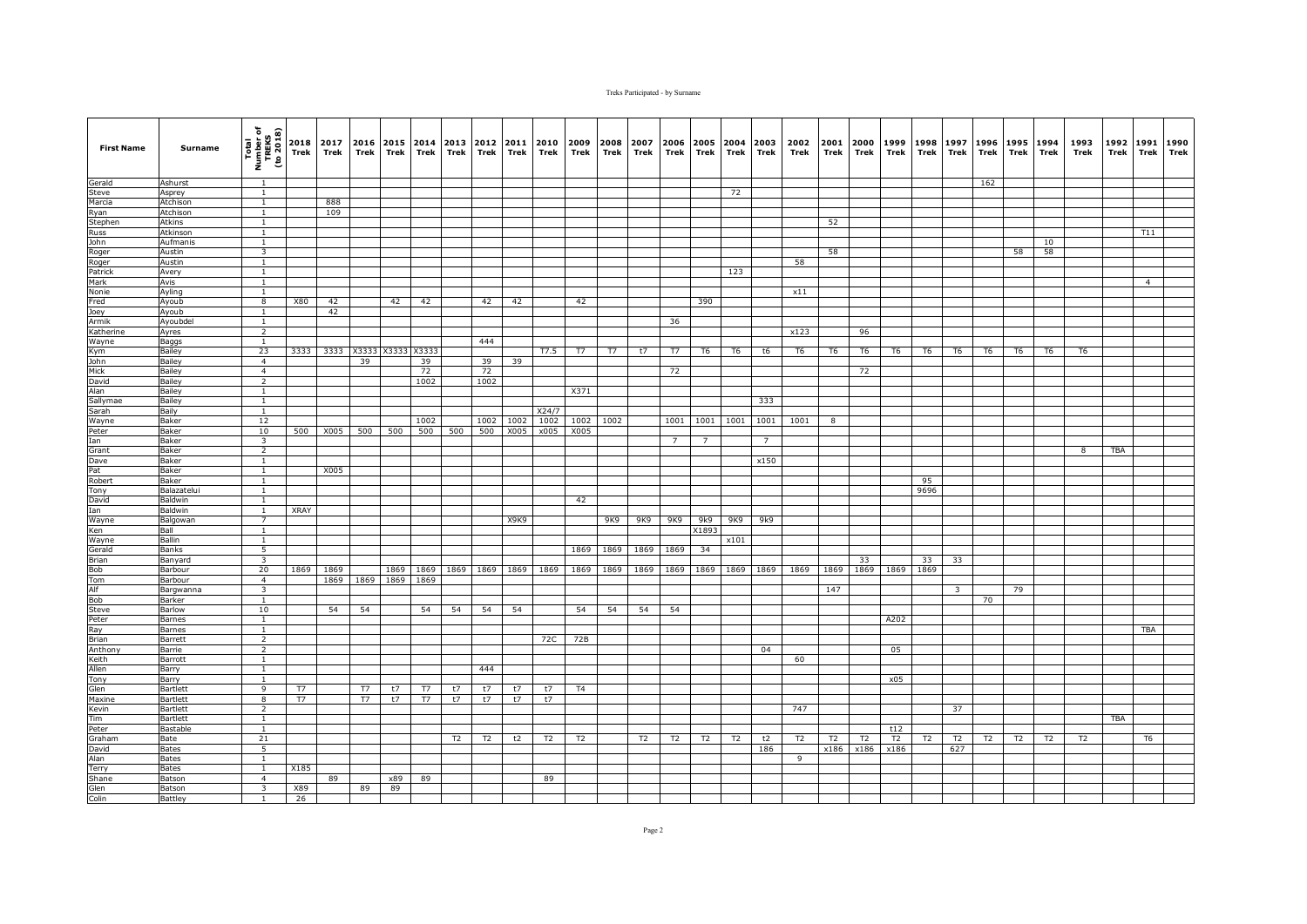| <b>First Name</b>  | Surname                    | Total<br>Number of<br>TREKS<br>(to 2018) | Trek | 2018 2017<br>Trek | 2016<br>Trek | Trek | 2015 2014<br>Trek | 2013<br>Trek | 2012<br>Trek | 2011<br>Trek | 2010<br>Trek | 2009<br>Trek | 2008<br>Trek | 2007<br>Trek | 2006<br>Trek | Trek | 2005 2004 2003<br>Trek | Trek | 2002<br>Trek | 2001<br>Trek | 2000<br>Trek | 1999<br>Trek | 1998<br>Trek | 1997<br>Trek | 1996<br>Trek | 1995<br>Trek | 1994<br>Trek | 1993<br>Trek | 1992<br>Trek | 1991<br><b>Trek</b> | 1990<br>Trek |
|--------------------|----------------------------|------------------------------------------|------|-------------------|--------------|------|-------------------|--------------|--------------|--------------|--------------|--------------|--------------|--------------|--------------|------|------------------------|------|--------------|--------------|--------------|--------------|--------------|--------------|--------------|--------------|--------------|--------------|--------------|---------------------|--------------|
| Kevin              | Baumgartner                | $\mathbf{1}$                             | 08   |                   |              |      |                   |              |              |              |              |              |              |              |              |      |                        |      |              |              |              |              |              |              |              |              |              |              |              |                     |              |
| Graham             | Bayley                     | $\mathbf{1}$                             |      |                   |              |      |                   |              |              |              |              | 1903         |              |              |              |      |                        |      |              |              |              |              |              |              |              |              |              |              |              |                     |              |
| Paul               | Baynham                    | $\mathbf{1}$                             |      |                   |              |      |                   |              |              |              |              |              |              |              |              |      | x111                   |      |              |              |              |              |              |              |              |              |              |              |              |                     |              |
| Gerard             | Baz                        | 9                                        |      |                   |              |      |                   |              |              |              |              | X504         | x96          |              | x504 x504    | x49  | x49                    |      |              | 49           |              | 95           | 95           |              |              |              |              |              |              |                     |              |
| Nahi<br>Adam       | Beaini<br>Beale            | $\mathbf{1}$<br>2                        | 88   |                   |              |      |                   |              | 308          | 308          |              |              |              |              |              |      |                        |      |              |              |              |              |              |              |              |              |              |              |              |                     |              |
| Michelle           | Bean                       | $\overline{1}$                           |      |                   |              |      |                   |              |              |              |              |              |              |              | 014          |      |                        |      |              |              |              |              |              |              |              |              |              |              |              |                     |              |
| David              | Beattie                    | $\mathbf{1}$                             |      |                   |              |      |                   |              |              |              |              |              |              |              |              |      |                        |      |              |              |              |              | 07           |              |              |              |              |              |              |                     |              |
| Warwick            | Beauchamp                  | 5                                        |      |                   |              |      | 1002              |              | 1002         |              | 1002         | 1002         | 1002         |              |              |      |                        |      |              |              |              |              |              |              |              |              |              |              |              |                     |              |
| Greg               | Beavis                     | 5                                        |      |                   |              |      |                   |              | 94           | 94           |              | 94           | 94           | 94           |              |      |                        |      |              |              |              |              |              |              |              |              |              |              |              |                     |              |
| Steve              | Bedser                     | $\mathbf{1}$                             |      |                   |              |      |                   |              |              |              |              |              |              |              |              |      |                        |      |              |              |              | 22           |              |              |              |              |              |              |              |                     |              |
| Mark               | Beer                       | $\overline{2}$                           |      |                   |              |      |                   |              |              |              |              |              |              |              |              |      |                        |      |              |              |              |              |              |              |              |              |              | 50           |              | <b>TBA</b>          |              |
| John               | Beeten                     | 5                                        |      |                   |              |      |                   |              |              |              |              |              |              | 095          |              |      | 095                    | 095  | 095          |              |              | 492          |              |              |              |              |              |              |              |                     |              |
| Sarah              | Beetham                    | $\mathbf{1}$                             |      |                   |              |      |                   |              |              |              |              | 044          |              |              |              |      |                        |      |              |              |              |              |              |              |              |              |              |              |              |                     |              |
| Peter<br>Bill      | Beeton                     | $\overline{2}$<br>$\mathbf{1}$           |      |                   |              |      |                   |              |              |              |              |              |              |              |              |      |                        |      | 05           |              |              | X05<br>x96   |              |              |              |              |              |              |              |                     |              |
| Paul               | Beggs<br>Beischer          | $\mathbf{1}$                             |      |                   |              |      |                   |              |              |              |              |              |              |              |              |      |                        |      |              |              |              |              |              |              |              |              |              |              |              | $\overline{4}$      |              |
| G                  | Belcher                    | $\overline{1}$                           |      |                   |              |      |                   |              |              |              |              |              |              |              |              |      |                        |      |              |              |              | a203         |              |              |              |              |              |              |              |                     |              |
| Michael            | Bellamy                    | $\overline{1}$                           |      |                   |              |      |                   |              |              |              |              |              |              |              | x75          |      |                        |      |              |              |              |              |              |              |              |              |              |              |              |                     |              |
| Chris              | Belshaw                    | $\mathbf{1}$                             |      |                   |              |      | <b>T10</b>        |              |              |              |              |              |              |              |              |      |                        |      |              |              |              |              |              |              |              |              |              |              |              |                     |              |
| Tom                | Bemstein                   | $\overline{4}$                           | 23   | 23                | 23           | 23   |                   |              |              |              |              |              |              |              |              |      |                        |      |              |              |              |              |              |              |              |              |              |              |              |                     |              |
| Rod                | Benbow                     | $\mathbf{1}$                             |      |                   |              |      | 88                |              |              |              |              |              |              |              |              |      |                        |      |              |              |              |              |              |              |              |              |              |              |              |                     |              |
| Tony               | Benetto                    | $\mathbf{1}$                             |      |                   |              |      |                   |              |              |              |              |              |              |              |              |      |                        |      |              |              |              |              |              |              | X49          |              |              |              |              |                     |              |
| John               | Benn                       | $\overline{4}$                           |      |                   |              |      |                   |              |              |              |              | 140          | 140          | 140          | 140          |      |                        |      |              |              |              |              |              |              |              |              |              |              |              |                     |              |
| Thierry            | Bennani                    | <sup>1</sup>                             |      |                   |              |      |                   |              |              |              |              |              |              |              |              |      |                        |      | 78           |              |              |              |              |              |              |              |              |              |              |                     |              |
| Chris              | Bennett                    | $\mathbf{1}$                             |      |                   | X240         |      |                   |              |              |              |              |              |              |              |              |      |                        |      |              |              |              |              |              |              |              |              |              |              |              |                     |              |
| Ross<br>Don        | Bennett<br><b>Bennetts</b> | $\mathbf{1}$<br>$\overline{\mathbf{3}}$  |      |                   |              |      | 153               |              |              |              |              |              |              |              |              |      |                        |      |              |              | 33           |              | 33           | 33           |              |              |              |              |              |                     |              |
| Darryl             | Bennie                     | $\overline{2}$                           |      |                   | x013         |      | X013              |              |              |              |              |              |              |              |              |      |                        |      |              |              |              |              |              |              |              |              |              |              |              |                     |              |
| Audette            | Benson                     | $\overline{1}$                           |      |                   |              | 40   |                   |              |              |              |              |              |              |              |              |      |                        |      |              |              |              |              |              |              |              |              |              |              |              |                     |              |
| Jamie              | Benson                     | $\overline{1}$                           |      |                   |              |      |                   |              |              |              |              |              |              |              |              |      |                        |      |              |              |              |              |              |              |              |              |              |              |              | <b>TBA</b>          |              |
| Ron                | Benz                       | $\overline{2}$                           |      |                   |              |      |                   |              |              |              |              |              |              |              |              |      |                        |      |              |              |              |              | 30           |              | 30           |              |              |              |              |                     |              |
| Mark               | Berger                     | 5                                        |      |                   |              |      |                   |              | 444          | 444          |              |              |              |              |              |      | 013                    | 014  | 014          |              |              |              |              |              |              |              |              |              |              |                     |              |
| David              | Bernardi                   | $\mathbf{1}$                             |      |                   | 0808         |      |                   |              |              |              |              |              |              |              |              |      |                        |      |              |              |              |              |              |              |              |              |              |              |              |                     |              |
| Paul               | Bernasconi                 | 2                                        |      |                   |              |      |                   |              |              |              |              |              |              |              | x7           | 8    |                        |      |              |              |              |              |              |              |              |              |              |              |              |                     |              |
| Darryl             | Bernstein                  | $\mathbf{1}$                             |      |                   |              |      |                   |              |              |              |              |              |              |              |              |      |                        |      |              | Ax78         |              |              |              |              |              |              |              |              |              |                     |              |
| David              | Berry                      | $\overline{4}$<br><sup>1</sup>           | 29   |                   |              |      |                   |              |              |              |              |              |              |              |              | 36   | 36                     | 36   | 36           |              |              |              |              |              |              |              |              |              |              |                     |              |
| Michael<br>Anthony | Berry<br>Bertrams          | $\mathbf{1}$                             |      |                   |              |      |                   |              |              |              | 59           |              |              |              |              |      |                        |      |              |              |              |              |              |              |              |              |              |              |              |                     |              |
| Allen              | Besseling                  | 5                                        |      |                   |              |      |                   |              | 151          | 151          | 151          | 151          |              |              |              |      |                        |      | 150          |              |              |              |              |              |              |              |              |              |              |                     |              |
| Colin              | Besseling                  | $\overline{\mathbf{3}}$                  |      |                   |              |      |                   |              | 151          | 151          | 151          |              |              |              |              |      |                        |      |              |              |              |              |              |              |              |              |              |              |              |                     |              |
| Peter              | Besseling                  | $\overline{2}$                           |      |                   |              |      |                   |              | 151          | 151          |              |              |              |              |              |      |                        |      |              |              |              |              |              |              |              |              |              |              |              |                     |              |
| David              | Besson                     | $\overline{2}$                           |      |                   |              |      |                   |              |              |              |              |              |              |              |              | 9    |                        |      | x9           |              |              |              |              |              |              |              |              |              |              |                     |              |
| John               | Betten                     | 1                                        |      |                   |              |      |                   |              |              |              |              |              |              |              |              |      |                        |      |              |              |              |              | 492          |              |              |              |              |              |              |                     |              |
| Murray             | Binnev                     | <sup>1</sup>                             |      | X14               |              |      |                   |              |              |              |              |              |              |              |              |      |                        |      |              |              |              |              |              |              |              |              |              |              |              |                     |              |
| <b>Brod</b>        | <b>Binns</b>               | $\overline{4}$                           | X80  | T <sub>13</sub>   |              |      |                   |              |              |              |              |              |              |              |              |      | x2000                  |      |              |              |              |              |              |              | 20           |              |              |              |              |                     |              |
| Sam                | Birch                      | 1                                        |      |                   |              |      |                   | 77           |              |              |              |              |              |              |              |      |                        |      |              |              |              |              |              |              |              |              |              |              |              |                     |              |
| Frank              | Bird                       | 17                                       |      |                   |              |      |                   |              |              | X94          |              | 59           | 59           | 59           | 59           | 59   | 59                     | 59   | 59           | 59           | 94           | 94           | 94           | 94           | 94           | 94           | 94           |              |              |                     |              |
| Denise<br>Brian    | Bishop<br>Bixley           | $\mathbf{1}$<br>$\overline{5}$           |      |                   |              |      |                   |              |              |              |              |              |              |              |              |      |                        |      |              | 318          | 318          | <b>X6</b>    | 28           | X28          |              |              |              |              | <b>TBA</b>   |                     |              |
| Peter              | Black                      | 9                                        | 05   | 05                | 05           |      | 05                | 05           | 05           | 05           | 05           | 005          |              |              |              |      |                        |      |              |              |              |              |              |              |              |              |              |              |              |                     |              |
| Roslyn             | <b>Black</b>               | 8                                        | 05   | 05                | 05           |      | 05                | 05           | 05           | 05           | 05           |              |              |              |              |      |                        |      |              |              |              |              |              |              |              |              |              |              |              |                     |              |
| Bob                | <b>Black</b>               | $\overline{4}$                           |      |                   |              | 9/9  |                   | 9/9          | 9/9          | 9/9          |              |              |              |              |              |      |                        |      |              |              |              |              |              |              |              |              |              |              |              |                     |              |
| David              | Blackhall                  | $\mathbf{1}$                             |      |                   |              |      |                   |              |              |              |              |              |              |              |              | 2020 |                        |      |              |              |              |              |              |              |              |              |              |              |              |                     |              |
| Tom                | Blacklaw                   | $\overline{4}$                           |      |                   |              |      |                   |              |              |              |              |              |              |              |              |      |                        |      |              |              |              |              |              |              | X21          |              | X21          | 21           | <b>TBA</b>   |                     |              |
| Richard            | Blackney                   | 1                                        |      |                   |              |      |                   |              |              |              |              |              |              |              |              |      |                        |      |              |              |              |              |              |              |              |              | 189          |              |              |                     |              |
| Rob                | <b>Blain</b>               | 24                                       | X16  | X16               | X16          | X16  | X16               |              | X16          |              |              | 16           |              | 16           | 16           | 16   | 16                     | 16   | 16           | 16           | 16           | 16           | 16           | 16           | 17           | 16           | 16           | 16           | <b>TBA</b>   | <b>TBA</b>          |              |
| Cheryle            | Bland                      | $\mathbf{1}$                             |      |                   |              |      |                   |              |              |              |              |              |              |              |              |      |                        |      |              |              |              |              |              |              |              |              |              | 383          |              |                     |              |
| Pieter             | Bleijic                    | $\overline{2}$                           |      |                   |              |      |                   |              |              |              |              |              |              |              |              |      |                        |      |              |              |              |              |              |              | 21           |              |              |              | TBA          |                     |              |
| Nick               | Bleszynski<br>Blight       | $\mathbf{1}$<br>$\overline{1}$           |      |                   |              |      |                   | t9           |              |              |              |              |              |              |              | 014  |                        |      |              |              |              |              |              |              |              |              |              |              |              |                     |              |
| Lindsay<br>Neale   | Blizard                    | $\overline{\mathbf{3}}$                  |      |                   |              |      |                   | 49           |              |              |              |              |              |              |              |      |                        |      |              |              |              | 49           | 49           |              |              |              |              |              |              |                     |              |
| Graham             | Blizard                    | $\overline{2}$                           |      |                   |              |      |                   |              |              |              |              |              |              |              |              |      |                        |      |              |              |              | 49           |              | 49           |              |              |              |              |              |                     |              |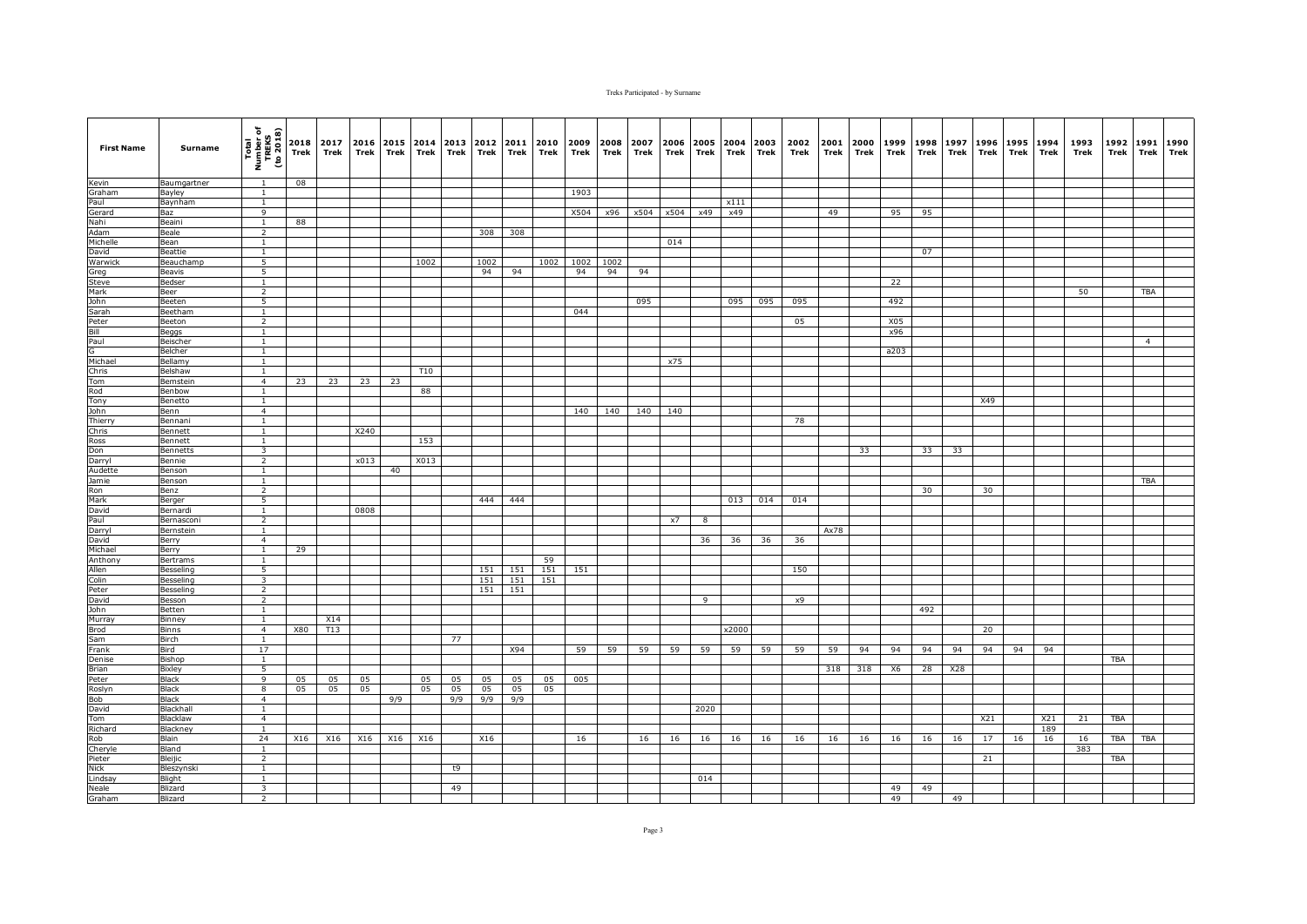| <b>First Name</b> | Surname                              | Total<br>Number of<br>TREKS<br>(to 2018) | Trek | 2018 2017<br>Trek | 2016<br>Trek | Trek              | 2015 2014<br>Trek | 2013<br>Trek | 2012 2011<br>Trek | Trek           | 2010<br>Trek | 2009<br>Trek | 2008<br>Trek      | 2007<br>Trek                        | 2006<br>Trek | Trek | 2005 2004 2003<br>Trek | Trek              | 2002<br>Trek | 2001<br>Trek | 2000<br>Trek | 1999<br>Trek | 1998<br>Trek | 1997<br>Trek | 1996<br>Trek | 1995<br>Trek | 1994<br>Trek | 1993<br>Trek       | 1992<br>Trek | 1991<br>Trek | 1990<br>Trek |
|-------------------|--------------------------------------|------------------------------------------|------|-------------------|--------------|-------------------|-------------------|--------------|-------------------|----------------|--------------|--------------|-------------------|-------------------------------------|--------------|------|------------------------|-------------------|--------------|--------------|--------------|--------------|--------------|--------------|--------------|--------------|--------------|--------------------|--------------|--------------|--------------|
| Michael           | Blomfield                            | 1                                        |      |                   |              |                   |                   |              |                   |                |              | 63           |                   |                                     |              |      |                        |                   |              |              |              |              |              |              |              |              |              |                    |              |              |              |
| Craig             | Bloxham                              | $\mathbf{1}$                             |      |                   |              |                   | X50               |              |                   |                |              |              |                   |                                     |              |      |                        |                   |              |              |              |              |              |              |              |              |              |                    |              |              |              |
| Paul              | Blundell                             | 10                                       |      |                   |              |                   |                   |              |                   |                |              |              |                   |                                     |              |      | a69                    |                   | 69           | 69           | 69           | 69           | 69           | 69           | 69           | 69           | 41           |                    |              |              |              |
| Barry             | Blundell                             | $\overline{7}$                           |      |                   |              |                   |                   |              |                   |                |              |              |                   |                                     |              |      |                        |                   | 69           | 69           | 69           | 69           | 69           | 69           |              | 69           |              |                    |              |              |              |
| Barry<br>Ricci    | <b>Blundell Jnr</b><br>Boeck-Hopley  | $\mathbf{1}$<br><sup>1</sup>             |      |                   |              |                   |                   |              |                   |                |              |              |                   | x111                                |              |      |                        |                   | x66          |              |              |              |              |              |              |              |              |                    |              |              |              |
| David             | Boekemann                            | $\overline{2}$                           |      |                   |              |                   |                   |              |                   |                |              |              |                   |                                     |              |      |                        |                   | 1812         |              |              |              |              |              |              |              |              | 1812               |              |              |              |
| Bill              | Boerkamp                             | $\mathbf{1}$                             |      |                   |              |                   |                   |              |                   |                |              |              |                   |                                     |              |      |                        |                   |              |              |              |              |              |              |              |              |              |                    |              | <b>TBA</b>   |              |
| Mick              | Bogdan                               | $\overline{4}$                           | 89   |                   | X89          |                   |                   | 89           |                   | 89             |              |              |                   |                                     |              |      |                        |                   |              |              |              |              |              |              |              |              |              |                    |              |              |              |
| Ian               | Bollen                               | 12                                       |      |                   |              |                   | 222CX 222CX       |              | 222CX 222CX       |                |              |              |                   | 222CX 222CX 222CX 222cx 222cx 222CX |              |      |                        | $x111 \quad x111$ |              |              |              |              |              |              |              |              |              |                    |              |              |              |
| Josh              | Bollen                               | $\mathbf{1}$                             |      |                   |              |                   | 222CX             |              |                   |                |              |              |                   |                                     |              |      |                        |                   |              |              |              |              |              |              |              |              |              |                    |              |              |              |
| John              | Bolton                               | $\mathbf{1}$                             |      |                   |              |                   |                   |              |                   |                |              |              |                   | $\mathbf 0$                         |              |      |                        |                   |              |              |              |              |              |              |              |              |              |                    |              |              |              |
| Kerry             | Bombardiere                          | $\overline{1}$                           |      |                   |              |                   |                   |              |                   |                |              |              |                   |                                     |              |      |                        |                   |              |              |              |              |              |              |              |              |              | 24                 |              |              |              |
| Keith             | Bond                                 | 5                                        |      | 10/10             |              | 10/10             |                   |              |                   |                |              |              | 10/10 10/10 10/10 |                                     |              |      |                        |                   |              |              |              |              |              |              |              |              |              |                    |              |              |              |
| Joe<br>Jennifer   | Bonnes                               | $\mathbf{1}$<br>$\mathbf{1}$             |      |                   |              |                   |                   |              |                   |                |              |              |                   |                                     |              |      |                        |                   |              |              |              |              |              |              |              |              | 27           |                    |              |              | <b>TBA</b>   |
| June              | Bonnitcha<br>Bonser                  | 1                                        |      |                   |              |                   |                   |              |                   |                |              |              |                   |                                     |              |      | 62                     |                   |              |              |              |              |              |              |              |              |              |                    |              |              |              |
| Michael           | <b>Booth</b>                         | $\overline{8}$                           |      |                   |              |                   |                   |              |                   |                |              |              |                   |                                     | 619          |      | 619                    | 619               |              | 619          | 619          | 619          |              | 688          |              | 688          |              |                    |              |              |              |
| Andrew            | Booth                                | $\overline{1}$                           |      |                   |              |                   |                   |              |                   |                |              |              |                   |                                     |              |      |                        |                   |              | 619          |              |              |              |              |              |              |              |                    |              |              |              |
| Martin            | Booth                                | $\mathbf{1}$                             |      |                   | 444CX        |                   |                   |              |                   |                |              |              |                   |                                     |              |      |                        |                   |              |              |              |              |              |              |              |              |              |                    |              |              |              |
| Mick              | Booth                                | <sup>1</sup>                             |      |                   |              |                   |                   |              |                   |                |              |              |                   |                                     |              | 9k9  |                        |                   |              |              |              |              |              |              |              |              |              |                    |              |              |              |
| Stephen           | Booth                                | $\mathbf{1}$                             |      |                   |              |                   |                   |              |                   |                |              |              |                   |                                     |              |      |                        |                   |              |              |              | 619          |              |              |              |              |              |                    |              |              |              |
| Andrea            | Bora                                 | $\mathbf{1}$                             |      |                   |              | 181               |                   |              |                   |                |              |              |                   |                                     |              |      |                        |                   |              |              |              |              |              |              |              |              |              |                    |              |              |              |
| Peter             | Boray                                | $\overline{1}$                           |      |                   |              |                   |                   |              |                   |                |              |              |                   |                                     |              |      |                        |                   |              |              |              |              |              |              | T14          |              |              |                    |              |              |              |
| Joe               | Borg                                 | $\mathbf{1}$                             |      |                   |              |                   |                   |              |                   | 019            |              |              |                   |                                     |              |      |                        |                   |              |              |              |              |              |              |              |              |              |                    |              |              |              |
| Angus<br>Nigel    | <b>Borthwick</b><br><b>Borthwick</b> | $\mathbf{1}$<br>$\mathbf{1}$             |      | 29                |              |                   |                   |              |                   |                |              |              |                   |                                     |              |      |                        |                   | x44          |              |              |              |              |              |              |              |              |                    |              |              |              |
| Tom               | <b>Borthwick</b>                     | $\mathbf{1}$                             |      | 29                |              |                   |                   |              |                   |                |              |              |                   |                                     |              |      |                        |                   |              |              |              |              |              |              |              |              |              |                    |              |              |              |
| Phil              | Bourke                               | $\overline{2}$                           |      |                   |              |                   |                   |              |                   |                |              |              |                   |                                     |              |      |                        |                   |              |              |              |              |              |              |              |              | 56           |                    | TBA          |              |              |
| Kerry             | Boustead                             | $\mathbf{1}$                             |      |                   | 88           |                   |                   |              |                   |                |              |              |                   |                                     |              |      |                        |                   |              |              |              |              |              |              |              |              |              |                    |              |              |              |
| Geoff             | Bowden                               | $\overline{1}$                           |      |                   |              |                   |                   |              |                   |                |              |              |                   |                                     | 10/10        |      |                        |                   |              |              |              |              |              |              |              |              |              |                    |              |              |              |
| Niels             | Bowen                                | 6                                        |      | 69                |              | 69                |                   |              | 69                | 69             | 69           | 69           |                   |                                     |              |      |                        |                   |              |              |              |              |              |              |              |              |              |                    |              |              |              |
| Max               | Bowen                                | $\overline{2}$                           |      |                   |              |                   |                   |              |                   |                |              |              |                   |                                     |              |      |                        |                   |              |              |              |              |              |              |              |              |              |                    |              | TBA          | TBA          |
| Greg              | Bowen                                | <sup>1</sup>                             |      |                   |              |                   |                   |              |                   |                |              |              |                   |                                     |              |      |                        |                   |              |              |              |              |              |              |              |              | 21           |                    |              |              |              |
| Peter             | Bowtel                               | $\mathbf{1}$                             |      |                   |              |                   |                   |              |                   |                |              |              |                   |                                     |              |      | x7                     |                   |              |              |              |              |              |              |              |              |              |                    |              |              |              |
| Peter<br>Glenn    | Bowtell<br>Box                       | $\mathbf{1}$<br>$\overline{2}$           |      |                   |              |                   |                   |              |                   |                |              |              | 67                | 67                                  |              | 8    |                        |                   |              |              |              |              |              |              |              |              |              |                    |              |              |              |
| Peter             | Boyle                                | 6                                        |      |                   | x108         | x108              | 107               |              |                   |                |              | X9           |                   |                                     |              | x11  |                        |                   | x9           |              |              |              |              |              |              |              |              |                    |              |              |              |
| Malcolm           | Boyle                                | $\mathbf{1}$                             |      |                   |              |                   |                   |              |                   |                |              |              |                   |                                     |              |      |                        |                   |              |              |              |              |              |              |              |              |              |                    |              |              | TBA          |
| Frank             | <b>Bradford</b>                      | $\mathbf{1}$                             |      |                   |              |                   |                   |              |                   |                |              |              |                   |                                     |              |      |                        |                   |              |              | 61           |              |              |              |              |              |              |                    |              |              |              |
| Keith             | <b>Bradley</b>                       | $\overline{2}$                           |      |                   |              |                   |                   |              |                   |                |              |              |                   |                                     |              |      | a333                   | 333               |              |              |              |              |              |              |              |              |              |                    |              |              |              |
| Bill              | <b>Bradley</b>                       | <sup>1</sup>                             |      |                   |              |                   |                   |              |                   |                |              |              |                   |                                     |              |      |                        |                   |              |              |              |              | 154          |              |              |              |              |                    |              |              |              |
| Mark              | <b>Bradley</b>                       | $\overline{1}$                           |      |                   |              |                   |                   |              |                   |                |              |              |                   |                                     |              |      |                        |                   |              |              |              |              |              |              |              |              | 31           |                    |              |              |              |
| Tim               | <b>Bradley</b>                       | $\mathbf{1}$                             |      |                   |              |                   |                   |              |                   |                |              |              |                   |                                     |              |      | T8                     |                   |              |              |              |              |              |              |              |              |              |                    |              |              |              |
| Jamie             | Brand                                | $\mathbf{1}$                             |      |                   |              |                   |                   |              |                   |                |              |              |                   |                                     |              |      |                        |                   |              |              | x007         |              |              |              |              |              |              |                    |              |              |              |
| David<br>Paul     | Brandon-Cooper                       | $\mathbf{1}$<br>3                        |      |                   |              |                   |                   |              |                   |                |              |              |                   |                                     |              | 013  |                        |                   | 013          |              |              | x16          |              |              |              |              |              |                    |              |              |              |
| Peter             | Brash<br>Brendt                      | $\mathbf{1}$                             |      |                   |              |                   |                   |              |                   | T <sub>9</sub> |              |              |                   |                                     |              |      |                        | 014               |              |              |              |              |              |              |              |              |              |                    |              |              |              |
| Paul              | Brennan                              | $\overline{2}$                           | 609  | 609               |              |                   |                   |              |                   |                |              |              |                   |                                     |              |      |                        |                   |              |              |              |              |              |              |              |              |              |                    |              |              |              |
| Mark              | Brennan                              | $\mathbf{1}$                             |      |                   |              |                   |                   |              |                   |                |              |              |                   |                                     |              |      |                        |                   |              |              |              |              |              |              |              |              |              | 32                 |              |              |              |
| Peter             | Brereton                             | 6                                        |      |                   |              | CXF100 F100 240cx |                   | F100 100CX   |                   | x333           |              |              |                   |                                     |              |      |                        |                   |              |              |              |              |              |              |              |              |              |                    |              |              |              |
| Sean              | <b>Breust</b>                        | $\mathbf{1}$                             |      |                   |              |                   | 50                |              |                   |                |              |              |                   |                                     |              |      |                        |                   |              |              |              |              |              |              |              |              |              |                    |              |              |              |
| Tim               | Brierly                              | $\mathbf{1}$                             |      |                   |              |                   |                   |              |                   | T8             |              |              |                   |                                     |              |      |                        |                   |              |              |              |              |              |              |              |              |              |                    |              |              |              |
| Graeme            | Bright                               | $\mathbf{1}$                             |      |                   |              |                   |                   |              |                   |                |              |              | 369               |                                     |              |      |                        |                   |              |              |              |              |              |              |              |              |              |                    |              |              |              |
| Guy               | Bright                               | $\overline{1}$                           |      |                   |              | 541               |                   |              |                   |                |              |              |                   |                                     |              |      |                        |                   |              |              |              |              |              |              |              |              |              |                    |              |              |              |
| Yasmin            | Bright                               | $\mathbf{1}$                             |      | T8                |              |                   |                   |              |                   |                |              |              |                   |                                     |              |      |                        |                   |              |              |              |              |              |              |              |              |              |                    |              |              |              |
| Ian<br>Ian        | <b>Brinckley</b><br><b>Brinkley</b>  | $\overline{2}$<br>$\overline{7}$         |      |                   |              |                   |                   |              |                   |                |              |              |                   |                                     |              |      |                        |                   |              |              |              | T11          | T11          | T11          | T11          | T11          | T11          | SWEEP <sub>1</sub> |              | <b>TBA</b>   | <b>TBA</b>   |
| Allan             | <b>Briscoe</b>                       | 3                                        |      |                   |              |                   |                   |              |                   |                |              |              |                   |                                     |              |      |                        |                   |              |              |              | 40           |              | 27           |              |              | 42           |                    |              |              |              |
| Garry             | <b>Briscoe</b>                       | $\mathbf{1}$                             |      |                   |              |                   |                   |              |                   |                |              |              |                   |                                     |              |      |                        |                   |              |              |              | x10/10       |              |              |              |              |              |                    |              |              |              |
| Jenny             | Brittan                              | $\mathbf{1}$                             |      |                   |              |                   |                   |              |                   |                |              |              |                   |                                     |              |      |                        |                   |              |              |              |              |              |              |              |              |              |                    | <b>TBA</b>   |              |              |
| <b>Nick</b>       | Brittan                              | $\mathbf{1}$                             |      |                   |              |                   |                   |              |                   |                |              |              |                   |                                     |              |      |                        |                   |              |              |              |              |              |              |              |              |              |                    | <b>TBA</b>   |              |              |
| Ken               | <b>Brittliff</b>                     | 1                                        |      |                   |              |                   |                   |              |                   |                |              |              |                   |                                     |              |      |                        |                   |              |              |              |              |              |              |              |              |              |                    |              | TBA          |              |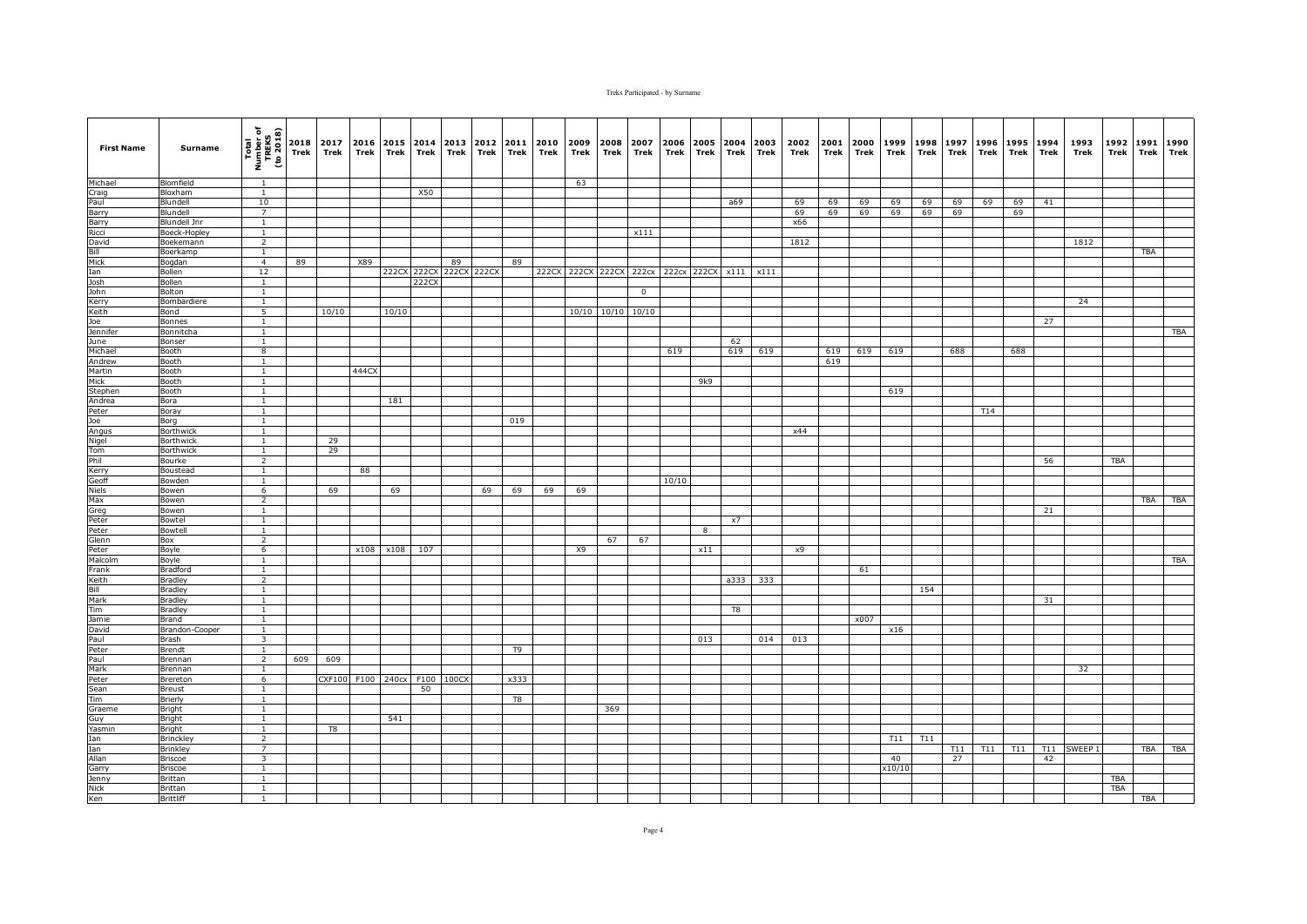| <b>First Name</b>      | Surname                        | Total<br>Number of<br>TREKS<br>(to 2018)  | Trek       | 2018 2017<br>Trek | 2016<br>Trek | Trek | 2015 2014<br>Trek | 2013<br>Trek | 2012<br>Trek   | 2011<br>Trek | 2010<br>Trek | 2009<br>Trek | 2008<br>Trek | 2007<br>Trek | 2006<br>Trek | Trek       | 2005 2004<br>Trek | 2003<br>Trek | 2002<br>Trek | 2001<br>Trek    | 2000<br>Trek | 1999<br>Trek | 1998<br>Trek | 1997<br>Trek | 1996<br>Trek | 1995<br>Trek | 1994<br>Trek   | 1993<br>Trek | 1992<br>Trek | 1991<br><b>Trek</b> | 1990<br>Trek |
|------------------------|--------------------------------|-------------------------------------------|------------|-------------------|--------------|------|-------------------|--------------|----------------|--------------|--------------|--------------|--------------|--------------|--------------|------------|-------------------|--------------|--------------|-----------------|--------------|--------------|--------------|--------------|--------------|--------------|----------------|--------------|--------------|---------------------|--------------|
| Jack                   | <b>Brocklesby</b>              | 1                                         |            |                   |              |      |                   |              |                |              |              |              |              |              |              |            |                   |              |              |                 |              |              |              |              |              |              |                |              | <b>TBA</b>   |                     |              |
| John                   | Brocklesby                     | $\mathbf{1}$                              |            |                   |              |      |                   |              |                |              |              |              |              |              |              |            |                   |              |              |                 |              |              |              |              |              |              |                |              |              | RAAF1               |              |
| Lloyd                  | Brodersen                      | $\mathbf{1}$                              |            |                   |              |      |                   |              |                |              |              |              |              |              |              |            | 59                |              |              |                 |              |              |              |              |              |              |                |              |              |                     |              |
| Liz                    | <b>Brodie</b>                  | $\mathbf{1}$                              |            |                   |              |      |                   |              |                |              |              |              |              |              |              |            |                   |              |              |                 |              |              |              |              |              |              |                |              |              | <b>TBA</b>          |              |
| Paul<br>Ken            | Brogan<br>Bromley              | $\mathbf{1}$<br>14                        |            |                   |              |      |                   |              |                |              | X8           | X8           |              |              | x2           |            |                   |              | ax8          | x8              | 8            | X8           | X8           | X8           | X8           | X8           | X8             | $\mathbf{R}$ | <b>TBA</b>   | <b>TBA</b>          |              |
| David                  | <b>Brooke</b>                  | $\overline{7}$                            |            |                   | 014          | 014  | X013              | 014          | 014            | 014          | 014          |              |              |              |              |            |                   |              |              |                 |              |              |              |              |              |              |                |              |              |                     |              |
| Craig                  | Brooker                        | $\overline{2}$                            |            |                   |              |      |                   |              |                |              |              |              |              |              |              |            |                   |              |              |                 | 57           |              |              |              | X51          |              |                |              |              |                     |              |
| Greg                   | Brooker                        | $\overline{2}$                            |            |                   |              |      |                   |              |                |              |              |              |              |              |              |            |                   |              |              |                 | 57           |              |              |              | 51           |              |                |              |              |                     |              |
| Glenn                  | <b>Brookes</b>                 | $\overline{4}$                            | 747        |                   | 747          | 747  | 747               |              |                |              |              |              |              |              |              |            |                   |              |              |                 |              |              |              |              |              |              |                |              |              |                     |              |
| Kharen                 | <b>Brookes</b>                 | 3                                         |            |                   | 747          | 747  | 747               |              |                |              |              |              |              |              |              |            |                   |              |              |                 |              |              |              |              |              |              |                |              |              |                     |              |
| Richard                | Brookhouse                     | <sup>1</sup>                              |            |                   |              |      |                   |              |                |              |              |              |              |              |              |            |                   |              | x718         |                 |              |              |              |              |              |              |                |              |              |                     |              |
| Chris                  | <b>Brooks</b>                  | $\overline{4}$                            |            |                   |              |      |                   |              |                |              |              |              |              |              |              | X9k9       |                   |              |              |                 |              | x6           |              | 28           |              |              | X6             |              |              | <b>TBA</b>          |              |
| Peter<br>Kathryn       | Brophy<br><b>Brotchie</b>      | $\mathbf{1}$<br>$\mathbf{1}$              |            |                   |              |      |                   |              |                |              |              |              |              |              |              |            |                   |              |              | T <sub>10</sub> |              |              |              |              |              |              |                |              |              |                     |              |
| Russell                | Broughton                      | $\overline{2}$                            |            |                   |              |      |                   |              | 777            | 777          |              |              |              |              |              |            |                   |              |              |                 |              |              |              |              |              |              |                |              |              |                     |              |
| John                   | Brown                          | 11                                        |            |                   |              |      |                   |              |                |              |              | 1012         | X101         |              | x101         |            | X101 x101         | x101         | 210          | 210             | 210          | 2101         | 2101         |              |              |              |                |              |              |                     |              |
| Chester                | Brown                          | $\overline{8}$                            |            |                   |              |      |                   |              |                |              |              |              |              |              |              |            |                   |              | 210          | 210             | 210          | 2101         | 2101         | 101          | 101          | 101          |                |              |              |                     |              |
| Andrew                 | Brown                          | $\overline{\mathbf{3}}$                   |            |                   |              |      |                   |              |                |              |              | 97           |              | 97           | 97           |            |                   |              |              |                 |              |              |              |              |              |              |                |              |              |                     |              |
| Graham                 | Brown                          | $\overline{\mathbf{3}}$                   |            |                   |              |      |                   |              |                |              |              |              |              |              |              |            |                   |              |              |                 | 2209         | 2209         | 2209         |              |              |              |                |              |              |                     |              |
| Peter                  | Brown                          | 3                                         |            |                   |              |      |                   |              |                |              |              |              |              |              |              |            | 1012              |              | 1012         |                 | 101          |              |              |              |              |              |                |              |              |                     |              |
| Adam                   | Brown                          | $\overline{2}$                            |            |                   |              |      |                   |              |                |              |              |              |              |              |              | 10/10 x9/9 |                   |              |              |                 |              |              |              |              |              |              |                |              |              |                     |              |
| Mick                   | Brown                          | $\overline{2}$<br>$\mathbf{1}$            | <b>XCX</b> |                   |              |      |                   | X100         |                |              |              |              |              |              |              |            |                   |              |              |                 | x101         |              |              |              |              |              |                |              |              |                     |              |
| Andrew<br><b>Bruce</b> | Brown<br>Brown                 | <sup>1</sup>                              |            |                   |              |      |                   |              |                |              |              |              |              |              |              |            |                   |              |              |                 |              |              |              |              |              |              |                |              |              | T8                  |              |
| Len                    | Brown                          | $\mathbf{1}$                              |            |                   |              |      |                   | x100         |                |              |              |              |              |              |              |            |                   |              |              |                 |              |              |              |              |              |              |                |              |              |                     |              |
| Nathan                 | Brown                          | $\mathbf{1}$                              |            |                   |              |      |                   |              |                |              |              |              |              |              |              |            |                   |              |              |                 |              |              | 44.4         |              |              |              |                |              |              |                     |              |
| Peter                  | Brown                          | $\mathbf{1}$                              |            |                   |              |      |                   |              |                |              |              |              |              |              |              |            |                   |              |              | 33.3            |              |              |              |              |              |              |                |              |              |                     |              |
| Steven                 | Brown                          | 1                                         | 88         |                   |              |      |                   |              |                |              |              |              |              |              |              |            |                   |              |              |                 |              |              |              |              |              |              |                |              |              |                     |              |
| Michael                | Browne                         | 22                                        | T1         | T1                | T1           | T1   | T1                | T1           | t15            | T15          | t17          | <b>B1B2</b>  | <b>B1B2</b>  | 31           | 31           | 31         | <b>B1B2</b>       | 31           | 31           | 31              | 31           | 31           |              |              |              |              | 31             | 31           |              |                     |              |
| Chris                  | Browne                         | $\overline{4}$                            | T4         | T9                | T9           |      |                   |              |                | t15          |              |              |              |              |              |            |                   |              |              |                 |              |              |              |              |              |              |                |              |              |                     |              |
| Allan<br>Jeff          | Browning                       | 5<br>$\overline{2}$                       |            |                   |              |      |                   |              |                |              |              |              |              |              |              |            |                   |              |              |                 | x39          |              |              | 327          |              | 327          |                |              | TBA          | TBA                 |              |
| Jane                   | Bryant<br><b>Bryant</b>        | <sup>1</sup>                              |            |                   |              |      |                   |              |                |              |              | 20           | 2020         |              |              |            |                   |              |              |                 | t9           |              |              |              |              |              |                |              |              |                     |              |
| Stuart                 | Bryce                          | $\mathbf{1}$                              |            |                   |              |      |                   |              |                |              |              |              |              |              |              |            |                   | 62           |              |                 |              |              |              |              |              |              |                |              |              |                     |              |
| Stuart                 | <b>Bryce</b>                   | $\mathbf{1}$                              |            |                   |              |      |                   |              |                |              |              |              |              |              |              |            |                   |              | 62           |                 |              |              |              |              |              |              |                |              |              |                     |              |
| Craig                  | Bucello                        | $\mathbf{1}$                              |            |                   |              |      |                   |              |                |              |              |              |              |              |              |            |                   | 873          |              |                 |              |              |              |              |              |              |                |              |              |                     |              |
| Les                    | Buchholz                       | $\overline{5}$                            |            |                   |              |      |                   |              |                |              |              |              |              |              |              |            |                   |              | T12          | 15              | 58           | 58           | 58           |              |              |              |                |              |              |                     |              |
| Graham                 | <b>Buckeridge</b>              | 6                                         |            |                   |              |      |                   |              |                |              |              |              | X20          |              |              | x20        | x20               | 20           | 20           | x18             |              |              |              |              |              |              |                |              |              |                     |              |
| John                   | <b>Buckham</b>                 | 5                                         |            |                   |              |      |                   |              |                |              |              |              |              |              |              |            |                   |              | 75           |                 |              |              |              | 70           | 70           |              | 70             | 70           |              |                     |              |
| Les                    | Buckholz                       | $\mathbf{1}$                              |            |                   |              |      |                   |              |                |              |              |              |              |              |              |            |                   |              |              |                 |              |              |              | 44           |              |              |                |              |              |                     |              |
| Tim<br>Bill            | <b>Buckle</b><br><b>Buckle</b> | $\overline{\mathbf{3}}$<br>$\overline{1}$ |            |                   | 1AB          |      |                   | 1ab          | AB1            |              |              |              |              |              |              |            |                   |              |              |                 |              |              |              |              |              |              |                |              |              |                     | <b>TBA</b>   |
| Edward                 | <b>Buckle</b>                  | 1                                         |            |                   |              |      |                   |              |                |              |              |              |              |              |              |            |                   |              | 013          |                 |              |              |              |              |              |              |                |              |              |                     |              |
| Richard                | <b>Buckle</b>                  | <sup>1</sup>                              |            |                   |              |      |                   |              |                |              |              | 1906         |              |              |              |            |                   |              |              |                 |              |              |              |              |              |              |                |              |              |                     |              |
| Tim                    | <b>Buckler</b>                 | $\mathbf{1}$                              |            |                   |              |      |                   |              |                |              |              |              |              |              |              | 1869       |                   |              |              |                 |              |              |              |              |              |              |                |              |              |                     |              |
| Ben                    | <b>Buckley</b>                 | $\mathbf{1}$                              | 1012       |                   |              |      |                   |              |                |              |              |              |              |              |              |            |                   |              |              |                 |              |              |              |              |              |              |                |              |              |                     |              |
| Stephen                | Bull                           | $\mathbf{1}$                              |            |                   |              |      |                   | 50           |                |              |              |              |              |              |              |            |                   |              |              |                 |              |              |              |              |              |              |                |              |              |                     |              |
| Glen                   | Bullman                        | $\overline{2}$                            |            |                   |              |      |                   |              |                |              |              |              |              |              |              |            |                   |              | 05           |                 |              | X05          |              |              |              |              |                |              |              |                     |              |
| Daniel                 | <b>Bunning</b>                 | <sup>1</sup>                              |            | 109               |              |      |                   |              |                |              |              |              |              |              |              |            |                   |              |              |                 |              |              |              |              |              |              |                |              |              |                     |              |
| Paul                   | Burchall                       | 6                                         |            |                   |              |      |                   |              |                |              |              |              |              |              |              |            |                   |              |              |                 |              | 74           |              | 48           | 48           |              |                | 72           | TBA          | TBA                 |              |
| Andrew<br>Philip       | Burdett<br>Burey               | $\mathbf{1}$<br>$\overline{\mathbf{3}}$   |            |                   |              |      |                   |              |                |              |              |              |              |              |              |            |                   | 82           |              | 82              |              |              | 82           |              | 318          |              |                |              |              |                     |              |
| Paul                   | Burge                          | $\mathbf{1}$                              |            |                   |              |      |                   |              |                |              |              |              | 007          |              |              |            |                   |              |              |                 |              |              |              |              |              |              |                |              |              |                     |              |
| Greg                   | <b>Burgess</b>                 | $\overline{1}$                            |            |                   |              |      |                   |              |                |              |              |              |              |              |              |            |                   | 82           |              |                 |              |              |              |              |              |              |                |              |              |                     |              |
| Dominic                | Burke                          | $\overline{2}$                            |            |                   | 7674P        | x17  |                   |              |                |              |              |              |              |              |              |            |                   |              |              |                 |              |              |              |              |              |              |                |              |              |                     |              |
| Paul                   | Burke                          | $\mathbf{1}$                              | 56         |                   |              |      |                   |              |                |              |              |              |              |              |              |            |                   |              |              |                 |              |              |              |              |              |              |                |              |              |                     |              |
| Mike                   | <b>Burleigh</b>                | $\overline{4}$                            |            |                   |              |      |                   |              |                |              |              |              |              |              |              |            |                   |              |              |                 |              | 1600         |              |              |              |              | 911            |              | <b>TBA</b>   | <b>TBA</b>          |              |
| Damien                 | Burleigh                       | $\overline{2}$                            |            |                   |              |      |                   |              |                |              |              |              |              |              |              |            |                   | 873          |              |                 | x24          |              |              |              |              |              |                |              |              |                     |              |
| Greg                   | Burns                          | $\mathbf{1}$                              |            |                   |              |      |                   |              | X <sub>2</sub> |              |              |              |              |              |              |            |                   |              |              |                 |              |              |              |              |              |              |                |              |              |                     |              |
| John                   | Burns                          | $\overline{1}$                            |            |                   |              |      |                   |              |                |              |              |              |              |              |              |            |                   |              |              |                 |              |              |              |              |              |              | $\overline{4}$ |              |              |                     |              |
| Susie<br>Tim           | <b>Burridge</b><br>Bush        | $\overline{4}$<br>5                       |            |                   |              |      |                   |              |                |              |              |              |              | 095          |              |            |                   | 095 095      | 095          |                 |              |              | 492          |              |              |              | 1812           | 1812         |              | TBA                 | <b>TBA</b>   |
|                        |                                |                                           |            |                   |              |      |                   |              |                |              |              |              |              |              |              |            |                   |              |              |                 |              |              |              |              |              |              |                |              |              |                     |              |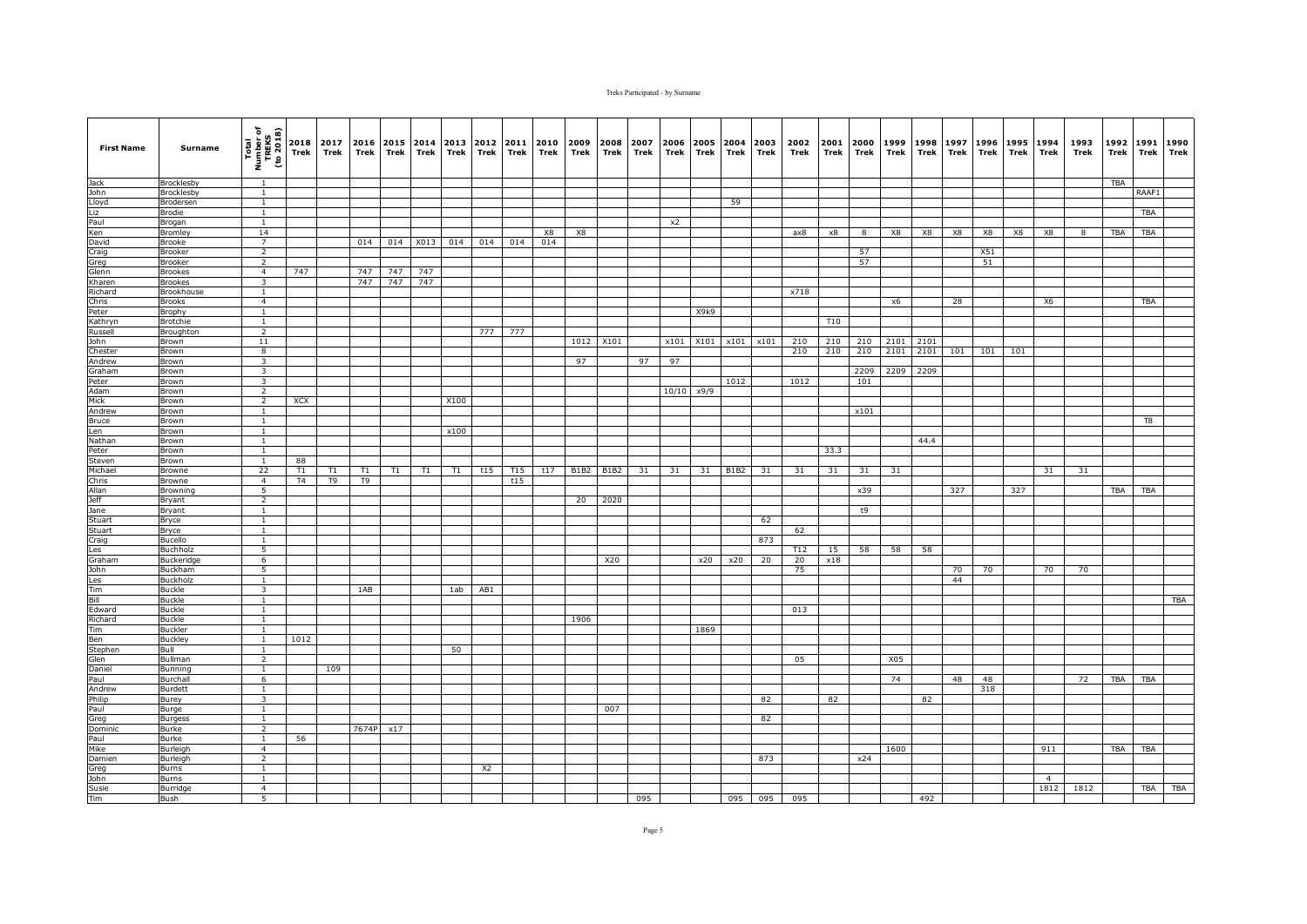| <b>First Name</b> | Surname                      | Total<br>Number of<br>TREKS<br>(to 2018)  | Trek                          | 2018 2017<br>Trek | 2016 2015 2014<br>Trek | Trek      | Trek      | Trek  | 2013 2012<br>Trek | 2011<br>Trek | Trek         | 2010 2009<br>Trek | 2008<br>Trek | 2007<br>Trek | Trek        | Trek | Trek             | 2006 2005 2004 2003<br>Trek | 2002<br>Trek | 2001<br>Trek | 2000<br>Trek | 1999<br>Trek | 1998<br>Trek | 1997<br>Trek | Trek        | 1996 1995<br>Trek | 1994<br>Trek | 1993<br>Trek | 1992<br>Trek | 1991<br>Trek | 1990<br>Trek |
|-------------------|------------------------------|-------------------------------------------|-------------------------------|-------------------|------------------------|-----------|-----------|-------|-------------------|--------------|--------------|-------------------|--------------|--------------|-------------|------|------------------|-----------------------------|--------------|--------------|--------------|--------------|--------------|--------------|-------------|-------------------|--------------|--------------|--------------|--------------|--------------|
| <b>John</b>       | Butler                       | 21                                        |                               |                   |                        | X40       | X369      |       |                   | 287          | 287          | X68               | X369         | 303          | 287         | 287  | A287             | 287                         | 287          | 287          | x59          | x688         | 287          | 287          | 287         | 287               | 287          | 287          |              |              |              |
| Lynne             | <b>Butler</b>                | $\overline{5}$                            | X <sub>9</sub> K <sub>9</sub> |                   |                        | X9K9 XA55 | XA55 xa55 |       |                   |              |              |                   |              |              |             |      |                  |                             |              |              |              |              |              |              |             |                   |              |              |              |              |              |
| Lee               | Butler                       | 5                                         |                               |                   |                        |           |           |       |                   |              |              |                   |              | X303         | 96          | 96   |                  |                             |              | 23           | 23           |              |              |              |             |                   |              |              |              |              |              |
| Alan              | Butler                       | 3                                         |                               |                   |                        |           |           |       |                   |              |              |                   |              |              |             |      |                  | 011                         | 011          | 011          |              |              |              |              |             |                   |              |              |              |              |              |
| Adam              | Butler                       | $\overline{2}$                            |                               |                   |                        |           |           |       |                   | 287          | 287          |                   |              |              |             |      |                  |                             |              |              |              |              |              |              |             |                   |              |              |              |              |              |
| Don<br>Greg       | <b>Butler</b><br>Butterfield | $\overline{2}$<br>$\mathbf{1}$            |                               |                   |                        |           |           |       |                   |              |              |                   |              |              |             |      |                  |                             | 014          |              | x59          |              |              |              | 287         |                   |              |              |              |              |              |
| John              | Buttle                       | 6                                         |                               |                   |                        |           | 87        |       |                   |              | 87           | 87                | 87           |              |             |      | 87               | 87                          |              |              |              |              |              |              |             |                   |              |              |              |              |              |
| Col               | <b>Byrnes</b>                | $\mathbf{1}$                              |                               |                   |                        |           |           |       |                   |              |              |                   |              |              |             |      |                  |                             |              | 193          |              |              |              |              |             |                   |              |              |              |              |              |
| <b>Jim</b>        | Byrnes                       | $\mathbf{1}$                              |                               |                   |                        |           |           |       |                   |              |              |                   |              |              |             |      |                  |                             |              |              |              |              |              |              |             |                   |              |              |              |              | TBA          |
| Wayne             | Bystersky                    | $\mathbf{1}$                              |                               |                   |                        |           |           |       |                   |              |              |                   |              |              |             |      |                  |                             |              |              |              |              |              |              |             |                   |              |              |              | TBA          |              |
| Dan               | Cadwallader                  | $\overline{2}$                            |                               |                   |                        |           |           |       |                   |              |              |                   |              |              |             |      |                  |                             |              |              |              |              |              |              |             |                   |              |              | <b>TBA</b>   | <b>TBA</b>   |              |
| <b>Bruce</b>      | Cain                         | $\overline{2}$                            |                               |                   |                        |           |           |       |                   |              |              |                   |              |              |             |      | a94              |                             |              |              |              |              |              |              | 94          |                   |              |              |              |              |              |
| Rob               | Calaby                       | $\overline{2}$                            |                               |                   |                        |           | 1515 1515 |       |                   |              |              |                   |              |              |             |      |                  |                             |              |              |              |              |              |              |             |                   |              |              |              |              |              |
| Joe               | Calavassy                    | 3                                         |                               |                   |                        |           |           |       |                   |              |              | X109              | X109         | 996          |             |      |                  |                             |              |              |              |              |              |              |             |                   |              |              |              |              |              |
| Luke<br>Fred      | Calavassy<br>Calavassy       | 3<br>$\mathbf{1}$                         |                               |                   |                        |           |           |       |                   |              |              | 109               | X109<br>X109 | 996          |             |      |                  |                             |              |              |              |              |              |              |             |                   |              |              |              |              |              |
| ian               | calcraft                     | $\mathbf{1}$                              |                               |                   |                        |           |           |       |                   |              |              |                   |              |              |             |      |                  |                             |              |              |              |              |              | 69           |             |                   |              |              |              |              |              |
| Andy              | Caldin                       | $\mathbf{1}$                              | T9                            |                   |                        |           |           |       |                   |              |              |                   |              |              |             |      |                  |                             |              |              |              |              |              |              |             |                   |              |              |              |              |              |
| Dan               | Callison                     | <sup>1</sup>                              |                               |                   |                        |           |           |       |                   |              |              |                   |              |              |             |      |                  |                             | 62           |              |              |              |              |              |             |                   |              |              |              |              |              |
| Euan              | Callister                    | $\mathbf{1}$                              |                               |                   |                        | 111C      |           |       |                   |              |              |                   |              |              |             |      |                  |                             |              |              |              |              |              |              |             |                   |              |              |              |              |              |
| James             | Calvert-Jones                | 19                                        | 38                            | 38                | 38                     | 38        | X144      | 38    | 38                | 38           | 38           | 38                | 38           | 38           | 38          | 38   | 38               | 38                          | 38           | 38           | 38           |              |              |              |             |                   |              |              |              |              |              |
| Marc              | Calwell                      | 6                                         |                               |                   |                        |           |           |       |                   |              |              | 150               | 150          |              |             | 150  | 150              | 150                         | 150          |              |              |              |              |              |             |                   |              |              |              |              |              |
| Scott             | Cam                          | 3                                         |                               |                   |                        |           |           |       |                   |              |              |                   |              |              |             |      |                  |                             |              |              |              | X69          | X69          | X69          |             |                   |              |              |              |              |              |
| John              | Cambridge                    | $\overline{2}$                            |                               |                   |                        |           |           |       |                   |              |              |                   | 240V         |              |             |      |                  |                             |              | 240V         |              |              |              |              |             |                   |              |              |              |              |              |
| Alan              | Cameron                      | $\overline{1}$                            |                               |                   |                        |           |           |       |                   |              |              |                   |              |              | 018         |      |                  |                             |              |              |              |              |              |              |             |                   |              |              |              |              |              |
| John<br>Rod       | Cameron<br>Cameron           | $\mathbf{1}$<br>$\mathbf{1}$              |                               |                   |                        |           |           |       |                   |              |              |                   |              |              |             |      |                  |                             | 60           |              |              |              |              |              |             |                   | X118         |              |              |              |              |
| John              | Campbell                     | $\overline{2}$                            | X193                          |                   | X84                    |           |           |       |                   |              |              |                   |              |              |             |      |                  |                             |              |              |              |              |              |              |             |                   |              |              |              |              |              |
| Richard           | Campbell                     | $\overline{2}$                            |                               |                   |                        |           |           |       |                   |              |              |                   |              |              |             |      |                  | 122                         | 1800         |              |              |              |              |              |             |                   |              |              |              |              |              |
| Jason             | Campbell                     | <sup>1</sup>                              |                               |                   |                        |           |           |       |                   |              |              |                   | 76           |              |             |      |                  |                             |              |              |              |              |              |              |             |                   |              |              |              |              |              |
| Perry             | Campbell                     | $\overline{1}$                            |                               |                   |                        |           |           |       |                   |              |              |                   |              |              | 9K9         |      |                  |                             |              |              |              |              |              |              |             |                   |              |              |              |              |              |
| Richard           | Campbell Jnr                 | $\mathbf{1}$                              |                               |                   |                        |           |           |       |                   |              |              |                   |              |              |             |      |                  | 122                         |              |              |              |              |              |              |             |                   |              |              |              |              |              |
| Tony              | Camphin                      | <sup>1</sup>                              |                               |                   |                        |           |           |       |                   |              |              |                   |              |              |             |      |                  |                             |              |              |              |              |              |              |             |                   |              |              |              |              | <b>TBA</b>   |
| Peter             | Canaway                      | 2                                         |                               |                   |                        |           |           | 50    | 50                |              |              |                   |              |              |             |      |                  |                             |              |              |              |              |              |              |             |                   |              |              |              |              |              |
| Rikki             | Cant                         | 11<br>$\overline{9}$                      | 51<br>51                      |                   | 51                     |           | 51        |       | 51                |              | 51<br>51     |                   | 51           |              | 51          |      | 51               |                             | 51           |              | x51          |              | 51           |              | 51          |                   | 51           | 50           |              |              |              |
| Gary<br>Jamie     | Cant<br>Cant                 | $\boldsymbol{8}$                          | 51                            |                   | 51<br>51               |           | 51<br>51  |       | 51<br>51          |              | 51           |                   | 51           |              |             |      |                  |                             | 51           |              | 51           |              |              |              | 51          |                   |              |              |              |              |              |
| Matt              | Cant                         | 6                                         |                               |                   |                        |           |           |       |                   |              |              |                   | 51           |              | 51          |      | 51               |                             | 51           |              | 51           |              | X51          |              |             |                   |              |              |              |              |              |
| Matt              | Cant                         | $\overline{2}$                            |                               |                   |                        |           |           |       |                   |              |              |                   |              | 50           |             |      | 50               |                             |              |              |              |              |              |              |             |                   |              |              |              |              |              |
| Ron               | Cant                         | $\overline{2}$                            |                               |                   |                        |           |           |       |                   |              |              |                   |              |              |             |      |                  |                             |              |              |              |              | X51          |              | X51         |                   |              |              |              |              |              |
| M.Ann             | Cant                         | $\mathbf{1}$                              |                               |                   |                        |           |           |       |                   |              |              |                   |              |              |             |      |                  |                             |              |              |              |              |              |              |             |                   | 51           |              |              |              |              |
| Tim               | Cant                         | <sup>1</sup>                              |                               |                   |                        |           |           |       |                   |              |              |                   |              |              |             |      |                  |                             |              |              |              |              | 51           |              |             |                   |              |              |              |              |              |
| Phil              | Carey                        | $\overline{1}$                            |                               |                   |                        |           |           |       |                   |              |              |                   |              |              | Xsev2       |      |                  |                             |              |              |              |              |              |              |             |                   |              |              |              |              |              |
| Vince             | Carmody                      | 2                                         |                               |                   |                        |           |           |       |                   |              |              |                   |              |              |             |      |                  |                             |              |              |              | x69          | X69          |              |             |                   |              |              |              |              |              |
| Arthur            | Carney                       | $\overline{2}$                            |                               |                   |                        |           |           |       |                   |              |              |                   |              |              |             |      |                  |                             |              |              |              |              |              |              | 504<br>1600 |                   |              | 44           |              |              |              |
| Paul<br>Peter     | Carpenter<br>Carpenter       | $\overline{7}$<br>$\overline{\mathbf{3}}$ |                               |                   |                        |           |           |       |                   |              |              |                   |              |              |             |      |                  |                             |              |              |              | 1600         |              |              | X49         | 49                | 49<br>49     | 49           | <b>TBA</b>   | <b>TBA</b>   | <b>TBA</b>   |
| Colin             | Carpenter                    | $\mathbf{1}$                              |                               |                   |                        |           |           |       |                   |              |              |                   |              |              |             | 240V |                  |                             |              |              |              |              |              |              |             |                   |              |              |              |              |              |
| Gavin             | Carpenter                    | <sup>1</sup>                              |                               |                   |                        |           |           |       |                   |              |              |                   |              |              |             |      |                  | 181                         |              |              |              |              |              |              |             |                   |              |              |              |              |              |
| Nicci             | Carpenter                    | $\mathbf{1}$                              |                               |                   |                        |           |           |       |                   |              |              |                   |              |              |             |      |                  |                             |              |              |              |              |              |              | 1600        |                   |              |              |              |              |              |
| Brent             | Carr                         | $\overline{2}$                            |                               |                   |                        |           |           |       |                   |              |              |                   |              |              |             |      |                  |                             |              |              |              |              |              |              | X007        | X007              |              |              |              |              |              |
| <b>Bruce</b>      | Carr                         | 1                                         |                               |                   |                        |           |           |       |                   |              |              |                   |              |              |             |      |                  |                             |              |              |              |              |              |              |             |                   | 89           |              |              |              |              |
| Paul              | Carr                         | $\overline{1}$                            |                               |                   |                        |           |           |       |                   |              |              |                   |              |              |             |      |                  |                             |              |              |              |              | 60           |              |             |                   |              |              |              |              |              |
| Terry             | Carroll                      | $\overline{1}$                            |                               |                   |                        |           |           |       |                   |              |              |                   |              |              |             |      |                  |                             |              |              |              |              |              |              |             |                   |              | 44           |              |              |              |
| Arthur            | Carson                       | 5                                         |                               |                   |                        |           |           |       |                   |              |              |                   |              |              |             |      | 65               |                             | 65           | 65           | 65           | 64           |              |              |             |                   |              |              |              |              |              |
| Peter             | Carson                       | $\mathbf{1}$                              |                               |                   |                        |           |           |       |                   |              |              |                   |              |              |             |      |                  |                             |              |              |              |              | 154          |              |             |                   |              |              |              |              |              |
| Alan              | Carstens                     | 10<br>18                                  |                               |                   | 044                    |           | 044       |       | 044<br>3333       | 3333         | 044<br>x3333 | 044<br>3333       | 044          | 044          | 044<br>3333 | 044  | 044<br>3333 3333 |                             |              |              |              |              |              | 3333 3333    | 3333        |                   | 3333 4443    |              |              |              |              |
| Bruce<br>Harvey   | Carter<br>Carter             | $\mathbf{1}$                              |                               |                   |                        |           |           | X3333 |                   |              |              |                   |              |              |             |      |                  | 3333                        | 3333<br>014  |              | 3333 3333    | 3333         |              |              |             |                   |              |              |              |              |              |
| Peter             | Carter                       | $\overline{1}$                            |                               |                   |                        |           |           |       |                   |              |              |                   |              |              |             |      |                  |                             |              |              |              |              | 64           |              |             |                   |              |              |              |              |              |
| Tony              | Carter                       | $\mathbf{1}$                              |                               |                   |                        |           |           |       |                   |              |              |                   |              |              |             |      |                  |                             |              |              |              |              |              | <b>T10</b>   |             |                   |              |              |              |              |              |
| Warren            | Cartwright                   | 4                                         | 23                            | 23                | 23                     | 23        |           |       |                   |              |              |                   |              |              |             |      |                  |                             |              |              |              |              |              |              |             |                   |              |              |              |              |              |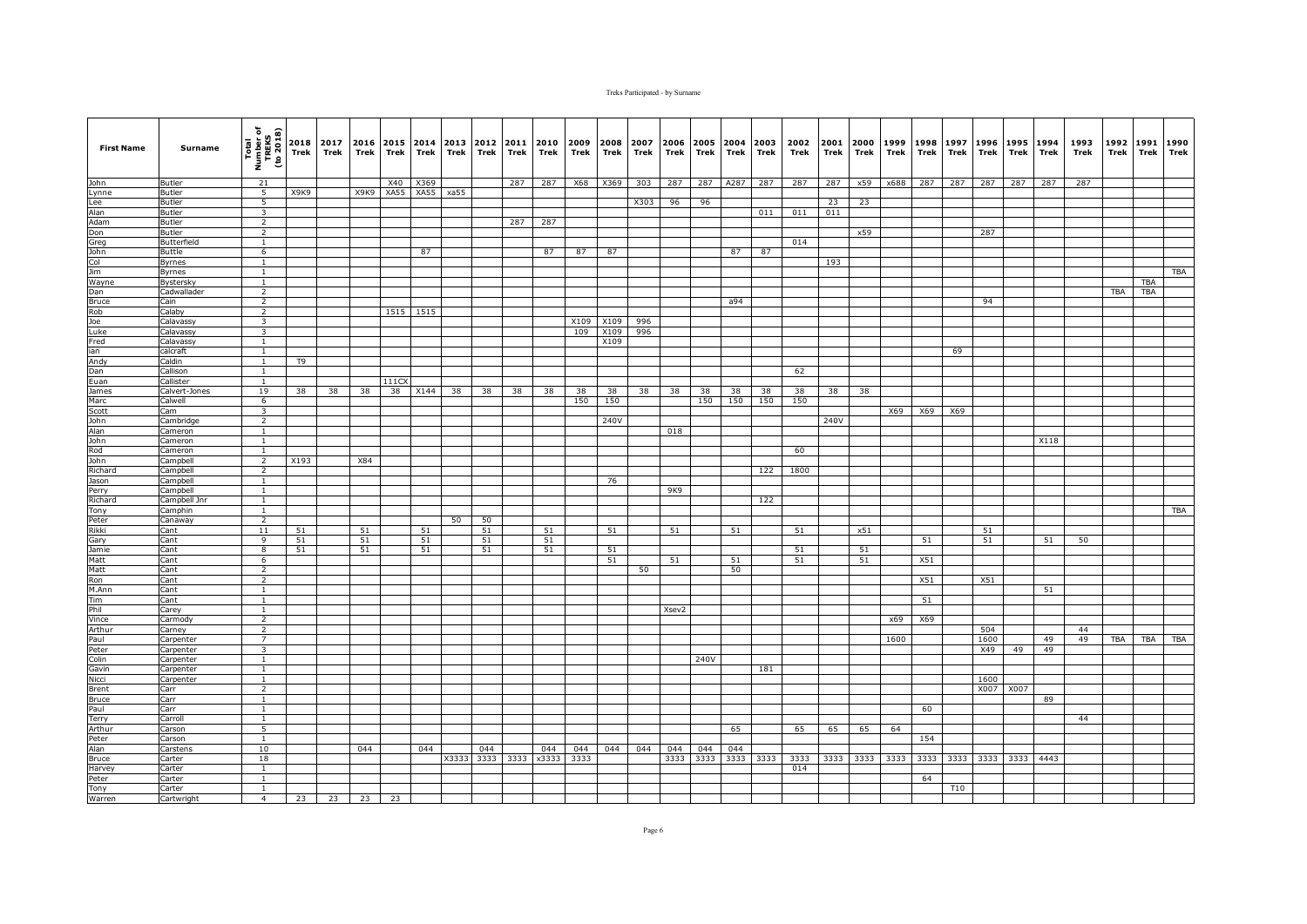| <b>First Name</b> | Surname               | Total<br>Number of<br>TREKS<br>(to 2018) | 2018<br>Trek | 2017<br>Trek | 2016<br>Trek | Trek | 2015 2014<br>Trek | 2013<br>Trek | 2012<br>Trek | 2011<br>Trek | 2010<br>Trek | 2009<br>Trek | 2008<br>Trek | 2007<br>Trek | 2006<br>Trek | 2005<br>Trek | 2004<br>Trek | 2003<br>Trek | 2002<br>Trek | 2001<br>Trek | 2000<br>Trek | 1999<br>Trek   | 1998<br>Trek | 1997<br>Trek | 1996<br>Trek | 1995<br>Trek | 1994<br>Trek | 1993<br>Trek | 1992<br>Trek | 1991<br><b>Trek</b> | 1990<br>Trek |
|-------------------|-----------------------|------------------------------------------|--------------|--------------|--------------|------|-------------------|--------------|--------------|--------------|--------------|--------------|--------------|--------------|--------------|--------------|--------------|--------------|--------------|--------------|--------------|----------------|--------------|--------------|--------------|--------------|--------------|--------------|--------------|---------------------|--------------|
| John              | Casey                 | <sup>1</sup>                             |              |              |              |      | 50                |              |              |              |              |              |              |              |              |              |              |              |              |              |              |                |              |              |              |              |              |              |              |                     |              |
| Ralph             | Casey                 | $\mathbf{1}$                             |              |              |              |      |                   |              |              |              |              |              |              |              |              |              |              |              |              |              |              |                |              |              |              |              |              |              |              |                     | TBA          |
| Tim               | Casey                 | $\mathbf{1}$                             |              |              |              |      |                   |              |              |              |              |              |              |              |              |              |              |              |              |              |              | x16            |              |              |              |              |              |              |              |                     |              |
| Bill              | Castle                | 5                                        |              |              |              |      | V8                | V8           | v8           | V8           | V8           |              |              |              |              |              |              |              |              |              |              |                |              |              |              |              |              |              |              |                     |              |
| Tony              | Caswell               | $\mathbf{1}$                             |              |              |              |      |                   |              |              |              |              |              |              |              |              |              |              |              |              |              |              |                | T11          |              |              |              |              |              |              |                     |              |
| Jim<br>James      | Catts<br>Catts        | 11<br>$\overline{\mathbf{3}}$            |              |              |              |      |                   |              |              |              | 404          | 404          |              | 404          | 404          |              | 404<br>404   | 404          | 404          | 404<br>404   | 404<br>404   | $\overline{1}$ |              | 93           |              |              |              |              |              |                     |              |
| Jenny             | Catts                 | $\overline{\mathbf{3}}$                  |              |              |              |      |                   |              |              |              |              |              |              |              |              |              |              |              | 404          | 404          | 404          |                |              |              |              |              |              |              |              |                     |              |
| Robert            | Ceccato               | 23                                       | T13          | <b>T13</b>   |              | T13  | 327               | 327          | 327          |              |              | T13          | T13          | T13          | T13          | T13          | t13          | t13          | T13          | T13          | 327          | 327            |              | X327         | 20           | 20           | 19           | 19           | <b>TBA</b>   |                     |              |
| Paul              | Chalmers              | $\overline{2}$                           |              |              |              |      |                   |              |              |              |              |              |              |              |              |              | x50          |              | 50           |              |              |                |              |              |              |              |              |              |              |                     |              |
| Warren            | Chamberlain           | 1                                        |              |              |              |      |                   | 014          |              |              |              |              |              |              |              |              |              |              |              |              |              |                |              |              |              |              |              |              |              |                     |              |
| Matthew           | Chantrey              | <sup>1</sup>                             |              |              |              |      |                   |              | X88          |              |              |              |              |              |              |              |              |              |              |              |              |                |              |              |              |              |              |              |              |                     |              |
| Scott             | Chapman               | $\overline{2}$                           |              | T15          | 2020         |      |                   |              |              |              |              |              |              |              |              |              |              |              |              |              |              |                |              |              |              |              |              |              |              |                     |              |
| Marilyn           | Chapman               | $\overline{1}$                           |              |              |              |      |                   |              |              |              |              |              |              |              |              |              |              |              |              |              |              |                |              |              |              |              |              | 41           |              |                     |              |
| Shaun             | Chard                 | $\mathbf{1}$                             |              |              |              |      |                   |              |              |              |              |              |              |              |              |              |              |              |              |              | x10/10       |                |              |              |              |              |              |              |              |                     |              |
| David<br>John     | Charlton<br>Charman   | $\overline{2}$<br>$\overline{2}$         | 08           |              | 88           |      |                   |              |              |              |              |              |              | x39          | x39          |              |              |              |              |              |              |                |              |              |              |              |              |              |              |                     |              |
| John              | Charters              | 13                                       |              |              | 87           | 87   | 87                | 87           |              | 87           | 87           | 87           |              | 87           | 87           | 87           | 87           |              | 87           | A87          |              |                |              |              |              |              |              |              |              |                     |              |
| alfred            | chater                | <sup>1</sup>                             |              |              |              |      |                   |              |              |              |              |              |              |              |              |              |              |              |              |              |              |                |              | 48           |              |              |              |              |              |                     |              |
| Tony              | Cheetham              | $\overline{\mathbf{3}}$                  |              |              |              |      |                   |              |              |              |              |              |              |              |              |              |              |              |              |              |              |                |              |              |              |              | 50           | 50           |              | <b>TBA</b>          |              |
| Gesine            | Cheung                | <sup>1</sup>                             |              |              |              |      |                   |              |              |              |              |              |              |              |              | x013         |              |              |              |              |              |                |              |              |              |              |              |              |              |                     |              |
| Scott             | Chiene                | $\overline{1}$                           |              |              | x53          |      |                   |              |              |              |              |              |              |              |              |              |              |              |              |              |              |                |              |              |              |              |              |              |              |                     |              |
| Ian               | Chivas                | 10                                       |              | X7           | x7           | X540 | 1001              |              | 1001         | 1001         | 1001         | 1001         |              |              |              | 1001         |              |              |              |              |              |                |              |              |              |              |              |              |              |                     |              |
| Chris             | Christensen           | $\overline{2}$                           |              | 76           |              |      |                   |              | 76           |              |              |              |              |              |              |              |              |              |              |              |              |                |              |              |              |              |              |              |              |                     |              |
| Wayne             | Christian             | 18                                       |              |              |              | T8   | T8                | T8           | t8           | $^{\rm t8}$  | t8           | T8           | T8           | t8           | T8           | T8           |              |              | T8           | T8           | t15          | T8             | T8           | T8           | T8           |              |              |              |              |                     |              |
| Matt<br>Adrian    | Christian<br>Christie | $\mathbf{1}$                             |              |              |              |      |                   |              |              |              |              |              |              |              |              | t8           |              |              |              |              |              |                |              |              |              |              |              |              |              |                     |              |
| James             | Christie              | $\mathbf{1}$<br>$\mathbf{1}$             |              |              |              |      |                   |              |              |              |              |              |              |              | seven        | x007         |              |              |              |              |              |                |              |              |              |              |              |              |              |                     |              |
| Peter             | Christie              | 1                                        |              |              |              |      |                   |              |              |              |              |              |              |              | 308          |              |              |              |              |              |              |                |              |              |              |              |              |              |              |                     |              |
| Ian               | Christopherson        | 7                                        | X84          |              |              |      | X85               | 85           | 85           | 85           | 85           | 85           |              |              |              |              |              |              |              |              |              |                |              |              |              |              |              |              |              |                     |              |
| John              | Chugg                 | <sup>1</sup>                             |              |              |              |      |                   |              |              | T13          |              |              |              |              |              |              |              |              |              |              |              |                |              |              |              |              |              |              |              |                     |              |
| Adam              | Church                | 6                                        |              | X69          |              | 69   |                   |              | 69           | 69           | 69           | 69           |              |              |              |              |              |              |              |              |              |                |              |              |              |              |              |              |              |                     |              |
| Keith             | Churchland            | $\mathbf{1}$                             |              |              |              |      | F100              |              |              |              |              |              |              |              |              |              |              |              |              |              |              |                |              |              |              |              |              |              |              |                     |              |
| <b>Nick</b>       | Ciavarella            | $\overline{2}$                           |              |              |              |      |                   |              |              |              |              |              |              |              |              | 007          |              |              |              | x007         |              |                |              |              |              |              |              |              |              |                     |              |
| <b>Brett</b>      | Clancy                | $\overline{1}$<br>$\mathbf{1}$           |              |              | t8           |      |                   |              |              |              |              |              |              |              |              |              |              |              |              |              |              |                |              |              |              |              |              |              |              |                     |              |
| Paul              | Clancy<br>Clark       | 12                                       | 145          |              |              | 138  |                   |              | 138          | 138          |              | 138          | 138          | 138          | 138          | 138          | 138          | 138          | 138          |              |              |                |              |              |              | X007         |              |              |              |                     |              |
| Terry<br>Peter    | Clark                 | $\overline{5}$                           |              |              |              |      |                   |              |              |              |              |              |              |              |              |              |              | 33.3         |              | 33.3         | A2           |                | 44.4         | 33.3         |              |              |              |              |              |                     |              |
| Steve             | Clark                 | $\overline{3}$                           |              |              |              |      |                   |              |              |              |              |              |              | 386          | 386          |              |              |              | x69          |              |              |                |              |              |              |              |              |              |              |                     |              |
| Greg              | Clark                 | $\overline{2}$                           |              |              |              |      |                   |              |              |              |              |              |              |              | 303          |              | 303          |              |              |              |              |                |              |              |              |              |              |              |              |                     |              |
| Leigh             | Clark                 | $\overline{2}$                           |              |              |              |      |                   |              |              |              |              |              |              |              |              | 100          |              |              | x100         |              |              |                |              |              |              |              |              |              |              |                     |              |
| Andrew            | Clark                 | $\overline{1}$                           |              |              |              |      |                   |              | 138          |              |              |              |              |              |              |              |              |              |              |              |              |                |              |              |              |              |              |              |              |                     |              |
| Brian             | Clark                 | $\overline{1}$                           |              |              |              |      |                   |              |              | 007          |              |              |              |              |              |              |              |              |              |              |              |                |              |              |              |              |              |              |              |                     |              |
| Dale              | Clark                 | $\mathbf{1}$                             |              |              |              |      |                   | 50           |              |              |              |              |              |              |              |              |              |              |              |              |              |                |              |              |              |              |              |              |              |                     |              |
| Ralph<br>Tamara   | Clark<br>Clark        | $\mathbf{1}$<br>$\overline{1}$           |              |              |              |      |                   |              |              |              |              |              |              |              |              |              |              |              |              | A108         |              |                |              |              |              |              | 41           |              |              |                     |              |
| Alan              | Clarke                | 17                                       |              |              |              |      |                   | 91           |              | 91           | 91           | 91           | x3           |              | 147          | 147          | 147          | 91           |              | 147          | 147          | 147            | 147          | 147          | 147          | 147          |              |              |              | T <sub>3</sub>      |              |
| Jeremy            | Clarke                | 8                                        |              |              |              | 84   |                   | 84           | 84           | 84           | 84           | 85           | 85           | 84           |              |              |              |              |              |              |              |                |              |              |              |              |              |              |              |                     |              |
| Debbi             | Clarke                | $\overline{2}$                           |              |              |              |      |                   |              |              |              |              | 150          | 150          |              |              |              |              |              |              |              |              |                |              |              |              |              |              |              |              |                     |              |
| Ian               | Clarke                | $\overline{1}$                           |              |              |              |      |                   |              |              |              |              |              |              |              |              |              |              |              | 007          |              |              |                |              |              |              |              |              |              |              |                     |              |
| Greg              | Clay                  | <sup>1</sup>                             |              |              |              | X82  |                   |              |              |              |              |              |              |              |              |              |              |              |              |              |              |                |              |              |              |              |              |              |              |                     |              |
| John              | Clayton               | 3                                        |              |              |              |      |                   |              |              |              |              |              |              |              |              |              |              |              |              |              |              |                |              |              | X12          |              | X12          |              |              |                     | TBA          |
| Chris             | Clemson               | $\mathbf{1}$                             |              |              |              |      |                   |              |              |              |              |              |              |              |              |              |              |              |              | x96          |              |                |              |              |              |              |              |              |              |                     |              |
| Don               | Cleveland             | $\overline{2}$                           |              |              |              |      |                   |              |              |              |              |              | 59           |              |              |              |              | 59           |              |              |              |                |              |              |              |              |              |              |              |                     |              |
| Robert            | Cliff<br>Clifford     | $\overline{1}$<br>1                      |              |              |              |      |                   |              |              | 540          |              |              |              |              |              |              |              |              |              |              |              |                |              |              |              | 404          |              |              |              |                     |              |
| Carl<br>Mark      | Clink                 | 3                                        |              |              |              |      |                   |              |              |              |              |              |              |              |              |              |              |              |              |              | 426          | 426            | X59          |              |              |              |              |              |              |                     |              |
| <b>Bruce</b>      | Clisdell              | $\mathbf{1}$                             |              |              |              |      |                   |              |              |              |              |              |              |              |              |              |              |              |              |              | x240V        |                |              |              |              |              |              |              |              |                     |              |
| Kerrie            | Clisdell              | 1                                        |              |              |              |      |                   |              |              |              |              |              |              |              |              |              |              |              | x45          |              |              |                |              |              |              |              |              |              |              |                     |              |
| Peter             | Clisdell              | $\mathbf{1}$                             |              |              |              |      |                   |              |              |              |              |              |              |              |              |              |              |              |              |              | x240V        |                |              |              |              |              |              |              |              |                     |              |
| Rob               | Clisdell              | $\overline{1}$                           |              |              |              |      |                   |              |              |              |              |              |              |              |              |              |              |              | x45          |              |              |                |              |              |              |              |              |              |              |                     |              |
| John              | Clough                | 5                                        |              |              |              |      |                   |              |              |              |              |              |              |              |              |              |              |              |              |              | x34          | 138            | 138          |              | 138 X193     |              |              |              |              |                     |              |
| Peter             | Clough                | 5                                        |              |              |              |      |                   |              |              |              |              |              |              |              |              |              |              |              |              |              | x34          | 138            | 138          | 138          | X193         |              |              |              |              |                     |              |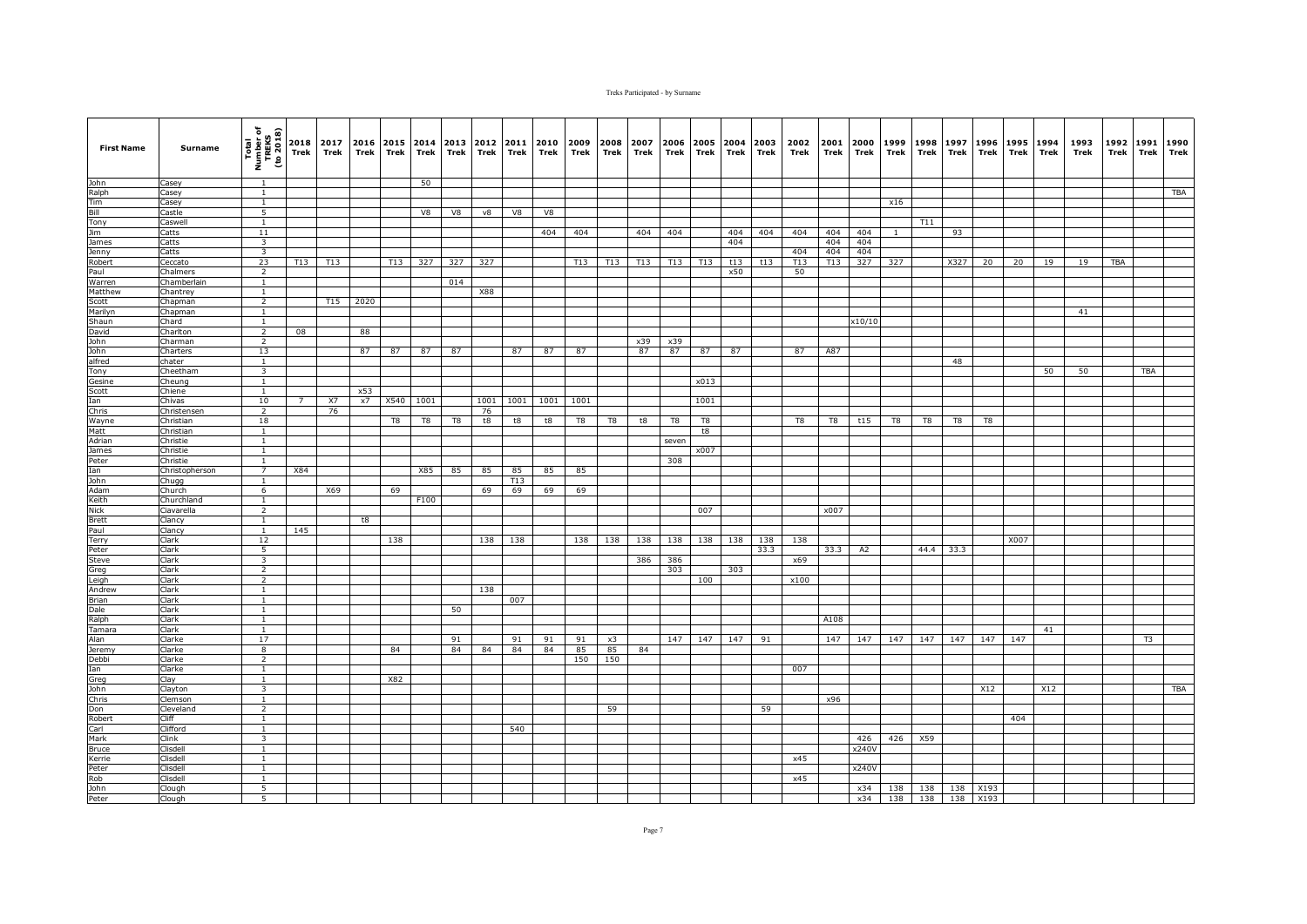| <b>First Name</b>   | Surname             | Total<br>Number of<br>TREKS<br>(to 2018) | 2018<br>Trek   | 2017<br>Trek | 2016<br>Trek   | 2015<br>Trek | 2014<br>Trek   | 2013<br>Trek   | 2012<br>Trek | 2011<br>Trek | 2010<br>Trek   | 2009<br>Trek   | 2008<br>Trek   | 2007<br>Trek   | 2006<br>Trek   | 2005<br>Trek | 2004<br>Trek | 2003<br>Trek | 2002<br>Trek   | 2001<br><b>Trek</b> | 2000<br>Trek | 1999<br>Trek   | 1998<br>Trek   | 1997<br>Trek   | 1996<br>Trek   | 1995<br>Trek   | 1994<br>Trek   | 1993<br>Trek | 1992<br>Trek | 1991<br>Trek | 1990<br>Trek |
|---------------------|---------------------|------------------------------------------|----------------|--------------|----------------|--------------|----------------|----------------|--------------|--------------|----------------|----------------|----------------|----------------|----------------|--------------|--------------|--------------|----------------|---------------------|--------------|----------------|----------------|----------------|----------------|----------------|----------------|--------------|--------------|--------------|--------------|
| Allan               | Cluff               | $\overline{1}$                           |                |              |                |              |                |                |              |              |                |                |                |                |                |              |              |              |                |                     |              |                | 9696           |                |                |                |                |              |              |              |              |
| Michelle            | Clyborne            | $\mathbf{1}$                             |                |              |                |              |                |                |              |              |                |                |                |                |                |              |              |              |                |                     |              | $\overline{7}$ |                |                |                |                |                |              |              |              |              |
| Ron                 | Clyborne            | $\mathbf{1}$                             |                |              |                |              |                |                |              |              |                |                |                |                |                |              |              |              |                |                     |              | $\overline{7}$ |                |                |                |                |                |              |              |              |              |
| Gary                | Cochrane            | $\mathbf{1}$                             |                |              |                | 1012         |                |                |              | x444         |                |                |                |                |                |              |              | 1012         |                |                     |              |                |                |                |                |                |                |              |              |              |              |
| <b>Brian</b><br>Ron | Coffey              | 22<br>6                                  | 1012           | 1012         |                |              | 1012           | 1012           | 1012         | 1012         | 1012           | 1012           | X101           |                |                | x101 1012    |              |              | 1012           | 1012                | 1012         | 1012           | 1012<br>X8     | 1012<br>X8     | 1012<br>X8     | X8             | 101<br>X8      | 101<br>8     |              |              |              |
| Allan               | Coggan<br>Coker     | 11                                       | T <sub>5</sub> | T5           | T <sub>5</sub> | T5           | T5             | T <sub>5</sub> | t5           | t5           | T <sub>5</sub> | T <sub>5</sub> | T5             |                |                |              |              |              |                |                     |              |                |                |                |                |                |                |              |              |              |              |
| Chris               | Colbeck             | $\overline{1}$                           |                |              |                |              |                |                |              |              |                |                |                |                |                |              | 2 tel        |              |                |                     |              |                |                |                |                |                |                |              |              |              |              |
| <b>Bruce</b>        | Colbey              | $\mathbf{1}$                             |                |              |                |              |                |                |              |              |                |                |                |                |                |              |              |              | x1001          |                     |              |                |                |                |                |                |                |              |              |              |              |
| Geoff               | Cole                | $\mathbf{1}$                             |                |              |                |              |                |                |              |              |                |                |                |                |                |              |              |              |                |                     |              | 28             |                |                |                |                |                |              |              |              |              |
| Pat                 | Cole                | 1                                        |                |              |                |              |                |                |              |              |                |                |                |                |                |              |              |              |                |                     |              |                |                |                | 84             |                |                |              |              |              |              |
| Matt                | Coleman             | 18                                       | 14             | 14           | X18            | 14           | X18            | 501            | 501          | 501          |                | 501            | 501            | 501            | x501           |              | x500         |              | 69             | 69                  | 69           | 69             | 69             |                |                |                |                |              |              |              |              |
| Les                 | Coles               | $\overline{7}$                           |                |              |                |              |                |                |              |              |                |                |                | t6             | T <sub>6</sub> | T7           | T7           | t7           | t6             | T <sub>6</sub>      |              |                |                |                |                |                |                |              |              |              |              |
| Katherine           | Coller              | $\overline{4}$                           |                |              |                |              |                |                |              |              |                |                | 013            | 013            | 013            | 013          |              |              |                |                     |              |                |                |                |                |                |                |              |              |              |              |
| Derek               | Collinge            | 8                                        | X84            | X84          | X84            | 84           | X85            | X84            | X84          | X84          |                |                |                |                |                |              |              |              |                |                     |              |                |                |                |                |                |                |              |              |              |              |
| Jock                | Collings            | 20                                       |                |              |                |              | T <sub>3</sub> | T <sub>3</sub> | t3           | t3           | T <sub>3</sub> | T <sub>3</sub> | T <sub>3</sub> | T <sub>3</sub> | T3             | T3           | T3           | t3           | T <sub>3</sub> | T <sub>3</sub>      |              | T <sub>3</sub> | T <sub>3</sub> | T <sub>3</sub> | T <sub>3</sub> | T <sub>3</sub> | T <sub>3</sub> |              |              |              |              |
| Rod                 | Collins             | $\overline{4}$                           |                |              | 351            |              |                | 351            | X351         | X351         |                |                |                |                |                |              |              |              |                |                     |              |                |                |                |                |                |                |              |              |              |              |
| Patrick             | Collins<br>Collins  | 2<br><sup>1</sup>                        |                |              | X55            | X55          |                |                |              |              |                |                |                |                |                |              |              |              |                |                     |              |                |                |                |                |                |                |              |              |              |              |
| Maurie<br>Nick      | Collishaw           | $\overline{2}$                           |                |              |                |              |                |                |              |              |                |                |                |                |                | 2020         |              |              | x20            |                     |              |                |                |                | 800            |                |                |              |              |              |              |
| David               | Colliss             | 8                                        | 541            | 541          | 541            | 541          |                | 541            | 541          | 179          | 179            |                |                |                |                |              |              |              |                |                     |              |                |                |                |                |                |                |              |              |              |              |
| John                | Colman              | 1                                        |                |              |                |              |                |                |              |              |                |                |                |                |                |              |              |              |                |                     |              |                |                |                |                |                | 118            |              |              |              |              |
| Gerry               | Colreavy            | $\overline{7}$                           |                |              |                |              | 11             |                | x9           |              | 9              | 10             | <b>X9</b>      | X9             | x9             |              |              |              |                |                     |              |                |                |                |                |                |                |              |              |              |              |
| Anthony             | Colreavy            | $\overline{3}$                           | 609            | 609          |                | x9           |                |                |              |              |                |                |                |                |                |              |              |              |                |                     |              |                |                |                |                |                |                |              |              |              |              |
| Felix               | Compere             | $\mathbf{1}$                             |                |              |                |              |                |                |              |              |                |                |                |                |                | x186         |              |              |                |                     |              |                |                |                |                |                |                |              |              |              |              |
| Tony                | Conacher            | $\mathbf{1}$                             |                |              |                |              |                |                |              |              |                |                |                |                |                | 0808         |              |              |                |                     |              |                |                |                |                |                |                |              |              |              |              |
| George              | Condell             | 5                                        | X53            |              | X53            | X53          | X53            | x53            |              |              |                |                |                |                |                |              |              |              |                |                     |              |                |                |                |                |                |                |              |              |              |              |
| Andrew              | Condell             | <sup>1</sup>                             |                |              |                | x53          |                |                |              |              |                |                |                |                |                |              |              |              |                |                     |              |                |                |                |                |                |                |              |              |              |              |
| Andrew              | Conder              | $\mathbf{1}$                             |                |              |                |              |                |                |              |              |                |                |                |                |                |              |              |              |                |                     | T16          |                |                |                |                |                |                |              |              |              |              |
| Peter               | Condon              | 3                                        |                |              |                |              |                |                |              |              |                |                |                |                |                |              |              |              |                |                     | 007          |                | 800            | 800            |                |                |                |              |              |              |              |
| Gus<br>Alana        | Conduit             | $\overline{8}$<br>$\overline{2}$         |                |              |                |              |                |                |              |              |                |                | 6              |                |                | 150          | 55<br>150    | 55           | 55             | 55                  | 55           | 55             | 55             |                |                |                |                |              |              |              |              |
| Paul                | Congert<br>Connelly | $\mathbf{1}$                             |                |              |                |              |                |                |              |              |                |                |                |                |                |              |              |              |                | 24                  |              |                |                |                |                |                |                |              |              |              |              |
| Hal                 | Connor              | $\overline{4}$                           |                |              |                |              |                |                |              |              |                |                |                |                | 59             | 59           | 59           | 59           |                |                     |              |                |                |                |                |                |                |              |              |              |              |
| Narelle             | Connor              | $\mathbf{1}$                             |                |              |                |              |                |                |              |              |                |                |                |                |                |              |              |              | x11            |                     |              |                |                |                |                |                |                |              |              |              |              |
| Vaughan             | Connor              |                                          |                |              |                |              |                |                |              |              |                |                |                | 59             |                |              |              |              |                |                     |              |                |                |                |                |                |                |              |              |              |              |
| John                | Conrick             | $\mathbf{1}$                             |                |              |                |              |                |                |              |              |                |                |                |                |                | 014          |              |              |                |                     |              |                |                |                |                |                |                |              |              |              |              |
| Tony                | Conroy              | $\overline{2}$                           |                |              |                |              |                |                |              |              |                |                |                |                |                |              |              |              |                |                     |              | x2209 2209     |                |                |                |                |                |              |              |              |              |
| Peter               | Conter              | $\mathbf{1}$                             |                |              |                |              |                |                |              |              |                |                |                |                |                |              |              |              |                |                     |              |                |                |                | X21            |                |                |              |              |              |              |
| Maida               | Contessi            | $\mathbf{1}$                             |                |              |                |              |                |                |              |              |                |                |                |                |                | X202         |              |              |                |                     |              |                |                |                |                |                |                |              |              |              |              |
| Philip              | Conway              | $\mathbf{1}$                             |                |              |                |              |                |                |              |              |                |                |                |                |                |              |              |              |                |                     |              |                |                |                |                |                | X27            |              |              |              |              |
| Peter               | Cook                | 27                                       |                | 17           | 17             | 17           | 17             | 17             | 17           | 17           | 17             | 17             | 17             | 17             |                | 17           | 17           | 17           | 17             | 17                  | 17           | 17             | 17             | 17             | 17             | 17             | 17             | 17           | <b>TBA</b>   | <b>TBA</b>   | <b>TBA</b>   |
| Doug                | Cook                | 6                                        |                |              |                |              |                |                |              |              |                |                |                |                |                |              |              |              |                |                     |              |                |                |                | 34             | 34             | 34             | 34           | <b>TBA</b>   | <b>TBA</b>   |              |
| Brian<br>Gary       | Cook<br>Cook        | $\mathbf{1}$<br>$\mathbf{1}$             |                | X59          |                |              |                |                |              |              |                |                |                |                |                |              |              |              | 095            |                     |              |                |                |                |                |                |                |              |              |              |              |
| Wayne               | Cook                | $\overline{1}$                           |                |              |                |              |                |                |              |              |                |                |                |                |                |              |              |              |                |                     |              |                |                |                |                |                |                |              |              | <b>TBA</b>   |              |
| Tom                 | Cooney              | $\mathbf{1}$                             |                | 109          |                |              |                |                |              |              |                |                |                |                |                |              |              |              |                |                     |              |                |                |                |                |                |                |              |              |              |              |
| Lindsay             | Cooper              | 5                                        |                |              |                |              |                |                |              |              |                |                |                |                |                |              |              |              |                |                     |              |                |                |                | 21             |                | 21             | 21           | <b>TBA</b>   |              | TBA          |
| Wal                 | Cooper              | 5                                        |                |              |                |              |                |                |              |              |                |                |                |                |                |              |              |              |                |                     | 33           | a33            | 33             | 33             | 33             |                |                |              |              |              |              |
| John                | Cooper              | $\overline{\mathbf{3}}$                  |                |              |                |              |                |                |              |              |                | $\overline{4}$ | $\overline{4}$ | x4             |                |              |              |              |                |                     |              |                |                |                |                |                |                |              |              |              |              |
| Clint               | Cooper              | $\mathbf{1}$                             |                |              |                |              |                |                |              |              |                |                |                |                |                |              |              |              |                |                     |              |                |                |                |                |                | 212            |              |              |              |              |
| Martin              | Cooper              | $\mathbf{1}$                             |                |              |                |              |                |                |              | X444         |                |                |                |                |                |              |              |              |                |                     |              |                |                |                |                |                |                |              |              |              |              |
| Ron                 | Cooper              | $\mathbf{1}$                             |                |              |                |              |                |                |              |              |                |                |                |                |                |              |              |              | 4444           |                     |              |                |                |                |                |                |                |              |              |              |              |
| Ian                 | Copeland            | <sup>1</sup>                             |                |              |                |              |                |                |              |              |                |                |                |                |                |              |              |              |                |                     |              |                |                |                |                | X107           |                |              |              |              |              |
| Bob                 | Corben              | <sup>1</sup>                             |                |              |                |              |                |                |              |              |                |                |                |                |                |              |              |              |                | 2209                |              |                |                |                |                |                |                |              |              |              |              |
| David<br><b>Bob</b> | Corbett<br>Corbin   | $\overline{7}$<br><sup>1</sup>           |                |              |                |              |                |                | 94           | 94           |                | 94             | 94             | 94             | 94             | 94           |              |              |                |                     |              | 011            |                |                |                |                |                |              |              |              |              |
| Peter               | Corby               | $\mathbf{1}$                             |                |              |                |              |                |                |              |              |                |                |                |                |                |              |              |              |                |                     |              |                |                |                | 162            |                |                |              |              |              |              |
| Robert              | Corcoran            | $\mathbf{1}$                             |                |              |                |              |                |                |              |              |                |                |                |                |                |              |              |              |                |                     |              | 492            |                |                |                |                |                |              |              |              |              |
| Don                 | Cornell             | 1                                        |                |              |                |              |                |                |              |              |                |                |                |                |                |              |              |              |                |                     |              |                |                |                |                |                |                |              |              |              | TBA          |
| Steve               | Corney              | 10                                       |                |              | 2AB            |              |                | X181           | XAB1         | X888         | X888           | x888           | x888           | x888           |                | x888         |              | x72          |                |                     |              |                |                |                |                |                |                |              |              |              |              |
| John                | Cornish             | $\overline{4}$                           |                |              |                |              |                |                |              |              |                |                |                |                |                |              |              |              |                |                     |              | x500           |                |                |                |                | 80             | 80           | <b>TBA</b>   |              |              |
| Peter               | Cory                | 1                                        |                |              |                |              |                |                |              |              |                | X13            |                |                |                |              |              |              |                |                     |              |                |                |                |                |                |                |              |              |              |              |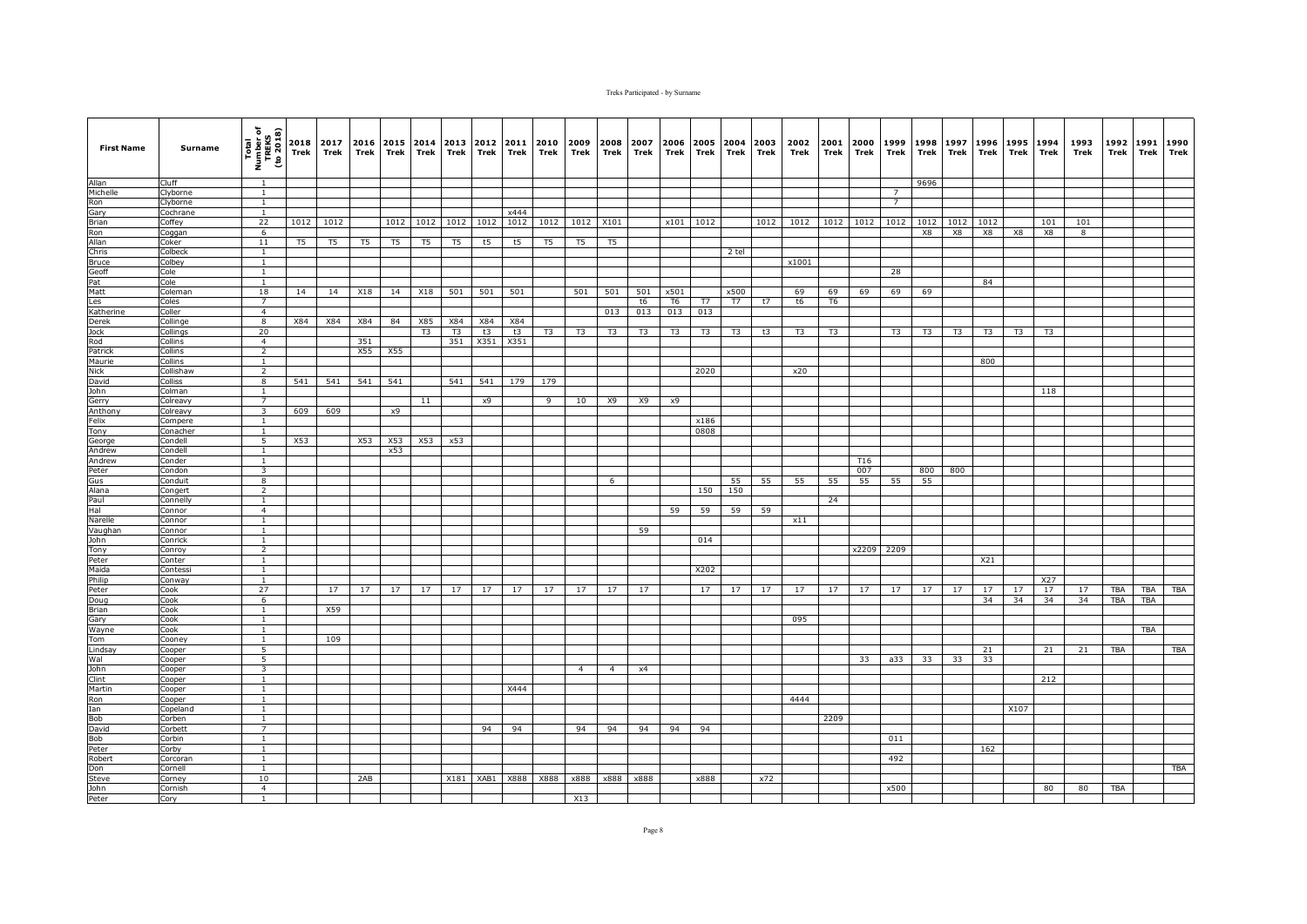| <b>First Name</b> | Surname               | Total<br>Number of<br>TREKS<br>(to 2018) | Trek | 2018 2017<br>Trek | Trek | 2016 2015 2014<br>Trek | Trek | 2013<br>Trek | 2012<br>Trek | 2011<br>Trek | 2010<br>Trek | 2009<br>Trek | 2008<br>Trek | 2007<br>Trek | 2006<br>Trek | Trek | Trek | 2005 2004 2003<br>Trek | 2002<br>Trek   | 2001<br>Trek   | 2000<br>Trek | 1999<br>Trek   | 1998<br>Trek   | 1997<br>Trek   | 1996<br>Trek   | 1995<br>Trek   | 1994<br>Trek | 1993<br>Trek | 1992<br>Trek | 1991<br>Trek   | 1990<br>Trek |
|-------------------|-----------------------|------------------------------------------|------|-------------------|------|------------------------|------|--------------|--------------|--------------|--------------|--------------|--------------|--------------|--------------|------|------|------------------------|----------------|----------------|--------------|----------------|----------------|----------------|----------------|----------------|--------------|--------------|--------------|----------------|--------------|
| Paul              | Cosgrove              | $\overline{\mathbf{3}}$                  |      |                   | 82   | X82                    | X82  |              |              |              |              |              |              |              |              |      |      |                        |                |                |              |                |                |                |                |                |              |              |              |                |              |
| John              | Costello              | $\overline{1}$                           |      |                   |      |                        |      |              |              |              |              |              |              |              |              | X83  |      |                        |                |                |              |                |                |                |                |                |              |              |              |                |              |
| Solange           | Costermanns-Imseih    | $\mathbf{1}$                             |      |                   |      |                        |      |              |              |              | t9           |              |              |              |              |      |      |                        |                |                |              |                |                |                |                |                |              |              |              |                |              |
| Graeme            | Costin                | $\mathbf{1}$                             |      |                   |      |                        |      |              |              |              |              |              |              |              |              |      |      |                        |                |                |              |                |                |                |                |                | 51           |              |              |                |              |
| Suzanne<br>Pascal | Costin<br>Cotinaut    | 1<br>$\mathbf{1}$                        |      |                   |      |                        |      | x444         |              |              |              |              |              |              |              |      |      |                        |                |                |              |                |                |                |                |                | 51           |              |              |                |              |
| John              | Coventry              | 5                                        |      |                   |      |                        |      |              |              |              |              |              |              |              |              |      |      |                        |                | 34             | 34           | 34             | 34             | X1869          |                |                |              |              |              |                |              |
| Peter             | Coventry              | $\mathbf{1}$                             |      |                   |      |                        |      |              |              |              |              |              |              |              |              |      |      |                        |                |                |              |                |                |                | X12            |                |              |              |              |                |              |
| Chris             | Cowley                | <sup>1</sup>                             |      |                   |      |                        |      |              |              |              |              |              |              |              |              | 22   |      |                        |                |                |              |                |                |                |                |                |              |              |              |                |              |
| Bob               | Cowling               | $\overline{2}$                           |      |                   |      |                        |      |              |              |              |              | 10/10 10/10  |              |              |              |      |      |                        |                |                |              |                |                |                |                |                |              |              |              |                |              |
| Nathan            | Cox                   | $\overline{2}$                           |      |                   |      |                        |      |              |              |              |              |              |              |              | x18          | x18  |      |                        |                |                |              |                |                |                |                |                |              |              |              |                |              |
| Archie            | Cox                   | <sup>1</sup>                             |      |                   |      |                        |      |              |              |              |              |              |              |              |              | x287 |      |                        |                |                |              |                |                |                |                |                |              |              |              |                |              |
| Peter             | Cox                   | $\overline{1}$                           |      |                   |      |                        |      |              |              |              |              |              |              |              |              |      |      |                        |                |                |              |                |                |                |                |                |              |              |              | <b>TBA</b>     |              |
| Vit               | Cox                   | $\overline{1}$                           |      |                   |      |                        |      |              |              |              |              |              |              |              |              |      | x18  |                        |                |                |              |                |                |                |                |                |              |              |              |                |              |
| Vit<br>Terry      | Cox<br>Coyne          | $\mathbf{1}$<br>9                        |      |                   |      |                        |      |              |              |              |              |              |              |              |              | x18  |      |                        | $\overline{2}$ | $\overline{2}$ |              | $\overline{2}$ | $\overline{2}$ | $\overline{2}$ | $\overline{2}$ | $\overline{2}$ | 55           | 55           |              |                |              |
| Dougal            | Craig                 | $\overline{2}$                           |      |                   |      |                        |      |              |              |              | 88           | 88           |              |              |              |      |      |                        |                |                |              |                |                |                |                |                |              |              |              |                |              |
| Chiree            | Craig                 | $\mathbf{1}$                             |      |                   |      |                        |      |              |              |              |              |              |              |              |              |      |      | x123                   |                |                |              |                |                |                |                |                |              |              |              |                |              |
| Graeme            | Crampton              | $\overline{1}$                           |      |                   |      |                        |      |              |              |              |              |              |              |              |              |      |      |                        |                |                |              |                |                |                | 800            |                |              |              |              |                |              |
| Jon               | Cran                  | $\overline{\mathbf{8}}$                  |      |                   |      |                        |      |              |              |              |              |              |              |              |              |      |      |                        |                | 54             | a54          | 54             |                | 54             | 68             |                | 54           | 54           |              |                | <b>TBA</b>   |
| Mark              | Crandon               | 8                                        | 86   |                   |      |                        | 86   | 86           | 86           | 86           | 86           | 86           | 85           |              |              |      |      |                        |                |                |              |                |                |                |                |                |              |              |              |                |              |
| Aaron             | Crandon               | $\overline{4}$                           |      |                   |      | 82                     | 82   | 86           |              |              |              | 86           |              |              |              |      |      |                        |                |                |              |                |                |                |                |                |              |              |              |                |              |
| Kevin             | Crandon               | $\mathbf{1}$                             |      |                   |      |                        |      |              |              |              | 86           |              |              |              |              |      |      |                        |                |                |              |                |                |                |                |                |              |              |              |                |              |
| Brendan           | Crane                 | 5                                        |      |                   |      |                        |      |              |              |              | X1869        | 34           | 34           | x1869        | 34           |      |      |                        |                |                |              |                |                |                |                |                |              |              |              |                |              |
| Lance             | Crane                 | <sup>1</sup>                             |      |                   |      |                        |      |              |              |              |              |              |              |              |              | 138  |      |                        |                |                |              |                |                |                |                |                |              |              |              |                |              |
| Andrew<br>Mark    | Crawford<br>Crawley   | $\overline{1}$<br>$\overline{4}$         |      |                   |      |                        |      |              |              |              |              |              | <b>B52</b>   | 50           |              |      | 50   |                        | 50             |                |              |                | 51             |                |                |                |              |              |              |                |              |
| David             | Creecy                | $\mathbf{1}$                             |      |                   |      |                        |      |              |              |              |              |              | X20          |              |              |      |      |                        |                |                |              |                |                |                |                |                |              |              |              |                |              |
| Murray            | Creighton             | $\mathbf{1}$                             |      |                   |      | 2020                   |      |              |              |              |              |              |              |              |              |      |      |                        |                |                |              |                |                |                |                |                |              |              |              |                |              |
| Ron               | Croft                 | $\overline{\mathbf{3}}$                  |      |                   |      |                        |      |              |              |              |              |              |              |              |              |      | T8   | t8                     |                |                |              |                |                |                |                |                |              |              |              | T <sub>9</sub> |              |
| Ron               | Croft                 | <sup>1</sup>                             |      |                   |      |                        |      |              |              |              |              |              |              |              |              |      | t8   |                        |                |                |              |                |                |                |                |                |              |              |              |                |              |
| Paul              | Cromarty              | $\overline{2}$                           |      |                   |      |                        |      |              |              |              |              |              |              |              |              |      |      |                        |                |                |              |                |                |                | 121            |                | 121          |              |              |                |              |
| John              | Crook                 | $\overline{4}$                           |      |                   |      |                        |      | 005          |              | 005          | X005         | X005         |              |              |              |      |      |                        |                |                |              |                |                |                |                |                |              |              |              |                |              |
| Geoff             | Cropley               | $\overline{\mathbf{3}}$                  |      |                   |      |                        |      |              |              |              |              |              |              |              |              |      |      |                        |                |                |              |                |                |                | 181            |                | 18           | 181          |              |                |              |
| Sean              | Cross                 | $\overline{1}$                           |      |                   |      |                        |      |              |              |              |              |              |              |              |              |      |      | x287                   |                |                |              |                |                |                |                |                |              |              |              |                |              |
| Mark<br>Kevin     | Crossingham           | $\mathbf{1}$<br>$\overline{2}$           | 88   |                   |      |                        |      |              |              | 40           |              |              |              |              |              |      |      | 34                     |                |                |              |                |                |                |                |                |              |              |              |                |              |
| Garry             | Crowe<br>Crowhurst    | $\mathbf{1}$                             |      |                   |      |                        |      |              |              |              |              |              |              |              |              |      |      |                        |                |                |              |                |                |                |                |                |              |              |              | <b>TBA</b>     |              |
| Mike              | Crowley               | $\mathbf{1}$                             |      |                   |      |                        |      |              |              |              |              |              |              |              |              |      |      |                        | 4444           |                |              |                |                |                |                |                |              |              |              |                |              |
| Dave              | Croxton               | $\overline{2}$                           |      |                   |      |                        |      |              |              |              |              |              |              |              | x492         | 493  |      |                        |                |                |              |                |                |                |                |                |              |              |              |                |              |
| Eddie             | Cruise                | $\mathbf{1}$                             |      |                   |      |                        |      |              |              |              |              |              |              |              |              |      |      |                        | 014            |                |              |                |                |                |                |                |              |              |              |                |              |
| David             | Crust                 | 9                                        |      |                   |      |                        |      | 1100         | 1100         | 1100         |              | 7065         | 7065         | 7065         | 7065         | 7065 |      | 7065                   |                |                |              |                |                |                |                |                |              |              |              |                |              |
| James             | Cudmore               | <sup>1</sup>                             | 300  |                   |      |                        |      |              |              |              |              |              |              |              |              |      |      |                        |                |                |              |                |                |                |                |                |              |              |              |                |              |
| Danny             | Culbert               | $\overline{1}$                           |      |                   |      |                        |      |              |              |              |              |              |              |              |              |      |      | -9                     |                |                |              |                |                |                |                |                |              |              |              |                |              |
| Martin            | Cumberledge           | $\mathbf{1}$                             |      |                   |      |                        |      |              |              |              |              |              |              |              |              |      |      |                        | x38            |                |              |                |                |                |                |                |              |              |              |                |              |
| Martin<br>Tim     | Cumberlidge<br>Cumins | 1<br>$\mathbf{1}$                        |      |                   |      |                        |      |              |              |              |              |              |              |              |              |      | 003  |                        |                |                | 777          |                |                |                |                |                |              |              |              |                |              |
| Bill              | Cummins               | $\mathbf{1}$                             |      |                   |      |                        |      |              |              |              |              |              |              |              |              |      |      |                        |                |                |              |                |                |                |                |                |              |              |              | TBA            |              |
| <b>Rick</b>       | Cunneen               | $\mathbf{1}$                             |      |                   |      |                        |      |              |              |              |              |              |              |              |              |      |      | a97                    |                |                |              |                |                |                |                |                |              |              |              |                |              |
| Con               | Cunningham            | $\overline{2}$                           |      |                   |      |                        |      |              |              |              |              |              |              |              |              |      |      |                        |                |                |              |                |                |                |                | 58             | 58           |              |              |                |              |
| Alan              | Currall               | 2                                        |      |                   |      |                        |      |              |              |              |              |              |              |              |              |      | 555  | 555                    |                |                |              |                |                |                |                |                |              |              |              |                |              |
| Neil              | Currall               | $\overline{2}$                           |      |                   |      |                        |      |              |              |              |              |              |              |              |              |      | 555  | 555                    |                |                |              |                |                |                |                |                |              |              |              |                |              |
| Frank             | Curran                | $\mathbf{1}$                             |      |                   |      |                        |      |              |              |              |              |              |              |              | x39          |      |      |                        |                |                |              |                |                |                |                |                |              |              |              |                |              |
| John              | Curran                | $\overline{1}$                           |      |                   |      |                        |      |              |              |              |              |              |              |              |              |      | x718 |                        |                |                |              |                |                |                |                |                |              |              |              |                |              |
| Derek             | Currey                | $\overline{1}$                           |      |                   |      |                        |      |              |              |              |              |              |              |              |              |      |      | 79                     |                |                |              |                |                |                |                |                |              |              |              |                |              |
| David             | Currie                | $\mathbf{1}$                             |      |                   |      |                        |      |              |              |              |              |              |              |              |              |      |      |                        |                |                |              | x007           |                |                |                |                |              |              |              |                |              |
| Paul<br>Nicholas  | Curryer               | $\overline{7}$<br><sup>1</sup>           |      |                   |      | 85                     |      | 85<br>85     | 85           | 85           | 85           | 85           |              | 85           |              |      |      |                        |                |                |              |                |                |                |                |                |              |              |              |                |              |
| Bill              | Curryer<br>Curtis     | $\overline{4}$                           |      |                   |      |                        |      |              |              |              |              |              |              |              | 26           |      | 26   | 26                     | 26             |                |              |                |                |                |                |                |              |              |              |                |              |
| Alice             | Curtis                | $\overline{2}$                           |      |                   |      |                        |      |              |              |              |              |              |              |              | 26           |      |      | x26                    |                |                |              |                |                |                |                |                |              |              |              |                |              |
| Peter             | Cusack                | $\overline{2}$                           |      |                   |      |                        |      |              |              |              | X988         |              |              |              |              | 0808 |      |                        |                |                |              |                |                |                |                |                |              |              |              |                |              |
| Leo               | Cusack                | $\mathbf{1}$                             |      |                   |      |                        |      |              |              |              | X988         |              |              |              |              |      |      |                        |                |                |              |                |                |                |                |                |              |              |              |                |              |
| Lou               | Cusato                | 1                                        |      |                   |      |                        |      |              |              |              |              |              | 07           |              |              |      |      |                        |                |                |              |                |                |                |                |                |              |              |              |                |              |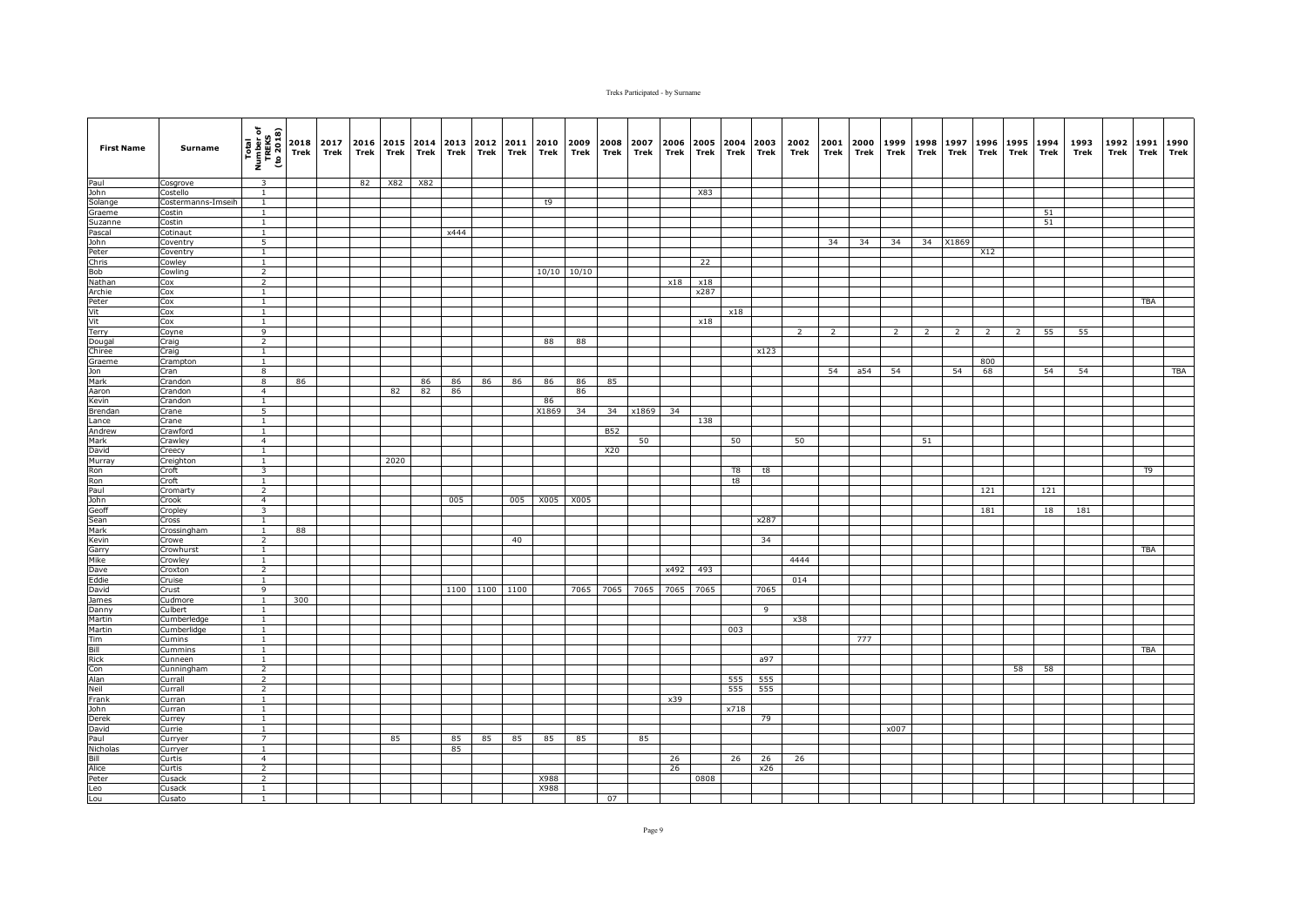| <b>First Name</b> | Surname                   | Total<br>Number of<br>TREKS<br>(to 2018)  | Trek | 2018 2017<br>Trek | 2016<br>Trek | Trek | 2015 2014<br>Trek | 2013<br>Trek | 2012<br>Trek | 2011<br>Trek | 2010<br>Trek | 2009<br>Trek | 2008<br>Trek | 2007<br>Trek   | 2006<br>Trek   | 2005<br>Trek | 2004<br>Trek | 2003<br>Trek | 2002<br>Trek | 2001<br>Trek | 2000<br>Trek   | 1999<br>Trek   | 1998<br>Trek | 1997<br>Trek | 1996<br>Trek | 1995<br>Trek | 1994<br>Trek | 1993<br>Trek | 1992<br>Trek | 1991<br>Trek | 1990<br>Trek |
|-------------------|---------------------------|-------------------------------------------|------|-------------------|--------------|------|-------------------|--------------|--------------|--------------|--------------|--------------|--------------|----------------|----------------|--------------|--------------|--------------|--------------|--------------|----------------|----------------|--------------|--------------|--------------|--------------|--------------|--------------|--------------|--------------|--------------|
| Michael           | Cusiter                   | 1                                         |      |                   |              |      |                   |              |              |              |              |              |              |                |                |              |              |              |              |              |                |                |              |              |              |              | 54           |              |              |              |              |
| Paul              | Czerney                   | $\overline{1}$                            |      |                   |              |      |                   |              |              |              |              |              |              |                |                |              |              |              |              |              |                |                |              |              | 1869         |              |              |              |              |              |              |
| Paul              | d'Alpuget                 | $\mathbf{1}$                              |      |                   |              |      |                   |              |              |              |              |              |              |                |                |              |              |              |              |              | 49             |                |              |              |              |              |              |              |              |              |              |
| Phil<br>Terry     | Daffy                     | $\mathbf{1}$<br>$\mathbf{1}$              |      |                   |              |      |                   |              |              |              |              |              |              |                |                |              |              |              |              |              |                | x49            | X101         |              |              |              |              |              |              |              |              |
| michael           | Daley<br>daly             | $\mathbf{1}$                              |      |                   |              |      |                   |              |              |              |              |              |              |                |                |              |              |              |              |              |                |                |              | X101         |              |              |              |              |              |              |              |
| Jock              | Dalzell                   | <sup>1</sup>                              | 107  |                   |              |      |                   |              |              |              |              |              |              |                |                |              |              |              |              |              |                |                |              |              |              |              |              |              |              |              |              |
| Adam              | Damon                     | <sup>1</sup>                              |      |                   |              |      |                   |              | 89           |              |              |              |              |                |                |              |              |              |              |              |                |                |              |              |              |              |              |              |              |              |              |
| John              | Dance                     | $\mathbf{1}$                              |      |                   |              |      |                   |              |              |              |              |              |              |                |                |              |              |              |              |              |                |                |              |              | X327         |              |              |              |              |              |              |
| Anh               | Dang                      | $\mathbf{1}$                              |      |                   |              |      |                   |              |              |              |              |              |              |                |                |              |              | t9           |              |              |                |                |              |              |              |              |              |              |              |              |              |
| Jill              | Dangerfield               | 3                                         |      |                   |              |      |                   |              |              |              |              |              |              |                |                |              |              |              |              |              |                |                |              |              | 13           |              | 13           | 13           |              |              |              |
| Richard<br>Nathan | Dangerfield<br>Daniel     | $\overline{\mathbf{3}}$<br>$\overline{1}$ | X185 |                   |              |      |                   |              |              |              |              |              |              |                |                |              |              |              |              |              |                |                |              |              | 13           |              | 13           | 13           |              |              |              |
| Peter             | Danks                     | $\overline{2}$                            |      |                   | 144V         |      |                   |              |              |              | X144         |              |              |                |                |              |              |              |              |              |                |                |              |              |              |              |              |              |              |              |              |
| Reg               | Darwell                   | $\mathbf{1}$                              |      |                   |              |      |                   |              |              |              |              |              |              |                |                |              |              |              | 747          |              |                |                |              |              |              |              |              |              |              |              |              |
| Christine         | Davenport                 | 1                                         |      |                   |              |      |                   |              |              |              |              |              |              | T <sub>9</sub> |                |              |              |              |              |              |                |                |              |              |              |              |              |              |              |              |              |
| Michael           | Davidson                  | 5                                         |      |                   |              |      |                   |              |              |              |              |              |              |                |                |              |              |              |              | x30          | T <sub>9</sub> | T <sub>9</sub> | T9           | T9           |              |              |              |              |              |              |              |
| Tony              | Davidson                  | $\overline{2}$                            |      |                   |              |      |                   |              | x492         |              |              | 492          |              |                |                |              |              |              |              |              |                |                |              |              |              |              |              |              |              |              |              |
| Martyn            | Davidson                  | <sup>1</sup>                              |      |                   |              |      |                   |              | 492          |              |              |              |              |                |                |              |              |              |              |              |                |                |              |              |              |              |              |              |              |              |              |
| Mitty             | Davies                    | 10                                        |      |                   |              |      |                   |              |              |              |              |              | 96           | 96             | 96             | 96           | 96           | 96           | 96           | 96           | 96             | 96             |              |              |              |              |              |              |              |              |              |
| Ted               | Davies                    | 9                                         |      |                   |              |      |                   |              |              |              |              |              | 96           |                | x96            | x96          | 96           | 96           | 96           | x96          | x96            | x96            |              |              |              |              |              |              |              |              |              |
| Geoff<br>Jeremy   | Davies<br>Davies          | $\mathbf{1}$<br>1                         |      |                   |              |      |                   |              |              |              |              |              |              |                |                |              |              |              |              | x30<br>30    |                |                |              |              |              |              |              |              |              |              |              |
| Simon             | Davies                    | $\mathbf{1}$                              |      |                   |              |      |                   |              |              |              |              |              | 76           |                |                |              |              |              |              |              |                |                |              |              |              |              |              |              |              |              |              |
| Terry             | Davies                    | $\mathbf{1}$                              |      |                   |              |      |                   |              |              |              |              |              |              |                |                |              |              |              |              |              |                |                | 1012         |              |              |              |              |              |              |              |              |
| <b>Bruce</b>      | Davis                     | $\mathbf{1}$                              |      |                   |              |      | X327              |              |              |              |              |              |              |                |                |              |              |              |              |              |                |                |              |              |              |              |              |              |              |              |              |
| Paul              | Davis                     | $\mathbf{1}$                              |      |                   | x540         |      |                   |              |              |              |              |              |              |                |                |              |              |              |              |              |                |                |              |              |              |              |              |              |              |              |              |
| Ron               | Davis                     | $\mathbf{1}$                              |      |                   |              |      |                   |              |              |              |              | 014          |              |                |                |              |              |              |              |              |                |                |              |              |              |              |              |              |              |              |              |
| Neil              | Dawson                    | 6                                         |      |                   |              |      |                   |              |              | XP1          |              | P1           | 2GO          |                | 444            |              | 444          | 444          |              |              |                |                |              |              |              |              |              |              |              |              |              |
| Steve             | Dawson                    | $\mathbf{1}$                              |      |                   |              |      |                   | 0808         |              |              |              |              |              |                |                |              |              |              |              |              |                |                |              |              |              |              |              |              |              |              |              |
| Anthny            | Day                       | <sup>1</sup>                              |      |                   |              |      |                   |              |              |              |              |              |              |                |                |              |              |              |              |              |                |                |              |              |              |              |              |              | <b>TBA</b>   |              |              |
| Chris<br>Ryan     | De La Rue<br>De Stoop     | 14<br>$\overline{2}$                      | 88   | X88               |              | X013 |                   | X013         | x013         | X013         | X013         | X013         | X013         | 014            | X013           |              | x013 x013    | 013          | 013          | x013         |                |                |              |              |              |              |              |              |              |              |              |
| Joel              | De Stoop                  | 1                                         |      | 88                |              |      |                   |              |              |              |              |              |              |                |                |              |              |              |              |              |                |                |              |              |              |              |              |              |              |              |              |
| <b>Jeff</b>       | Deal                      | $\mathbf{1}$                              |      |                   | 82           |      |                   |              |              |              |              |              |              |                |                |              |              |              |              |              |                |                |              |              |              |              |              |              |              |              |              |
| Lua               | DeBurgh                   | $\mathbf{1}$                              |      |                   |              |      |                   | 8888         |              |              |              |              |              |                |                |              |              |              |              |              |                |                |              |              |              |              |              |              |              |              |              |
| Matthew           | DeCarolis                 | $\mathbf{1}$                              |      |                   |              |      |                   |              |              |              |              |              |              |                |                |              |              | 015          |              |              |                |                |              |              |              |              |              |              |              |              |              |
| Graeme            | Degotardi                 | 10                                        |      |                   |              |      |                   |              |              |              |              |              |              |                |                |              |              |              | x93          | 107          | 107            | 107            | 107          | 107          | 107          | 107          | 107          | 107          |              |              |              |
| Glenda            | Degotardi                 | $\mathbf{1}$                              |      |                   |              |      |                   |              |              |              |              |              |              |                |                |              |              |              |              | x107         |                |                |              |              |              |              |              |              |              |              |              |
| Justin            | Degotardi                 | $\mathbf{1}$                              |      |                   |              |      |                   |              |              |              |              |              |              |                |                |              |              |              |              |              |                |                |              |              |              |              | 107          |              |              |              |              |
| Dean              | Del Monte                 | $\mathbf{1}$                              |      |                   |              |      | x37               |              |              |              |              |              |              |                |                |              |              |              |              |              |                |                |              |              |              |              |              |              |              |              |              |
| Terry<br>Trent    | Delahunty<br>Delahunty    | $\overline{2}$<br>$\overline{1}$          |      |                   |              |      |                   |              |              |              |              |              |              |                |                |              | 32<br>32     |              |              | 32           |                |                |              |              |              |              |              |              |              |              |              |
| Craig             | Delforce                  | $\mathbf{1}$                              |      |                   |              |      |                   |              |              |              |              |              |              |                |                | 2895         |              |              |              |              |                |                |              |              |              |              |              |              |              |              |              |
| Stead             | Denton                    | $\mathbf{1}$                              |      |                   |              |      |                   |              |              |              |              |              |              |                |                |              |              |              |              | x24          |                |                |              |              |              |              |              |              |              |              |              |
| Grant             | Denyer                    | $\overline{3}$                            |      |                   |              |      |                   |              |              |              |              | 123          |              |                | seven          |              |              |              | 123          |              |                |                |              |              |              |              |              |              |              |              |              |
| Sam               | DePetro                   | $\mathbf{1}$                              |      |                   |              |      |                   |              |              |              |              |              |              |                |                |              |              |              |              |              | 456            |                |              |              |              |              |              |              |              |              |              |
| James             | Derriman                  | <sup>1</sup>                              |      |                   |              |      |                   |              |              |              |              |              | X1869        |                |                |              |              |              |              |              |                |                |              |              |              |              |              |              |              |              |              |
| Col               | Jevaney                   | $\mathbf{1}$                              |      |                   |              |      |                   |              |              |              |              |              |              |                |                |              |              |              |              |              |                |                |              |              |              |              |              | 134          |              |              |              |
| Philip            | Devlin                    | $\overline{\mathbf{3}}$                   |      |                   |              |      |                   |              |              |              |              |              |              |                |                |              |              | 82           |              | 82           |                |                | 82           |              |              |              |              |              |              |              |              |
| John              | Devlin                    | $\overline{2}$                            |      |                   |              |      |                   |              |              |              |              |              |              |                |                |              |              |              |              |              |                | 91             | 91           |              |              |              | X73          |              |              |              |              |
| Les<br>Paul       | Dewar<br>Dewberry         | $\overline{2}$<br>$\overline{2}$          |      |                   |              |      |                   |              |              |              |              |              |              | $\overline{4}$ |                |              | x444         |              | 73           |              |                |                |              |              |              |              |              |              |              |              |              |
| Paul              | Dewbury                   | $\overline{1}$                            |      |                   |              |      |                   |              |              |              |              |              |              |                | $\overline{4}$ |              |              |              |              |              |                |                |              |              |              |              |              |              |              |              |              |
| E A               | Dexter                    | $\overline{1}$                            |      |                   |              |      |                   |              |              |              |              |              |              |                |                |              |              |              |              | A4           |                |                |              |              |              |              |              |              |              |              |              |
| Mike              | Deyude                    | $\mathbf{1}$                              |      |                   |              |      |                   |              |              |              |              |              |              |                |                |              |              |              |              |              |                |                |              |              |              |              |              |              |              | TBA          |              |
| Mike              | Deyudi                    | $\mathbf{1}$                              |      |                   |              |      |                   |              |              |              |              |              |              |                |                |              |              |              |              |              |                |                |              |              |              | T11          |              |              |              |              |              |
| David             | <b>Dibbs</b>              | $\overline{2}$                            |      |                   |              |      |                   |              |              |              |              |              |              |                |                |              |              |              |              |              |                |                |              |              |              |              | T5           | T5           |              |              |              |
| Hugh              | Dick                      | 1                                         |      |                   |              |      |                   |              |              |              |              |              |              |                |                |              |              |              |              |              |                |                |              |              |              |              |              |              |              | T8           |              |
| Allan             | Dickinson                 | 12                                        |      |                   |              | X18  |                   | x501         | x501         | 501          |              | 501          | X501         |                | x501           |              | x500 x500    |              | x69          | x69          | x69            |                |              |              |              |              |              |              |              |              |              |
| Ray               | Dickinson                 | $\overline{2}$                            |      |                   |              |      |                   |              |              |              |              |              |              |                |                |              |              |              |              |              | x20            |                |              | 20           |              |              |              |              |              |              |              |
| Kate<br>Ian       | Dickinson<br><b>Dicks</b> | <sup>1</sup><br>$\overline{\mathbf{3}}$   |      |                   |              |      |                   |              | T10<br>X69   |              | X69          | X69          |              |                |                |              |              |              |              |              |                |                |              |              |              |              |              |              |              |              |              |
|                   |                           |                                           |      |                   |              |      |                   |              |              |              |              |              |              |                |                |              |              |              |              |              |                |                |              |              |              |              |              |              |              |              |              |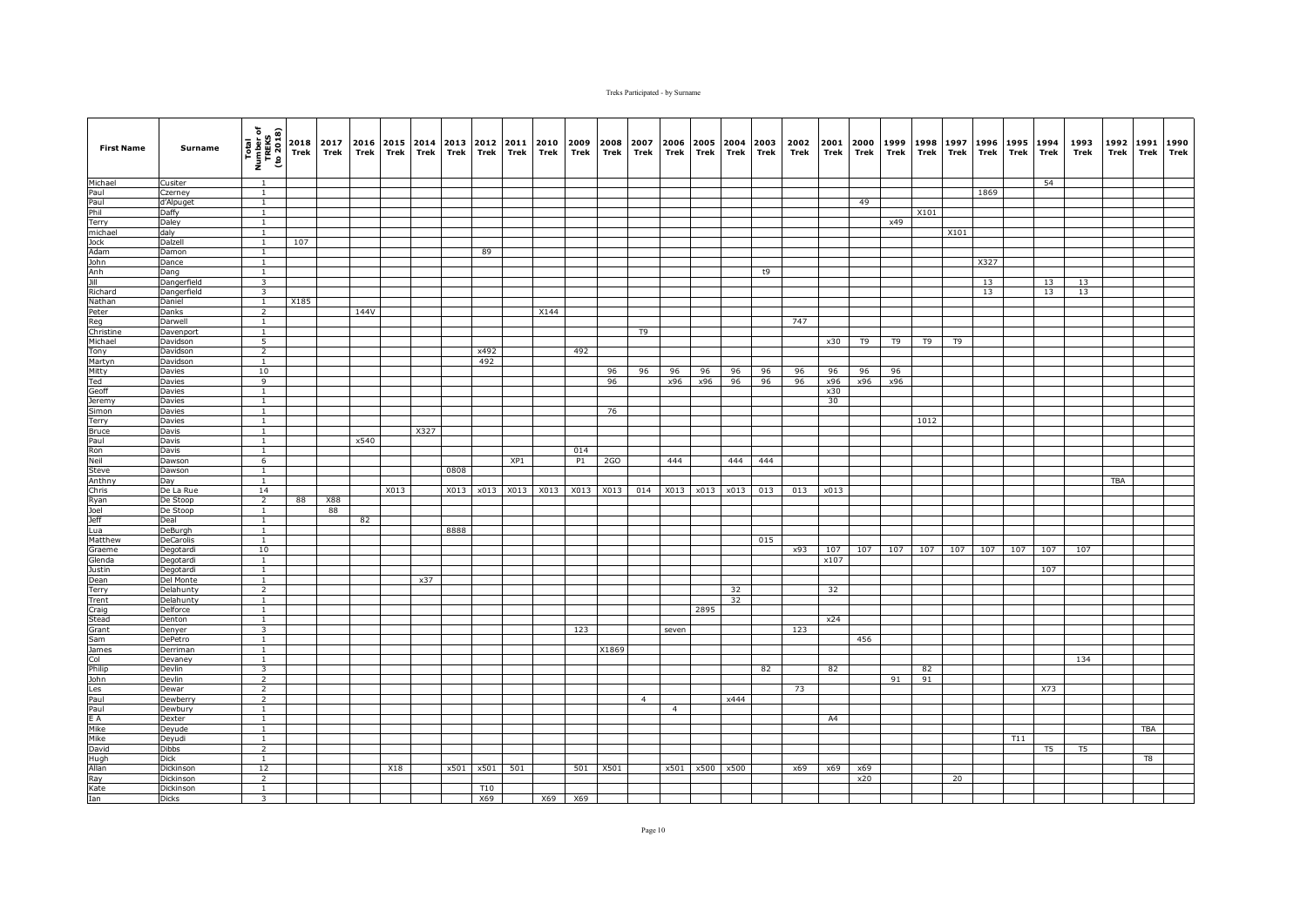| <b>First Name</b>      | Surname             | Total<br>Number of<br>TREKS<br>(to 2018) | Trek        | 2018 2017<br>Trek | 2016<br>Trek | Trek  | 2015 2014<br>Trek | 2013<br>Trek      | 2012<br>Trek | 2011<br>Trek | 2010<br>Trek | 2009<br>Trek      | 2008<br>Trek | 2007<br>Trek | 2006<br>Trek            | Trek | 2005 2004 2003<br>Trek | Trek  | 2002<br>Trek | 2001<br>Trek | 2000<br>Trek | 1999<br>Trek | 1998<br>Trek | 1997<br>Trek | 1996<br>Trek | 1995<br>Trek | 1994<br>Trek | 1993<br>Trek | 1992<br>Trek | 1991<br><b>Trek</b> | 1990<br>Trek |
|------------------------|---------------------|------------------------------------------|-------------|-------------------|--------------|-------|-------------------|-------------------|--------------|--------------|--------------|-------------------|--------------|--------------|-------------------------|------|------------------------|-------|--------------|--------------|--------------|--------------|--------------|--------------|--------------|--------------|--------------|--------------|--------------|---------------------|--------------|
| John                   | Diddams             | $\overline{1}$                           | 300         |                   |              |       |                   |                   |              |              |              |                   |              |              |                         |      |                        |       |              |              |              |              |              |              |              |              |              |              |              |                     |              |
| Justin                 | Diddams             | $\mathbf{1}$                             | X300        |                   |              |       |                   |                   |              |              |              |                   |              |              |                         |      |                        |       |              |              |              |              |              |              |              |              |              |              |              |                     |              |
| Martin                 | Dingle              | $\overline{4}$                           |             |                   |              |       |                   |                   |              |              |              |                   |              |              | x26                     | 26   | x26                    | 26    |              |              |              |              |              |              |              |              |              |              |              |                     |              |
| Robert                 | Dingle              | $\overline{4}$                           |             |                   |              |       |                   |                   |              |              |              |                   |              |              | x26                     | x26  | x26                    | x26   |              |              |              |              |              |              |              |              |              |              |              |                     |              |
| Robbie                 | Ditrih              | $\mathbf{1}$                             |             |                   |              |       |                   | 022               | x138         |              |              |                   |              |              |                         |      |                        |       |              |              |              |              |              |              |              |              |              |              |              |                     |              |
| <b>Brett</b><br>Andrew | Dixon<br>Dobson     | 1<br>$\overline{2}$                      |             |                   |              |       |                   |                   |              |              |              | 97                |              |              | 97                      |      |                        |       |              |              |              |              |              |              |              |              |              |              |              |                     |              |
| Chris                  | Dobson              | $\mathbf{1}$                             |             |                   |              |       |                   |                   |              |              |              | X97               |              |              |                         |      |                        |       |              |              |              |              |              |              |              |              |              |              |              |                     |              |
| Peter                  | Dobson              | $\mathbf{1}$                             |             |                   |              |       |                   |                   |              |              |              |                   |              |              |                         |      |                        |       |              |              |              |              |              |              |              |              |              |              |              | <b>TBA</b>          |              |
| Robert                 | Dobson              | $\mathbf{1}$                             |             |                   |              |       |                   |                   |              |              |              |                   |              |              |                         |      |                        |       |              |              |              |              |              |              |              |              |              |              |              | <b>TBA</b>          |              |
| Andrew                 | Dodd                | $\mathbf{1}$                             |             |                   |              |       |                   |                   |              |              |              |                   |              |              |                         |      |                        |       |              |              |              |              |              |              |              |              |              |              |              |                     | TBA          |
| Bob                    | Doessel             | <sup>1</sup>                             |             |                   |              |       |                   |                   |              |              |              |                   |              |              |                         |      |                        |       |              |              |              |              |              |              |              |              |              | 383          |              |                     |              |
| Peter                  | Dolden              | $\overline{1}$                           |             |                   |              |       |                   |                   |              |              |              |                   |              |              |                         |      |                        |       | x4444        |              |              |              |              |              |              |              |              |              |              |                     |              |
| Robert                 | Donald<br>donaldson | $\mathbf{1}$                             |             |                   |              |       |                   |                   |              |              |              |                   |              |              |                         |      |                        |       |              |              |              |              |              |              |              |              |              |              |              |                     | TBA          |
| eric<br>Miscellaneous  | Donations           | $\mathbf{1}$<br>$\mathbf{1}$             |             |                   |              |       |                   |                   |              |              |              |                   |              |              |                         |      |                        |       |              | a300         |              |              |              | 33.3         |              |              |              |              |              |                     |              |
| Phil                   | Donnelly            | $\overline{2}$                           |             |                   |              |       |                   |                   |              |              |              |                   |              |              |                         |      |                        |       |              |              |              | 74           |              | 72           |              |              |              |              |              |                     |              |
| Phillip                | Donnelly            | <sup>1</sup>                             |             |                   |              |       |                   |                   |              |              |              | 1903              |              |              |                         |      |                        |       |              |              |              |              |              |              |              |              |              |              |              |                     |              |
| Chris                  | Donovan             | 5                                        | 540         | 540               | 540          | 540   |                   |                   | 540          |              |              |                   |              |              |                         |      |                        |       |              |              |              |              |              |              |              |              |              |              |              |                     |              |
| Warrick                | Doolan              | $\overline{4}$                           |             |                   |              |       |                   |                   |              |              |              | 97                |              |              | 97                      | 89   | 89                     |       |              |              |              |              |              |              |              |              |              |              |              |                     |              |
| Peter                  | Dooley              | 16                                       | CX111       | CX111             |              | 111cx |                   | 111CX 111CX 111CX |              | 111cx        |              | 111CX 111cx 111CX |              |              | 111cx 111cx 111cx 111cx |      |                        | 111cx | 111CX        |              |              |              |              |              |              |              |              |              |              |                     |              |
| Colin                  | Doolin              | $\overline{1}$                           | 2020        |                   |              |       |                   |                   |              |              |              |                   |              |              |                         |      |                        |       |              |              |              |              |              |              |              |              |              |              |              |                     |              |
| Michael                | Dorph               | $1\,1$                                   | 193         | 193               | 193          | 193   | 193               |                   |              |              |              |                   |              |              |                         |      | 93                     | 93    |              |              |              |              |              |              | 93           | 93           | 193          | 193          |              |                     |              |
| Wendy                  | Dorph               | 5                                        | 193         | 193               | 193          | 193   | 193               |                   |              |              |              |                   |              |              |                         |      |                        |       |              |              |              |              |              |              |              |              |              |              |              |                     |              |
| Warwick<br>Alex        | Doughty             | 14<br>$\overline{2}$                     | X300<br>300 |                   | X80<br>X80   |       | X327              |                   |              |              |              | XB3               |              |              |                         | 22   | 22                     | 22    | 22           | x22          |              | 22           |              |              | X327         |              | X20          | 20           | TBA          |                     |              |
| Stu                    | Doughty<br>Doughty  | $\overline{2}$                           | X300        |                   | <b>X80</b>   |       |                   |                   |              |              |              |                   |              |              |                         |      |                        |       |              |              |              |              |              |              |              |              |              |              |              |                     |              |
| Cameron                | Douglas             | $\mathbf{1}$                             |             |                   |              |       |                   |                   |              |              |              |                   |              |              |                         |      |                        |       |              |              |              | x289         |              |              |              |              |              |              |              |                     |              |
| Ian                    | Douglas             | 1                                        |             |                   |              |       |                   |                   |              |              |              |                   |              |              |                         |      |                        |       |              |              |              | X289         |              |              |              |              |              |              |              |                     |              |
| Peter                  | Douglas             | 1                                        |             |                   |              |       |                   |                   |              | 371          |              |                   |              |              |                         |      |                        |       |              |              |              |              |              |              |              |              |              |              |              |                     |              |
| Gordon                 | Douglass            | 13                                       | X540        |                   | X540         | x540  | X888              | X888              | x888         | X540         | X888         | X888              | x888         | x888         | x888                    | x888 |                        |       |              |              |              |              |              |              |              |              |              |              |              |                     |              |
| Mark                   | Douglass            | 6                                        |             |                   |              |       |                   |                   |              |              | 888          |                   | 888          | 888          | 888                     | 888  | 888                    |       |              |              |              |              |              |              |              |              |              |              |              |                     |              |
| Brad                   | Douglass            | $\mathbf{1}$                             |             | X540              |              |       |                   |                   |              |              |              |                   |              |              |                         |      |                        |       |              |              |              |              |              |              |              |              |              |              |              |                     |              |
| Jack                   | Douglass            | $\mathbf{1}$                             |             | X540              |              |       |                   |                   |              |              |              |                   |              |              |                         |      |                        |       |              |              |              |              |              |              |              |              |              |              |              |                     |              |
| Steven<br>Paula        | Dounton<br>Dow      | $\mathbf{1}$<br>$\mathbf{1}$             |             |                   |              | T10   |                   |                   |              |              |              |                   |              |              |                         |      | x81                    |       |              |              |              |              |              |              |              |              |              |              |              |                     |              |
| Ted                    | Dow                 | $1\,$                                    |             |                   |              |       |                   |                   |              |              |              |                   |              |              |                         | x81  |                        |       |              |              |              |              |              |              |              |              |              |              |              |                     |              |
| Ted                    | Dow                 | $\overline{1}$                           |             |                   |              |       |                   |                   |              |              |              |                   |              |              |                         |      | x81                    |       |              |              |              |              |              |              |              |              |              |              |              |                     |              |
| Lindsay                | Dowie               | 22                                       |             |                   | T12          |       | <b>T12</b>        | t12               | T12          | t12          | t12          | T12               | T11          | T12          | T11                     | t11  | t11                    |       | T11          | T12          | T11          | T11          | T11          | T11          | T13          | T13          |              | T13 SWEEP 1  |              |                     |              |
| Conrad                 | Dowling             | $\overline{4}$                           |             |                   |              |       |                   |                   |              |              |              |                   |              |              |                         |      |                        |       |              |              |              | 42           |              | 40           | 40           | 42           |              |              |              |                     |              |
| Darren                 | Dowse               | $\mathbf{1}$                             |             |                   |              |       |                   |                   |              |              |              | XB3               |              |              |                         |      |                        |       |              |              |              |              |              |              |              |              |              |              |              |                     |              |
| Geoff                  | Doy                 | <sup>1</sup>                             |             |                   |              |       |                   |                   |              |              |              |                   |              |              |                         |      |                        |       |              |              |              |              | 49           |              |              |              |              |              |              |                     |              |
| Allan                  | Doyle               | $\overline{1}$                           |             |                   |              |       |                   |                   |              |              |              |                   |              |              |                         |      |                        |       |              |              |              |              |              |              |              |              | X27          |              |              |                     |              |
| Brett<br>Tony          | Draffen<br>Draper   | 2<br>10                                  | <b>BUG</b>  | 56                | 56           |       |                   |                   | 35           | 35           | 35           | 35                | 21<br>35     | 35           | 20<br>35                |      |                        |       |              |              |              |              |              |              |              |              |              |              |              |                     |              |
| Peter                  | Draper              | $\mathbf{1}$                             |             |                   |              |       |                   |                   | 35           |              |              |                   |              |              |                         |      |                        |       |              |              |              |              |              |              |              |              |              |              |              |                     |              |
| Howard                 | Dredge              | 29                                       | 17          | X7                | X7           | 17    | 8                 | 8                 | 8            | 8            | 8            | 8                 | 8            | 8            | 8                       | 8    | 8                      | 8     | 8            | 8            | 8            | 8            | 8            |              | 8            | 8            | 8            | 8            | TBA          | TBA                 | TBA          |
| Maurie                 | Drent               | $\mathbf{1}$                             |             |                   |              |       |                   |                   |              |              |              |                   |              |              |                         |      |                        |       |              |              |              |              |              |              |              |              | 8            |              |              |                     |              |
| John                   | Du Rieu             | $\mathbf{1}$                             |             |                   |              |       |                   |                   |              |              |              |                   |              |              | 3333                    |      |                        |       |              |              |              |              |              |              |              |              |              |              |              |                     |              |
| Gary                   | Du Ross             | <sup>1</sup>                             |             |                   |              |       |                   |                   |              |              |              |                   |              |              |                         |      |                        |       |              |              |              |              |              |              |              |              |              |              |              | TBA                 |              |
| Tanya                  | Du Toit             | 3                                        |             |                   |              |       |                   |                   | t5           | t5           | t5           |                   |              |              |                         |      |                        |       |              |              |              |              |              |              |              |              |              |              |              |                     |              |
| Chris                  | Duckett             | $\mathbf{1}$                             |             |                   |              |       |                   |                   | x888         |              |              |                   |              |              |                         |      |                        |       |              |              |              |              |              |              |              |              |              |              |              |                     |              |
| Dave                   | Duckett             | $\mathbf{1}$                             |             |                   |              |       |                   |                   |              |              |              |                   |              |              |                         |      |                        |       |              |              | x007         |              |              |              |              |              |              |              |              |                     |              |
| Ray                    | Dudman              | 1<br>$\overline{1}$                      |             |                   |              |       |                   |                   |              |              |              |                   |              |              |                         |      |                        |       |              |              |              |              |              |              | 1869         |              |              |              |              |                     |              |
| Kevin<br>Arthur        | Duffell<br>Duffield | $\overline{7}$                           |             |                   |              |       | XBT50             |                   |              | 72           | 72           | 1905              | 1905         | 1903         | 1903                    | 72   |                        |       |              |              |              |              |              |              |              |              |              |              |              |                     |              |
| Jonathan               | Duffield            | 2                                        |             |                   |              |       |                   |                   |              |              | 1903         |                   |              |              | 1903                    |      |                        |       |              |              |              |              |              |              |              |              |              |              |              |                     |              |
| Lisa                   | Duffield            | $\overline{2}$                           |             |                   |              |       |                   |                   |              |              |              |                   |              |              |                         |      |                        |       |              | T9           |              |              |              |              | T9           |              |              |              |              |                     |              |
| Peter                  | Duffy               | 10                                       |             |                   |              |       |                   |                   | 008          | 008          | 008          | 008               | 008          | 008          | X007                    |      | x007 x718              | x007  |              |              |              |              |              |              |              |              |              |              |              |                     |              |
| David                  | Duffy               | $\mathbf{1}$                             |             |                   |              |       |                   |                   |              |              |              | X008              |              |              |                         |      |                        |       |              |              |              |              |              |              |              |              |              |              |              |                     |              |
| Sean                   | Duffy               | $\overline{1}$                           |             |                   |              |       |                   |                   |              |              |              | X008              |              |              |                         |      |                        |       |              |              |              |              |              |              |              |              |              |              |              |                     |              |
| Paul                   | Duggan              | $\overline{2}$                           |             |                   |              |       |                   |                   |              |              |              |                   |              |              |                         |      |                        | x287  | x287         |              |              |              |              |              |              |              |              |              |              |                     |              |
| Peter                  | Dulson              | $\mathbf{1}$                             |             |                   |              |       |                   |                   |              |              |              |                   |              |              |                         | 15   |                        |       |              |              |              |              |              |              |              |              |              |              |              |                     |              |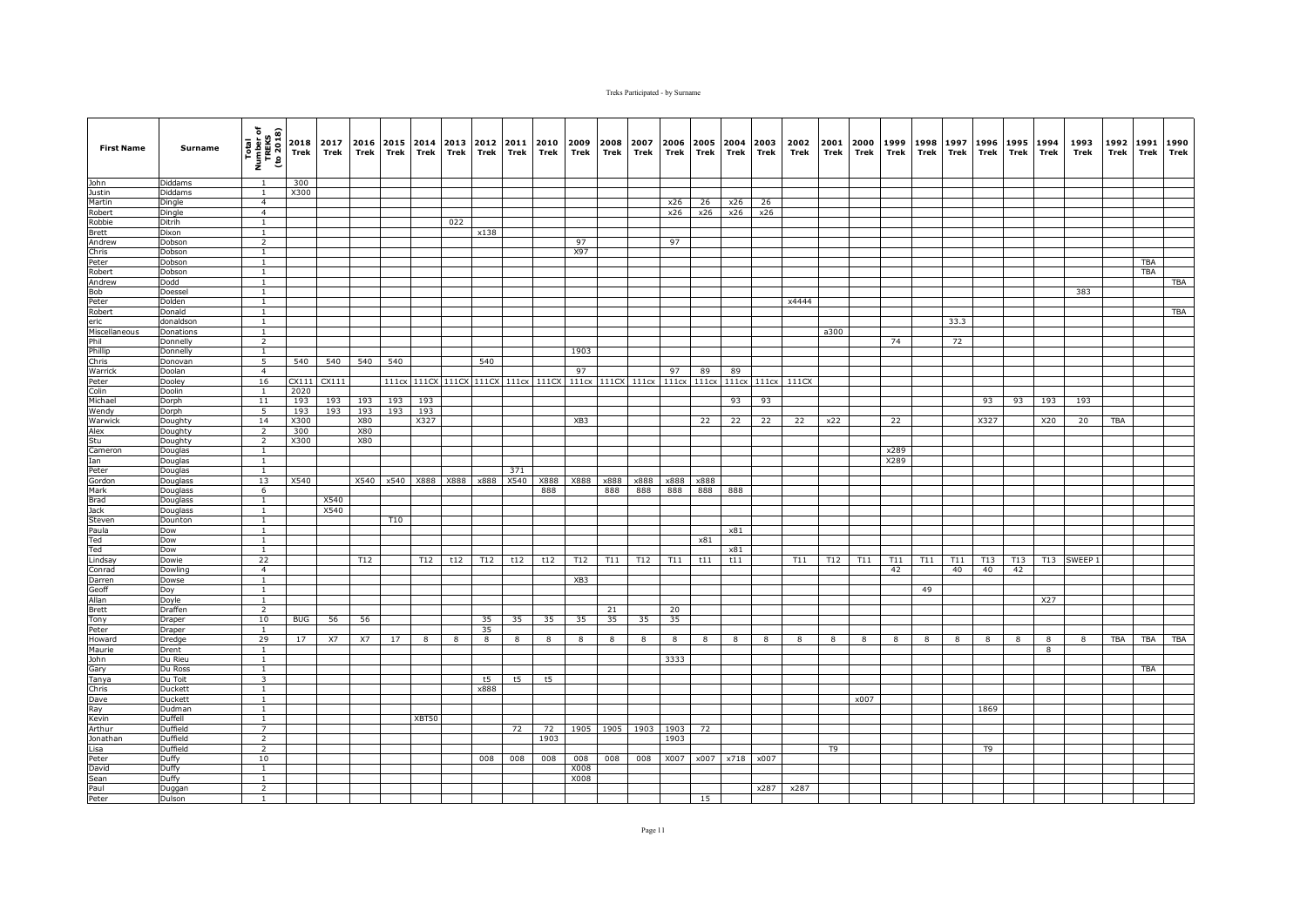| <b>First Name</b> | Surname           | Total<br>Number of<br>TREKS<br>(to 2018) | Trek | 2018 2017<br>Trek  | 2016<br>Trek | Trek  | 2015 2014<br>Trek | 2013<br>Trek            | 2012 2011<br>Trek | Trek                    | 2010<br>Trek            | 2009<br>Trek            | 2008<br>Trek            | 2007<br>Trek | 2006<br>Trek            | 2005<br>Trek            | 2004<br>Trek | 2003<br>Trek | 2002<br>Trek | 2001<br>Trek | 2000<br>Trek            | 1999<br>Trek            | 1998<br>Trek            | 1997<br>Trek            | 1996<br>Trek            | 1995<br>Trek            | 1994<br>Trek | 1993<br>Trek            | 1992<br>Trek | 1991<br>Trek            | 1990<br>Trek |
|-------------------|-------------------|------------------------------------------|------|--------------------|--------------|-------|-------------------|-------------------------|-------------------|-------------------------|-------------------------|-------------------------|-------------------------|--------------|-------------------------|-------------------------|--------------|--------------|--------------|--------------|-------------------------|-------------------------|-------------------------|-------------------------|-------------------------|-------------------------|--------------|-------------------------|--------------|-------------------------|--------------|
| Peter             | Dunbier           | $\overline{7}$                           |      |                    |              |       |                   | 454                     | 454               | 454                     | 454                     | 454                     | 454                     |              |                         |                         |              |              |              |              |                         |                         |                         | 56                      |                         |                         |              |                         |              |                         |              |
| Keith             | Dunbier           | $\mathbf{1}$                             |      |                    |              |       |                   |                         |                   |                         |                         |                         |                         |              |                         |                         |              |              |              |              |                         |                         |                         | X56                     |                         |                         |              |                         |              |                         |              |
| Max               | Dunbier           | $\mathbf{1}$                             |      |                    |              |       |                   |                         |                   |                         |                         |                         |                         |              |                         |                         |              |              |              |              |                         |                         |                         | 56                      |                         |                         |              |                         |              |                         |              |
| Phillip           | Dunbier           | $\mathbf{1}$                             |      |                    |              |       |                   |                         |                   |                         |                         |                         |                         |              |                         |                         |              |              |              |              |                         |                         |                         | X56                     |                         |                         |              |                         |              |                         |              |
| Tony              | Duncan            | $\mathbf{1}$                             |      |                    |              |       |                   | 89                      |                   |                         |                         |                         |                         |              |                         |                         |              |              |              |              |                         |                         |                         |                         |                         |                         |              |                         |              |                         |              |
| Garry             | Dunn              | $\overline{\mathbf{3}}$                  |      |                    |              |       |                   |                         |                   |                         |                         |                         |                         |              |                         |                         |              |              |              |              |                         |                         |                         |                         |                         |                         | 80           | 80                      | <b>TBA</b>   |                         |              |
| Kevin             | Dunn              | $\overline{\mathbf{3}}$                  |      |                    |              |       |                   |                         |                   |                         |                         |                         |                         |              |                         |                         |              |              | 186          |              |                         | 627                     | 627                     |                         |                         |                         |              |                         |              |                         |              |
| David             | Dunn              | $\overline{2}$                           |      |                    |              |       |                   |                         |                   |                         |                         |                         |                         |              |                         |                         |              |              |              | 52<br>A78    | 57                      |                         |                         |                         |                         |                         |              |                         |              |                         |              |
| Malcolm<br>Peter  | Dunn<br>Dunn      | $\mathbf{1}$<br>$\mathbf{1}$             |      |                    |              |       |                   |                         |                   |                         |                         |                         |                         |              |                         |                         |              |              |              |              |                         |                         |                         |                         |                         |                         |              |                         |              | <b>TBA</b>              |              |
| Tom               | Dunn              | $\mathbf{1}$                             |      |                    |              |       |                   |                         |                   |                         |                         |                         |                         |              |                         |                         |              |              |              |              | 138                     |                         |                         |                         |                         |                         |              |                         |              |                         |              |
| Kevin             | Dunne             | $\mathbf{1}$                             |      |                    |              |       |                   |                         |                   |                         |                         |                         |                         |              |                         |                         |              |              |              |              |                         |                         |                         | 627                     |                         |                         |              |                         |              |                         |              |
| Petrina           | Dunne             | <sup>1</sup>                             |      |                    |              |       |                   |                         |                   |                         |                         |                         | X <sub>2</sub> GO       |              |                         |                         |              |              |              |              |                         |                         |                         |                         |                         |                         |              |                         |              |                         |              |
| John              | Durieu            | $\overline{1}$                           |      |                    |              |       |                   |                         |                   |                         |                         | X3333                   |                         |              |                         |                         |              |              |              |              |                         |                         |                         |                         |                         |                         |              |                         |              |                         |              |
| Anthony           | Durkin            | $\overline{2}$                           |      |                    |              |       |                   |                         |                   | 68                      | 68                      |                         |                         |              |                         |                         |              |              |              |              |                         |                         |                         |                         |                         |                         |              |                         |              |                         |              |
| Chris             | Dutton            | $\overline{4}$                           |      | CEO X007 x007 x007 |              |       |                   |                         |                   |                         |                         |                         |                         |              |                         |                         |              |              |              |              |                         |                         |                         |                         |                         |                         |              |                         |              |                         |              |
| Bill              | Dwyer             | $\mathbf{1}$                             |      |                    |              |       |                   |                         |                   |                         |                         |                         |                         |              |                         |                         |              | x287         |              |              |                         |                         |                         |                         |                         |                         |              |                         |              |                         |              |
| Mike              | Dyer              | $\overline{4}$                           |      |                    |              |       |                   | t6                      | t6                | t6                      | T <sub>6</sub>          |                         |                         |              |                         |                         |              |              |              |              |                         |                         |                         |                         |                         |                         |              |                         |              |                         |              |
| John              | Dyer              | $\overline{2}$                           |      |                    |              |       | 7065              |                         |                   |                         |                         |                         |                         |              |                         |                         |              |              | 7065         |              |                         |                         |                         |                         |                         |                         |              |                         |              |                         |              |
| Ted               | Dyet              | $\overline{2}$                           |      |                    |              |       |                   |                         |                   |                         |                         |                         |                         |              |                         |                         |              |              |              |              |                         |                         |                         |                         |                         |                         |              | 50                      |              | <b>TBA</b>              |              |
| Phillip           | Eade              | $\mathbf{1}$                             |      |                    |              |       |                   |                         |                   |                         |                         |                         |                         |              |                         |                         |              |              |              | 138          |                         |                         |                         |                         |                         |                         |              |                         |              |                         |              |
| Gavin             | Eakins            | <sup>1</sup>                             |      |                    |              |       |                   |                         |                   |                         |                         |                         |                         |              |                         |                         |              |              |              |              |                         |                         |                         |                         |                         |                         | 9            |                         |              |                         |              |
| Michelle          | Eakins            | $\mathbf{1}$                             |      |                    |              |       |                   |                         |                   |                         |                         |                         |                         |              |                         |                         |              |              |              |              |                         |                         |                         |                         |                         |                         | 9            |                         |              |                         |              |
| Rod               | Eakins            | $\overline{1}$                           |      |                    |              |       |                   |                         |                   |                         |                         |                         |                         |              |                         |                         |              |              |              |              |                         |                         |                         |                         |                         |                         | 9            |                         |              |                         |              |
| Bryan             | Earl              | $\overline{4}$                           |      |                    |              |       |                   |                         |                   |                         | 386                     |                         | 386                     | 386          | 386                     |                         |              |              |              |              |                         |                         |                         |                         |                         |                         |              |                         |              |                         |              |
| D M               | Earl              | $\mathbf{1}$                             |      |                    |              |       |                   |                         |                   |                         |                         |                         |                         |              |                         |                         |              |              |              |              |                         | a200                    |                         |                         |                         |                         |              |                         |              |                         |              |
| Steve             | Easter            | $\mathbf{1}$                             |      |                    |              |       |                   |                         |                   |                         |                         |                         |                         |              |                         |                         |              |              |              |              |                         |                         | X688                    |                         |                         |                         |              |                         |              |                         |              |
| John<br>Matt      | Eastwood<br>Ebbs  | $\mathbf{1}$<br>$\overline{2}$           |      | X007 X007          |              |       |                   |                         |                   |                         |                         |                         |                         |              |                         |                         |              |              |              |              |                         |                         |                         |                         |                         |                         |              |                         |              |                         | <b>TBA</b>   |
| Michael           | Ebert             | $\mathbf{1}$                             |      | 109                |              |       |                   |                         |                   |                         |                         |                         |                         |              |                         |                         |              |              |              |              |                         |                         |                         |                         |                         |                         |              |                         |              |                         |              |
| Grant             | Eddie             | $\overline{\mathbf{3}}$                  |      |                    |              |       |                   |                         |                   |                         | 388                     |                         | 387                     | 387          |                         |                         |              |              |              |              |                         |                         |                         |                         |                         |                         |              |                         |              |                         |              |
| Nick              | Eddy              | $\overline{1}$                           |      |                    |              |       |                   |                         |                   |                         |                         |                         |                         |              |                         |                         |              |              |              |              |                         |                         |                         | 76                      |                         |                         |              |                         |              |                         |              |
| Malcolm           | Edwards           | 20                                       |      |                    |              |       |                   | $\overline{\mathbf{3}}$ |                   | $\overline{\mathbf{3}}$ | $\overline{\mathbf{3}}$ | $\overline{\mathbf{3}}$ | $\overline{\mathbf{3}}$ | 3            | $\overline{\mathbf{3}}$ | $\overline{\mathbf{3}}$ | 3            | 3            | a3           | 91           | $\overline{\mathbf{3}}$ | $\overline{\mathbf{3}}$ | $\overline{\mathbf{3}}$ | $\overline{\mathbf{3}}$ | $\overline{\mathbf{3}}$ | $\overline{\mathbf{3}}$ |              | $\overline{\mathbf{3}}$ |              | $\overline{\mathbf{3}}$ |              |
| Peter             | Edwards           | 14                                       | 9    |                    | 9            | X11   | X11               |                         |                   | X11                     | X11                     | X9                      | x9                      | x11          | x11                     | x11                     |              | x9           | x9           | -9           |                         |                         |                         |                         |                         |                         |              |                         |              |                         |              |
| Simon             | Edwards           | 12                                       |      |                    |              |       | X369              |                         |                   |                         | 96                      | x94                     |                         |              |                         |                         |              |              | t17          |              | T8                      | X40                     |                         | 27                      | 27                      |                         |              | 27                      | <b>TBA</b>   | TBA                     | <b>TBA</b>   |
| Cranston          | Edwards           | $\overline{7}$                           |      |                    |              |       | 727               |                         | 727               |                         | 727                     | 727                     |                         | 727          | 727                     | 1893                    |              |              |              |              |                         |                         |                         |                         |                         |                         |              |                         |              |                         |              |
| Andy              | Edwards           | $\overline{4}$                           |      | CX16               |              | 222CX | xbt50             | 444CX                   |                   |                         |                         |                         |                         |              |                         |                         |              |              |              |              |                         |                         |                         |                         |                         |                         |              |                         |              |                         |              |
| <b>Bruce</b>      | Edwards           | $\overline{2}$                           |      |                    |              |       |                   |                         |                   |                         |                         |                         |                         |              |                         |                         |              |              |              |              |                         |                         |                         |                         |                         | 79                      |              | $\mathbf{3}$            |              |                         |              |
| Tim               | Edwards           | $\overline{2}$                           |      |                    |              |       |                   |                         |                   |                         |                         |                         | x9                      | 9            |                         |                         |              |              |              |              |                         |                         |                         |                         |                         |                         |              |                         |              |                         |              |
| Andrew            | Edwards           | $\mathbf{1}$                             |      |                    |              |       |                   |                         |                   |                         |                         |                         |                         |              |                         |                         |              |              |              |              |                         |                         |                         |                         |                         |                         |              |                         | <b>TBA</b>   |                         |              |
| Simon             | Edwards           | <sup>1</sup>                             |      |                    |              |       |                   |                         |                   |                         |                         |                         |                         |              |                         |                         |              |              |              |              |                         |                         |                         |                         |                         | 27                      |              |                         |              |                         |              |
| Dan               | Egan              | <sup>1</sup>                             |      |                    |              |       |                   |                         |                   |                         |                         |                         |                         |              |                         |                         |              |              |              |              |                         |                         |                         |                         |                         |                         |              |                         |              | <b>TBA</b>              |              |
| Mal               | Eime              | $\overline{1}$<br>$\mathbf{1}$           |      |                    |              |       |                   |                         |                   |                         |                         |                         |                         |              |                         |                         |              |              |              |              | A106<br>007             |                         |                         |                         |                         |                         |              |                         |              |                         |              |
| Paul<br>David     | Eldred<br>Elford  | $\overline{2}$                           | 1500 | 15                 |              |       |                   |                         |                   |                         |                         |                         |                         |              |                         |                         |              |              |              |              |                         |                         |                         |                         |                         |                         |              |                         |              |                         |              |
| Bart              | Elias             | 14                                       | 108  |                    | 108          | 108   | 108               | 108                     | 108               | 108                     | 108                     | 108                     | 108                     | 108          | 108                     | 107                     | x38          |              |              |              |                         |                         |                         |                         |                         |                         |              |                         |              |                         |              |
| Daniel            | Elias             | 12                                       | 107  |                    | 107          |       | 107               |                         | 107               | 107                     | 107                     | 107                     | 107                     | 107          | 107                     | 107                     | x38          |              |              |              |                         |                         |                         |                         |                         |                         |              |                         |              |                         |              |
| Peter             | Elias             | 11                                       |      |                    | 108          | 108   | 108               |                         | 108               | 107                     | 107                     | x107                    | X107                    | 107          | x107                    | x107                    |              |              |              |              |                         |                         |                         |                         |                         |                         |              |                         |              |                         |              |
| Anthony           | Elias             | 9                                        |      |                    | X108         | x108  | X108              |                         | x108              | x107                    |                         | 107                     | 107                     | X108         | X108                    |                         |              |              |              |              |                         |                         |                         |                         |                         |                         |              |                         |              |                         |              |
| Trevor            | Elias             | $\overline{8}$                           |      |                    |              |       | X108              |                         |                   | X107                    | 108                     | X107                    | X107                    | 108          | x107                    | x107                    |              |              |              |              |                         |                         |                         |                         |                         |                         |              |                         |              |                         |              |
| Kevin             | Elias             | $\overline{7}$                           |      |                    | x107         |       |                   |                         | 107               | 108                     | x107                    | 108                     | 108                     | X107         |                         |                         |              |              |              |              |                         |                         |                         |                         |                         |                         |              |                         |              |                         |              |
| Stephen           | Elias             | $\overline{\mathbf{3}}$                  |      |                    |              |       |                   |                         |                   |                         |                         | 107                     | 107                     |              | X107                    |                         |              |              |              |              |                         |                         |                         |                         |                         |                         |              |                         |              |                         |              |
| Michelle          | Elias             | $\overline{2}$                           |      |                    |              |       |                   |                         |                   |                         |                         |                         |                         |              |                         |                         | 2895 2895    |              |              |              |                         |                         |                         |                         |                         |                         |              |                         |              |                         |              |
| Rodger            | Elias             | $\overline{2}$                           |      |                    |              |       |                   |                         |                   |                         |                         |                         |                         |              |                         | 2895                    | 2895         |              |              |              |                         |                         |                         |                         |                         |                         |              |                         |              |                         |              |
| Rodney            | Elias             | $\overline{2}$                           |      |                    |              |       |                   |                         |                   |                         |                         | x107                    |                         |              | 108                     |                         |              |              |              |              |                         |                         |                         |                         |                         |                         |              |                         |              |                         |              |
| Michelle          | Elias             | <sup>1</sup>                             |      |                    |              |       |                   |                         |                   |                         |                         |                         |                         |              |                         |                         | A6           |              |              |              |                         |                         |                         |                         |                         |                         |              |                         |              |                         |              |
| Paul              | Elias             | $\mathbf{1}$                             |      |                    |              |       |                   |                         |                   |                         |                         |                         | X107                    |              |                         |                         |              |              |              |              |                         |                         |                         |                         |                         |                         |              |                         |              |                         |              |
| Sherwin           | Elias             | $\mathbf{1}$                             |      |                    |              |       |                   |                         |                   |                         | x107                    |                         |                         |              |                         |                         |              |              |              |              |                         |                         |                         |                         |                         |                         |              |                         |              |                         |              |
| Craig             | Ellicott          | $\mathbf{1}$                             |      |                    |              |       |                   |                         |                   |                         |                         |                         |                         | x50          |                         |                         |              |              |              |              |                         |                         |                         |                         |                         |                         |              |                         |              |                         |              |
| Roy               | <b>Ellis</b>      | 2<br>$\overline{1}$                      |      |                    |              |       |                   |                         |                   |                         |                         |                         |                         |              |                         |                         |              | 05           |              |              |                         | 05                      |                         |                         |                         |                         |              |                         |              |                         |              |
| Karen<br>Eddie    | Ellwood<br>Elvins | $\overline{7}$                           |      |                    |              |       |                   |                         |                   | 9K9                     | 9K9                     |                         |                         | 9K9          | X9K9                    |                         |              |              |              | x013         |                         |                         |                         |                         |                         |                         | 92           | 92                      | TBA          |                         |              |
| Scott             | Emery             | 1                                        |      |                    |              |       |                   |                         |                   |                         |                         |                         |                         |              | 97                      |                         |              |              |              |              |                         |                         |                         |                         |                         |                         |              |                         |              |                         |              |
|                   |                   |                                          |      |                    |              |       |                   |                         |                   |                         |                         |                         |                         |              |                         |                         |              |              |              |              |                         |                         |                         |                         |                         |                         |              |                         |              |                         |              |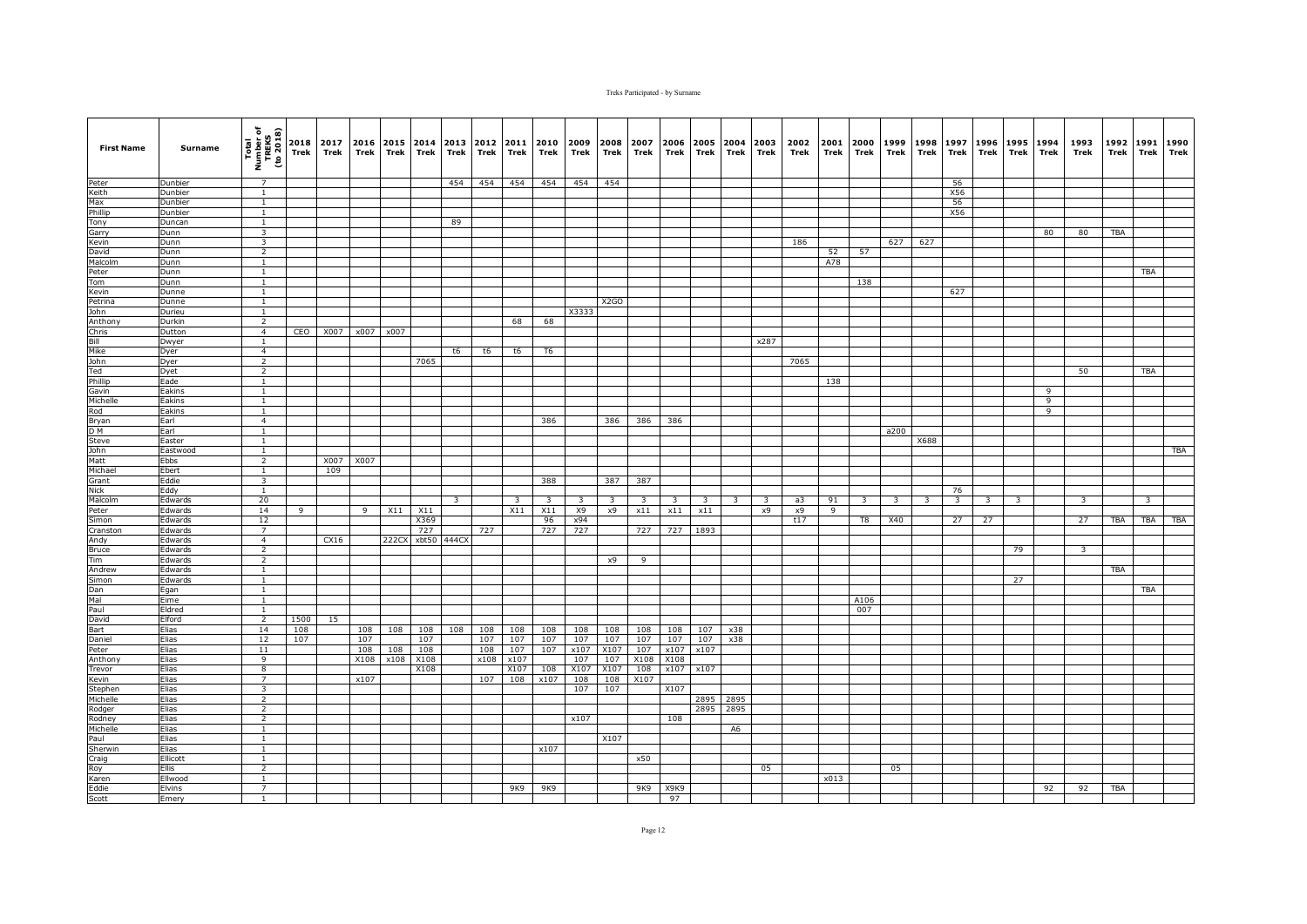| <b>First Name</b> | Surname                   | Total<br>Number of<br>TREKS<br>(to 2018) | 2018<br>Trek | 2017<br>Trek   | 2016 2015 2014<br>Trek | Trek  | Trek | 2013<br>Trek | 2012<br>Trek | 2011<br>Trek | 2010<br>Trek   | 2009<br>Trek   | 2008<br>Trek   | 2007<br>Trek   | 2006<br>Trek   | Trek           | 2005 2004 2003<br>Trek | Trek     | 2002<br>Trek   | 2001<br>Trek   | 2000<br>Trek   | 1999<br>Trek | 1998<br>Trek   | 1997<br>Trek   | 1996<br>Trek   | 1995<br>Trek   | 1994<br>Trek   | 1993<br>Trek   | 1992<br>Trek | 1991<br>Trek   | 1990<br>Trek |
|-------------------|---------------------------|------------------------------------------|--------------|----------------|------------------------|-------|------|--------------|--------------|--------------|----------------|----------------|----------------|----------------|----------------|----------------|------------------------|----------|----------------|----------------|----------------|--------------|----------------|----------------|----------------|----------------|----------------|----------------|--------------|----------------|--------------|
| Philip            | Endersbee                 | 2                                        |              |                |                        |       |      |              |              |              |                | X15            |                | 15             |                |                |                        |          |                |                |                |              |                |                |                |                |                |                |              |                |              |
| Jim               | Engelman                  | $\overline{1}$                           |              |                |                        |       |      |              | 07           |              |                |                |                |                |                |                |                        |          |                |                |                |              |                |                |                |                |                |                |              |                |              |
| Brian             | Englefield                | 11                                       | V8           | V8             | V8                     | ν8    | V8   | V8           | V8           | V8           | V8             | V8             | 39             |                |                |                |                        |          |                |                |                |              |                |                |                |                |                |                |              |                |              |
| Kevin             | Englefield                | 10                                       | 24/7         | 24/7           | 24/7                   | 24/7  | 24/7 | 24/7         | 24/7         | 24/7         | 24/7           | V8             |                |                |                |                |                        |          |                |                |                |              |                |                |                |                |                |                |              |                |              |
| Lyn<br>Adam       | Englefield<br>Englefield  | 10<br>$\mathbf{1}$                       | 24/7         | 24/7           | 24/7                   | 24/7  | 24/7 | 24/7         | 24/7         | 24/7         | 24/7<br>X24/7  | V8             |                |                |                |                |                        |          |                |                |                |              |                |                |                |                |                |                |              |                |              |
| Adrian            | Englefield                | $\mathbf{1}$                             | V8           |                |                        |       |      |              |              |              |                |                |                |                |                |                |                        |          |                |                |                |              |                |                |                |                |                |                |              |                |              |
| Ken               | English                   | $\overline{1}$                           |              |                |                        |       |      |              |              |              |                |                |                |                |                |                |                        |          |                |                | x49            |              |                |                |                |                |                |                |              |                |              |
| Stuart            | Etheridge                 | <sup>1</sup>                             |              |                |                        |       |      |              |              |              |                |                |                |                |                |                | 015                    |          |                |                |                |              |                |                |                |                |                |                |              |                |              |
| Grant             | Evans                     | $\mathbf{1}$                             |              |                |                        |       |      |              |              |              |                |                |                |                |                |                |                        |          |                |                |                |              |                |                |                |                |                |                | <b>TBA</b>   |                |              |
| Mark              | Evans                     | 1                                        |              |                |                        |       |      |              |              |              |                |                |                |                |                |                |                        |          | x66            |                |                |              |                |                |                |                |                |                |              |                |              |
| Peter             | Evert                     | 13                                       |              |                |                        |       |      |              |              | 80           |                | x7             | trekair        | trekair        | trekair        |                |                        | trekair  | <b>TREKAIF</b> | x100           | x100           | x100         |                | X100           | X100 PLANE     |                |                |                |              |                |              |
| Chris             | Evetts                    | $\overline{9}$                           |              |                |                        |       |      |              |              | 80           |                | 80             |                | 80             | 80             | 80             | 80                     | 80       | x79            | 15             |                |              |                |                |                |                |                |                |              |                |              |
| Rabbit<br>Andrew  | Evetts<br>Evetts          | $\overline{7}$<br>$\mathbf{1}$           |              |                |                        |       |      |              |              | 80           |                | 80             |                | 80             | 80             | 80             | 80                     | 80<br>80 |                |                |                |              |                |                |                |                |                |                |              |                |              |
| Kim               | Ewart                     | $\mathbf{1}$                             |              |                |                        |       |      |              |              |              |                |                |                |                |                |                |                        |          | x90            |                |                |              |                |                |                |                |                |                |              |                |              |
| Stewart           | Ewen                      | $\overline{4}$                           |              |                |                        |       |      |              |              |              |                |                |                |                |                | 36             | x36                    | 36       | 36             |                |                |              |                |                |                |                |                |                |              |                |              |
| Ken               | Ewing                     | 6                                        |              |                |                        |       |      | 016          | x013         | 016          | 016            | 013            | 013            |                |                |                |                        |          |                |                |                |              |                |                |                |                |                |                |              |                |              |
| Margaret          | Eyre                      | $\mathbf{1}$                             |              |                |                        |       |      |              |              |              |                |                |                |                |                |                | A3                     |          |                |                |                |              |                |                |                |                |                |                |              |                |              |
| Mark              | Fahey                     | 10                                       |              |                |                        |       |      |              |              |              |                |                |                |                |                |                |                        | 10/10    | 10/10          |                | 10/10 10/10    | 10/10        | 134            | 134            | 134            |                | 134            | 134            |              |                |              |
| Garry             | Fahey                     | $\overline{2}$                           |              |                |                        |       |      |              |              |              |                |                |                |                |                |                | 3 tel                  | 3 tel    |                |                |                |              |                |                |                |                |                |                |              |                |              |
| Steven            | Falcinella                | $\mathbf{1}$                             |              |                |                        |       |      |              |              |              |                |                |                | T <sub>8</sub> |                |                |                        |          |                |                |                |              |                |                |                |                |                |                |              |                |              |
| Pam               | Farley                    | $\mathbf{1}$                             |              |                |                        |       |      |              |              |              |                | 65             |                |                |                |                |                        |          |                |                |                |              |                |                |                |                |                |                |              |                |              |
| Tiffany           | Farlow                    | $\mathbf{1}$<br><sup>1</sup>             |              |                |                        |       |      |              |              |              |                |                |                |                |                | 203            |                        |          |                |                |                |              |                |                |                |                |                |                |              |                |              |
| David<br>Ian      | Farmhill<br>Farquhar      | $\overline{7}$                           |              |                |                        |       |      |              |              |              |                |                |                |                |                |                |                        |          | 210            | 210            | 210            | 2101         | 2101 1012      |                |                | X101           |                |                |              |                | TBA          |
| Tony              | Farquhar                  | $\mathbf{1}$                             |              |                |                        |       |      |              |              |              |                |                |                |                |                |                |                        |          |                |                |                |              |                |                |                |                |                |                |              |                | <b>TBA</b>   |
| Alan              | Farrell                   | 5                                        |              |                |                        |       |      |              |              |              |                | 007            |                |                | x007           | 007            |                        |          |                |                |                |              |                |                | 007            | X007           |                |                |              |                |              |
| Mike              | Faulkner                  | 14                                       |              |                |                        |       |      |              |              |              |                | T <sub>5</sub> | T5             | T5             | T5             | T <sub>5</sub> | T5                     | t5       | T5             | T5             | T5             | T5           | T5             | T5             | T <sub>5</sub> |                |                |                |              |                |              |
| Margaret          | Faulkner                  | 6                                        |              |                |                        |       |      |              |              |              |                |                |                |                | T <sub>5</sub> | T <sub>5</sub> | T <sub>5</sub>         | t5       | T5             | T <sub>5</sub> |                |              |                |                |                |                |                |                |              |                |              |
| Graham            | Faux                      | <sup>1</sup>                             |              |                |                        |       |      |              |              |              |                |                |                |                |                |                |                        | x150     |                |                |                |              |                |                |                |                |                |                |              |                |              |
| Tony              | Fay                       | $\overline{\mathbf{3}}$                  |              |                |                        |       |      | 21           | 21           | 21           |                |                |                |                |                |                |                        |          |                |                |                |              |                |                |                |                |                |                |              |                |              |
| Angelo            | azzolari <sup>-</sup>     | $\overline{2}$<br>11                     | 85           | 84             |                        |       |      |              |              |              |                |                |                |                |                |                |                        |          |                |                |                |              |                |                |                |                |                |                |              |                |              |
| Peter<br>Mike     | Fehon                     | 7                                        | F250         |                | T22<br>F100            | T22   | F100 | X22<br>100CX | X22          | X22          | x22<br>X333    | X018<br>X111   | x018           | x808<br>x333   | x888           | x888           |                        |          |                |                |                |              |                |                |                |                |                |                |              |                |              |
| Garry             | Feiertag<br>Fennen        | 2                                        |              |                |                        |       |      |              |              | 65           |                | 65             |                |                |                |                |                        |          |                |                |                |              |                |                |                |                |                |                |              |                |              |
| Lachlan           | Fennen                    | $\mathbf{1}$                             |              |                |                        |       |      |              |              | 65           |                |                |                |                |                |                |                        |          |                |                |                |              |                |                |                |                |                |                |              |                |              |
| Laurie            | Fenton                    | $\overline{\mathbf{3}}$                  |              | X1966 X1966    |                        | X1966 |      |              |              |              |                |                |                |                |                |                |                        |          |                |                |                |              |                |                |                |                |                |                |              |                |              |
| Mark              | Ferguson                  | - 5                                      |              |                |                        |       |      |              |              |              |                |                |                |                |                |                |                        |          |                |                |                |              |                |                |                | 40             | 40             | 40             | <b>TBA</b>   | <b>TBA</b>     |              |
| Peter             | Ferguson                  | $\overline{2}$                           |              |                |                        |       |      |              |              |              |                |                |                |                |                | X83            | 83                     |          |                |                |                |              |                |                |                |                |                |                |              |                |              |
| Rodney            | Ferlan                    | $\overline{\mathbf{3}}$                  |              |                |                        |       |      | 444          | x444         | 444          |                |                |                |                |                |                |                        |          |                |                |                |              |                |                |                |                |                |                |              |                |              |
| Darren            | Ferrier                   | $\mathbf{1}$                             | 84           |                |                        |       |      |              |              |              |                |                |                |                |                |                |                        |          |                |                |                |              |                |                |                |                |                |                |              |                |              |
| John              | Fidler                    | 26                                       |              | T <sub>4</sub> | T <sub>4</sub>         | T4    | T4   | T4           | t4           | t4           | T <sub>4</sub> | <b>T4</b>      | T <sub>4</sub> | T <sub>4</sub> | T <sub>4</sub> | T <sub>4</sub> | T <sub>4</sub>         | t4       | t4             | T <sub>4</sub> | T <sub>4</sub> | T4           | T <sub>4</sub> | T4             | T4             | T <sub>4</sub> | T <sub>4</sub> | T <sub>4</sub> |              | T <sub>5</sub> |              |
| James<br>Clive    | Field<br>Finch            | $\mathbf{1}$<br>$\mathbf{1}$             |              |                |                        |       |      |              |              |              |                | 222CX          |                |                |                |                |                        |          |                |                |                |              |                |                | 33             |                |                |                |              |                |              |
| James             | Finn                      | 1                                        |              |                |                        |       |      |              |              |              |                |                |                |                |                |                |                        |          |                |                |                |              |                |                |                | 34             |                |                |              |                |              |
| Carl              | Fisher                    | 5                                        |              | 59             |                        |       |      | 59           | 59           | 59           | 59             |                |                |                |                |                |                        |          |                |                |                |              |                |                |                |                |                |                |              |                |              |
| Robert            | Fisher                    | $\overline{\mathbf{3}}$                  |              |                |                        |       |      |              |              |              |                |                |                |                |                |                | 1100                   |          | 1100           | 1100           |                |              |                |                |                |                |                |                |              |                |              |
| Tim               | Fisher                    | $\overline{2}$                           |              |                |                        |       |      |              |              |              |                | X34            | X1869          |                |                |                |                        |          |                |                |                |              |                |                |                |                |                |                |              |                |              |
| Scott             | Fisher                    | $\mathbf{1}$                             |              |                |                        |       |      |              |              |              |                |                |                |                | T8             |                |                        |          |                |                |                |              |                |                |                |                |                |                |              |                |              |
| Les               | Fisk                      | 2                                        |              |                |                        |       |      |              |              |              |                |                |                |                |                |                |                        |          |                |                |                |              |                |                |                |                |                |                |              |                | TBA TBA      |
| Gary              | Fitzgerald                | 3                                        |              |                |                        |       |      |              |              |              |                |                |                |                |                |                |                        |          |                |                |                | a78          |                |                |                | 78             | X78            |                |              |                |              |
| Adam              | Fitzgerald                | 1                                        |              |                |                        |       |      | 540          |              |              |                |                |                |                |                |                |                        |          | a779           |                |                |              |                |                |                |                |                |                |              |                |              |
| Steve             | Fitzgerald<br>Fitzmaurice | <sup>1</sup><br>$\overline{1}$           |              |                |                        |       |      |              |              |              |                |                |                |                |                |                |                        |          |                | 24             |                |              |                |                |                |                |                |                |              |                |              |
| Tony              | Fitzpatrick               | $\overline{2}$                           |              |                |                        |       |      |              |              |              |                |                |                |                |                |                |                        |          |                |                |                |              | 68             |                | X68            |                |                |                |              |                |              |
| John              | Flannery                  | $\mathbf{1}$                             |              |                |                        |       |      |              | 007          |              |                |                |                |                |                |                |                        |          |                |                |                |              |                |                |                |                |                |                |              |                |              |
| Eddie             | Fleita                    | $\overline{1}$                           | 68           |                |                        |       |      |              |              |              |                |                |                |                |                |                |                        |          |                |                |                |              |                |                |                |                |                |                |              |                |              |
| Richard           | Fleming                   | $\mathbf{1}$                             |              |                | x08                    |       |      |              |              |              |                |                |                |                |                |                |                        |          |                |                |                |              |                |                |                |                |                |                |              |                |              |
| Ian               | Fletcher                  | $\mathbf{1}$                             |              |                |                        |       |      |              |              |              |                |                |                |                |                |                |                        |          | 1893           |                |                |              |                |                |                |                |                |                |              |                |              |
| Stephen           | Flett                     | $\overline{2}$                           |              |                |                        |       |      |              |              |              |                |                |                |                |                | 22             |                        | 22       |                |                |                |              |                |                |                |                |                |                |              |                |              |
| bruce             | <b>FLICK</b>              | <sup>1</sup>                             |              |                |                        |       |      |              |              |              |                |                |                |                |                |                |                        |          |                |                |                |              |                | 30             |                |                |                |                |              |                |              |
| George            | Floth                     | $\overline{2}$                           |              |                |                        |       |      |              |              |              |                |                |                |                |                |                |                        |          |                |                |                | $\times 1$   |                | X <sub>2</sub> |                |                |                |                |              |                |              |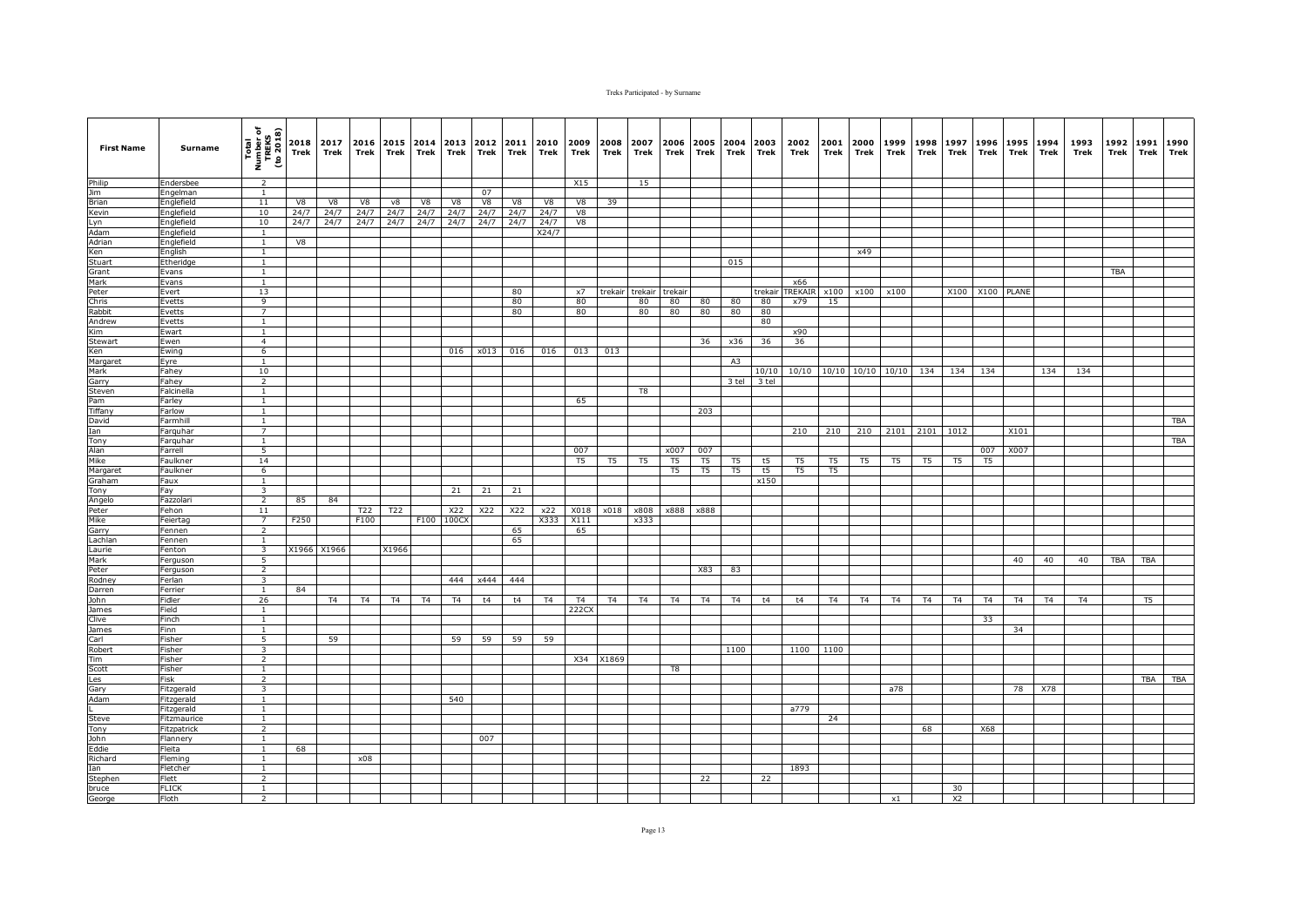| <b>First Name</b>    | Surname           | Total<br>Number of<br>TREKS<br>(to 2018) | Trek       | 2018 2017<br>Trek | 2016<br>Trek | 2015 2014<br>Trek | Trek       | 2013<br>Trek | 2012<br>Trek | 2011<br>Trek | 2010<br>Trek | 2009<br>Trek  | 2008<br>Trek | 2007<br>Trek                | 2006<br>Trek    | Trek  | 2005 2004<br>Trek | 2003<br>Trek        | 2002<br>Trek    | 2001<br>Trek | 2000<br>Trek | 1999<br>Trek     | 1998<br>Trek | 1997<br>Trek          | 1996<br>Trek | 1995<br>Trek | 1994<br>Trek   | 1993<br>Trek | 1992<br>Trek | 1991<br>Trek | 1990<br>Trek |
|----------------------|-------------------|------------------------------------------|------------|-------------------|--------------|-------------------|------------|--------------|--------------|--------------|--------------|---------------|--------------|-----------------------------|-----------------|-------|-------------------|---------------------|-----------------|--------------|--------------|------------------|--------------|-----------------------|--------------|--------------|----------------|--------------|--------------|--------------|--------------|
| <b>Jeff</b>          | Floyd             | $\overline{2}$                           |            |                   |              |                   |            |              |              |              |              |               |              |                             |                 |       |                   | 25                  | 25              |              |              |                  |              |                       |              |              |                |              |              |              |              |
| Jen                  | Floyd             | $\overline{2}$                           |            |                   |              |                   |            |              |              |              |              |               |              |                             |                 |       |                   | 25                  | 25              |              |              |                  |              |                       |              |              |                |              |              |              |              |
| Craig                | Fogarty           | $\mathbf{1}$                             |            |                   |              |                   |            |              |              |              |              |               |              |                             |                 |       |                   |                     |                 | x69          |              |                  |              |                       |              |              |                |              |              |              |              |
| Jason                | Fogg              | $\mathbf{1}$                             | 39         |                   |              |                   |            |              |              |              |              |               |              |                             |                 |       |                   |                     |                 |              |              |                  |              |                       |              |              |                |              |              |              |              |
| Leon<br>Warwick      | Follett<br>Forbes | 8<br>$\mathbf{1}$                        |            |                   |              |                   |            |              | 41           | 41           | 41           | XV8           | x39          | x138                        | X138 X138       |       |                   |                     |                 | x30          |              |                  |              |                       |              |              |                |              |              |              |              |
| Kim                  | Ford              | $\overline{8}$                           |            |                   | T22          | T22               |            | x22          | X22          | X22          | <b>X22</b>   | X018          | X018         |                             |                 |       |                   |                     |                 |              |              |                  |              |                       |              |              |                |              |              |              |              |
| Geoff                | Ford              | $\overline{\mathbf{3}}$                  | 9999       |                   |              |                   |            | 56           | 56           |              |              |               |              |                             |                 |       |                   |                     |                 |              |              |                  |              |                       |              |              |                |              |              |              |              |
| Andrew               | Ford              | 2                                        | 9999       |                   |              |                   |            |              |              |              |              |               |              |                             |                 |       |                   |                     |                 |              |              |                  |              |                       |              |              | 181            |              |              |              |              |
| <b>Terry</b>         | Fordham           | 8                                        |            |                   |              |                   |            |              |              | 07           |              | 07            | 07           |                             |                 | 07    |                   |                     | 07              |              | 07           | 07               |              | 07                    |              |              |                |              |              |              |              |
| John                 | Fordham           | 6                                        |            |                   |              | x16               | 8          | 8            | 8            | 8            | 1002         |               |              |                             |                 |       |                   |                     |                 |              |              |                  |              |                       |              |              |                |              |              |              |              |
| David                | Fordham           | <sup>1</sup>                             |            |                   |              |                   |            |              |              |              |              |               |              |                             |                 |       |                   |                     |                 |              | x10/10       |                  |              |                       |              |              |                |              |              |              |              |
| Glenn                | Fordham           | $\overline{1}$                           |            |                   |              |                   |            |              |              |              |              |               |              |                             |                 |       |                   |                     |                 |              |              |                  | 07           |                       |              |              |                |              |              |              |              |
| Bill                 | Forsyth           | $\mathbf{1}$                             |            |                   |              |                   |            |              |              |              |              |               |              |                             |                 |       |                   |                     |                 |              |              |                  |              |                       |              |              |                |              | TBA          |              |              |
| Kym<br>Dennis        | Fort<br>Foster    | $\overline{8}$<br>23                     | <b>T10</b> | T <sub>10</sub>   | t10          | T10               | <b>T10</b> | T10          | t10          | t10          | t10          | T10           | T10          | T <sub>10</sub>             | T <sub>10</sub> | T10   | T <sub>10</sub>   | t10                 | T10             | T10          | T10          | 40<br><b>T10</b> | <b>T10</b>   | 40<br>T <sub>10</sub> | X40<br>T10   | 40           | 40             | 40           | <b>TBA</b>   | <b>TBA</b>   |              |
| Mike                 | Foster            | 17                                       |            |                   |              |                   | X7         | 49           | 49           |              | X85          | 49            |              |                             |                 | 49    | 49                | 49                  | 49              | 49           | 49           | 49               | 49           | 49                    | X49          | 49           |                | 49           |              |              |              |
| Carol                | Foster            | $\mathbf{1}$                             |            |                   |              |                   |            |              |              |              |              |               |              |                             |                 |       |                   |                     |                 |              |              |                  |              |                       | T10          |              |                |              |              |              |              |
| John                 | Foster            | $\mathbf{1}$                             |            |                   |              |                   |            |              |              |              |              |               |              |                             |                 |       |                   |                     |                 |              |              |                  |              |                       | T10          |              |                |              |              |              |              |
| Steve                | Fowler            | $\overline{1}$                           |            | 22                |              |                   |            |              |              |              |              |               |              |                             |                 |       |                   |                     |                 |              |              |                  |              |                       |              |              |                |              |              |              |              |
| Richard              | Foy               | 9                                        |            |                   |              |                   |            |              |              |              |              |               | 240V         |                             |                 |       |                   | 240V 240V 240V 240V | 240V            |              | 240V 240V    | 240V             |              |                       |              |              |                |              |              |              |              |
| <b>Brett</b>         | Frame             | $\overline{2}$                           |            |                   |              |                   |            |              |              |              |              |               |              |                             |                 |       |                   |                     |                 |              |              |                  |              |                       |              |              |                | 92           | TBA          |              |              |
| Norm                 | Framstad          | 1                                        |            |                   |              |                   |            |              |              |              |              |               |              |                             |                 |       |                   |                     |                 |              |              |                  |              |                       |              |              | $\overline{4}$ |              |              |              |              |
| Larry                | Frankham          | $\overline{1}$                           |            |                   |              |                   |            |              |              |              |              |               |              |                             |                 |       |                   |                     |                 |              |              |                  |              |                       |              |              |                |              |              |              | TBA          |
| Pieter               | Franzen           | $\mathbf{1}$                             |            |                   |              |                   |            |              |              |              |              |               |              |                             |                 |       |                   |                     |                 |              |              | 186              |              |                       |              |              |                |              |              |              |              |
| Stuart               | Fraser<br>Frater  | 3<br>11                                  | 14<br>F100 | 14<br>F100        |              | 14<br>F100        |            |              | F100 F100    | 9K9          | 9K9          |               |              |                             | 9K9             | 9k9 l | 9K9               | 9k9                 |                 |              |              |                  |              |                       |              |              |                |              |              |              |              |
| Gregg<br>Terry       | French            | $\overline{\mathbf{3}}$                  |            |                   |              |                   |            |              |              |              |              |               |              |                             |                 |       |                   |                     |                 |              |              |                  |              |                       |              |              | X212           | 21           | <b>TBA</b>   |              |              |
| Ricky                | French            | $\mathbf{1}$                             |            |                   |              |                   |            |              |              |              |              |               |              |                             |                 |       |                   |                     |                 |              |              |                  |              |                       |              |              | 21             |              |              |              |              |
| Don                  | Frost             | $\overline{4}$                           |            |                   | X144         |                   | X144       |              | x38          | X144         |              |               |              |                             |                 |       |                   |                     |                 |              |              |                  |              |                       |              |              |                |              |              |              |              |
| Ian                  | Frost             | <sup>1</sup>                             |            |                   |              |                   |            |              |              |              |              |               |              |                             | x15             |       |                   |                     |                 |              |              |                  |              |                       |              |              |                |              |              |              |              |
| Bill                 | Fry               | <sup>1</sup>                             |            |                   |              |                   |            |              |              |              |              |               |              |                             |                 |       |                   |                     |                 |              |              | x100             |              |                       |              |              |                |              |              |              |              |
| Blair                | Fry               | $\mathbf{1}$                             |            |                   |              |                   |            |              |              |              |              |               |              |                             |                 |       |                   |                     |                 |              | 43           |                  |              |                       |              |              |                |              |              |              |              |
| Karen                | Fuge              | $\mathbf{1}$                             |            |                   |              |                   |            |              |              |              |              |               |              |                             |                 |       |                   |                     | T <sub>10</sub> |              |              |                  |              |                       |              |              |                |              |              |              |              |
| David                | Fuller<br>Fuller  | $\overline{4}$<br>$\overline{1}$         |            |                   |              |                   |            |              |              |              |              |               | 144          |                             |                 |       | A122              | 1800                | 1800            |              |              |                  | X9696        |                       |              |              |                |              |              |              |              |
| Glen<br>Dennis       | Furey             | $\overline{5}$                           |            |                   |              |                   | 10/10      |              |              |              |              | X10/10 X10/10 | X10/10       | X10/1                       |                 |       |                   |                     |                 |              |              |                  |              |                       |              |              |                |              |              |              |              |
| Chris                | Furey             | $\overline{4}$                           |            |                   |              |                   |            |              |              |              |              |               |              | X10/10 X10/10 X10/10 X10/10 |                 |       |                   |                     |                 |              |              |                  |              |                       |              |              |                |              |              |              |              |
| Alexander            | Furev             | 1                                        |            |                   |              |                   |            |              |              |              |              | X10/10        |              |                             |                 |       |                   |                     |                 |              |              |                  |              |                       |              |              |                |              |              |              |              |
| Rachel               | Fyfe              | $\overline{2}$                           |            |                   |              |                   |            |              | T9           |              |              |               |              | T9                          |                 |       |                   |                     |                 |              |              |                  |              |                       |              |              |                |              |              |              |              |
| Cheryl               | Gabriel           | $\mathbf{1}$                             |            |                   |              |                   | 46         |              |              |              |              |               |              |                             |                 |       |                   |                     |                 |              |              |                  |              |                       |              |              |                |              |              |              |              |
| Noel                 | Gain              | $\mathbf{1}$                             |            |                   |              |                   |            |              |              |              |              |               |              |                             |                 |       |                   |                     |                 |              |              |                  |              |                       |              |              | 50             |              |              |              |              |
| David                | Gainer            | 9                                        |            |                   |              |                   |            |              | 6            | 90           |              |               | 90           |                             |                 | 6     |                   |                     | x90             | 105          | 1900         |                  | 1900         | 1900                  |              |              |                |              |              |              |              |
| Stephen              | Gainer            | $\overline{1}$                           |            |                   |              |                   |            |              |              |              |              |               |              |                             |                 |       |                   |                     | x90             |              |              |                  |              |                       |              |              |                |              |              |              |              |
| Rick                 | Gainfort          | $\overline{2}$<br>$\overline{1}$         |            |                   |              |                   | 153        |              |              |              |              |               |              |                             |                 |       | 153<br>153        |                     |                 |              |              |                  |              |                       |              |              |                |              |              |              |              |
| Dexter<br>Craig      | Gainfort<br>Gale  | 2                                        |            |                   |              |                   |            |              |              |              | 30           | 30            |              |                             |                 |       |                   |                     |                 |              |              |                  |              |                       |              |              |                |              |              |              |              |
| Peter                | Gallagher         | 23                                       | 17         | 17                | 17           |                   | 17         | 17           | 17           | 17           | 17           | 17            | 17           | 17                          | 17              | 17    | 17                | 17                  | 17              |              | 17           | X500             |              |                       |              | 17           | 80             | 80           | <b>TBA</b>   |              | TBA          |
| Chris                | Gallagher         | $\overline{5}$                           |            |                   |              |                   |            |              | 41           | 41           | x41          | xv8           | 41           |                             |                 |       |                   |                     |                 |              |              |                  |              |                       |              |              |                |              |              |              |              |
| Tom                  | Gallagher         | $\overline{4}$                           |            |                   |              |                   |            |              |              |              | 404          | 404           |              | 404                         | x15             |       |                   |                     |                 |              |              |                  |              |                       |              |              |                |              |              |              |              |
| Tom                  | Gallagher         | $\mathbf{1}$                             |            |                   |              |                   | 17         |              |              |              |              |               |              |                             |                 |       |                   |                     |                 |              |              |                  |              |                       |              |              |                |              |              |              |              |
| Paul                 | Gallant           | 18                                       | T12        | T11               | T12          | T12               | T12        | T12          | t12          | t12          | t12          | T11           | T12          | T11                         | T11             | t12   | t12               | t11                 | T16             | T11          |              |                  |              |                       |              |              |                |              |              |              |              |
| David                | Gallant           | $\overline{2}$                           |            |                   |              |                   |            |              |              | 0808         | 0808         |               |              |                             |                 |       |                   |                     |                 |              |              |                  |              |                       |              |              |                |              |              |              |              |
| Pat                  | Galvin            | $\overline{4}$                           |            |                   | 99           |                   |            | 99           | 99           | 99           |              |               |              |                             |                 |       |                   |                     |                 |              |              |                  |              |                       |              |              |                |              |              |              |              |
| Jim                  | Galvin            | $\overline{3}$                           |            |                   | 78           | 78                |            | 99           |              |              |              |               |              |                             |                 |       |                   |                     |                 |              |              |                  |              |                       |              |              |                |              |              |              |              |
| Kerry<br><b>Brad</b> | Gander<br>Gander  | 11<br>$\overline{\mathbf{3}}$            |            |                   |              |                   |            |              |              |              | 66           |               | 66           | 66                          | 66              | 66    | 66                | 66                  | 66<br>66        | 66<br>66     | 66           | 66               |              |                       |              |              |                |              |              |              |              |
| Paul                 | Gander            | $\overline{2}$                           |            |                   |              |                   |            |              |              |              |              |               |              |                             |                 |       | x66               |                     |                 |              | 66           | 66               |              |                       |              |              |                |              |              |              |              |
| Phil                 | Gander            | $\mathbf{1}$                             |            |                   |              |                   |            |              |              |              |              |               |              |                             |                 | A1    |                   |                     |                 |              |              |                  |              |                       |              |              |                |              |              |              |              |
| Daryl                | Gardiner          | $\overline{2}$                           |            |                   |              |                   |            |              |              |              |              |               |              |                             |                 |       |                   |                     |                 |              |              |                  | 88           | 88                    |              |              |                |              |              |              |              |
| David                | Garne             | <sup>1</sup>                             |            |                   |              |                   |            |              |              |              |              |               |              |                             | T10             |       |                   |                     |                 |              |              |                  |              |                       |              |              |                |              |              |              |              |
| Rod                  | Garnett           | $\overline{3}$                           |            |                   |              |                   |            |              |              |              |              |               |              |                             |                 |       |                   |                     |                 |              |              |                  |              |                       |              |              |                |              | <b>TBA</b>   | TBA          | <b>TBA</b>   |
| Helen                | Garnett           | $\overline{2}$                           |            |                   |              |                   |            |              |              |              |              |               |              |                             |                 |       |                   |                     |                 |              |              |                  |              |                       |              |              |                |              |              | TBA          | TBA          |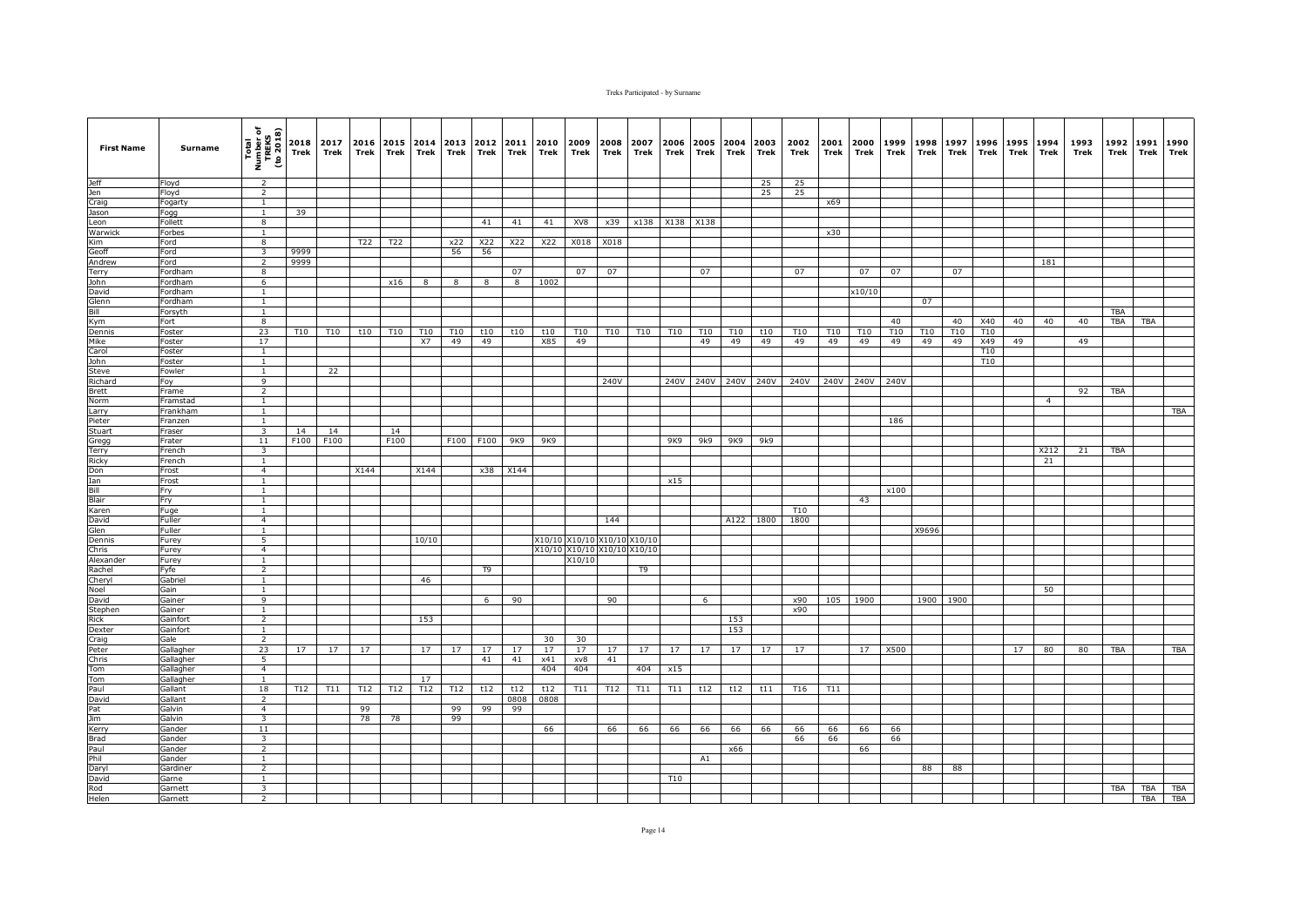| <b>First Name</b> | Surname               | Total<br>Number of<br>TREKS<br>(to 2018) | Trek      | 2018 2017<br>Trek | 2016<br>Trek | Trek  | 2015 2014<br>Trek | 2013<br>Trek            | 2012<br>Trek | 2011<br>Trek | 2010<br>Trek | 2009<br>Trek   | 2008<br>Trek | 2007<br>Trek | 2006<br>Trek | 2005<br>Trek | 2004<br>Trek | 2003<br>Trek | 2002<br>Trek     | 2001<br>Trek | 2000<br>Trek    | 1999<br>Trek | 1998<br>Trek   | 1997<br>Trek   | 1996<br>Trek   | 1995<br>Trek | 1994<br>Trek | 1993<br>Trek | 1992<br>Trek | 1991<br>Trek | 1990<br>Trek |
|-------------------|-----------------------|------------------------------------------|-----------|-------------------|--------------|-------|-------------------|-------------------------|--------------|--------------|--------------|----------------|--------------|--------------|--------------|--------------|--------------|--------------|------------------|--------------|-----------------|--------------|----------------|----------------|----------------|--------------|--------------|--------------|--------------|--------------|--------------|
| Peter             | Garrett               | $\overline{\mathbf{3}}$                  | 22        |                   | 22           |       | 22                |                         |              |              |              |                |              |              |              |              |              |              |                  |              |                 |              |                |                |                |              |              |              |              |              |              |
| Matt              | Garry                 | $\mathbf{1}$                             |           | 08                |              |       |                   |                         |              |              |              |                |              |              |              |              |              |              |                  |              |                 |              |                |                |                |              |              |              |              |              |              |
| <b>Brett</b>      | Garstang              | 9                                        | F250      | CXF100 F100       |              |       |                   | F100 100CX              |              | X333         | X333         | X111           |              | x333         |              |              |              |              |                  |              |                 |              |                |                |                |              |              |              |              |              |              |
| Wal<br>Jason      | Gascoigne<br>Gates    | 1<br>$\mathbf{1}$                        |           |                   |              |       |                   |                         |              |              |              | $\overline{4}$ |              |              |              |              |              |              |                  |              |                 |              |                | X688           |                |              |              |              |              |              |              |
| Kenneth           | Gatheru               | $\overline{2}$                           |           | 69                |              | X69   |                   |                         |              |              |              |                |              |              |              |              |              |              |                  |              |                 |              |                |                |                |              |              |              |              |              |              |
| Ian               | Gaunt                 | $\mathbf{1}$                             |           |                   |              |       |                   |                         |              |              |              |                |              |              |              |              |              |              | x44              |              |                 |              |                |                |                |              |              |              |              |              |              |
| Tom               | Gavaghan              | <sup>1</sup>                             |           |                   |              |       |                   |                         |              |              |              |                |              |              |              |              |              |              |                  |              |                 |              |                |                |                |              | X12          |              |              |              |              |
| Richard           | Gazal                 | $\mathbf{1}$                             |           |                   |              |       |                   |                         | 091          |              |              |                |              |              |              |              |              |              |                  |              |                 |              |                |                |                |              |              |              |              |              |              |
| Peter             | Geelan                | $\overline{3}$                           |           |                   |              |       |                   |                         |              |              |              |                |              |              |              |              |              |              |                  |              |                 |              | $\overline{7}$ | $\overline{7}$ | $\overline{7}$ |              |              |              |              |              |              |
| <b>Brad</b>       | Geiszler              | 1                                        |           |                   |              |       |                   |                         |              |              |              |                |              |              | 83           |              |              |              |                  |              |                 |              |                |                |                |              |              |              |              |              |              |
| Kevin<br>Chris    | Geoffrey<br>Geoghegan | $\overline{2}$<br>$\overline{2}$         |           |                   |              |       |                   | 351                     | X351         |              |              |                |              |              |              |              |              |              |                  |              |                 | 426          | X59            |                |                |              |              |              |              |              |              |
| Dave              | Gerard                | $6\overline{6}$                          |           |                   | 250          | 250   | 250               |                         | 250          | 250          | 250          |                |              |              |              |              |              |              |                  |              |                 |              |                |                |                |              |              |              |              |              |              |
| Jan               | Gerard                | $\mathbf{1}$                             |           |                   | X250         |       |                   |                         |              |              |              |                |              |              |              |              |              |              |                  |              |                 |              |                |                |                |              |              |              |              |              |              |
| John              | Gerathy               | 14                                       |           |                   |              | x22   | 018               |                         | 018          | 018          | 018          | 018            | 018          | 018          | 018          | 018          | 018          | 018          | 018              |              |                 |              |                |                | 287            |              |              |              |              |              |              |
| Luke              | Gerathy               | 3                                        |           |                   |              |       |                   |                         | 091          | 091          | X018         |                |              |              |              |              |              |              |                  |              |                 |              |                |                |                |              |              |              |              |              |              |
| Hilde             | Gerathy               | $\mathbf{1}$                             |           |                   |              |       |                   |                         |              |              |              |                |              |              |              | 018          |              |              |                  |              |                 |              |                |                |                |              |              |              |              |              |              |
| Paul              | Gerathy               | <sup>1</sup>                             |           |                   |              |       |                   |                         |              |              | 018          |                |              |              |              |              |              |              |                  |              |                 |              |                |                |                |              |              |              |              |              |              |
| John              | Gerathy (Jun)         | $\mathbf{1}$                             |           |                   |              |       |                   |                         |              |              | X018         |                |              |              |              |              |              |              |                  |              |                 |              |                |                |                |              |              |              |              |              |              |
| Robert            | Gerrard               | 12                                       | 18        | X14               | X18          | X18   | X18               | x501                    | x501         | 500          | 500          |                | 500          |              | 99           |              | 90.9         |              |                  |              |                 |              |                |                |                |              |              |              |              |              |              |
| Kel<br>Daniel     | Gerrard               | <sup>1</sup><br>$\mathbf{1}$             |           |                   |              |       |                   |                         |              |              |              |                |              |              |              |              |              | 26           |                  |              |                 |              |                | 33.3           |                |              |              |              |              |              |              |
| Don               | Gerzanics<br>Geyer    | $\overline{1}$                           |           |                   |              |       |                   |                         |              |              |              |                |              |              |              |              |              |              |                  |              | x17             |              |                |                |                |              |              |              |              |              |              |
| Tony              | Ghanem                | <sup>1</sup>                             |           |                   |              |       |                   |                         |              |              |              | XP1            |              |              |              |              |              |              |                  |              |                 |              |                |                |                |              |              |              |              |              |              |
| David             | Ghannoum              | $\mathbf{1}$                             | 50        |                   |              |       |                   |                         |              |              |              |                |              |              |              |              |              |              |                  |              |                 |              |                |                |                |              |              |              |              |              |              |
| Paul              | <b>Giannikouris</b>   | 3                                        |           |                   |              |       |                   |                         |              | 019          |              | 019            |              | 018          |              |              |              |              |                  |              |                 |              |                |                |                |              |              |              |              |              |              |
| John              | Giannikouris          | $\mathbf{1}$                             |           |                   |              |       |                   |                         |              |              |              | 019            |              |              |              |              |              |              |                  |              |                 |              |                |                |                |              |              |              |              |              |              |
| Michael           | Giannikouris          | $\mathbf{1}$                             |           |                   |              |       |                   |                         |              |              |              | 019            |              |              |              |              |              |              |                  |              |                 |              |                |                |                |              |              |              |              |              |              |
| Steve             | Gibbons               | $\overline{\mathbf{3}}$                  |           |                   |              |       |                   |                         |              |              |              |                |              |              |              |              |              |              |                  |              |                 |              |                |                |                |              | X21          | 21           | <b>TBA</b>   |              |              |
| Lawrie            | Gibbs                 | 6                                        |           |                   |              |       |                   |                         |              |              |              |                | 20           |              |              |              | 2020 2020    | 2020         | x20              | x18          |                 |              |                |                |                |              |              |              |              |              |              |
| Alex<br>Cameron   | Gibbs<br><b>Gibbs</b> | $\mathbf{1}$<br>$\mathbf{1}$             | X08<br>08 |                   |              |       |                   |                         |              |              |              |                |              |              |              |              |              |              |                  |              |                 |              |                |                |                |              |              |              |              |              |              |
| Sam               | Gibson                | 5                                        |           |                   |              |       |                   |                         |              |              | 220          | 220            |              |              | 220          | 220          | 220          |              |                  |              |                 |              |                |                |                |              |              |              |              |              |              |
| John              | Gibson                | 3                                        |           |                   |              |       |                   |                         |              |              |              |                |              |              |              |              |              |              |                  |              |                 |              |                |                |                |              |              |              | TBA          | TBA          | <b>TBA</b>   |
| Kelvin            | Gill                  | $\mathbf{1}$                             |           |                   |              |       |                   |                         |              | x89          |              |                |              |              |              |              |              |              |                  |              |                 |              |                |                |                |              |              |              |              |              |              |
| Bob               | Gillespie             | <sup>1</sup>                             |           |                   |              | T12   |                   |                         |              |              |              |                |              |              |              |              |              |              |                  |              |                 |              |                |                |                |              |              |              |              |              |              |
| <b>Brett</b>      | Gillespie             | $\mathbf{1}$                             |           |                   |              |       |                   |                         |              |              |              |                |              |              |              |              |              |              |                  |              |                 |              |                |                |                | 100          |              |              |              |              |              |
| George            | Gillott               | $\mathbf{1}$                             |           |                   |              |       |                   |                         |              |              |              |                |              | 1001         |              |              |              |              |                  |              |                 |              |                |                |                |              |              |              |              |              |              |
| Walter            | Glaser                | $\mathbf{1}$                             |           |                   |              |       |                   |                         |              |              |              |                |              |              |              | x222         |              |              |                  |              |                 |              |                |                |                |              |              |              |              |              |              |
| Steve             | Glasson               | $\overline{2}$                           |           |                   |              |       |                   |                         | 42           | 42           |              |                |              |              |              |              |              |              |                  |              |                 |              |                |                |                |              |              |              |              |              |              |
| Peter<br>Markus   | Glennie<br>Goebel     | $\overline{1}$<br>$\overline{1}$         |           |                   |              |       |                   |                         |              |              |              | 308            |              |              |              |              |              |              |                  |              | x17             |              |                |                |                |              |              |              |              |              |              |
| Cheryl            | Goh                   | <sup>1</sup>                             |           |                   |              |       |                   |                         |              |              |              |                |              |              |              |              |              |              |                  |              |                 |              |                |                |                |              |              | 888          |              |              |              |
| Narelle           | Goiser                | 6                                        |           |                   |              | 40    | 40                | 40                      | 40           | 40           | 40           |                |              |              |              |              |              |              |                  |              |                 |              |                |                |                |              |              |              |              |              |              |
| Max               | Goiser                | 5                                        |           |                   |              | X1869 | X1869             | X1869                   | x1869        | X1869        |              |                |              |              |              |              |              |              |                  |              |                 |              |                |                |                |              |              |              |              |              |              |
| John              | Goldsbury             | $\overline{1}$                           |           |                   |              |       |                   | 1012                    |              |              |              |                |              |              |              |              |              |              |                  |              |                 |              |                |                |                |              |              |              |              |              |              |
| Anthony           | Gollan                | 10                                       |           |                   |              |       |                   | 19                      | 19           | 19           | 19           | 19             |              |              | 19           | 19           | 19           | 19           | 19               |              |                 |              |                |                |                |              |              |              |              |              |              |
| Helen             | Gollan                | $\mathbf{1}$                             |           |                   |              |       |                   |                         |              |              |              |                |              |              |              |              |              |              |                  |              |                 |              |                |                |                |              |              |              |              | TBA          |              |
| Geoff             | Gooch                 | $\overline{1}$                           |           |                   |              |       |                   |                         |              |              |              |                |              |              |              |              |              |              |                  |              |                 |              |                |                |                |              |              |              |              | T3           |              |
| Paul              | Goodwin               | <sup>1</sup>                             |           |                   |              |       |                   |                         |              |              |              |                |              |              |              |              |              |              |                  |              |                 |              |                |                |                |              |              |              |              | TBA          |              |
| Goody<br>Richard  | Goody<br>Gooley       | $\mathbf{1}$<br>$\mathbf{1}$             |           |                   |              |       |                   |                         |              |              |              |                |              | 67           |              |              |              |              |                  |              |                 |              |                |                |                |              | X6           |              |              |              |              |
| Colin             | Gordon                | $\overline{9}$                           |           |                   |              |       |                   |                         |              |              |              | 42             |              |              |              |              |              |              |                  |              |                 | 42           |                | 40             | X40            | 42           | 42           | 27           | <b>TBA</b>   | <b>TBA</b>   |              |
| Anthony           | Gordon                | $\overline{5}$                           |           |                   |              |       |                   |                         |              |              |              |                |              |              | 90.9         | 99           | 99           | 99           | 99               |              |                 |              |                |                |                |              |              |              |              |              |              |
| Tim               | Gordon                | 5                                        |           |                   |              |       |                   |                         |              |              |              |                |              |              | 90.9         | 99           | 99           | 99           | 99               |              |                 |              |                |                |                |              |              |              |              |              |              |
| Gary              | Gordon                | 3                                        |           |                   |              |       |                   |                         |              |              |              |                |              |              | 492          | X492         |              | 49           |                  |              |                 |              |                |                |                |              |              |              |              |              |              |
| ge                | Gordon                | $\overline{2}$                           |           |                   |              |       |                   |                         |              |              |              | x7             |              |              |              |              |              |              |                  |              |                 | 42           |                |                |                |              |              |              |              |              |              |
| Jacqui            | Gordon                | 1                                        |           |                   |              |       |                   |                         |              |              |              |                |              |              |              |              |              |              |                  |              | T16             |              |                |                |                |              |              |              |              |              |              |
| Tony              | Gordon                | 1                                        |           |                   |              |       |                   |                         |              |              |              |                |              |              |              |              |              |              |                  |              | T <sub>16</sub> |              |                |                |                |              |              |              |              |              |              |
| Laury             | Gordyn                | $\mathbf{1}$                             |           |                   |              | X1966 |                   |                         |              |              |              |                |              |              |              |              |              |              |                  |              |                 |              |                |                |                |              |              |              |              |              |              |
| Craig<br>John     | Gorinski<br>Gorman    | $\overline{2}$<br>25                     | 9K9       |                   |              |       |                   | 9K9 9k9 55A 55A 55A A55 |              |              |              | 9K9 9K9 9K9    |              | 9K9          | 9K9          |              | 9K9 9K9      |              | 9k9 K9K9 688 688 |              |                 |              |                | 688 688 688    | X17<br>92      | X17          | 92           | 92           | TBA          |              |              |
|                   |                       |                                          |           |                   |              |       |                   |                         |              |              |              |                |              |              |              |              |              |              |                  |              |                 |              |                |                |                |              |              |              |              |              |              |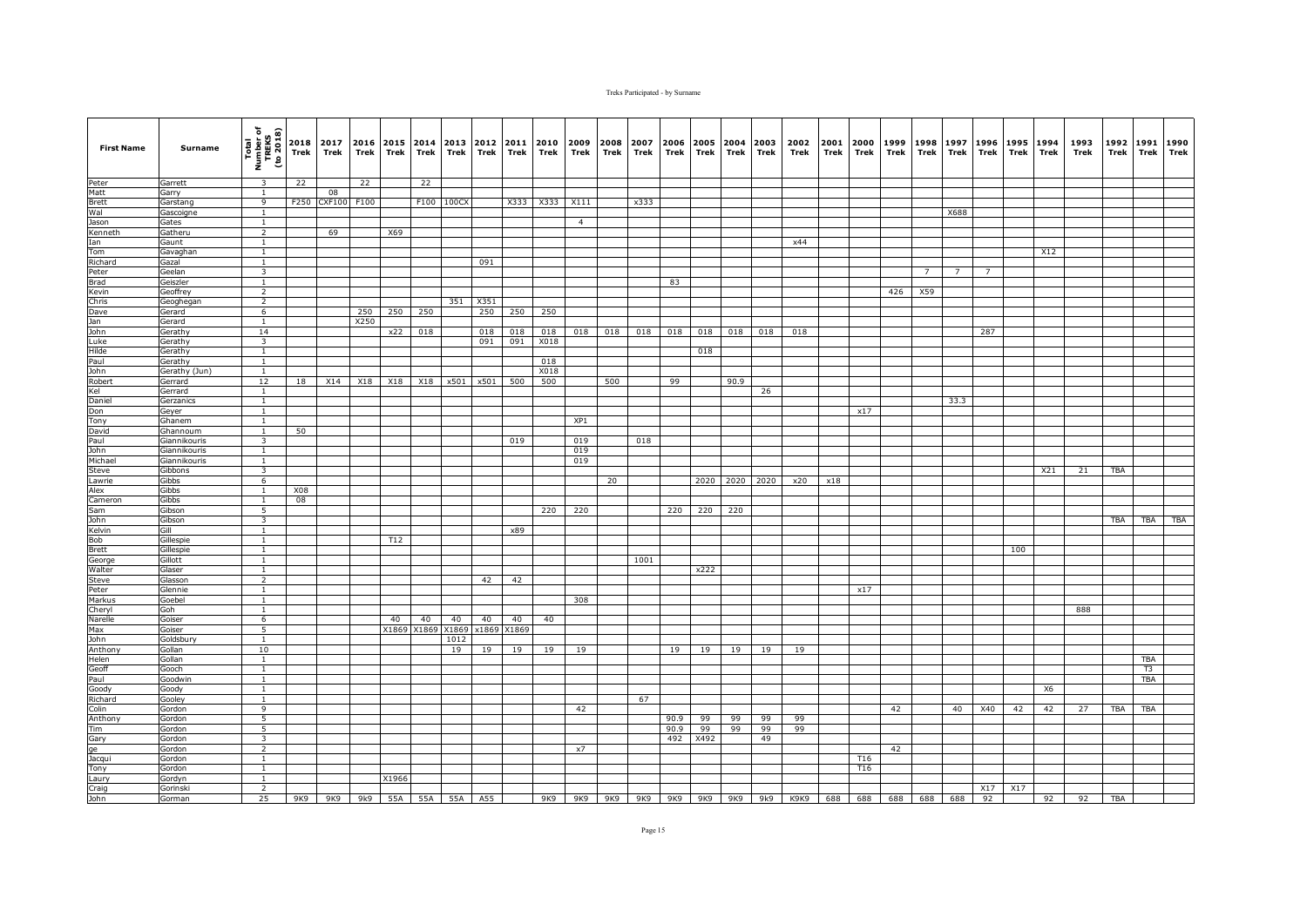| <b>First Name</b> | Surname           | Total<br>Number of<br>TREKS<br>(to 2018) | Trek | 2018 2017<br>Trek | 2016<br>Trek | Trek | 2015 2014<br>Trek | 2013<br>Trek    | 2012<br>Trek | 2011<br>Trek | 2010<br>Trek | 2009<br>Trek | 2008<br>Trek | 2007<br>Trek | 2006<br>Trek | Trek | Trek      | 2005 2004 2003<br>Trek | 2002<br>Trek | 2001<br>Trek   | 2000<br>Trek | 1999<br>Trek | 1998<br>Trek | 1997<br>Trek   | 1996<br>Trek   | 1995<br>Trek   | 1994<br>Trek | 1993<br>Trek | 1992<br>Trek | 1991<br><b>Trek</b> | 1990<br>Trek |
|-------------------|-------------------|------------------------------------------|------|-------------------|--------------|------|-------------------|-----------------|--------------|--------------|--------------|--------------|--------------|--------------|--------------|------|-----------|------------------------|--------------|----------------|--------------|--------------|--------------|----------------|----------------|----------------|--------------|--------------|--------------|---------------------|--------------|
| Ian               | Gorman            | $\overline{2}$                           |      |                   |              |      |                   |                 |              |              |              |              | x67          | x67          |              |      |           |                        |              |                |              |              |              |                |                |                |              |              |              |                     |              |
| <b>Brad</b>       | Gospel            | $\overline{2}$                           |      |                   |              |      |                   |                 |              |              |              |              |              |              |              | 76   | 76        |                        |              |                |              |              |              |                |                |                |              |              |              |                     |              |
| Roger             | Gough             | $\mathbf{1}$                             |      |                   |              |      |                   |                 | 014          |              |              |              |              |              |              |      |           |                        |              |                |              |              |              |                |                |                |              |              |              |                     |              |
| Doug              | Gould             | $\mathbf{1}$                             |      |                   |              |      |                   |                 |              |              |              |              |              |              |              |      |           |                        | 67           |                |              |              |              |                |                |                |              |              |              |                     |              |
| Ricky<br>Steven   | Gould<br>Gould    | $\mathbf{1}$<br><sup>1</sup>             |      |                   |              |      |                   |                 |              |              |              |              |              |              |              |      |           |                        |              | 64             |              |              |              |                | 178            |                |              |              |              |                     |              |
| Rahul             | Goyal             | $\overline{2}$                           |      |                   |              |      |                   |                 |              |              |              |              |              |              | 9/9          | 9/9  |           |                        |              |                |              |              |              |                |                |                |              |              |              |                     |              |
| Co                | Gr                | $\mathbf{1}$                             |      |                   |              |      |                   |                 |              |              |              |              |              |              |              |      |           |                        |              |                | 688          |              |              |                |                |                |              |              |              |                     |              |
| Peter             | Grace             | $\mathbf{1}$                             |      |                   |              |      |                   |                 | X168         |              |              |              |              |              |              |      |           |                        |              |                |              |              |              |                |                |                |              |              |              |                     |              |
| John              | Graham            | 23                                       | 3333 | 3333              |              |      |                   | 3333 3333 x3333 | 3333         | 3333         | 3333         | 3333         |              | 3333         | 3333         |      | 3333 3333 | 3333                   | 3333         | 3333           | 3333         |              |              | 3333 3333 3333 | 3333           | 3333           | 4443         |              |              |                     |              |
| Donald            | Graham            | 9                                        |      |                   |              |      |                   |                 |              | 8            | 8            | 8            |              | 8            | 8            |      | 8         | 8                      | 8            | 8              |              |              |              |                |                |                |              |              |              |                     |              |
| Josh              | Graham            | <sup>1</sup>                             |      |                   |              |      |                   |                 |              |              |              |              |              | 3333         |              |      |           |                        |              |                |              |              |              |                |                |                |              |              |              |                     |              |
| Luke              | Graham            | $\overline{1}$                           |      |                   |              |      |                   |                 |              |              |              |              |              | 3333         |              |      |           |                        |              |                |              |              |              |                |                |                |              |              |              |                     |              |
| Paul<br>Jon       | Graham<br>Grahame | $\mathbf{1}$<br><sup>1</sup>             |      |                   |              |      |                   |                 |              |              |              |              |              |              |              |      | 2 tel     |                        | x4444        |                |              |              |              |                |                |                |              |              |              |                     |              |
| Jock              | Grainger          | $\overline{4}$                           |      |                   |              |      |                   |                 |              |              |              |              |              |              |              |      |           |                        |              |                |              |              |              |                | <b>TBA</b>     |                | TBA          | TBA          |              | <b>TBA</b>          |              |
| Jock              | Granger           | $\overline{\mathbf{3}}$                  |      |                   |              |      |                   |                 |              |              |              |              |              |              |              |      |           |                        |              |                |              |              |              |                | 84             |                | 84           | 84           |              |                     |              |
| Carolyn           | Grant             | $\overline{\mathbf{3}}$                  |      |                   |              |      |                   |                 |              |              |              |              |              |              |              |      |           |                        |              |                | 500          | 500          | 500          |                |                |                |              |              |              |                     |              |
| Archie            | Grant             | $\overline{2}$                           |      |                   |              |      |                   |                 |              |              |              |              |              |              |              |      |           |                        |              |                |              |              |              |                |                |                |              | 35           |              | <b>TBA</b>          |              |
| Rachael           | Grant             | $\mathbf{1}$                             |      |                   |              |      |                   |                 |              |              |              |              |              |              |              |      |           |                        |              |                | 18           |              |              |                |                |                |              |              |              |                     |              |
| Peter             | Gray              | 6                                        |      |                   |              |      |                   |                 |              |              |              |              |              |              |              |      |           |                        |              |                | 289          | 289          |              |                | 289            | 289            |              | 27           | <b>TBA</b>   |                     |              |
| Neil              | Gray              | $\overline{4}$                           |      |                   |              |      |                   |                 |              |              |              |              |              |              |              |      |           | 2209                   | 88           |                | 011          |              | 011          |                |                |                |              |              |              |                     |              |
| Andy<br>Arthur    | Gray              | $\mathbf{1}$<br>$\mathbf{1}$             |      |                   |              |      |                   |                 |              |              |              |              |              |              |              |      |           |                        |              |                |              |              | X101         |                |                |                |              |              |              | TBA                 |              |
| Hayden            | Gray<br>Gray      | <sup>1</sup>                             |      |                   |              |      |                   |                 |              |              |              |              |              |              |              |      |           |                        |              |                |              |              |              |                | 134            |                |              |              |              |                     |              |
| John              | Gray              | $\mathbf{1}$                             |      |                   |              |      |                   |                 |              |              |              |              |              |              |              |      |           |                        | a4           |                |              |              |              |                |                |                |              |              |              |                     |              |
| John              | Grebert           | $\mathbf{1}$                             |      |                   |              |      |                   |                 |              |              |              |              |              |              |              |      |           |                        |              | 012            |              |              |              |                |                |                |              |              |              |                     |              |
| Richard           | Green             | 16                                       |      |                   |              |      | 390               |                 | 390          | 390          | 390          | 390          | 390          |              | 240V         | 390  | 240V      | 240v                   | 240V         | 289            | 289          | 289          |              |                | 289            | 289            |              |              |              |                     |              |
| Mark              | Green             | 5                                        |      |                   |              |      |                   |                 |              |              |              |              |              |              |              |      |           |                        |              | $\overline{2}$ |              |              | 2            | $\mathcal{L}$  | $\overline{2}$ | $\overline{2}$ |              |              |              |                     |              |
| Aidan             | Green             | $\overline{2}$                           |      |                   |              |      |                   |                 |              |              | 240V         |              | 390          |              |              |      |           |                        |              |                |              |              |              |                |                |                |              |              |              |                     |              |
| Mark              | Green             | $\overline{2}$                           |      |                   |              |      |                   |                 |              |              |              |              |              |              |              |      |           |                        |              |                |              |              |              |                |                |                | 55           | 55           |              |                     |              |
| Stephen<br>Jo     | Green<br>Green    | $\overline{2}$<br><sup>1</sup>           |      |                   |              |      |                   |                 |              |              |              |              |              |              |              |      |           |                        | 53           |                |              |              | 501          |                | 75             |                |              |              |              |                     |              |
| Lee               | Green             | <sup>1</sup>                             |      |                   |              |      |                   |                 |              | 091          |              |              |              |              |              |      |           |                        |              |                |              |              |              |                |                |                |              |              |              |                     |              |
| Brian             | Greenacre         | $\overline{7}$                           |      |                   |              |      |                   |                 | 308          | 308          |              | 308          | 308          | 308          | 308          | X9/9 |           |                        |              |                |              |              |              |                |                |                |              |              |              |                     |              |
| Randall           | Greenberg         | $\overline{1}$                           |      | T10               |              |      |                   |                 |              |              |              |              |              |              |              |      |           |                        |              |                |              |              |              |                |                |                |              |              |              |                     |              |
| Leslie            | Greene            | $\mathbf{1}$                             |      |                   |              |      |                   | T <sub>9</sub>  |              |              |              |              |              |              |              |      |           |                        |              |                |              |              |              |                |                |                |              |              |              |                     |              |
| Rupert            | Greenhough        | $\overline{1}$                           | 29   |                   |              |      |                   |                 |              |              |              |              |              |              |              |      |           |                        |              |                |              |              |              |                |                |                |              |              |              |                     |              |
| Jason             | Greentree         | 13                                       |      |                   |              |      | T13               | T13             |              | X9K9         | x85          | 9k9          |              |              |              | x22  |           | x22                    | x22          | x22            | x22          |              | 30           |                | 30             |                | 30           |              |              |                     |              |
| Julie             | Greentree         | $\overline{2}$                           |      |                   |              |      |                   |                 |              |              |              |              |              |              |              | x22  |           | x22                    |              |                |              |              |              |                |                |                |              |              |              |                     |              |
| Toby              | Greenwald         | $\mathbf{1}$                             |      |                   |              |      |                   | 84              |              |              |              |              |              |              |              |      |           |                        |              |                |              |              |              |                |                |                |              |              |              |                     |              |
| Toby              | Greenwald         | <sup>1</sup><br>$\overline{\mathbf{3}}$  |      |                   |              |      | 84                |                 | 666          |              |              |              |              |              |              |      |           |                        |              |                |              |              |              |                |                |                |              |              |              |                     |              |
| Brendon<br>Corey  | Gregg<br>Gretch   | $\overline{\mathbf{3}}$                  |      |                   | X888 8888    |      | 666<br>8888       | 666             |              |              |              |              |              |              |              |      |           |                        |              |                |              |              |              |                |                |                |              |              |              |                     |              |
| Adrian            | Grew              | <sup>1</sup>                             |      |                   | 2AB          |      |                   |                 |              |              |              |              |              |              |              |      |           |                        |              |                |              |              |              |                |                |                |              |              |              |                     |              |
| Brendan           | Gribble           | $\mathbf{1}$                             |      |                   | T8           |      |                   |                 |              |              |              |              |              |              |              |      |           |                        |              |                |              |              |              |                |                |                |              |              |              |                     |              |
| Alan              | Grice             | $\mathbf{1}$                             |      |                   |              |      |                   |                 |              |              |              |              |              |              |              |      | x37       |                        |              |                |              |              |              |                |                |                |              |              |              |                     |              |
| <b>Blaise</b>     | Griffin           | 8                                        |      |                   |              |      |                   |                 |              |              |              | 456          |              |              |              |      |           | 456                    | 456          | 456            | 456          | 123          | 123          |                |                |                |              |              |              | <b>TBA</b>          |              |
| David             | Griffiths         | $\mathbf{1}$                             |      |                   |              |      |                   |                 |              |              |              |              |              |              |              |      |           |                        |              |                |              |              |              |                |                |                |              |              |              | <b>TBA</b>          |              |
| Eric              | Griffiths         | <sup>1</sup>                             |      |                   |              |      |                   |                 |              |              |              |              |              |              |              |      |           |                        |              |                |              |              | 95           |                |                |                |              |              |              |                     |              |
| Patrick           | Grimes            | $\overline{4}$                           |      |                   |              |      |                   |                 |              |              |              |              |              |              |              |      |           |                        |              |                |              |              |              |                |                |                | 520          | 520          | TBA          | TBA                 |              |
| Frank<br>Diana    | Grocl<br>Grosser  | $\mathbf{1}$<br><sup>1</sup>             |      |                   |              |      |                   |                 |              |              |              |              |              |              |              |      |           |                        | a98          |                |              |              |              |                | 8              |                |              |              |              |                     |              |
| Stuart            | Grosser           | $\mathbf{1}$                             |      |                   |              |      |                   |                 |              |              |              |              |              |              |              |      |           |                        |              |                |              |              |              |                | 8              |                |              |              |              |                     |              |
| Damien            | Gudgeon           | $\overline{1}$                           |      |                   |              |      |                   |                 |              |              |              |              |              |              |              |      |           |                        |              |                |              |              |              | 88             |                |                |              |              |              |                     |              |
| Adrian            | Guerin            | <sup>1</sup>                             |      |                   |              |      |                   |                 |              |              |              |              |              |              |              |      |           |                        |              | 492            |              |              |              |                |                |                |              |              |              |                     |              |
| Ian               | Guild             | <sup>1</sup>                             |      |                   |              |      |                   |                 |              |              |              |              | 250          |              |              |      |           |                        |              |                |              |              |              |                |                |                |              |              |              |                     |              |
| Michael           | Gulli             | $\overline{2}$                           |      |                   | X351         |      |                   |                 |              |              |              |              |              | 0808         |              |      |           |                        |              |                |              |              |              |                |                |                |              |              |              |                     |              |
| Dale              | Guthrie           | 3                                        |      |                   |              |      |                   |                 |              |              |              |              |              |              |              |      |           |                        |              |                |              |              |              |                |                |                | X212         | 21           | TBA          |                     |              |
| Michael           | Guthrie           | $\mathbf{1}$                             |      |                   |              | 351A |                   |                 |              |              |              |              |              |              |              |      |           |                        |              |                |              |              |              |                |                |                |              |              |              |                     |              |
| Mick              | Guthrie           | $\overline{1}$                           |      |                   |              |      |                   |                 | 07           |              |              |              |              |              |              |      |           |                        |              |                |              |              |              |                |                |                |              |              |              |                     |              |
| Rob<br>David      | Hack<br>Hagen     | 6<br>9                                   |      |                   |              |      |                   |                 |              |              |              | 49           |              |              | x504         | 49   | 49        | 718<br>49              | 718<br>49    | 718<br>49      | 718<br>49    | 718<br>49    | 718          |                |                |                |              |              |              |                     |              |
|                   |                   |                                          |      |                   |              |      |                   |                 |              |              |              |              |              |              |              |      |           |                        |              |                |              |              |              |                |                |                |              |              |              |                     |              |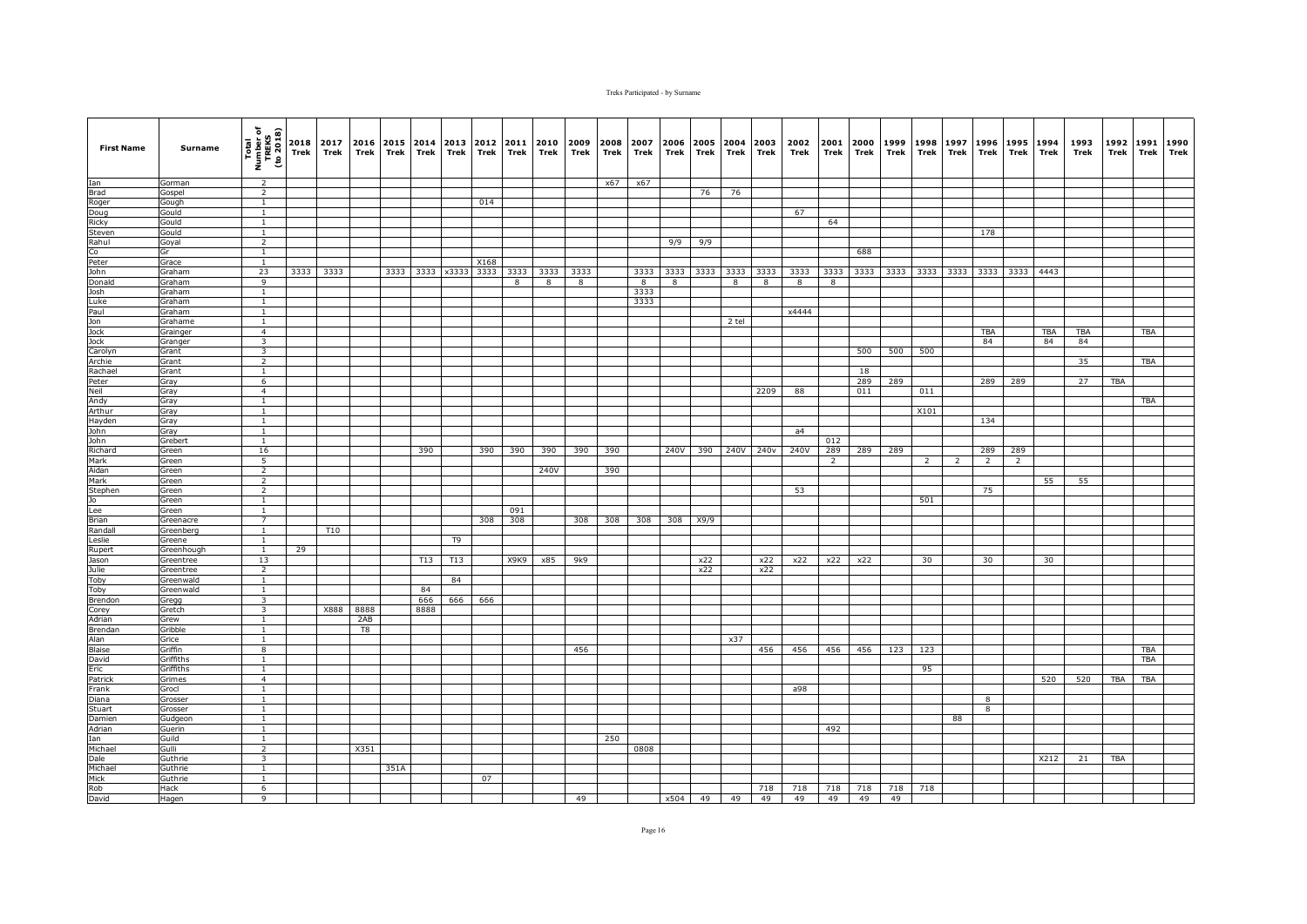| <b>First Name</b> | Surname                 | Total<br>Number of<br>TREKS<br>(to 2018) | Trek             | 2018 2017<br>Trek | 2016<br>Trek | 2015 2014<br>Trek | Trek | 2013<br>Trek | 2012<br>Trek | 2011<br>Trek | 2010<br>Trek | 2009<br>Trek | 2008<br>Trek | 2007<br>Trek | 2006<br>Trek | Trek  | 2005 2004 2003<br>Trek | Trek  | 2002<br>Trek | 2001<br>Trek | 2000<br>Trek | 1999<br>Trek | 1998<br>Trek | 1997<br>Trek | 1996<br>Trek | 1995<br>Trek | 1994<br>Trek | 1993<br>Trek | 1992<br>Trek | 1991<br><b>Trek</b> | 1990<br>Trek |
|-------------------|-------------------------|------------------------------------------|------------------|-------------------|--------------|-------------------|------|--------------|--------------|--------------|--------------|--------------|--------------|--------------|--------------|-------|------------------------|-------|--------------|--------------|--------------|--------------|--------------|--------------|--------------|--------------|--------------|--------------|--------------|---------------------|--------------|
| Paul              | Hagenbach               | <sup>1</sup>                             |                  |                   |              |                   |      |              |              |              |              |              |              |              |              |       |                        |       |              |              |              |              |              |              |              |              |              |              |              | <b>TBA</b>          |              |
| Richard           | Halasa                  | $\overline{2}$                           |                  |                   |              |                   |      |              |              |              |              |              |              |              |              |       | 015                    | 015   |              |              |              |              |              |              |              |              |              |              |              |                     |              |
| Chris             | Hale                    | $\mathbf{1}$                             |                  |                   |              |                   |      |              |              |              |              |              |              |              |              |       |                        |       |              | x007         |              |              |              |              |              |              |              |              |              |                     |              |
| <b>Brian</b>      | Hall                    | 16                                       |                  |                   |              |                   |      |              |              |              | T7.5         | T7           | T7           | T7           | T7           | T7    | T7                     | t7    | T7           | T7           | T7           | T7           | T7           | T7           | T7           | T7           |              |              |              |                     |              |
| John              | Hall                    | 7                                        |                  |                   |              |                   |      |              |              |              |              |              |              |              |              | 90    | 90                     | 90    | 90           |              | 90           | 90           | 90           |              |              |              |              |              |              |                     |              |
| Alex              | Hall                    | <sup>1</sup>                             |                  |                   |              |                   |      |              |              | X168         |              |              |              |              |              |       |                        |       |              |              |              |              |              |              |              |              |              |              |              |                     |              |
| John              | Hallas                  | $\overline{4}$                           |                  |                   |              |                   |      |              |              |              |              |              |              |              |              |       |                        |       |              |              |              |              |              |              |              | 18           | 18           | 18           |              |                     | <b>TBA</b>   |
| Melanie<br>Scott  | Hallas<br>Halliday      | $\mathbf{1}$<br>$\mathbf{1}$             | X <sub>2</sub> A |                   |              |                   |      |              |              |              |              |              |              |              |              |       |                        |       |              |              |              |              |              |              |              | 18           |              |              |              |                     |              |
| Peter             | Hallinan                | $\mathbf{1}$                             |                  |                   |              |                   |      |              |              |              |              |              |              |              |              |       |                        |       |              |              |              |              |              |              |              |              |              |              |              | <b>TBA</b>          |              |
| Trevor            | Halyard                 | $\overline{2}$                           |                  |                   |              |                   |      |              |              |              |              |              |              |              |              |       |                        |       |              |              |              |              |              |              |              |              |              |              | <b>TBA</b>   | TBA                 |              |
| Anthony           | Hamer                   | $\mathbf{1}$                             |                  |                   |              |                   |      |              |              |              |              |              |              |              |              |       | x718                   |       |              |              |              |              |              |              |              |              |              |              |              |                     |              |
| Tony              | Hamilton                | $\overline{1}$                           |                  |                   |              |                   | 064  |              |              |              |              |              |              |              |              |       |                        |       |              |              |              |              |              |              |              |              |              |              |              |                     |              |
| Ian               | Hampton                 | 3                                        |                  |                   |              |                   |      |              |              |              |              |              |              |              |              |       |                        |       | 100          |              |              |              | 100          | 100          |              |              |              |              |              |                     |              |
| David             | Hancock                 | $\mathbf{1}$                             |                  |                   |              |                   | 88   |              |              |              |              |              |              |              |              |       |                        |       |              |              |              |              |              |              |              |              |              |              |              |                     |              |
| Jenny             | Hancock                 | $\mathbf{1}$                             |                  |                   |              |                   | 88   |              |              |              |              |              |              |              |              |       |                        |       |              |              |              |              |              |              |              |              |              |              |              |                     |              |
| Paddy             | Handbury                | 9                                        | X1515            |                   | 1515         | 1515              | 1515 | 1515         | 1515         | x15          |              |              |              |              |              |       | x16                    | x16   |              |              |              |              |              |              |              |              |              |              |              |                     |              |
| Jack              | Handbury                | $\overline{4}$                           | 1520             |                   | 1515         |                   |      | 1515         | 1515         |              |              |              |              |              |              |       |                        |       |              |              |              |              |              |              |              |              |              |              |              |                     |              |
| Rob               | Handbury                | $\overline{2}$                           | 1520             |                   |              |                   |      |              | X15          |              |              |              |              |              |              |       |                        |       |              |              |              |              |              |              |              |              |              |              |              |                     |              |
| Garry             | Hannah                  | $\overline{2}$<br>$\overline{2}$         |                  |                   |              |                   |      |              |              |              |              |              |              |              |              |       |                        |       |              |              |              |              |              |              |              |              |              |              | <b>TBA</b>   | TBA<br><b>TBA</b>   | <b>TBA</b>   |
| Glenn             | Hannah<br>Hannah        |                                          |                  |                   |              |                   |      |              |              |              |              |              |              |              |              |       |                        |       | 67           |              |              |              |              |              |              |              |              |              |              |                     |              |
| Greg<br>Neville   | Hannah                  | $\mathbf{1}$<br>$\mathbf{1}$             |                  |                   |              |                   |      |              |              |              |              |              |              |              |              |       |                        |       |              |              |              |              |              |              |              |              |              |              |              | <b>TBA</b>          |              |
| Wayne             | Hannah                  | $\mathbf{1}$                             |                  |                   |              |                   |      |              |              |              |              |              |              |              |              |       |                        |       |              |              |              |              |              |              |              |              |              |              |              | TBA                 |              |
| Jonathan          | Hannam                  | <sup>1</sup>                             |                  |                   |              |                   |      |              |              |              |              |              | 15           |              |              |       |                        |       |              |              |              |              |              |              |              |              |              |              |              |                     |              |
| Jackie            | Hanniver                | $\mathbf{1}$                             |                  |                   |              |                   |      | t10          |              |              |              |              |              |              |              |       |                        |       |              |              |              |              |              |              |              |              |              |              |              |                     |              |
| John              | Hanrahan                | 6                                        |                  |                   |              |                   |      |              |              |              |              |              |              |              | 99           | 90.9  | 90.9                   | 99    | 99           | x2           |              |              |              |              |              |              |              |              |              |                     |              |
| David             | Hansen                  | $\mathbf{1}$                             |                  |                   |              |                   |      |              |              |              |              |              |              |              |              |       |                        |       | x718         |              |              |              |              |              |              |              |              |              |              |                     |              |
| Dirk              | Hansen                  | $\mathbf{1}$                             |                  |                   |              |                   |      |              |              |              |              |              |              |              |              |       |                        |       |              |              |              |              |              | X69          |              |              |              |              |              |                     |              |
| Les               | Harch                   | $\overline{1}$                           |                  |                   |              |                   |      |              |              |              |              | X4           |              |              |              |       |                        |       |              |              |              |              |              |              |              |              |              |              |              |                     |              |
| Michele           | Hardesty-Munday         | $\overline{1}$                           |                  |                   |              |                   |      |              |              |              |              |              |              |              |              |       |                        |       |              |              |              |              |              |              |              |              | T9           |              |              |                     |              |
| Kim               | Harding                 | $\overline{2}$                           |                  |                   |              |                   |      |              |              |              |              |              |              |              |              | x9    | x11                    |       |              |              |              |              |              |              |              |              |              |              |              |                     |              |
| Ron<br>Tim        | Hardinge                | <sup>1</sup><br>$\overline{2}$           |                  |                   |              |                   |      |              |              |              |              |              |              |              |              |       |                        |       |              |              |              | x72          |              |              |              |              |              |              |              |                     |              |
| Matt              | Hardy<br>Hardy          | $\mathbf{1}$                             |                  |                   |              |                   |      |              |              |              |              |              |              |              |              |       |                        |       | 05<br>150    |              |              | 492          |              |              |              |              |              |              |              |                     |              |
| John              | Harkins                 | $\mathbf{1}$                             | 80               |                   |              |                   |      |              |              |              |              |              |              |              |              |       |                        |       |              |              |              |              |              |              |              |              |              |              |              |                     |              |
| Trevor            | Harlow                  | $\overline{5}$                           |                  |                   |              |                   |      |              |              |              |              |              |              |              |              |       | 65                     |       | 65           | 65           | 65           |              | 154          |              |              |              |              |              |              |                     |              |
| Tony              | Harmston                | <sup>1</sup>                             |                  |                   |              |                   |      |              |              |              |              |              |              |              |              |       |                        |       |              |              |              |              |              |              |              |              | 94           |              |              |                     |              |
| John              | Harris                  | 10                                       |                  |                   |              | x3333 x3333       |      | X3333        |              |              |              |              | x3333        |              | x3333        |       | x287 x3333             | x3333 | 3333         | 58           |              |              |              |              |              |              |              |              |              |                     |              |
| Tony              | Harris                  | 5                                        |                  |                   | 444CX        | 444cx             |      |              | 444CX 444CX  | 444cx        |              |              |              |              |              |       |                        |       |              |              |              |              |              |              |              |              |              |              |              |                     |              |
| Mark              | Harris                  | $\overline{2}$                           |                  | 7476 P7476        |              |                   |      |              |              |              |              |              |              |              |              |       |                        |       |              |              |              |              |              |              |              |              |              |              |              |                     |              |
| Ben               | Harris                  | $\overline{2}$                           |                  |                   |              |                   |      |              |              |              |              |              |              |              |              |       |                        |       |              |              | 36           |              |              | 66           |              |              |              |              |              |                     |              |
| Paul              | Harris                  | $\overline{2}$                           |                  |                   |              |                   |      |              |              |              |              |              |              |              |              |       |                        |       | x013         | 013          |              |              |              |              |              |              |              |              |              |                     |              |
| Wal               | Harris                  | $\overline{2}$                           |                  |                   |              |                   |      |              |              |              |              |              |              |              |              |       |                        |       |              |              |              |              |              | 66           | X2           |              |              |              |              |                     |              |
| Denis             | Harris                  | $\mathbf{1}$                             |                  |                   |              |                   |      |              |              |              |              |              |              |              |              |       |                        |       |              |              |              |              | 28           |              |              |              |              |              |              |                     |              |
| Kerry             | Harris                  | $\mathbf{1}$                             |                  |                   |              |                   |      |              |              |              |              |              |              |              |              |       |                        |       |              |              | 36           |              |              |              |              |              |              |              |              |                     |              |
| Roger<br>Russell  | Harris<br>Harris        | $\mathbf{1}$<br>$\mathbf{1}$             |                  |                   |              |                   |      |              |              |              |              |              |              |              |              |       | 28                     |       |              |              |              |              |              |              |              |              |              |              |              | TBA                 |              |
| Tom               | <b>Harris</b>           | $\mathbf{1}$                             |                  |                   |              |                   |      |              |              |              |              |              | X3333        |              |              |       |                        |       |              |              |              |              |              |              |              |              |              |              |              |                     |              |
| Peter             | Harrison                | 9                                        |                  |                   |              |                   |      |              |              |              |              |              |              |              |              |       |                        |       | x93          | 107          | 107          | 107          | 107          | 107          | 107          | 107          |              | 107          |              |                     |              |
| Murray            | Harrison                | 6                                        |                  |                   |              |                   |      |              |              |              |              |              |              |              |              |       |                        |       | 60           |              | 61           |              | 60           |              |              | 63           |              | 63           |              | TBA                 |              |
| Martin            | Harrison                | 3                                        |                  |                   |              |                   |      |              |              |              |              |              |              |              |              |       |                        | a60   |              |              | 60           |              | 60           |              |              |              |              |              |              |                     |              |
| Patrick           | Harrison                | $\mathbf{1}$                             |                  |                   |              |                   |      |              |              |              |              |              |              |              |              | X1893 |                        |       |              |              |              |              |              |              |              |              |              |              |              |                     |              |
| Shane             | Harrison                | $\overline{1}$                           |                  |                   |              |                   |      |              |              |              |              |              |              |              |              |       |                        |       |              |              | 60           |              |              |              |              |              |              |              |              |                     |              |
| Stephen           | Hart                    | $\overline{1}$                           |                  |                   |              |                   |      |              |              | X65          |              |              |              |              |              |       |                        |       |              |              |              |              |              |              |              |              |              |              |              |                     |              |
| Geoff             | Hartigan                | $\overline{\mathbf{3}}$                  |                  |                   |              |                   |      |              |              |              |              |              |              |              |              |       |                        |       |              |              |              |              |              |              |              |              |              |              | TBA          |                     | TBA TBA      |
| Murray            | lartin                  | 3                                        |                  | T1                |              |                   |      |              |              | T1           | T1           |              |              |              |              |       |                        |       |              |              |              |              |              |              |              |              |              |              |              |                     |              |
| Elizabeth         | <b>Hartnell</b>         | $\mathbf{1}$                             |                  |                   |              |                   |      |              |              |              |              |              |              |              |              |       | A <sub>5</sub>         |       |              |              |              |              |              |              |              |              |              |              |              |                     |              |
| Chris<br>Matthew  | Harvey                  | 7<br>$\overline{2}$                      |                  |                   |              |                   |      |              |              |              |              |              |              |              |              |       | 55<br>303              | 55    | 55<br>x100   | 55           | 55           | 55           | 55           |              |              |              |              |              |              |                     |              |
| Scott             | <b>Harvey</b><br>larvey | $\overline{2}$                           |                  |                   |              |                   |      |              |              |              |              |              |              |              |              |       |                        |       |              |              |              |              |              |              |              |              |              | 50           |              | <b>TBA</b>          |              |
| Mark              | Harvey                  | $\mathbf{1}$                             |                  |                   |              |                   |      |              |              | x11          |              |              |              |              |              |       |                        |       |              |              |              |              |              |              |              |              |              |              |              |                     |              |
| Rob               | Harwood                 | 1                                        |                  |                   |              |                   |      |              |              |              |              |              |              |              |              |       |                        |       |              |              |              |              |              |              |              |              |              |              |              | $\overline{4}$      |              |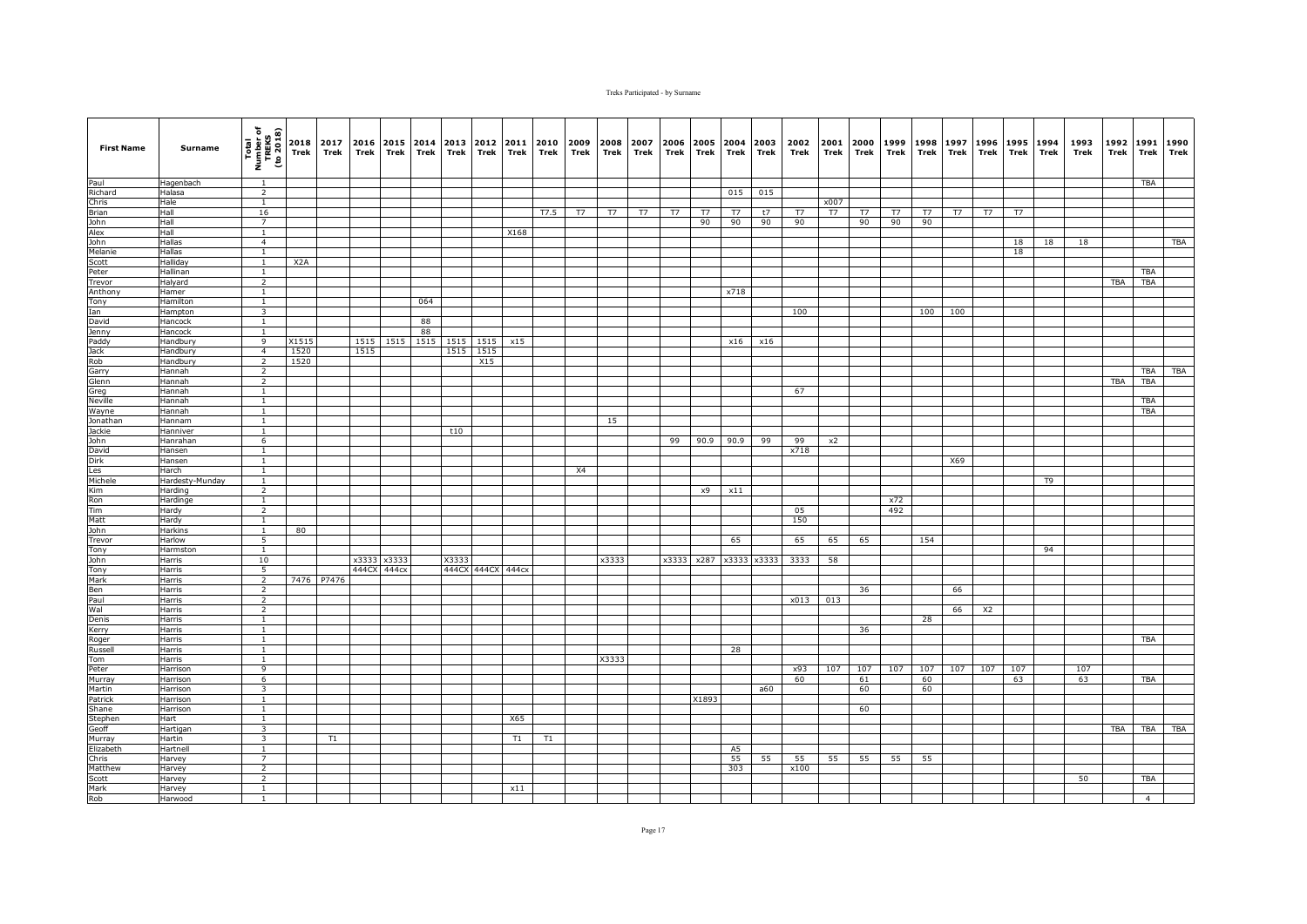| <b>First Name</b> | Surname               | Total<br>Number of<br>TREKS<br>(to 2018)  | Trek        | 2018 2017<br>Trek | 2016<br>Trek | Trek  | 2015 2014<br>Trek | 2013<br>Trek | 2012<br>Trek | 2011<br>Trek | 2010<br>Trek | 2009<br>Trek | 2008<br>Trek | 2007<br>Trek | 2006<br>Trek | 2005<br>Trek | 2004<br>Trek | 2003<br>Trek | 2002<br>Trek | 2001<br>Trek | 2000<br>Trek | 1999<br>Trek | 1998<br>Trek | 1997<br>Trek | 1996<br>Trek | 1995<br>Trek | 1994<br>Trek | 1993<br>Trek | 1992<br>Trek | 1991<br>Trek | 1990<br>Trek |
|-------------------|-----------------------|-------------------------------------------|-------------|-------------------|--------------|-------|-------------------|--------------|--------------|--------------|--------------|--------------|--------------|--------------|--------------|--------------|--------------|--------------|--------------|--------------|--------------|--------------|--------------|--------------|--------------|--------------|--------------|--------------|--------------|--------------|--------------|
| Sandi             | Harwood               | $\overline{1}$                            |             |                   |              |       |                   |              |              |              |              |              |              |              |              |              |              |              | 11           |              |              |              |              |              |              |              |              |              |              |              |              |
| <b>Brett</b>      | Hatfield              | $\overline{7}$                            | <b>XRAY</b> |                   | 76           |       | 76                | 76           | 76           |              |              |              |              |              |              | 76           | 76           |              |              |              |              |              |              |              |              |              |              |              |              |              |              |
| Fred              | Hausler               | $\overline{4}$                            |             |                   |              |       |                   |              |              |              |              |              |              |              |              |              |              |              |              |              |              | x7           | X7           | X7           | X7           |              |              |              |              |              |              |
| Daniel            | <b>Hawkins</b>        | $\mathbf{1}$                              |             |                   |              |       |                   |              |              |              |              |              |              |              |              |              |              |              |              |              | x100         |              |              |              |              |              |              |              |              |              |              |
| Ian<br>John       | Hay<br>Haycraft       | $\mathbf{1}$<br>$\overline{\mathbf{3}}$   |             |                   |              |       |                   |              |              |              |              | X1869        |              |              |              |              |              |              |              |              |              |              |              |              |              |              | 520          | 52           |              | TBA          |              |
| Greg              | Hayes                 | $\overline{\mathbf{3}}$                   |             |                   |              |       |                   |              |              |              |              |              |              |              |              |              |              |              |              |              |              |              |              |              |              |              | X34          | 34           | <b>TBA</b>   |              |              |
| Will              | Hayles                | $\mathbf{1}$                              | T8          |                   |              |       |                   |              |              |              |              |              |              |              |              |              |              |              |              |              |              |              |              |              |              |              |              |              |              |              |              |
| Melanie           | Haymont               | <sup>1</sup>                              |             |                   |              |       |                   |              |              |              |              |              |              |              | 203          |              |              |              |              |              |              |              |              |              |              |              |              |              |              |              |              |
| Clive             | Haynes                | $\mathbf{1}$                              |             |                   |              |       |                   |              |              |              |              |              |              |              |              |              |              |              |              |              |              |              |              |              |              |              |              |              |              |              | <b>TBA</b>   |
| Ian               | Haynes                | $\mathbf{1}$                              |             |                   |              |       |                   |              |              | Xv8          |              |              |              |              |              |              |              |              |              |              |              |              |              |              |              |              |              |              |              |              |              |
| Daniel            | Hays                  | <sup>1</sup>                              |             |                   |              |       |                   |              | x88          |              |              |              |              |              |              |              |              |              |              |              |              |              |              |              |              |              |              |              |              |              |              |
| Luke              | Hazell                | $\overline{5}$                            | 74          |                   | 74           | 74    | 74                | 74           |              |              |              |              |              |              |              |              |              |              |              |              |              |              |              |              |              |              |              |              |              |              |              |
| Ian               | Hazelton              | $\overline{1}$                            |             |                   |              |       |                   |              |              |              |              | 68           |              |              |              |              |              |              |              |              |              |              |              |              |              |              |              |              |              |              |              |
| Ian<br>Scott      | Hazelwood<br>Headland | $\mathbf{1}$<br>$\overline{\mathbf{3}}$   |             |                   |              |       |                   |              |              |              |              |              |              |              | 99           |              | 90.9 90.9    |              | x013         |              |              |              |              |              |              |              |              |              |              |              |              |
| Andrew            | Healey                | $\mathbf{1}$                              |             |                   |              |       |                   |              | X168         |              |              |              |              |              |              |              |              |              |              |              |              |              |              |              |              |              |              |              |              |              |              |
| Justin            | Healey                | <sup>1</sup>                              | X9          |                   |              |       |                   |              |              |              |              |              |              |              |              |              |              |              |              |              |              |              |              |              |              |              |              |              |              |              |              |
| Larry             | Hedges                | <sup>1</sup>                              |             |                   |              |       |                   |              |              |              |              |              |              |              | 222CX        |              |              |              |              |              |              |              |              |              |              |              |              |              |              |              |              |
| Allan             | Heel                  | 1                                         |             |                   |              |       |                   |              |              |              |              |              |              |              |              | 79           |              |              |              |              |              |              |              |              |              |              |              |              |              |              |              |
| Michael           | <b>Heffernan</b>      | $\overline{2}$                            | 345         | 345               |              |       |                   |              |              |              |              |              |              |              |              |              |              |              |              |              |              |              |              |              |              |              |              |              |              |              |              |
| James             | Hegarty               | $\mathbf{1}$                              |             |                   |              |       |                   |              |              |              |              |              |              |              |              |              |              |              | x193         |              |              |              |              |              |              |              |              |              |              |              |              |
| Arthur            | Heintz                | 1                                         |             |                   |              |       |                   |              |              |              |              |              |              |              |              |              |              |              | 010          |              |              |              |              |              |              |              |              |              |              |              |              |
| Phil<br>Aaron     | Hele<br>Henderson     | 2<br><sup>1</sup>                         |             | X69               | x61          |       |                   | 3333         |              |              |              |              |              |              |              |              |              |              |              |              |              |              |              |              |              |              |              |              |              |              |              |
| Andrew            | Henebery              | $\overline{2}$                            |             |                   |              |       |                   |              | 50           | 351          |              |              |              |              |              |              |              |              |              |              |              |              |              |              |              |              |              |              |              |              |              |
| Ross              | <b>Hennessy</b>       | $\mathbf{1}$                              |             |                   |              |       |                   |              |              |              |              |              |              |              |              |              |              |              |              |              |              |              |              |              |              |              |              |              |              |              | TBA          |
| Graham            | Henry                 | $\mathbf{1}$                              |             |                   |              |       |                   |              |              |              |              |              |              |              |              |              |              |              |              |              |              |              |              |              |              |              |              |              | <b>TBA</b>   |              |              |
| Frances           | Henry-May             | $\mathbf{1}$                              |             |                   |              |       |                   |              |              |              |              |              |              |              |              |              |              |              |              |              |              |              |              |              |              |              |              |              |              | TBA          |              |
| Sean              | Herbert               | $\overline{4}$                            |             |                   |              |       |                   |              |              |              |              |              |              |              |              | x20          | 2020         | 2020         | x20          |              |              |              |              |              |              |              |              |              |              |              |              |
| Fergus            | Herbert               | <sup>1</sup>                              |             |                   |              | XBT50 |                   |              |              |              |              |              |              |              |              |              |              |              |              |              |              |              |              |              |              |              |              |              |              |              |              |
| Leanne            | Herrett               | $\overline{1}$                            |             |                   |              |       |                   |              | X444         |              |              |              |              |              |              |              |              |              |              |              |              |              |              |              |              |              |              |              |              |              |              |
| Don<br>Michael    | Herrigan<br>Herrod    | $\overline{\mathbf{3}}$<br>$\overline{2}$ | X1515       |                   | X15          |       |                   |              |              |              |              |              |              |              |              |              |              | 73           |              |              |              |              |              |              | 73           |              | X73          |              |              |              |              |
| Tom               | Herrod                | $\mathbf{1}$                              | 15          |                   |              |       |                   |              |              |              |              |              |              |              |              |              |              |              |              |              |              |              |              |              |              |              |              |              |              |              |              |
| James             | Hersee                | $\overline{7}$                            |             | X88               | 351          | 351   |                   | 351          | 351          | 351          | X888         |              |              |              |              |              |              |              |              |              |              |              |              |              |              |              |              |              |              |              |              |
| <b>Jerry</b>      | <b>Hessenbeger</b>    | $\overline{2}$                            |             |                   |              |       |                   |              |              |              |              |              |              |              |              |              |              |              | x96          | 138          |              |              |              |              |              |              |              |              |              |              |              |
| Darcy             | Hewitt                | $\overline{2}$                            |             |                   |              |       |                   |              |              |              |              |              |              |              |              |              |              |              |              |              |              |              |              |              | X21          |              | 212          |              |              |              |              |
| Craig             | Hickey                | 10                                        |             |                   |              |       |                   |              |              |              |              |              | 186          | 186          |              | 186          | 186          | 186          | 186          | 186          | 186          | 186          |              |              |              | 626          |              |              |              |              |              |
| Chris             | Hickey                | $\mathbf{1}$                              |             |                   |              |       |                   |              |              |              |              |              |              |              |              |              |              |              |              |              |              |              |              |              |              |              |              |              |              | <b>TBA</b>   |              |
| David             | Hicks                 | 15                                        | 888         | 888               | 888          | 888   | 888               | 888          | 888          | 888          | 888          | 888          | 888          | 888          | 888          | 888          | 888          |              |              |              |              |              |              |              |              |              |              |              |              |              |              |
| Chris<br>Matthew  | <b>Hicks</b><br>Hicks | $\overline{2}$<br>$\overline{1}$          |             | X888              |              |       |                   |              |              |              |              |              |              |              |              | 1012         |              | 1012         |              |              |              |              |              |              |              |              |              |              |              |              |              |
| Mike              | Higgins               | $\mathbf{1}$                              |             | X08               |              |       |                   |              |              |              |              |              |              |              |              |              |              |              |              |              |              |              |              |              |              |              |              |              |              |              |              |
| Robyn             | Higgins               | <sup>1</sup>                              |             | X08               |              |       |                   |              |              |              |              |              |              |              |              |              |              |              |              |              |              |              |              |              |              |              |              |              |              |              |              |
| Bert              | Higgs                 | $\mathbf{1}$                              |             |                   |              |       |                   |              |              |              |              |              |              |              |              |              |              |              |              |              |              |              |              | 94           |              |              |              |              |              |              |              |
| Mal               | Higgs                 | 1                                         |             |                   |              |       |                   |              |              |              | 54           |              |              |              |              |              |              |              |              |              |              |              |              |              |              |              |              |              |              |              |              |
| James             | Hill                  | 12                                        |             |                   |              |       |                   |              |              |              |              |              | 9K9          | 9K9          |              | 9K9          | 9K9          | 9k9          |              |              | 688          | 688          | 688          | 688          |              | 688          | 688          | 688          |              |              |              |
| Terry             | Hill                  | $\overline{7}$                            |             |                   |              |       |                   |              | X41          | X41          | X41          | 41           | 41           | 39           | 39           |              |              |              |              |              |              |              |              |              |              |              |              |              |              |              |              |
| Steve             | Hill                  | $\overline{5}$                            |             | X59               |              |       |                   | X59          | X59          | X59          | X59          |              |              |              |              |              |              |              |              |              |              |              |              |              |              |              |              |              |              |              |              |
| Brian             | Hill<br>Hill          | $\overline{4}$                            |             |                   |              |       |                   |              | 44           |              | 41           |              | x39          | x138         |              | x138         |              | 68           |              |              |              |              |              |              | X68          | 68           |              |              |              |              |              |
| Ray<br>Gary       | Hill                  | $\overline{4}$<br>$\overline{\mathbf{3}}$ |             |                   |              |       |                   |              |              |              |              |              |              | x50          |              |              | x50          |              | 50           |              |              |              |              |              |              |              |              |              |              |              |              |
| Syd               | Hill                  | $\overline{\mathbf{3}}$                   |             |                   |              |       |                   | 59           | 59           | X59          |              |              |              |              |              |              |              |              |              |              |              |              |              |              |              |              |              |              |              |              |              |
| Eric              | Hill                  | $\overline{2}$                            |             |                   |              |       |                   |              |              |              |              |              |              |              |              |              | x718         | x007         |              |              |              |              |              |              |              |              |              |              |              |              |              |
| Gerard            | Hill                  | $\overline{2}$                            |             |                   |              |       |                   |              |              |              |              |              |              |              |              |              |              |              |              |              |              |              |              |              |              |              |              |              | TBA          | TBA          |              |
| Ben               | Hill                  | $\mathbf{1}$                              |             |                   |              |       |                   |              | 44           |              |              |              |              |              |              |              |              |              |              |              |              |              |              |              |              |              |              |              |              |              |              |
| Bob               | Hill                  | $\mathbf{1}$                              |             |                   |              |       |                   |              |              |              |              |              |              | x138         |              |              |              |              |              |              |              |              |              |              |              |              |              |              |              |              |              |
| Bobby             | Hill                  | 1                                         |             |                   |              |       |                   |              |              |              |              |              | x41          |              |              |              |              |              |              |              |              |              |              |              |              |              |              |              |              |              |              |
| Chris<br>Mike     | Hill<br>Hill          | <sup>1</sup><br>$\overline{1}$            |             |                   |              |       |                   |              |              |              |              | X97          |              |              |              |              |              |              |              |              |              | t9           |              |              |              |              |              |              |              |              |              |
| Patrick           | Hill                  | $\mathbf{1}$                              |             |                   |              |       |                   |              |              |              |              |              |              |              |              |              |              |              | 202          |              |              |              |              |              |              |              |              |              |              |              |              |
| Peter             | Hill                  | 1                                         |             |                   |              |       |                   |              |              |              |              |              |              |              | 202          |              |              |              |              |              |              |              |              |              |              |              |              |              |              |              |              |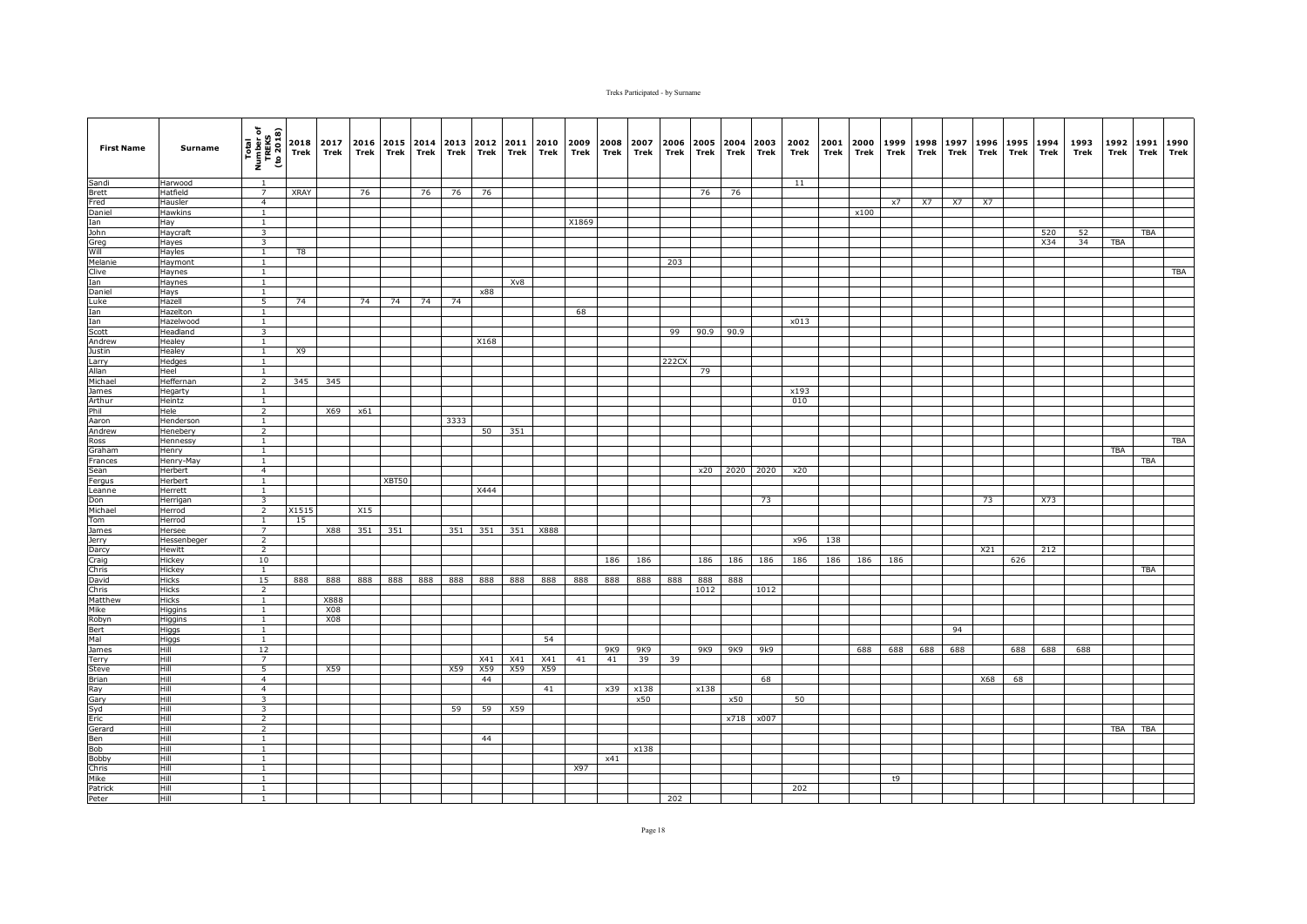| <b>First Name</b>    | Surname            | Total<br>Number of<br>TREKS<br>(to 2018) | Trek           | 2018 2017<br>Trek | 2016<br>Trek      | Trek         | 2015 2014<br>Trek | 2013<br>Trek | 2012<br>Trek | 2011<br>Trek | 2010<br>Trek | 2009<br>Trek             | 2008<br>Trek | 2007<br>Trek | 2006<br>Trek | 2005<br>Trek | 2004<br>Trek | 2003<br>Trek | 2002<br>Trek | 2001<br>Trek | 2000<br>Trek | 1999<br>Trek | 1998<br>Trek | 1997<br>Trek | 1996<br>Trek | 1995<br>Trek | 1994<br>Trek | 1993<br>Trek | 1992<br>Trek | 1991<br>Trek | 1990<br>Trek |
|----------------------|--------------------|------------------------------------------|----------------|-------------------|-------------------|--------------|-------------------|--------------|--------------|--------------|--------------|--------------------------|--------------|--------------|--------------|--------------|--------------|--------------|--------------|--------------|--------------|--------------|--------------|--------------|--------------|--------------|--------------|--------------|--------------|--------------|--------------|
| Tim                  | Hill               | $\overline{1}$                           |                |                   |                   |              |                   |              |              |              |              |                          |              |              |              | 014          |              |              |              |              |              |              |              |              |              |              |              |              |              |              |              |
| Michael              | Hills              | $\mathbf{1}$                             |                |                   |                   |              |                   |              |              |              |              |                          |              |              |              |              |              |              |              |              |              |              |              |              |              |              |              |              |              | <b>TBA</b>   |              |
| Billy                | Hilton             | $\overline{2}$                           |                |                   |                   |              |                   |              |              |              |              | X68                      | X369         |              |              |              |              |              |              |              |              |              |              |              |              |              |              |              |              |              |              |
| Bill<br>Daniel       | Hines<br>Hinton    | $\overline{\mathbf{3}}$<br>$\mathbf{1}$  |                |                   |                   |              |                   |              |              |              | 567          |                          | <b>T10</b>   |              |              |              | t10          | t10          |              |              |              |              |              |              |              |              |              |              |              |              |              |
| John                 | Hinton             | $\mathbf{1}$                             |                |                   |                   |              |                   |              |              |              |              |                          |              |              |              |              |              |              |              |              |              |              |              |              |              |              |              | 327          |              |              |              |
| Matthew              | Hinton             | $\mathbf{1}$                             |                |                   |                   |              |                   |              |              |              | 567          |                          |              |              |              |              |              |              |              |              |              |              |              |              |              |              |              |              |              |              |              |
| Kevin                | Hitzke             | $\mathbf{1}$                             |                |                   |                   |              |                   |              |              |              |              |                          |              |              |              | x80          |              |              |              |              |              |              |              |              |              |              |              |              |              |              |              |
| Robert               | Hodges             | 11                                       |                |                   |                   |              |                   |              |              |              |              |                          |              | 21           | 21           | 21           | 21           | 21           | 21           | 21           | 20           | 20           | 20           | 20           |              |              |              |              |              |              |              |
| David                | Hodges             | 6                                        |                |                   |                   |              |                   |              |              |              |              |                          |              |              | X404         | 46           | 46           | 46           | 46           | 46           |              |              |              |              |              |              |              |              |              |              |              |
| Eric<br>Grant        | Hodges<br>Hodgetts | 6<br>17                                  | 1500           | 15                | 15                | 15           |                   | 15           | 15           | 15           | 15           | 15                       | 15           | 15           | x404<br>15   | 46<br>15     | 46<br>x16    | 46<br>x16    | 46<br>X16    | 46<br>x16    |              |              |              |              |              |              |              |              |              |              |              |
| Maude                | Hoete              | <sup>1</sup>                             |                |                   |                   |              |                   |              |              |              |              |                          |              |              |              |              |              | x101         |              |              |              |              |              |              |              |              |              |              |              |              |              |
| Di                   | Hoffman            | $\overline{1}$                           |                |                   |                   |              |                   |              |              |              |              |                          |              |              |              |              |              |              |              |              |              | A201         |              |              |              |              |              |              |              |              |              |
| Jason                | Hogan              | $\overline{\mathbf{3}}$                  |                |                   |                   |              |                   |              |              |              |              |                          |              |              |              |              | x003         | x003         | x38          |              |              |              |              |              |              |              |              |              |              |              |              |
| Barry                | Hoghton            | 1                                        |                |                   |                   |              |                   |              |              |              |              |                          |              |              |              |              |              |              |              |              | 59           |              |              |              |              |              |              |              |              |              |              |
| Jason                | Hoghton            | $\mathbf{1}$                             |                |                   |                   |              |                   |              |              |              |              |                          |              |              |              |              |              |              |              |              | 59           |              |              |              |              |              |              |              |              |              |              |
| Stuart               | Holdsworth         | <sup>1</sup>                             |                |                   |                   |              |                   |              |              |              |              |                          |              |              |              |              |              |              |              | 24           |              |              |              |              |              |              |              |              |              |              |              |
| Brian<br>Hugh        | Holgate<br>Hollier | 6<br><sup>1</sup>                        |                |                   |                   |              |                   |              |              |              |              |                          |              |              |              |              | A15          |              |              |              |              |              |              |              |              | 52           | 52           | 52           | TBA          | TBA          | TBA          |
| <b>Dick</b>          | Hollis             | 13                                       | T12            | T11               | T11               | T11          | T11               | t11          | t11          | t11          | t11          | T12                      | T12          | 22           | T12          |              |              |              |              |              |              |              |              |              |              |              |              |              |              |              |              |
| Leigh                | Holman             | $\overline{1}$                           |                |                   |                   |              |                   |              |              |              |              |                          |              |              |              |              |              |              |              |              | x101         |              |              |              |              |              |              |              |              |              |              |
| Tony                 | Holman             | 1                                        |                |                   |                   |              |                   |              |              |              |              |                          |              |              |              |              |              |              |              |              |              |              |              |              | 78           |              |              |              |              |              |              |
| Dean                 | Holmes             | $\overline{1}$                           |                |                   |                   |              |                   |              |              |              |              |                          |              |              |              |              |              |              |              |              |              |              |              |              |              |              |              | 27           |              |              |              |
| Robert               | Holmes             | $\mathbf{1}$                             |                |                   |                   |              |                   |              |              |              |              |                          |              |              |              |              | 98           |              |              |              |              |              |              |              |              |              |              |              |              |              |              |
| Warren               | Holmes<br>Holstein | $\mathbf{1}$<br>$\overline{4}$           |                |                   |                   |              |                   |              |              |              |              |                          |              |              |              |              |              |              |              | 58           |              |              |              |              |              |              |              |              |              |              |              |
| Brian<br>Ivan        | Holyman            | $\overline{\mathbf{3}}$                  |                | 7476 P7476 7674P  |                   | x17          |                   | 19           |              | 19           |              | 19                       |              |              |              |              |              |              |              |              |              |              |              |              |              |              |              |              |              |              |              |
| Jason                | Homan              | $\mathbf{1}$                             |                |                   |                   |              |                   |              |              | t13          |              |                          |              |              |              |              |              |              |              |              |              |              |              |              |              |              |              |              |              |              |              |
| Ron                  | Hook               | 2                                        |                |                   |                   |              |                   |              |              |              |              |                          |              |              |              |              |              |              |              |              | 426          | 426          |              |              |              |              |              |              |              |              |              |
| Bernard              | Hooley             | $\overline{2}$                           | X24/7          | X24/7             |                   |              |                   |              |              |              |              |                          |              |              |              |              |              |              |              |              |              |              |              |              |              |              |              |              |              |              |              |
| Dan                  | Hooley             | $\overline{2}$                           | X24/7          | X24/7             |                   |              |                   |              |              |              |              |                          |              |              |              |              |              |              |              |              |              |              |              |              |              |              |              |              |              |              |              |
| Marie                | Horbath            | 1                                        |                |                   |                   |              |                   |              |              |              |              |                          |              | 222CX        |              |              |              |              |              |              |              |              |              |              |              |              |              |              |              |              |              |
| Paul<br>Vicki        | Horner             | 11<br>$\overline{4}$                     | 1100<br>1100   | 1100              | 1100 1100<br>1100 | 1100<br>1100 |                   |              | 1100 1100    | 1100         | 7065         | 7065                     | 7065         | 7065         |              |              |              |              |              |              |              |              |              |              |              |              |              |              |              |              |              |
| Phil                 | Horner<br>Horner   | $\overline{1}$                           | 85             |                   |                   |              |                   |              |              |              |              |                          |              |              |              |              |              |              |              |              |              |              |              |              |              |              |              |              |              |              |              |
| Daren                | Horwood            | <sup>1</sup>                             |                |                   |                   |              |                   |              |              |              |              |                          | x018         |              |              |              |              |              |              |              |              |              |              |              |              |              |              |              |              |              |              |
| Robert               | Houben             | $\mathbf{1}$                             |                |                   |                   |              |                   |              |              |              |              |                          |              |              |              |              |              |              |              |              |              |              | 91           |              |              |              |              |              |              |              |              |
| John                 | Houghton           | $\mathbf{1}$                             |                |                   |                   |              | 1012              |              |              |              |              |                          |              |              |              |              |              |              |              |              |              |              |              |              |              |              |              |              |              |              |              |
| James                | House              | $\mathbf{1}$                             |                |                   |                   |              |                   |              |              |              |              |                          |              |              |              | x222         |              |              |              |              |              |              |              |              |              |              |              |              |              |              |              |
| Syd                  | Howard             | 27                                       | X <sub>2</sub> |                   | X <sub>2</sub>    | -2           | 37                | 37           | 37           | 37           | 37           | 37                       | 37           | 37           | 37           | 37           | 37           | 37           | 37           | 37           | 37           | 37           | 37           | 37           | 37           | 37           | 37           | 37           | TBA          | TBA          |              |
| Terry<br>Malcolm     | Howell<br>Howell   | $\overline{2}$<br>$\overline{1}$         | T11            |                   | T11               |              |                   |              |              |              |              |                          |              |              |              |              |              | 28           |              |              |              |              |              |              |              |              |              |              |              |              |              |
| George               | Howes              | $\overline{\mathbf{3}}$                  |                | 89                |                   | 89           | 89                |              |              |              |              |                          |              |              |              |              |              |              |              |              |              |              |              |              |              |              |              |              |              |              |              |
| Shane                | Howes              | 2                                        |                |                   |                   |              |                   |              | 89           |              |              |                          |              | 89           |              |              |              |              |              |              |              |              |              |              |              |              |              |              |              |              |              |
| Paul                 | Howison            | 5                                        | T2             | T2                | T <sub>2</sub>    | t2           | T <sub>2</sub>    |              |              |              |              |                          |              |              |              |              |              |              |              |              |              |              |              |              |              |              |              |              |              |              |              |
| Lance                | Howley             | 3                                        |                |                   |                   |              |                   |              | 7065         | 7065         |              |                          |              |              | x138         |              |              |              |              |              |              |              |              |              |              |              |              |              |              |              |              |
| Graham               | Hubbert            | $\mathbf{1}$                             |                |                   |                   |              | 7065              |              |              |              |              |                          |              |              |              |              |              |              |              |              |              |              |              |              |              |              |              |              |              |              |              |
| Warren               | Hudson             | $\mathbf{1}$                             |                |                   |                   |              |                   |              |              |              |              |                          |              |              |              |              |              |              |              |              |              |              |              |              |              | 73           |              |              |              |              |              |
| Glenn<br>Jason       | Hughan<br>Hughes   | $\overline{1}$<br>2                      |                |                   |                   | 87           |                   |              |              |              |              | 1013                     |              |              |              |              |              |              | 62           |              |              |              |              |              |              |              |              |              |              |              |              |
| Billy                | Hughes             | $\mathbf{1}$                             | X609           |                   |                   |              |                   |              |              |              |              |                          |              |              |              |              |              |              |              |              |              |              |              |              |              |              |              |              |              |              |              |
| Justin               | Hughes             | <sup>1</sup>                             | X609           |                   |                   |              |                   |              |              |              |              |                          |              |              |              |              |              |              |              |              |              |              |              |              |              |              |              |              |              |              |              |
| Stephen              | Hughes             | <sup>1</sup>                             |                |                   |                   |              |                   |              |              |              |              |                          |              |              |              |              |              |              |              | 012          |              |              |              |              |              |              |              |              |              |              |              |
| Eric                 | Hume               | <sup>1</sup>                             |                |                   |                   |              |                   |              |              |              |              |                          |              |              |              |              |              |              |              |              | 58           |              |              |              |              |              |              |              |              |              |              |
| Richard              | Hungerford         | 9                                        | 30             | 30                | 30                | 30           |                   | 30           | 30           | 30           | 30           | 30                       |              |              |              |              |              |              |              |              |              |              |              |              |              |              |              |              |              |              |              |
| Andrew               | Hungerford         | 6                                        | 30             | 30                |                   | 30           |                   | 30           | 30           | 30           |              |                          |              |              |              |              |              |              |              |              |              |              |              |              |              |              |              |              |              |              |              |
| Deb                  | Hunt               | $\mathbf{1}$                             |                |                   |                   |              |                   |              |              |              |              |                          | T9           |              |              |              |              |              |              |              |              |              |              |              |              |              |              |              |              |              |              |
| Herb<br>Gregory John | Hunt<br>Hunter     | $\mathbf{1}$<br>$\overline{4}$           |                |                   |                   |              |                   |              | 1869 1869    |              | 1869         |                          |              |              |              |              | 11           |              |              |              |              |              |              |              | 34           |              |              |              |              |              |              |
| Sean                 | Hunter             | $\overline{2}$                           |                |                   |                   |              |                   |              |              |              |              | X34                      | 34           |              |              |              |              |              |              |              |              |              |              |              |              |              |              |              |              |              |              |
| Trevor               | Hunter             | $\mathbf{1}$                             |                |                   |                   |              |                   |              |              |              |              |                          |              |              |              | 75           |              |              |              |              |              |              |              |              |              |              |              |              |              |              |              |
| Greg                 | Hunter Snr         | 25                                       |                | 1869 1869         |                   |              | 1869 1869         |              |              |              |              | 1869 1869 1869 1869 1869 |              |              | 1869         |              | 34 34        |              | 34 34 34 34  |              |              | 34           |              | 34 X1869     | 34           |              | 34 34        | 34           | <b>TBA</b>   | TBA          |              |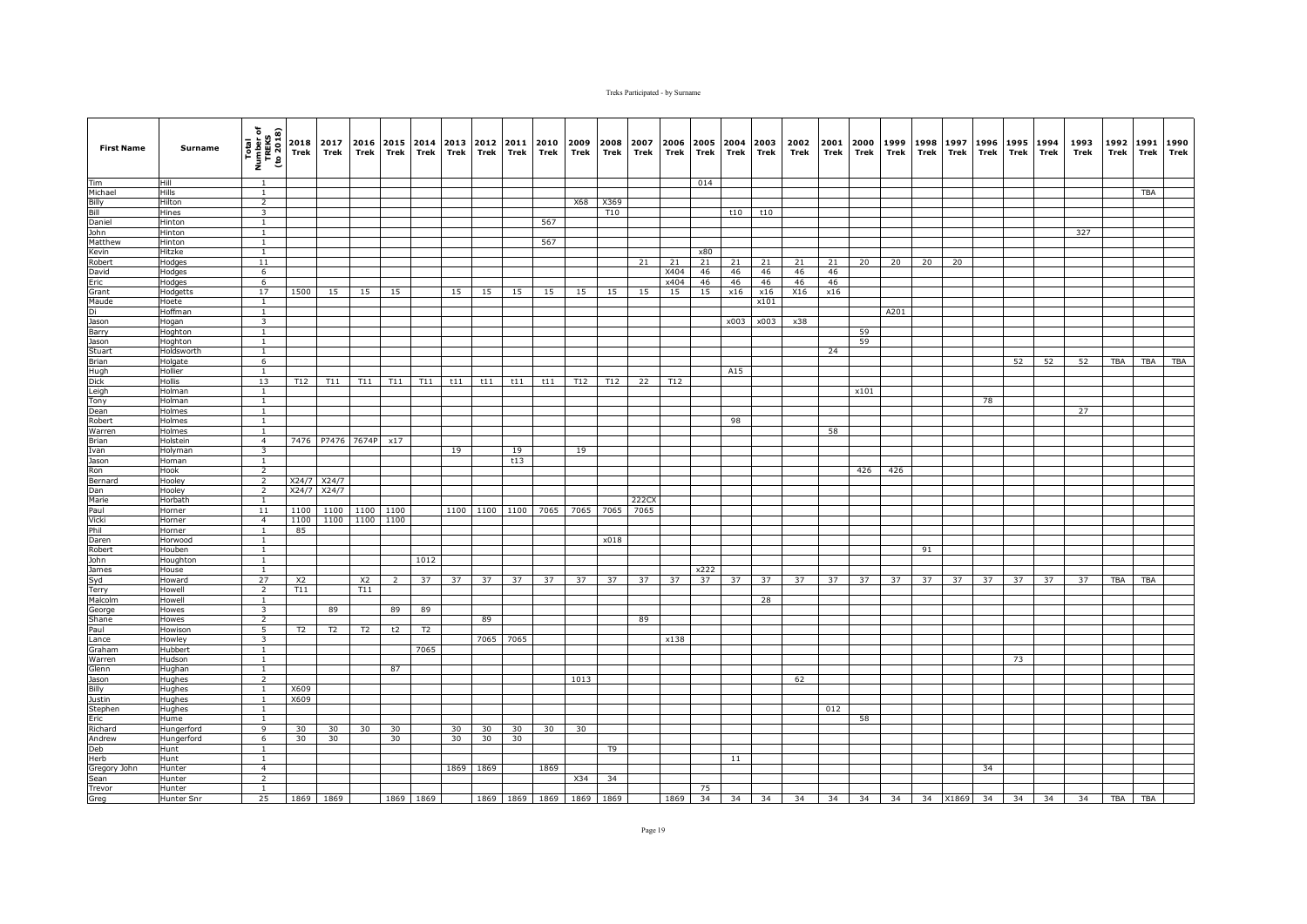| <b>First Name</b> | Surname                          | Total<br>Number of<br>TREKS<br>(to 2018)  | 2018<br>Trek      | 2017<br>Trek | 2016<br>Trek | Trek | Trek  | 2015 2014 2013<br>Trek | 2012 2011<br>Trek | Trek | 2010<br>Trek | 2009<br>Trek    | 2008<br>Trek    | 2007<br>Trek    | 2006<br>Trek    | 2005<br>Trek    | 2004<br>Trek | 2003<br>Trek | 2002<br>Trek   | 2001<br>Trek | 2000<br>Trek   | 1999<br>Trek | 1998<br>Trek   | 1997<br>Trek | 1996<br>Trek | 1995<br>Trek | 1994<br>Trek   | 1993<br>Trek   | 1992<br>Trek | 1991<br>Trek | 1990<br>Trek |
|-------------------|----------------------------------|-------------------------------------------|-------------------|--------------|--------------|------|-------|------------------------|-------------------|------|--------------|-----------------|-----------------|-----------------|-----------------|-----------------|--------------|--------------|----------------|--------------|----------------|--------------|----------------|--------------|--------------|--------------|----------------|----------------|--------------|--------------|--------------|
| John              | Hurren                           | -1                                        |                   |              |              |      |       |                        |                   |      |              |                 |                 |                 | 014             |                 |              |              |                |              |                |              |                |              |              |              |                |                |              |              |              |
| Andrew            | Hurt                             | $\overline{4}$                            | CX16              | CX16 X240    |              |      | XBT50 |                        |                   |      |              |                 |                 |                 |                 |                 |              |              |                |              |                |              |                |              |              |              |                |                |              |              |              |
| David             | Hutchen                          | $\mathbf{1}$                              |                   |              |              |      |       |                        |                   |      |              |                 |                 |                 |                 |                 |              |              |                |              |                |              |                |              |              |              |                |                |              |              | TBA          |
| Dave              | Hutchinson                       | $\overline{\mathbf{3}}$                   |                   |              |              |      |       |                        |                   |      |              |                 |                 |                 |                 |                 | 013          | 013          | 013            |              |                |              |                |              |              |              |                |                |              |              |              |
| Doug<br>Ewan      | Hutchinson<br>Hutchison          | 1<br>$\mathbf{1}$                         |                   |              |              |      |       |                        |                   |      |              |                 | X386            |                 |                 |                 |              |              |                |              |                |              | T <sub>9</sub> |              |              |              |                |                |              |              |              |
| Denny             | Ierace                           | $\mathbf{1}$                              |                   |              |              |      |       |                        |                   |      |              |                 |                 |                 |                 |                 |              |              |                |              | 24             |              |                |              |              |              |                |                |              |              |              |
| Les               | Illingworth                      | 15                                        | 101               |              |              |      |       |                        | 101               | 101  | 101          | 101             | 101             | 101             | 101             | 101             | 101          |              | 101            | 101          |                | 101          | 101            |              | 101          |              |                |                |              |              |              |
| Tim               | Ingham                           | $\overline{1}$                            |                   |              |              |      |       |                        |                   |      |              |                 |                 |                 |                 |                 |              |              |                | x24          |                |              |                |              |              |              |                |                |              |              |              |
| Cameron           | Ingram                           | $\mathbf{1}$                              |                   |              |              |      |       |                        |                   |      |              | X140            |                 |                 |                 |                 |              |              |                |              |                |              |                |              |              |              |                |                |              |              |              |
| David             | Ingram                           | $\mathbf{1}$                              |                   |              |              |      |       |                        |                   |      |              |                 |                 |                 |                 |                 |              |              |                |              |                |              | 44.4           |              |              |              |                |                |              |              |              |
| Dennis            | Ingram                           | $\mathbf{1}$                              |                   |              |              |      |       |                        |                   |      |              | X140            |                 |                 |                 |                 |              |              |                |              |                |              |                |              |              |              |                |                |              |              |              |
| Cliff             | Innes                            | $\overline{2}$                            |                   |              |              |      |       |                        |                   |      |              |                 |                 |                 |                 |                 |              |              |                |              |                |              |                |              |              | 58           | 58             |                |              |              |              |
| Angelo<br>Alan    | Ioakim                           | $\overline{1}$<br>$\overline{2}$          |                   |              |              |      |       |                        |                   |      |              |                 |                 |                 |                 |                 |              | 05           |                |              | A <sub>6</sub> |              |                |              |              |              |                |                |              |              |              |
| Hans              | Irvine<br>Iselt                  | $\mathbf{1}$                              |                   |              |              |      |       |                        |                   |      |              |                 |                 |                 |                 |                 |              |              |                |              |                | 05           |                | 1001         |              |              |                |                |              |              |              |
| Chris             | Ivanov                           | <sup>1</sup>                              |                   |              |              |      |       |                        |                   |      |              |                 |                 |                 |                 |                 |              |              |                | A31          |                |              |                |              |              |              |                |                |              |              |              |
| Craig             | Jackson                          | 14                                        |                   |              | 87           | 87   | 87    | 87                     |                   | 87   | 87           | 87              | 87              | 87              | 87              | 87              | 87           | 87           | 87             |              |                |              |                |              |              |              |                |                |              |              |              |
| Doug              | Jackson                          | $\overline{2}$                            |                   |              |              |      |       |                        |                   |      |              |                 |                 |                 |                 |                 |              |              | $\overline{9}$ | 9            |                |              |                |              |              |              |                |                |              |              |              |
| Peter             | Jackson                          | $\overline{1}$                            |                   |              |              |      |       |                        |                   |      |              |                 |                 |                 |                 |                 |              |              |                |              |                |              | 82             |              |              |              |                |                |              |              |              |
| Sue               | Jackson                          | $\mathbf{1}$                              |                   |              |              |      |       |                        |                   |      |              |                 |                 |                 |                 |                 |              |              | 78             |              |                |              |                |              |              |              |                |                |              |              |              |
| Trevor            | Jackson                          | $\overline{1}$                            |                   |              |              |      |       |                        |                   |      |              |                 | 76              |                 |                 |                 |              |              |                |              |                |              |                |              |              |              |                |                |              |              |              |
| Rebecca           | Jacobs                           | $\mathbf{1}$                              |                   |              |              | T9   |       |                        |                   |      |              |                 |                 |                 |                 |                 |              |              |                |              |                |              |                |              |              |              |                |                |              |              |              |
| <b>Trevor</b>     | Jacobsen                         | $\mathbf{1}$                              |                   |              |              |      |       |                        |                   |      |              |                 |                 |                 |                 |                 |              |              |                |              |                |              |                |              |              |              |                | 688            |              |              |              |
| John<br>Malleen   | James<br>James                   | $\overline{1}$<br>$\overline{1}$          |                   |              |              |      |       |                        |                   |      |              |                 |                 |                 | 72<br>203       |                 |              |              |                |              |                |              |                |              |              |              |                |                |              |              |              |
| Ron               | James                            | $\mathbf{1}$                              |                   |              |              |      |       |                        |                   |      |              |                 |                 |                 |                 |                 |              |              |                |              |                |              |                |              |              |              | 66             |                |              |              |              |
| Sue               | James                            | <sup>1</sup>                              |                   |              |              |      |       |                        |                   |      |              |                 |                 |                 |                 |                 |              |              |                |              |                |              |                |              |              |              | 66             |                |              |              |              |
|                   | Jamieson                         | $\mathbf{1}$                              |                   |              |              |      |       |                        |                   |      |              |                 |                 |                 |                 |                 |              |              |                |              |                |              |                |              |              |              |                |                |              | <b>TBA</b>   |              |
| John<br>Rick      | Jamieson                         | $\mathbf{1}$                              |                   |              |              |      |       |                        |                   |      |              |                 |                 |                 |                 |                 |              |              |                |              |                |              |                |              |              |              |                |                |              | <b>TBA</b>   |              |
| Matt              | Janssen                          | $\overline{2}$                            |                   |              |              |      |       |                        |                   |      |              |                 |                 |                 |                 |                 |              |              |                |              |                | 627          | 627            |              |              |              |                |                |              |              |              |
| Trevor            | Jarmain                          | $\overline{4}$                            |                   |              |              |      |       |                        |                   |      |              |                 | X71             |                 | 71              |                 |              |              |                | 52           | x57            |              |                |              |              |              |                |                |              |              |              |
| Ralph             | Jauncey                          | 6                                         |                   |              |              |      |       |                        |                   |      |              |                 |                 | 095             |                 |                 | 095          | 095          | 095            |              |                | 492          | 492            |              |              |              |                |                |              |              |              |
| Andrew            | <b>Jeffers</b>                   | $\mathbf{1}$                              |                   |              |              |      |       |                        |                   |      |              |                 |                 |                 |                 |                 |              |              |                |              |                |              |                |              |              |              |                | T7             |              |              |              |
| Paul<br>Denis     | <b>Jeffrey</b><br><b>Jenkins</b> | $\mathbf{1}$<br>$\overline{7}$            |                   |              |              |      |       |                        |                   |      | t15          | T <sub>15</sub> | T <sub>15</sub> | T <sub>15</sub> | T <sub>15</sub> | T <sub>15</sub> | t15          |              |                |              |                |              |                |              |              |              |                |                |              | <b>TBA</b>   |              |
| Ross              | Jenkins                          | $\overline{1}$                            |                   |              |              |      |       |                        |                   |      |              | 138             |                 |                 |                 |                 |              |              |                |              |                |              |                |              |              |              |                |                |              |              |              |
| <b>Brad</b>       | jennings                         | $\mathbf{1}$                              |                   |              |              |      |       |                        |                   |      |              |                 |                 |                 |                 |                 |              |              |                |              |                |              |                | 27           |              |              |                |                |              |              |              |
| Trevor            | Jensen                           | $\mathbf{1}$                              |                   |              |              |      |       |                        |                   |      |              |                 |                 |                 |                 |                 |              |              |                |              |                |              |                |              |              |              | T <sub>9</sub> |                |              |              |              |
| Rod               | Jessup                           | $\overline{2}$                            |                   |              |              |      |       |                        |                   |      |              |                 |                 |                 |                 |                 |              | 04           |                |              |                | 05           |                |              |              |              |                |                |              |              |              |
| David             | Jessup                           | 1                                         |                   |              |              |      |       |                        |                   |      |              |                 |                 |                 |                 | 013             |              |              |                |              |                |              |                |              |              |              |                |                |              |              |              |
| Andrew            | Jewell                           | 17                                        |                   |              |              |      |       |                        |                   | 72B  | 72B          | 72B             | 72C             | 72B             | 72B             | 72B             | 72           | 72           | 72             | 72           |                | 72           | 72             | 72           |              |              | 72             | 72             |              | TBA          |              |
| Scott             | Jewell                           | $\overline{7}$                            |                   |              |              |      |       |                        |                   | 72B  | 72C          | 72C             | 72C             | 72B             | 72B             | 72B             |              |              |                |              |                |              |                |              |              |              |                |                |              |              |              |
| Tim<br>Paul       | Jewell<br>Joffe                  | $\overline{\mathbf{3}}$<br>$\overline{2}$ |                   |              |              |      |       |                        |                   |      |              | 72C             |                 | 72B             |                 | 72B             |              |              |                |              |                |              |                |              |              |              | T <sub>5</sub> | T <sub>5</sub> |              |              |              |
| Peter             | Johnson                          | 11                                        |                   |              |              |      |       |                        |                   |      |              |                 |                 |                 |                 | 1869            | 1869         | 404          |                | 107          | 1869           | 107          | 107            | 107          |              | 107          | 107            | 107            |              |              |              |
| Erik              | Johnson                          | 10                                        |                   | 123          |              |      | 123   |                        |                   |      |              | 456             |                 |                 | seven           |                 | 123          |              | 123            | 456          | 456            | 123          | 123            |              |              |              |                |                |              |              |              |
| Warwick           | Johnson                          | 5                                         | 888               |              |              |      | 50    | 50                     | 50                | 351  |              |                 |                 |                 |                 |                 |              |              |                |              |                |              |                |              |              |              |                |                |              |              |              |
| Sam               | Johnson                          | $\overline{4}$                            |                   |              |              |      |       |                        |                   |      |              |                 |                 |                 |                 |                 |              |              |                | T1           | T1             | t1           | T1             |              |              |              |                |                |              |              |              |
| Les               | Johnson                          | $\overline{3}$                            |                   |              |              |      |       |                        |                   |      |              |                 |                 |                 |                 |                 |              |              | a1913          |              |                |              |                |              |              |              |                |                |              | TBA          | <b>TBA</b>   |
| Michael           | Johnson                          | $\overline{\mathbf{3}}$                   |                   |              |              |      |       | X005                   |                   |      | 005          | 005             |                 |                 |                 |                 |              |              |                |              |                |              |                |              |              |              |                |                |              |              |              |
| Casey             | Johnson                          | $\overline{2}$                            |                   |              |              |      |       |                        |                   |      |              | 123             |                 |                 |                 |                 |              |              | 123            |              |                |              |                |              |              |              |                |                |              |              |              |
| Casey             | Johnson                          | $\mathbf{1}$                              |                   |              |              |      |       |                        |                   |      |              | 456             |                 |                 |                 |                 |              |              |                |              |                |              |                |              |              |              |                |                |              |              |              |
| Daron             | Johnson                          | <sup>1</sup>                              |                   |              |              |      |       |                        |                   |      |              |                 |                 |                 |                 |                 |              | 015          |                |              |                |              |                |              |              |              |                |                |              |              |              |
| Graham            | Johnson                          | $\overline{1}$                            |                   |              |              |      |       |                        |                   |      |              |                 |                 |                 |                 |                 |              |              |                |              |                |              |                |              |              |              | 42             |                |              |              |              |
| àreg<br>Ivan      | Johnson<br>Johnson               | $\mathbf{1}$<br>$\mathbf{1}$              | CX <sub>2</sub> 5 |              |              |      |       |                        |                   |      |              |                 |                 |                 |                 | 80              |              |              |                |              |                |              |                |              |              |              |                |                |              |              |              |
| Lynda             | Johnson                          | $\mathbf{1}$                              |                   |              |              |      |       |                        |                   |      |              |                 |                 |                 |                 |                 |              |              |                |              |                |              |                |              | 08           |              |                |                |              |              |              |
| Norm              | Johnson                          | $\mathbf{1}$                              |                   |              |              |      |       |                        |                   |      |              |                 |                 |                 |                 |                 |              |              |                |              |                |              |                |              |              |              |                |                |              | TBA          |              |
| Pam               | Johnson                          | 1                                         |                   |              |              |      |       |                        |                   |      |              |                 |                 |                 |                 |                 |              |              |                |              |                |              |                |              |              |              |                |                |              | <b>TBA</b>   |              |
| Ron               | Johnson                          | $\overline{1}$                            |                   |              |              |      |       |                        |                   |      |              |                 |                 |                 | 107             |                 |              |              |                |              |                |              |                |              |              |              |                |                |              |              |              |
| Roselee           | Johnson                          | $\overline{1}$                            |                   |              |              |      |       |                        |                   |      |              |                 |                 |                 |                 |                 |              |              |                |              |                |              |                |              |              |              |                |                |              | <b>TBA</b>   |              |
| Thomas            | Johnson                          | -1                                        |                   |              |              |      |       |                        |                   |      |              |                 |                 |                 |                 |                 |              |              |                |              |                |              |                |              | 08           |              |                |                |              |              |              |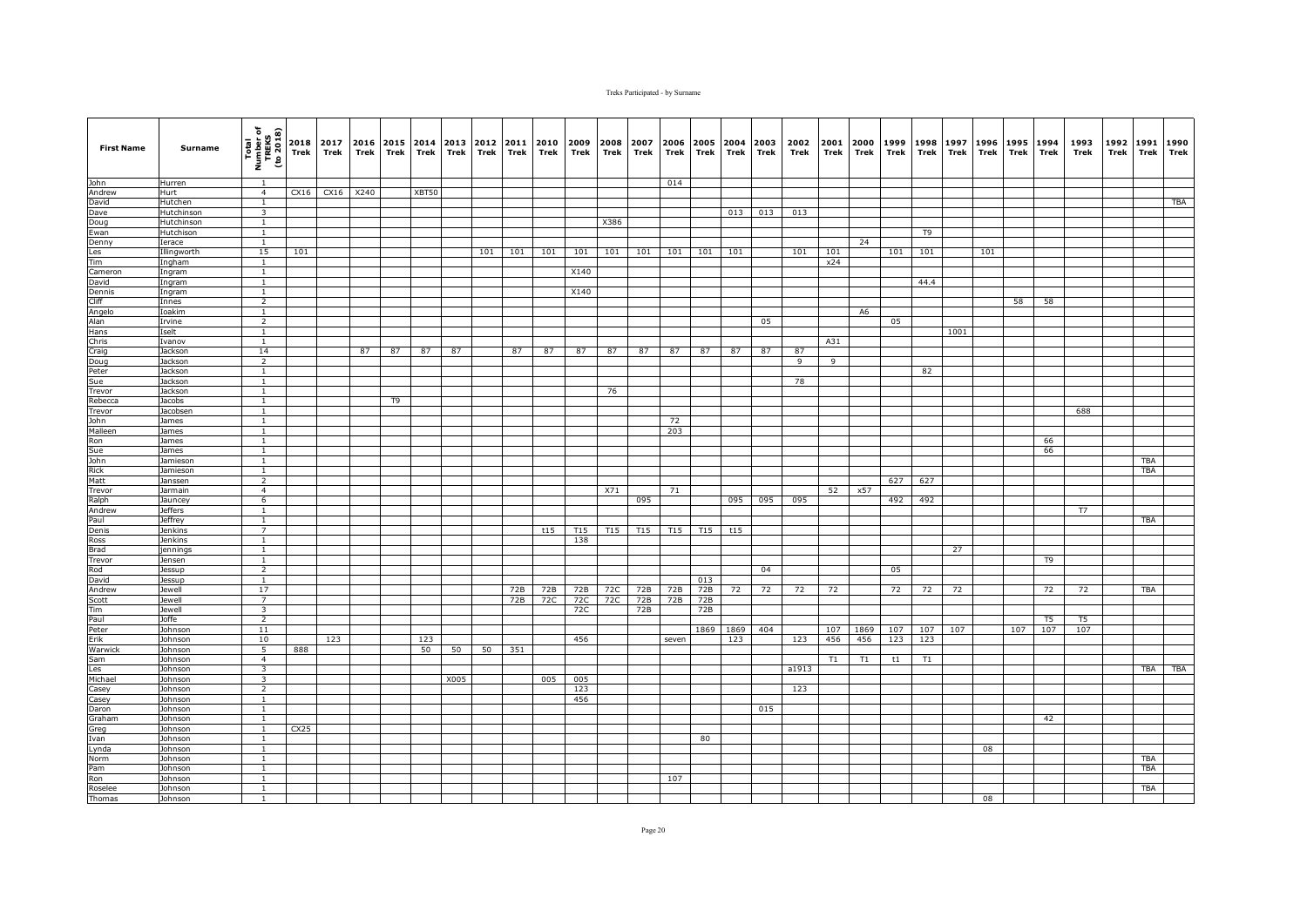| <b>First Name</b> | Surname              | Total<br>Number of<br>TREKS<br>(to 2018)  | Trek | 2018 2017<br>Trek | 2016<br>Trek | Trek | 2015 2014<br>Trek | 2013<br>Trek | 2012 2011<br>Trek | Trek      | 2010<br>Trek | 2009<br>Trek | 2008<br>Trek | 2007<br>Trek | 2006<br>Trek | Trek | 2005 2004 2003<br>Trek | Trek | 2002<br>Trek   | 2001<br>Trek | 2000<br>Trek | 1999<br>Trek | 1998<br>Trek | 1997<br>Trek | 1996<br>Trek | 1995<br>Trek | 1994<br>Trek | 1993<br>Trek | 1992<br>Trek | 1991<br>Trek   | 1990<br><b>Trek</b> |
|-------------------|----------------------|-------------------------------------------|------|-------------------|--------------|------|-------------------|--------------|-------------------|-----------|--------------|--------------|--------------|--------------|--------------|------|------------------------|------|----------------|--------------|--------------|--------------|--------------|--------------|--------------|--------------|--------------|--------------|--------------|----------------|---------------------|
| Byram             | Johnston             | 25                                        |      | 77                |              |      | 77                | 77           | 77                | 77        | 77           | 77           | 77           | 77           | 77           | 77   | 77                     | 77   | 77             | 77           | 77           | 77           | 77           | 77           | 77           | 77           | 78           | 78           |              | <b>TBA</b>     | <b>TBA</b>          |
| Arnold            | Johnston             | 17                                        |      |                   |              |      | 77                |              |                   |           | X77          | X77          | 6            | 6            | 6            | 6    | x72                    | x72  | 77             | 105          | 1900         | 77           | 1900         | 77           | 77           |              |              | 78           |              |                |                     |
| Ian               | Johnston             | 10                                        |      | 77                |              |      | 77                |              | 77                |           | X77          | 77           |              |              |              |      |                        |      | 77             |              |              |              | 77           |              | 77           | 77           | X78          |              |              |                |                     |
| Gary              | Johnston             | 5                                         |      |                   |              |      |                   |              |                   |           |              |              |              |              |              |      |                        |      |                |              |              | A84          |              |              | 84           |              | 84           | 84           |              | <b>TBA</b>     |                     |
| Nathan<br>Brend   | Johnston<br>Johnston | 5<br>$\overline{3}$                       |      |                   |              |      |                   | 168          | 168               | 77<br>168 | 77           |              | 77           | 77           | 77           |      |                        |      |                |              |              |              |              |              |              |              |              |              |              |                |                     |
| Craig             | Johnston             | $\overline{1}$                            |      |                   |              |      |                   |              |                   |           | <b>X77</b>   |              |              |              |              |      |                        |      |                |              |              |              |              |              |              |              |              |              |              |                |                     |
| Deborah           | Johnston             | $\mathbf{1}$                              |      |                   |              |      |                   |              |                   |           |              | 77           |              |              |              |      |                        |      |                |              |              |              |              |              |              |              |              |              |              |                |                     |
| Alan              | Jones                | 17                                        |      |                   |              |      |                   |              | 504               | 504       | 504          | 504          | 504          | 504          | 504          | 504  |                        |      |                |              |              | A404         | 404          | 404          | 404          | 404          | 404          | 404          | TBA          | <b>TBA</b>     |                     |
| Liz               | Jones                | $\overline{7}$                            |      |                   |              |      |                   |              | 504               | 504       | 504          | 504          | 504          | 504          | 504          |      |                        |      |                |              |              |              |              |              |              |              |              |              |              |                |                     |
| Ian               | Jones                | $\overline{4}$                            |      |                   |              |      |                   |              |                   |           |              |              |              |              |              |      |                        |      |                |              |              | 688          |              | 688          |              | 688          | 688          |              |              |                |                     |
| <b>Dick</b>       | Jones                | 3                                         |      |                   |              |      |                   |              |                   |           |              |              | 71           |              | 71           |      | 71                     |      |                |              |              |              |              |              |              |              |              |              |              |                |                     |
| Jack              | Jones                | $\overline{\mathbf{3}}$                   |      |                   |              |      |                   |              |                   |           |              |              |              |              |              |      |                        |      |                |              |              |              |              |              |              |              | 404          |              | <b>TBA</b>   | <b>TBA</b>     |                     |
| Kirk<br>Paul      | Jones<br>Jones       | $\overline{\mathbf{3}}$<br>$\overline{2}$ |      |                   |              | T5   | 111CX<br>T5       |              |                   |           |              |              | 111CX        | x111         |              |      |                        |      |                |              |              |              |              |              |              |              |              |              |              |                |                     |
| Andrew            | Jones                | $\mathbf{1}$                              |      |                   |              |      | 014               |              |                   |           |              |              |              |              |              |      |                        |      |                |              |              |              |              |              |              |              |              |              |              |                |                     |
| Chris             | Jones                | 1                                         |      |                   |              |      |                   |              |                   |           |              |              |              |              |              | 504  |                        |      |                |              |              |              |              |              |              |              |              |              |              |                |                     |
| Jason             | Jones                | <sup>1</sup>                              |      |                   |              |      |                   |              |                   |           |              |              |              |              |              |      |                        |      |                |              |              |              |              | T14          |              |              |              |              |              |                |                     |
| Noel              | Jones                | $\overline{1}$                            |      |                   |              |      |                   |              |                   |           |              |              |              |              |              |      | x36                    |      |                |              |              |              |              |              |              |              |              |              |              |                |                     |
| Peter             | Jones                | $\mathbf{1}$                              |      |                   |              |      |                   |              |                   |           |              |              |              |              |              |      |                        |      |                |              |              |              |              |              |              |              |              |              |              | <b>TBA</b>     |                     |
| Janine            | Joseph               | $\mathbf{1}$                              |      |                   |              |      |                   |              |                   |           |              |              |              |              |              |      |                        |      |                |              |              |              |              |              |              |              |              |              |              | <b>TBA</b>     |                     |
| Vivien            | Joyce                | $\mathbf{1}$                              |      |                   |              |      |                   |              | 41                |           |              |              |              |              |              |      |                        |      |                |              |              |              |              |              |              |              |              |              |              |                |                     |
| Bill<br>Mika      | Jurd<br>Kailanen     | $\mathbf{1}$<br>$\overline{2}$            |      |                   |              |      |                   | 111cx        | 222cx             | X007      |              |              |              |              |              |      |                        |      |                |              |              |              |              |              |              |              |              |              |              |                |                     |
| Naz               | Karhani              | $\mathbf{1}$                              |      |                   |              |      |                   |              |                   |           |              | <b>P1</b>    |              |              |              |      |                        |      |                |              |              |              |              |              |              |              |              |              |              |                |                     |
| Jonathan          | Karlovsky            | 3                                         |      |                   |              |      |                   |              |                   |           | 9/9          | 9/9          | 9/9          |              |              |      |                        |      |                |              |              |              |              |              |              |              |              |              |              |                |                     |
| Don               | Kasser               | $\mathbf{1}$                              |      |                   |              |      |                   |              |                   |           |              |              |              |              |              |      |                        |      | 19             |              |              |              |              |              |              |              |              |              |              |                |                     |
| Malcolm           | Katon                | $\overline{\mathbf{3}}$                   |      |                   |              |      |                   |              |                   |           |              |              |              |              |              |      |                        | 33.3 |                | 33.3         |              |              | 44.4         |              |              |              |              |              |              |                |                     |
| Michael           | Katz                 | 7                                         | 36   |                   |              |      |                   |              |                   |           |              | 36           |              |              | 36           | 63   | 63                     | 36   | 36             |              |              |              |              |              |              |              |              |              |              |                |                     |
| Dan               | Keady                | $\mathbf{1}$                              |      |                   |              |      |                   |              |                   |           |              |              |              |              |              |      |                        |      | 96             |              |              |              |              |              |              |              |              |              |              |                |                     |
| John              | Kean                 | 12                                        | X11  |                   | x11          | X11  | 9                 |              | 9                 | 9         | X11          | X9           |              | X11          |              | x11  | x9                     | 11   |                |              |              |              |              |              |              |              |              |              |              |                |                     |
| Brad              | Kean<br>Keating      | $\overline{2}$<br>10                      |      |                   |              |      |                   |              |                   |           |              |              |              | x9           | x2           |      |                        |      |                |              |              |              |              |              |              |              |              |              |              |                |                     |
| Wayne<br>Greg     | Keatley              | <sup>1</sup>                              |      |                   |              |      |                   |              |                   |           | 66           | 1002         | 66           | 66           | 66           | 66   | 66                     | 66   | 66             | 66           | 66           |              |              |              |              |              |              |              |              |                |                     |
| John              | Keen                 | $\mathbf{1}$                              |      |                   |              |      |                   |              |                   |           |              |              |              |              | x11          |      |                        |      |                |              |              |              |              |              |              |              |              |              |              |                |                     |
| Ann               | Keenan               | $\mathbf{1}$                              |      |                   |              |      |                   |              |                   |           |              |              |              | x504         |              |      |                        |      |                |              |              |              |              |              |              |              |              |              |              |                |                     |
| Jonathan          | Keene                | $\overline{1}$                            |      |                   |              |      |                   |              |                   |           |              |              |              |              | 044          |      |                        |      |                |              |              |              |              |              |              |              |              |              |              |                |                     |
| Peter             | Keep                 | $\overline{2}$                            |      |                   |              |      |                   |              |                   |           |              |              |              |              |              |      | 2895 2895              |      |                |              |              |              |              |              |              |              |              |              |              |                |                     |
| Tania             | Keep                 | <sup>1</sup>                              |      |                   |              |      |                   |              |                   |           |              |              |              |              |              | 2895 |                        |      |                |              |              |              |              |              |              |              |              |              |              |                |                     |
| Julie             | Keevers              | $\mathbf{1}$                              |      |                   |              |      |                   |              |                   |           |              |              |              |              |              |      |                        |      | x22            |              |              |              |              |              |              |              |              |              |              |                |                     |
| Julie             | Keevers              | $\mathbf{1}$                              |      |                   |              |      |                   |              |                   |           |              |              |              |              |              |      |                        |      |                | x22          |              |              |              |              |              |              |              |              |              |                |                     |
| Gerard            | Kelly<br>Kelly       | $\overline{7}$<br>$\overline{1}$          |      |                   |              |      | t13               |              |                   | 07        |              | 07           |              |              |              | 07   |                        |      | 07             |              | 07           | 07           |              | 07           |              |              |              |              |              |                |                     |
| Dave<br>Greg      | Kelly                | $\mathbf{1}$                              |      |                   |              |      |                   |              |                   |           |              |              |              | x39          |              |      |                        |      |                |              |              |              |              |              |              |              |              |              |              |                |                     |
| Sam               | Kelly                | $\mathbf{1}$                              |      |                   |              |      |                   |              |                   |           |              |              |              |              |              |      |                        |      |                |              | x69          |              |              |              |              |              |              |              |              |                |                     |
| Greg              | Kelner               | $\overline{4}$                            |      |                   |              |      |                   |              | 454               | 454       | 454          | 454          |              |              |              |      |                        |      |                |              |              |              |              |              |              |              |              |              |              |                |                     |
| Colin             | Kendall              | $\overline{7}$                            |      |                   |              |      |                   |              |                   |           |              |              |              |              |              |      |                        | 011  | 011            | 011          | 011          | 011          | 011          | 68           |              |              |              |              |              |                |                     |
| Angus             | Kennard              | $\mathbf{1}$                              |      |                   |              |      |                   |              |                   |           | 151          |              |              |              |              |      |                        |      |                |              |              |              |              |              |              |              |              |              |              |                |                     |
| Angus             | Kennard              | $\mathbf{1}$                              |      |                   |              |      |                   |              |                   |           |              | 151          |              |              |              |      |                        |      |                |              |              |              |              |              |              |              |              |              |              |                |                     |
| Peter             | Kennedy              | 23                                        | T11  |                   | T11          | T11  | T11               | T11          | t11               | t11       | t11          | T11          | T11          | T11          | T12          |      | T11                    | t12  | T12            |              | T13          | T13          | <b>T13</b>   | T13          | <b>T13</b>   | T13          | T13          | SWEEP        |              |                |                     |
| John              | Kennedy              | $\overline{\mathbf{3}}$                   |      |                   |              |      | 666               | 666          | 666               |           |              |              |              |              |              |      |                        |      |                |              |              |              |              |              |              |              |              |              |              |                |                     |
| Mike<br>Dan       | Kennedy              | $\overline{2}$<br><sup>1</sup>            |      |                   |              |      |                   |              |                   |           |              |              |              |              |              |      |                        |      |                |              |              |              |              |              | 1869         | X107         |              |              |              |                |                     |
| John              | Kennedy<br>Kenyon    | <sup>1</sup>                              |      |                   |              |      |                   |              |                   |           |              |              | 32           |              |              |      |                        |      |                |              |              | 95           |              |              |              |              |              |              |              |                |                     |
| Dave              | Kern                 | $\mathbf{1}$                              |      |                   |              |      |                   |              |                   |           |              |              |              |              |              |      |                        | 79   |                |              |              |              |              |              |              |              |              |              |              |                |                     |
| Wayne             | Kerr                 | 1                                         |      |                   |              |      |                   |              |                   |           |              |              |              |              |              |      |                        |      |                |              |              |              |              |              |              |              |              | 50           |              |                |                     |
| Gerard            | Kesby                | $\mathbf{1}$                              |      |                   | 61           |      |                   |              |                   |           |              |              |              |              |              |      |                        |      |                |              |              |              |              |              |              |              |              |              |              |                |                     |
| Gordon            | Ketelbey             | 5                                         |      |                   |              |      |                   |              |                   |           |              |              |              |              |              | 27   |                        |      | 7              |              |              |              |              |              |              |              | 43           |              |              | T <sub>6</sub> | TBA                 |
| Kim               | Ketelbey             | 3                                         |      |                   |              |      |                   |              |                   |           |              |              |              |              |              |      |                        |      | $\overline{7}$ |              |              |              |              |              |              |              | 43           |              |              | T <sub>6</sub> |                     |
| Tim               | Kierath              | 5                                         |      |                   | 25           | 25   | 25                | 25           | 25                |           |              |              |              |              |              |      |                        |      |                |              |              |              |              |              |              |              |              |              |              |                |                     |
| Brendan           | Kiley                | $\overline{1}$                            |      |                   |              |      |                   |              |                   |           |              | T10          |              |              |              |      |                        |      |                |              |              |              |              |              |              |              |              |              |              |                |                     |
| Carl<br>Matt      | Kilmer<br>Kiloran    | $\mathbf{1}$<br>1                         |      |                   |              |      |                   |              |                   |           |              | 2020         |              |              |              |      |                        |      |                |              |              |              |              |              | 78           |              |              |              |              |                |                     |
|                   |                      |                                           |      |                   |              |      |                   |              |                   |           |              |              |              |              |              |      |                        |      |                |              |              |              |              |              |              |              |              |              |              |                |                     |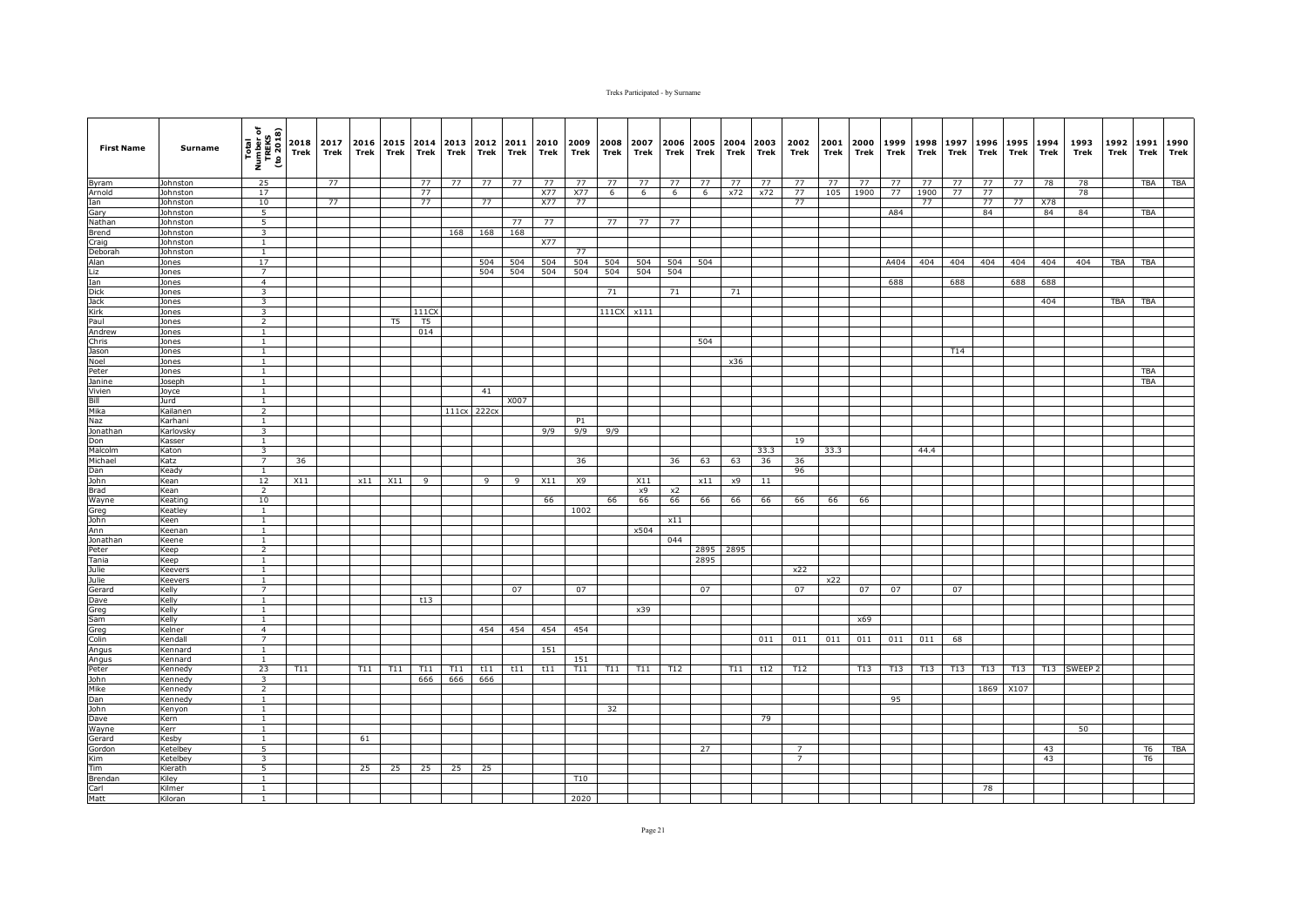| <b>First Name</b>   | Surname           | Total<br>Number of<br>TREKS<br>(to 2018) | 2018<br>Trek | 2017<br>Trek   | 2016<br>Trek | Trek      | 2015 2014 2013<br>Trek | Trek     | 2012<br>Trek | 2011<br>Trek | 2010<br>Trek | 2009<br>Trek   | 2008<br>Trek      | 2007<br>Trek | 2006<br>Trek | Trek           | 2005 2004<br>Trek | 2003<br>Trek | 2002<br>Trek | 2001<br>Trek         | 2000<br>Trek         | 1999<br>Trek        | 1998<br>Trek   | 1997<br>Trek   | 1996<br>Trek   | 1995<br>Trek   | 1994<br>Trek         | 1993<br>Trek   | 1992<br>Trek | 1991<br>Trek | 1990<br>Trek |
|---------------------|-------------------|------------------------------------------|--------------|----------------|--------------|-----------|------------------------|----------|--------------|--------------|--------------|----------------|-------------------|--------------|--------------|----------------|-------------------|--------------|--------------|----------------------|----------------------|---------------------|----------------|----------------|----------------|----------------|----------------------|----------------|--------------|--------------|--------------|
| Amanda              | Kina              | <sup>2</sup>                             |              |                |              |           |                        | x444     | 444          |              |              |                |                   |              |              |                |                   |              |              |                      |                      |                     |                |                |                |                |                      |                |              |              |              |
| Alan                | King              | $\overline{1}$                           |              |                |              |           |                        |          |              |              |              |                |                   |              |              |                |                   |              |              |                      |                      |                     |                | X <sub>2</sub> |                |                |                      |                |              |              |              |
| Andy                | King              | <sup>1</sup>                             |              |                |              |           |                        |          |              |              |              |                |                   |              |              |                |                   |              | x202         |                      |                      |                     |                |                |                |                |                      |                |              |              |              |
| John                | King              | $\mathbf{1}$                             |              |                |              |           |                        |          |              |              |              |                |                   |              |              |                |                   | 333          |              |                      |                      |                     |                |                |                |                |                      |                |              |              |              |
| Tracey              | King              | $\mathbf{1}$<br>$\overline{2}$           |              | T <sub>9</sub> |              |           |                        |          |              |              |              |                |                   |              |              |                |                   |              | x718         |                      |                      |                     |                |                |                |                |                      |                |              |              |              |
| Peter<br>Tom        | Kingma<br>Kinross | 3                                        |              |                |              |           |                        |          |              |              |              | 151            |                   |              |              |                | 150               | x718<br>150  |              |                      |                      |                     |                |                |                |                |                      |                |              |              |              |
| Michael             | Kirby             | 8                                        | X84          | X84            | X84          | 85        | X85                    | 85       | 85           | 85           |              |                |                   |              |              |                |                   |              |              |                      |                      |                     |                |                |                |                |                      |                |              |              |              |
| Peter               | Kirkby            | $\overline{7}$                           |              |                |              |           |                        |          |              |              |              |                |                   |              |              |                |                   |              |              |                      | T <sub>6</sub>       | T <sub>6</sub>      | T <sub>6</sub> |                | T <sub>6</sub> | T <sub>6</sub> | T <sub>6</sub>       | T <sub>6</sub> |              |              |              |
| Ed                  | Kirkland          | $\mathbf{1}$                             |              |                |              |           |                        |          |              |              |              |                |                   |              |              |                |                   |              |              |                      |                      |                     |                |                |                | 626            |                      |                |              |              |              |
| Graham              | Kirkman           | $\mathbf{1}$                             |              |                |              |           |                        |          |              |              |              |                |                   |              |              |                |                   |              |              | 33.3                 |                      |                     |                |                |                |                |                      |                |              |              |              |
| Peter               | Kiszonka          | $\mathbf{1}$                             |              |                |              |           |                        |          |              |              |              |                | 454               |              |              |                |                   |              |              |                      |                      |                     |                |                |                |                |                      |                |              |              |              |
| Marcus              | Kitchen           | $\overline{2}$                           |              |                |              |           |                        |          |              |              |              |                |                   |              |              |                |                   |              |              |                      |                      |                     |                |                | 289            | 289            |                      |                |              |              |              |
| Frank               | Kleinig           | 17                                       |              |                |              |           | 1001                   |          | 1001         | 1001         | 1001         | 1001           | 1001              | 1001         |              |                | 1001 1001 1001    | 1001         | 1001         | 1001                 |                      | 1001 1001 1001 1001 |                |                |                |                |                      |                |              |              |              |
| Daniel              | Kleinig           | 8                                        |              |                |              |           |                        |          |              | X37          | 137          | 137            | 137               | 137          | 137          | 137            | 371               |              |              |                      |                      |                     |                |                |                |                |                      |                |              |              |              |
| Peter<br>Robert     | Knight<br>Knight  | 5<br>$\overline{2}$                      |              | 76             | 76           |           | 76                     | 76<br>V8 | 76<br>v8     |              |              |                |                   |              |              |                |                   |              |              |                      |                      |                     |                |                |                |                |                      |                |              |              |              |
| Rodger              | Knights           | $\mathbf{1}$                             |              |                |              |           |                        |          |              |              |              |                |                   |              |              |                |                   |              |              |                      | 43                   |                     |                |                |                |                |                      |                |              |              |              |
| John                | Knocker           | $\overline{1}$                           |              |                |              |           |                        |          |              |              |              |                |                   |              |              |                |                   |              |              |                      |                      |                     |                |                |                |                |                      |                |              | RAAF1        |              |
| Bob                 | Knowsley          | $\overline{1}$                           |              |                |              |           |                        |          |              |              |              |                |                   |              |              |                |                   |              |              |                      |                      |                     |                |                |                |                |                      |                |              | <b>TBA</b>   |              |
| Stephen             | Knox              | 22                                       |              |                |              |           |                        |          |              |              | T1           | T1             | T1                | T1           | T1           | T1             | T1                | t1           | T1           | T1                   | T1                   | t1                  | T1             | T1             | T1             | T1             | T1                   | T1             | T1           | T1           | T1           |
| Sam                 | Knox              | $\overline{1}$                           |              |                |              |           |                        |          |              |              |              |                | X <sub>2</sub> GO |              |              |                |                   |              |              |                      |                      |                     |                |                |                |                |                      |                |              |              |              |
| Gary                | Koch              | $\overline{2}$                           |              |                |              | x16       |                        |          | X16          |              |              |                |                   |              |              |                |                   |              |              |                      |                      |                     |                |                |                |                |                      |                |              |              |              |
| Bill                | Koelewyn          | $\mathbf{1}$                             |              |                |              |           |                        |          |              |              | 240V         |                |                   |              |              |                |                   |              |              |                      |                      |                     |                |                |                |                |                      |                |              |              |              |
| Steve               | Koelewyn          | <sup>1</sup>                             |              |                |              |           |                        |          |              |              | 240V         |                |                   |              |              |                |                   |              |              |                      |                      |                     |                |                |                |                |                      |                |              |              |              |
| Michael             | Kon               | $\overline{2}$                           |              |                |              |           |                        |          |              |              |              |                |                   |              |              |                |                   |              | x96          |                      | 138                  |                     |                |                |                |                |                      |                |              |              |              |
| <b>Nick</b>         | Koorey<br>Kordic  | $\mathbf{1}$<br>$\overline{4}$           |              |                |              |           |                        |          |              |              |              |                |                   |              |              |                |                   |              |              |                      |                      |                     |                |                | 37             |                |                      |                |              |              |              |
| Iliya               | Kordic            | $\mathbf{1}$                             |              |                |              |           |                        |          |              |              |              |                |                   |              |              | X26            | x26               | x26          | 26<br>26     |                      |                      |                     |                |                |                |                |                      |                |              |              |              |
| Lily<br>Nina        | Kordic            | $\mathbf{1}$                             |              |                |              |           |                        |          |              |              |              |                |                   |              |              |                |                   |              | 26           |                      |                      |                     |                |                |                |                |                      |                |              |              |              |
| Dave                | Koskie            | $\overline{2}$                           |              |                |              |           |                        |          |              |              |              |                |                   |              |              |                |                   |              |              |                      |                      |                     |                |                |                |                |                      | 56             | <b>TBA</b>   |              |              |
| George              | Kostas            | $\overline{1}$                           |              | 88             |              |           |                        |          |              |              |              |                |                   |              |              |                |                   |              |              |                      |                      |                     |                |                |                |                |                      |                |              |              |              |
| Jason               | Kotis             | $\mathbf{1}$                             |              |                |              |           |                        |          |              |              |              |                |                   |              |              |                | 015               |              |              |                      |                      |                     |                |                |                |                |                      |                |              |              |              |
| Allan               | Kranz             | $\mathbf{1}$                             |              |                |              |           |                        |          |              |              |              |                |                   |              |              |                |                   |              |              |                      |                      |                     |                |                | 27             |                |                      |                |              |              |              |
| Doug                | Krepp             | $\mathbf{1}$                             |              |                |              |           |                        |          |              |              |              |                |                   |              |              |                |                   |              | 1893         |                      |                      |                     |                |                |                |                |                      |                |              |              |              |
| Trevor              | Krivan            | $\overline{7}$                           |              |                |              |           |                        |          | 94           | 94           |              | 94             | 94                | 94           | 94           | 94             |                   |              |              |                      |                      |                     |                |                |                |                |                      |                |              |              |              |
| Brent               | Krivan            | $\mathbf{1}$<br>$\overline{1}$           |              |                |              |           |                        |          | X94          |              |              |                |                   |              |              |                |                   |              |              |                      |                      |                     |                |                |                |                |                      |                |              |              |              |
| Kimberley<br>Harley | Krivan<br>Kruse   | 18                                       | 38           | 38             | 38           | 38        | X144                   | 38       | X94<br>38    | 38           | 38           | 38             | 38                | 38           | 38           | 38             | 38                | 38           | 38           | 38                   |                      |                     |                |                |                |                |                      |                |              |              |              |
| Geoff               | Kubank            | $\overline{1}$                           |              |                |              |           |                        |          |              |              |              |                |                   |              |              |                |                   | 49ft         |              |                      |                      |                     |                |                |                |                |                      |                |              |              |              |
| Diana               | Kumnick           | $\overline{2}$                           |              |                |              |           |                        |          |              |              |              | T9             | T9                |              |              |                |                   |              |              |                      |                      |                     |                |                |                |                |                      |                |              |              |              |
| Paul                | L'estrange        | $\overline{2}$                           |              |                |              |           |                        |          |              |              |              |                |                   |              |              |                |                   |              |              |                      |                      |                     |                |                |                |                |                      |                |              | TBA          | TBA          |
| Brian               | Lacey             | $\overline{5}$                           |              |                |              |           |                        |          |              |              |              |                |                   |              |              |                |                   | 186          |              | 186                  | 186                  | 186                 |                | 626            |                |                |                      |                |              |              |              |
| Johnny              | Lacey             | $\overline{4}$                           | 8888         | 8888           |              | 8888 8888 |                        |          |              |              |              |                |                   |              |              |                |                   |              |              |                      |                      |                     |                |                |                |                |                      |                |              |              |              |
| David               | Lafleur           | $\mathbf{1}$                             |              |                |              |           |                        | 181      |              |              |              |                |                   |              |              |                |                   |              |              |                      |                      |                     |                |                |                |                |                      |                |              |              |              |
| Geoff               | Laing             | 1                                        |              |                |              |           |                        |          |              |              |              |                |                   |              | 0808         |                |                   |              |              |                      |                      |                     |                |                |                |                |                      |                |              |              |              |
| Peter<br>Ross       | Lamb<br>Lamb      | 22<br>$\overline{7}$                     |              |                | 3333         | 3333      | X3333                  | TSa      | TS           |              |              | T <sub>6</sub> | T <sub>6</sub>    | t6           | T6           | T <sub>6</sub> | T <sub>6</sub>    | t6           | t6           | T <sub>6</sub><br>41 | T <sub>6</sub><br>41 | t6                  | T <sub>6</sub> | T <sub>6</sub> | T <sub>6</sub> | T <sub>6</sub> | T <sub>6</sub><br>65 | T6<br>25       | <b>TBA</b>   | TBA          | <b>TBA</b>   |
|                     |                   | $\overline{4}$                           |              |                |              |           |                        |          |              |              |              |                |                   |              |              |                |                   |              |              |                      |                      |                     |                |                |                |                | 25                   | 24             | <b>TBA</b>   | TBA          |              |
| Margaret<br>Kim     | .amb<br>Lamb      | $\overline{2}$                           |              |                |              |           |                        |          |              |              |              |                |                   |              |              |                | 1 tel             | 1 tel        |              |                      |                      |                     |                |                |                |                |                      |                |              |              |              |
| Fiona               | Lamb              | $\mathbf{1}$                             |              |                |              |           |                        |          |              |              |              |                |                   |              |              |                |                   |              |              |                      | 41                   |                     |                |                |                |                |                      |                |              |              |              |
| Peter               | Lamb              | $\mathbf{1}$                             |              |                |              |           |                        |          |              |              | t6.5         |                |                   |              |              |                |                   |              |              |                      |                      |                     |                |                |                |                |                      |                |              |              |              |
| Graeme              | Lambert           | 4                                        |              |                |              |           |                        |          |              |              |              |                |                   | 1100         |              |                | 1100              |              | 1100         | 1100                 |                      |                     |                |                |                |                |                      |                |              |              |              |
| Ian                 | Lambert           | $\overline{\mathbf{3}}$                  |              |                |              |           |                        |          |              |              |              |                |                   |              |              |                |                   |              |              |                      |                      |                     |                |                | X12            |                | X12                  |                |              | <b>TBA</b>   |              |
| Greg                | Lamont            | $\overline{1}$                           |              |                |              |           |                        |          |              |              |              |                | 387               |              |              |                |                   |              |              |                      |                      |                     |                |                |                |                |                      |                |              |              |              |
| Gordon              | Lampe             | $\overline{\mathbf{3}}$                  | 11           |                | х9           | x9        |                        |          |              |              |              |                |                   |              |              |                |                   |              |              |                      |                      |                     |                |                |                |                |                      |                |              |              |              |
| Phil                | Lamplough         | 6                                        |              | 888            | 888          | 888       | 888                    | 888      | 888          |              |              |                |                   |              |              |                |                   |              |              |                      |                      |                     |                |                |                |                |                      |                |              |              |              |
| Jodie               | Lane              | $\overline{\mathbf{3}}$                  |              |                |              |           |                        |          |              |              |              |                |                   | 204          | 204          | 204            |                   |              |              |                      |                      |                     |                |                |                |                |                      |                |              |              |              |
| Laurie              | Lane<br>Lane      | $\overline{2}$<br>1                      |              |                |              |           |                        |          |              |              |              |                |                   |              |              |                |                   | 2000 2000    |              | 1369                 |                      |                     |                |                |                |                |                      |                |              |              |              |
| Morgan<br>Robert    | Lane              | $\mathbf{1}$                             |              |                |              |           |                        |          |              |              |              |                |                   |              |              |                |                   |              |              |                      |                      |                     |                |                |                |                |                      |                |              |              | <b>TBA</b>   |
| Michael             | Langmaid          | <sup>1</sup>                             |              |                |              |           |                        |          |              |              |              | X97            |                   |              |              |                |                   |              |              |                      |                      |                     |                |                |                |                |                      |                |              |              |              |
| Dave                | Langridge         | 2                                        |              |                |              | 82        | 82                     |          |              |              |              |                |                   |              |              |                |                   |              |              |                      |                      |                     |                |                |                |                |                      |                |              |              |              |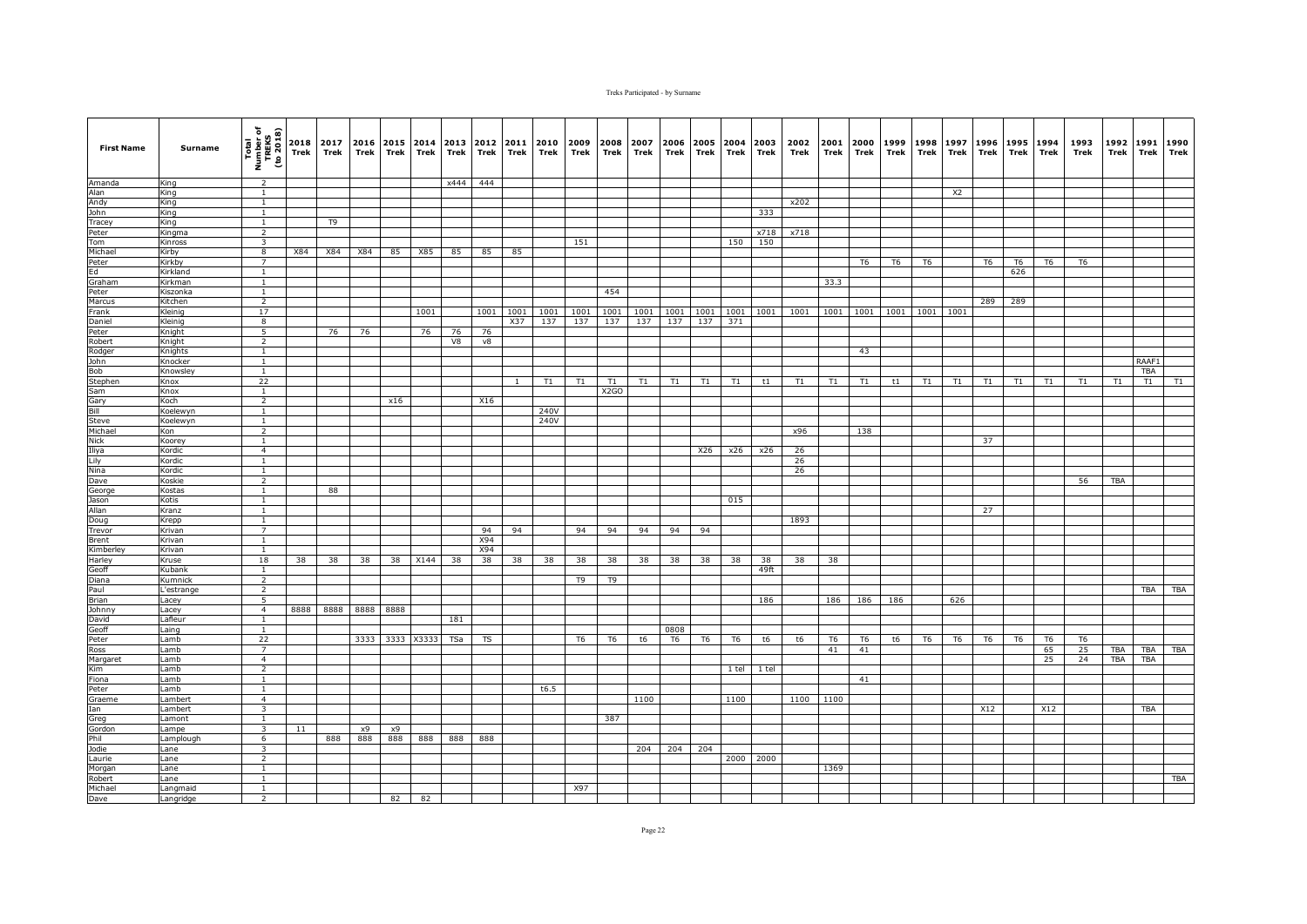| <b>First Name</b> | Surname             | Total<br>Number of<br>TREKS<br>(to 2018) | Trek | 2018 2017<br>Trek | 2016<br>Trek | Trek    | Trek | 2015 2014 2013<br>Trek  | 2012<br>Trek | 2011<br>Trek   | 2010<br>Trek            | 2009<br>Trek            | 2008<br>Trek            | 2007<br>Trek            | 2006<br>Trek            | 2005<br>Trek            | 2004<br>Trek | 2003<br>Trek            | 2002<br>Trek | 2001<br>Trek            | 2000<br>Trek            | 1999<br>Trek            | 1998<br>Trek   | 1997<br>Trek | 1996<br>Trek            | 1995<br>Trek | 1994<br>Trek | 1993<br>Trek      | 1992<br>Trek | 1991<br>Trek   | 1990<br>Trek |
|-------------------|---------------------|------------------------------------------|------|-------------------|--------------|---------|------|-------------------------|--------------|----------------|-------------------------|-------------------------|-------------------------|-------------------------|-------------------------|-------------------------|--------------|-------------------------|--------------|-------------------------|-------------------------|-------------------------|----------------|--------------|-------------------------|--------------|--------------|-------------------|--------------|----------------|--------------|
| Robert            | Lanham              | 12                                       | 9K9  | 9K9               |              | 9k9 55A | 55A  | 55A                     | A55          |                | 388                     | 388                     | 388                     | 387                     | x386                    |                         |              |                         |              |                         |                         |                         |                |              |                         |              |              |                   |              |                |              |
| Peter             | Lanham              | $\overline{\mathbf{3}}$                  |      |                   |              |         |      |                         |              |                |                         | 388                     | 387                     | x387                    |                         |                         |              |                         |              |                         |                         |                         |                |              |                         |              |              |                   |              |                |              |
| Joe               | anteri              | $\mathbf{1}$                             |      |                   |              |         | X144 |                         |              |                |                         |                         |                         |                         |                         |                         |              |                         |              |                         |                         |                         |                |              |                         |              |              |                   |              |                |              |
| John<br>Neil      | _ark<br>Larkins     | <sup>1</sup><br><sup>1</sup>             |      |                   |              |         |      |                         |              |                |                         |                         |                         |                         |                         |                         |              |                         |              |                         |                         |                         |                | X99          |                         |              |              |                   |              |                | <b>TBA</b>   |
| Peter             | Larsen              | $\mathbf{1}$                             |      |                   |              |         |      |                         |              |                |                         |                         |                         |                         |                         | 79                      |              |                         |              |                         |                         |                         |                |              |                         |              |              |                   |              |                |              |
| John              | Larsson             | $\overline{2}$                           |      |                   |              |         |      |                         |              |                |                         |                         |                         |                         |                         | x007                    |              |                         |              |                         |                         |                         | X007           |              |                         |              |              |                   |              |                |              |
| <b>Bruce</b>      | .arwood             | $\overline{4}$                           |      |                   |              |         |      |                         |              |                |                         |                         |                         |                         |                         |                         |              |                         |              |                         |                         |                         |                |              | T8                      | T8           | T8           | T7                |              |                |              |
| Alan              | .atta               | $\mathbf{1}$                             |      |                   |              |         |      |                         | x39          |                |                         |                         |                         |                         |                         |                         |              |                         |              |                         |                         |                         |                |              |                         |              |              |                   |              |                |              |
| Mira              | auko                | <sup>1</sup>                             |      |                   |              |         |      |                         |              |                |                         |                         |                         |                         |                         |                         |              | $1$ tel                 |              |                         |                         |                         |                |              |                         |              |              |                   |              |                |              |
| Neil              | aurie               | 1                                        |      |                   |              |         |      |                         |              |                |                         |                         |                         |                         |                         |                         |              |                         |              |                         |                         |                         |                |              |                         |              |              |                   | TBA          |                |              |
| Grant             | _aver               | $\mathbf{1}$                             |      |                   |              |         |      |                         |              | 195            |                         |                         |                         |                         |                         |                         |              |                         |              |                         |                         |                         |                |              |                         |              |              |                   |              |                |              |
| John              | averack             | $\overline{1}$                           |      |                   |              |         |      |                         |              |                |                         |                         |                         |                         |                         |                         |              |                         |              |                         |                         |                         |                |              |                         |              |              |                   | <b>TBA</b>   |                |              |
| Jason             | Law                 | $\overline{1}$                           |      |                   |              |         |      |                         |              |                |                         |                         |                         |                         |                         |                         |              | 2 tel                   |              |                         |                         |                         |                |              |                         |              |              |                   |              |                |              |
| Simon             | ws.                 | $\mathbf{1}$                             |      |                   | x1515        |         |      |                         |              |                |                         |                         |                         |                         |                         |                         |              |                         | 7065         |                         |                         |                         |                |              |                         |              |              |                   |              |                |              |
| David<br>David    | Lawrence<br>Lawson  | <sup>1</sup><br>3                        |      |                   |              |         |      |                         |              |                |                         |                         |                         |                         |                         |                         |              | 8                       |              | 1001                    |                         | 8                       |                |              |                         |              |              |                   |              |                |              |
| Rob               | Leacock             | $\mathbf{1}$                             |      |                   |              |         |      |                         |              |                |                         |                         |                         |                         |                         |                         | 18           |                         |              |                         |                         |                         |                |              |                         |              |              |                   |              |                |              |
| Kevin             | _eahy               | <sup>1</sup>                             |      |                   |              |         |      |                         |              |                |                         |                         |                         |                         |                         |                         |              |                         |              |                         |                         |                         |                |              |                         |              |              | RAAF <sub>1</sub> |              |                |              |
| Craig             | Learmonth           | $\overline{\mathbf{3}}$                  |      |                   |              |         |      |                         |              |                |                         |                         |                         |                         |                         |                         |              |                         |              | 64                      |                         | 64                      | 64             |              |                         |              |              |                   |              |                |              |
| Rod               | eaver               | $\overline{7}$                           |      |                   |              |         |      |                         |              |                |                         |                         | 18                      |                         | 18                      | 18                      |              | 18                      | 18           | 18                      |                         | X16                     |                |              |                         |              |              |                   |              |                |              |
| Peter             | _ebus               | $\overline{4}$                           |      |                   |              |         |      |                         |              |                |                         |                         |                         |                         |                         |                         |              |                         |              |                         |                         |                         |                |              | 12                      |              | 12           | 12                | TBA          |                |              |
| Trish             | _ebus               | $\overline{4}$                           |      |                   |              |         |      |                         |              |                |                         |                         |                         |                         |                         |                         |              |                         |              |                         |                         |                         |                |              | 12                      |              | 12           | 12                | TBA          |                |              |
| Greg              | Lee                 | 2                                        |      |                   |              |         |      |                         |              |                |                         |                         |                         |                         | 19                      | 19                      |              |                         |              |                         |                         |                         |                |              |                         |              |              |                   |              |                |              |
| John              | Lee                 | $\overline{2}$                           |      |                   |              |         |      |                         |              |                |                         |                         |                         |                         |                         |                         |              |                         |              | 318                     | 318                     |                         |                |              |                         |              |              |                   |              |                |              |
| Peter             | Lee                 | $\mathbf{1}$                             |      |                   |              |         |      |                         |              |                |                         |                         |                         |                         |                         |                         |              |                         |              |                         |                         |                         |                |              |                         |              |              | RAAF 1            |              |                |              |
| John              | Leeds               | 21<br>$\overline{1}$                     |      |                   |              |         | XV8  | XV8                     | xv8          | V8             | V8                      |                         | 1002                    |                         |                         | 37                      | 37           | 37<br>x1001             | 37           | 37                      | 37                      | 37                      | 37             |              | X37 X327 X327           |              | 327          | 327               | TBA          | TBA            |              |
| Hank<br>Paul      | Leeuw<br>Lemercier  | 5                                        |      |                   |              |         | 668  |                         |              |                |                         |                         |                         |                         |                         |                         | 1001         | x7                      |              | x100                    |                         |                         |                | X100         |                         |              |              |                   |              |                |              |
| Julia             | Lemercier           | $\mathbf{1}$                             |      |                   |              |         | 668  |                         |              |                |                         |                         |                         |                         |                         |                         |              |                         |              |                         |                         |                         |                |              |                         |              |              |                   |              |                |              |
| Greg              | Lemmon              | 6                                        | 9K9  |                   | 9k9          | 55A     | 55a  | 55a                     | A55          |                |                         |                         |                         |                         |                         |                         |              |                         |              |                         |                         |                         |                |              |                         |              |              |                   |              |                |              |
| Richard           | _ennox              | $\overline{2}$                           |      |                   | 78           | 78      |      |                         |              |                |                         |                         |                         |                         |                         |                         |              |                         |              |                         |                         |                         |                |              |                         |              |              |                   |              |                |              |
| Bernie            | epper.              | $\mathbf{1}$                             | 858  |                   |              |         |      |                         |              |                |                         |                         |                         |                         |                         |                         |              |                         |              |                         |                         |                         |                |              |                         |              |              |                   |              |                |              |
| Dougal            | eslie.              | 8                                        |      |                   |              |         |      |                         | X41          | X41            | X41                     | 41                      | 39                      | 39                      | 39                      | x138                    |              |                         |              |                         |                         |                         |                |              |                         |              |              |                   |              |                |              |
| John              | evy.                | 20                                       |      |                   |              |         |      | $\overline{\mathbf{3}}$ |              | $\overline{3}$ | $\overline{\mathbf{3}}$ | $\overline{\mathbf{3}}$ | $\overline{\mathbf{3}}$ | $\overline{\mathbf{3}}$ | $\overline{\mathbf{3}}$ | $\overline{\mathbf{3}}$ | 3            | $\overline{\mathbf{3}}$ | 3            | $\overline{\mathbf{3}}$ | $\overline{\mathbf{3}}$ | $\overline{\mathbf{3}}$ | $\overline{3}$ |              | $\overline{\mathbf{3}}$ | -3           |              | 3                 |              | $\overline{3}$ | TBA          |
| Paul              | ewer.               | 2                                        |      |                   |              |         |      |                         |              |                |                         |                         |                         |                         |                         |                         |              |                         |              | x123                    | x123                    |                         |                |              |                         |              |              |                   |              |                |              |
| Ray               | ewis.               | 10                                       |      |                   |              |         |      |                         |              | t14            | t14                     | T14                     |                         |                         | T14                     | T14                     | t14          | t14                     | T14          | T14                     | t14                     |                         |                |              |                         |              |              |                   |              |                |              |
| Jim               | _ewis               | 9                                        |      |                   |              |         |      |                         |              |                |                         |                         |                         | 59                      |                         |                         |              |                         | 59           | 59                      | 94                      | 94                      | 94             | 94           | 94                      | 94           |              |                   |              |                |              |
| Greg<br>Richard   | ewis<br>Lewis       | <sup>1</sup><br><sup>1</sup>             | 747  |                   |              |         |      |                         |              |                |                         |                         |                         |                         |                         | 27                      |              |                         |              |                         |                         |                         |                |              |                         |              |              |                   |              |                |              |
| Craig             | Ley                 | 5                                        | 22   |                   | 22           |         | 22   |                         |              | 22             | 22                      |                         |                         |                         |                         |                         |              |                         |              |                         |                         |                         |                |              |                         |              |              |                   |              |                |              |
| Christine         | Liddy               | $\mathbf{1}$                             |      |                   |              |         |      |                         |              |                |                         |                         |                         |                         |                         |                         |              |                         |              |                         |                         | 96                      |                |              |                         |              |              |                   |              |                |              |
| Scott             | Lidgett             | $\overline{9}$                           | 144  | 144               | 144          |         | 144  | 144                     | 144          | 144            | 144                     | X38                     |                         |                         |                         |                         |              |                         |              |                         |                         |                         |                |              |                         |              |              |                   |              |                |              |
| Katie             | Lidgett             | $\mathbf{1}$                             |      |                   |              |         |      |                         |              |                |                         | X38                     |                         |                         |                         |                         |              |                         |              |                         |                         |                         |                |              |                         |              |              |                   |              |                |              |
| Bryan             | .iersch             | 2                                        |      |                   |              |         |      |                         |              |                |                         |                         |                         |                         |                         |                         |              |                         |              |                         |                         |                         |                |              | 121                     |              | 121          |                   |              |                |              |
| Craig             | _ind                | $\overline{2}$                           |      |                   |              |         |      |                         |              |                |                         |                         |                         |                         |                         |                         |              |                         |              | 88                      | 88                      |                         |                |              |                         |              |              |                   |              |                |              |
| Tom               | Lind                | $\mathbf{1}$                             |      |                   |              |         |      |                         |              |                |                         |                         |                         |                         |                         |                         |              |                         |              |                         |                         |                         | X59            |              |                         |              |              |                   |              |                |              |
| Doug              | ingard              | 2                                        |      |                   |              |         |      |                         |              |                |                         |                         |                         |                         |                         |                         |              |                         |              |                         |                         |                         | 800            |              | 800                     |              |              |                   |              |                |              |
| Madelaine         | .ist                | $\mathbf{1}$                             |      |                   |              |         |      |                         |              |                |                         |                         |                         |                         |                         |                         |              |                         |              |                         |                         |                         |                |              |                         |              |              | <b>TBA</b>        |              |                |              |
| Doug<br>John      | .itchfield<br>ittle | $\mathbf{1}$<br>$\overline{2}$           |      |                   | V8           |         |      |                         |              |                |                         |                         |                         |                         |                         |                         |              |                         |              |                         |                         |                         |                |              |                         |              |              | 21                | TBA          |                |              |
| Norm              | Little              | $\overline{2}$                           |      |                   |              |         |      |                         |              |                |                         |                         |                         |                         |                         |                         |              |                         |              |                         |                         |                         | 24             | 24           |                         |              |              |                   |              |                |              |
| Andrew            | Littleford          | $\mathbf{1}$                             |      |                   |              |         |      |                         |              | 99             |                         |                         |                         |                         |                         |                         |              |                         |              |                         |                         |                         |                |              |                         |              |              |                   |              |                |              |
| Ivan              | Lloyd               | <sup>1</sup>                             |      |                   |              |         |      |                         |              |                |                         |                         |                         |                         |                         |                         |              |                         |              |                         |                         |                         |                |              | 626                     |              |              |                   |              |                |              |
| Jack              | Lloyd               | $\mathbf{1}$                             | 1515 |                   |              |         |      |                         |              |                |                         |                         |                         |                         |                         |                         |              |                         |              |                         |                         |                         |                |              |                         |              |              |                   |              |                |              |
| John              | Lloyd               | $\mathbf{1}$                             |      |                   |              |         |      |                         |              |                |                         |                         |                         |                         |                         |                         |              |                         |              |                         |                         |                         |                |              |                         |              | 89           |                   |              |                |              |
| Ross              | Lloyd               | <sup>1</sup>                             |      |                   |              |         |      |                         |              |                |                         |                         |                         |                         |                         |                         | 186          |                         |              |                         |                         |                         |                |              |                         |              |              |                   |              |                |              |
| Garth             | Locket              | $\mathbf{1}$                             |      |                   |              |         |      |                         |              |                |                         |                         |                         | 72                      |                         |                         |              |                         |              |                         |                         |                         |                |              |                         |              |              |                   |              |                |              |
| Barry             | Locock              | $\mathbf{1}$                             |      |                   |              |         |      |                         |              |                |                         |                         |                         |                         |                         |                         | 62           |                         |              |                         |                         |                         |                |              |                         |              |              |                   |              |                |              |
| Ian               | _ondish             | $\overline{3}$                           |      |                   |              |         |      |                         |              | 280            | 280                     |                         | 250                     |                         |                         |                         |              |                         |              |                         |                         |                         |                |              |                         |              |              |                   |              |                |              |
| Stephen           | Londish             | $\mathbf{1}$                             |      |                   |              |         |      |                         |              |                | 280                     |                         |                         |                         |                         |                         |              |                         |              |                         |                         |                         |                |              |                         |              |              |                   |              |                |              |
| Steve             | Longford            | $\mathbf{1}$                             |      |                   |              |         |      |                         |              |                |                         |                         |                         |                         |                         |                         |              |                         |              |                         |                         |                         |                |              |                         |              |              |                   |              |                | <b>TBA</b>   |
| John              | Longmire            | $\overline{2}$                           |      |                   |              |         |      |                         |              |                |                         |                         |                         |                         |                         |                         |              |                         |              |                         | 123 123                 |                         |                |              |                         |              |              |                   |              |                |              |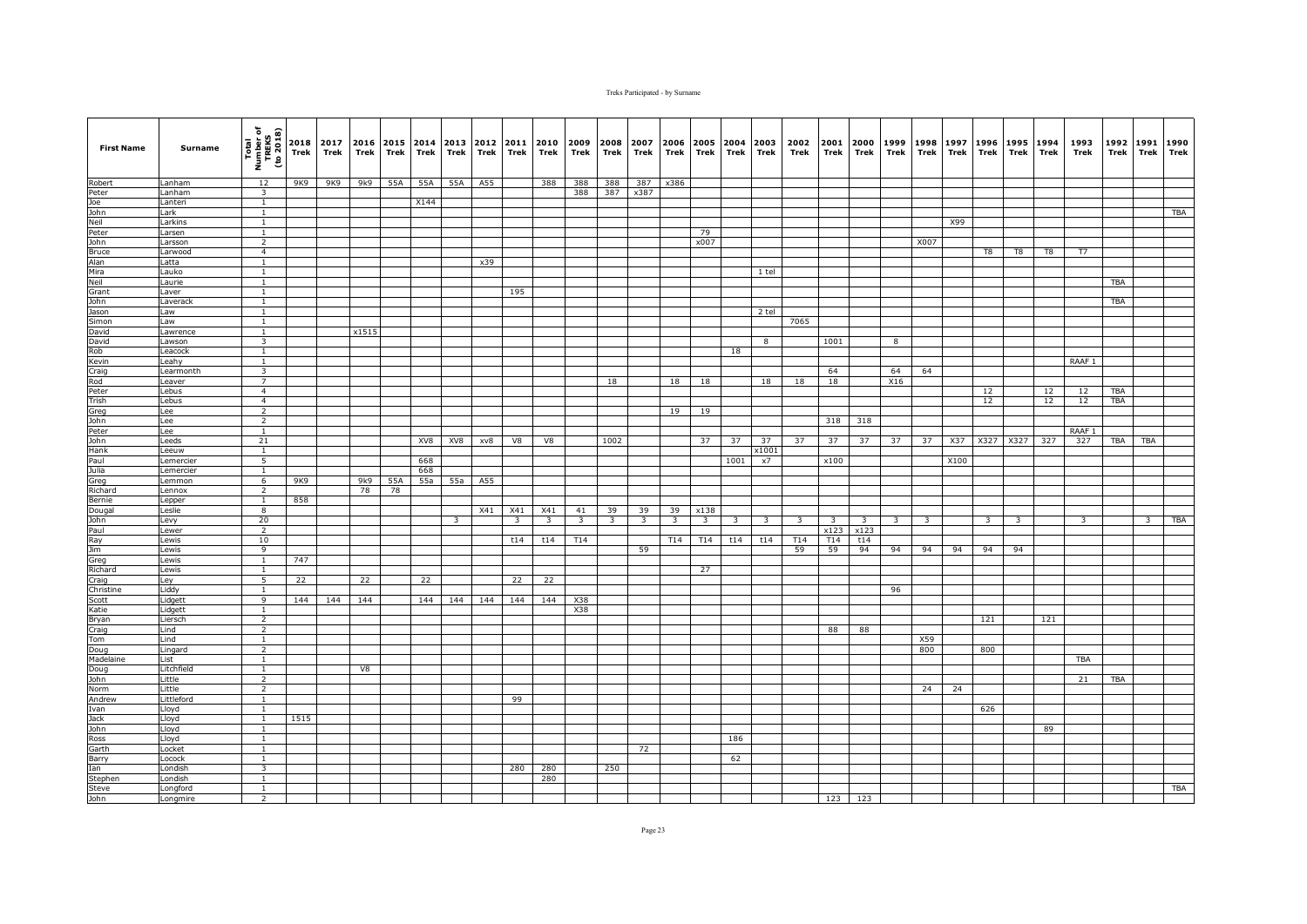| <b>First Name</b> | Surname                       | Total<br>Number of<br>TREKS<br>(to 2018) | 2018<br>Trek | 2017<br>Trek | 2016<br>Trek | 2015<br>Trek | 2014<br>Trek | 2013<br>Trek | 2012<br>Trek | 2011<br>Trek | 2010<br>Trek | 2009<br>Trek | 2008<br>Trek | 2007<br>Trek | 2006<br>Trek | 2005<br>Trek | 2004<br>Trek | 2003<br>Trek | 2002<br>Trek | 2001<br>Trek | 2000<br>Trek | 1999<br>Trek | 1998<br>Trek | 1997<br>Trek | 1996<br>Trek | 1995<br>Trek | 1994<br>Trek | 1993<br>Trek | 1992<br>Trek | 1991<br>Trek   | 1990<br>Trek |
|-------------------|-------------------------------|------------------------------------------|--------------|--------------|--------------|--------------|--------------|--------------|--------------|--------------|--------------|--------------|--------------|--------------|--------------|--------------|--------------|--------------|--------------|--------------|--------------|--------------|--------------|--------------|--------------|--------------|--------------|--------------|--------------|----------------|--------------|
| Steve             | Longmore                      | $\overline{1}$                           |              |              |              |              |              |              |              |              |              |              |              |              |              |              |              |              |              |              |              |              |              |              |              |              |              |              |              | RAAF2          |              |
| Mark              | Loparow                       | $\overline{\mathbf{3}}$                  |              |              |              |              |              | 016          |              | 016          | 016          |              |              |              |              |              |              |              |              |              |              |              |              |              |              |              |              |              |              |                |              |
| Richard           | Lord                          | $\mathbf{1}$                             |              |              |              |              |              |              |              |              |              |              |              | x996         |              |              |              |              |              |              |              |              |              |              |              |              |              |              |              |                |              |
| Ian               | Lovegrove                     | $\overline{2}$                           |              |              |              |              |              |              |              |              |              |              |              |              | 7065         |              |              | 7065         |              |              |              |              |              |              |              |              |              |              |              |                |              |
| Robert<br>Mark    | Lovell<br>Loves               | 1<br>5                                   |              | 76           | 76           |              | 76           | 76           | 76           |              |              |              |              |              | 386          |              |              |              |              |              |              |              |              |              |              |              |              |              |              |                |              |
| Michelle          | Low Mow                       | $\mathbf{1}$                             |              |              |              |              |              |              |              |              |              |              |              |              |              |              |              |              | A1           |              |              |              |              |              |              |              |              |              |              |                |              |
| Adam              | Lowe                          | $\overline{4}$                           |              |              |              |              |              |              |              |              |              |              |              |              | 81           | 81           | 81           | x80          |              |              |              |              |              |              |              |              |              |              |              |                |              |
| Margo             | Lowe                          | $\overline{4}$                           |              |              |              |              |              |              |              |              |              |              |              |              | 81           | 81           | 81           | x80          |              |              |              |              |              |              |              |              |              |              |              |                |              |
| Murray            | Lowe                          | 3                                        |              |              |              |              |              |              |              |              |              |              |              |              |              |              |              |              |              |              | x2209        |              |              |              |              |              |              |              | TBA          | <b>TBA</b>     |              |
| <b>Brad</b>       | Lowe                          | $\mathbf{1}$                             |              |              | 304          |              |              |              |              |              |              |              |              |              |              |              |              |              |              |              |              |              |              |              |              |              |              |              |              |                |              |
| Gary              | Lowe                          | $\mathbf{1}$                             |              |              |              |              |              |              |              |              |              |              |              |              |              |              |              |              |              |              |              |              |              |              |              |              |              |              |              | $\overline{4}$ |              |
| Dean              | Lucas                         | $\overline{1}$                           |              |              |              |              | XBT50        |              |              |              |              |              |              |              |              |              |              |              |              |              |              |              |              |              |              |              |              |              |              |                |              |
| Len               | Lucas                         | $\overline{1}$                           |              |              |              |              |              |              |              |              |              |              |              |              |              |              |              |              |              |              |              |              |              |              |              |              |              |              |              |                | <b>TBA</b>   |
| Lou<br>Marko      | Ludwick<br>Lukic              | $\mathbf{1}$<br>6                        |              |              |              |              |              | X540         |              |              |              |              |              |              |              |              |              |              |              |              |              |              |              |              |              | 100          |              |              |              |                |              |
| Ernie             | Lundt                         | $\mathbf{1}$                             | 541          | 541          |              | 541 x540     |              |              | x540         |              |              |              |              |              |              |              |              |              |              | 1369         |              |              |              |              |              |              |              |              |              |                |              |
| Ben               | Lush                          | $\mathbf{1}$                             | XRAY         |              |              |              |              |              |              |              |              |              |              |              |              |              |              |              |              |              |              |              |              |              |              |              |              |              |              |                |              |
| Bruce             | Luu                           | <sup>1</sup>                             |              |              |              |              |              |              |              |              |              |              |              |              |              |              | 015          |              |              |              |              |              |              |              |              |              |              |              |              |                |              |
| Andrew            | Luxton                        | <sup>1</sup>                             |              |              |              |              |              |              |              |              |              |              |              |              |              |              | A4069        |              |              |              |              |              |              |              |              |              |              |              |              |                |              |
| Peter             | Lyall                         | 2                                        |              |              |              |              |              |              |              |              |              |              |              | T10          |              | <b>T10</b>   |              |              |              |              |              |              |              |              |              |              |              |              |              |                |              |
| Gary              | Lye                           | <sup>1</sup>                             |              |              |              |              |              |              |              |              |              |              |              |              |              |              |              |              | 67           |              |              |              |              |              |              |              |              |              |              |                |              |
| Ben<br>Jeff       | Lynch                         | 1                                        |              |              |              |              |              |              |              |              |              |              |              |              |              |              |              |              |              | 1369         |              |              |              |              |              |              |              |              |              |                |              |
|                   | Lynch                         | $\overline{1}$                           |              |              |              |              |              |              |              |              |              |              |              |              |              |              |              | 444          |              |              |              |              |              |              |              |              |              |              |              |                |              |
| Alex              | Lyons                         | $\overline{1}$                           | 1515         |              |              |              |              |              |              |              |              |              |              |              |              |              |              |              |              |              |              |              |              |              |              |              |              |              |              |                |              |
| <b>Hans</b>       | Lyrstedt<br>Maas              | $\overline{4}$<br>$\mathbf{1}$           |              |              |              |              |              | 13           |              | 13           |              | 13           | 13           |              |              |              |              |              |              |              |              |              |              |              |              |              |              |              |              |                | TBA          |
| Pim<br>Brian      | Macarty                       | <sup>1</sup>                             |              |              |              |              |              |              |              |              |              |              |              |              |              |              |              |              |              |              |              |              |              |              | 48           |              |              |              |              |                |              |
| Greg              | Macdonald                     | $\overline{2}$                           |              |              |              |              |              |              |              |              |              |              |              |              |              |              | x003         | x003         |              |              |              |              |              |              |              |              |              |              |              |                |              |
| Andrew            | MacDonald                     | $\mathbf{1}$                             |              |              |              |              |              |              |              |              |              |              |              | X67          |              |              |              |              |              |              |              |              |              |              |              |              |              |              |              |                |              |
| Ian               | MacDonald                     | <sup>1</sup>                             |              |              |              |              |              |              |              |              |              |              |              |              | x38          |              |              |              |              |              |              |              |              |              |              |              |              |              |              |                |              |
| Robert            | MacDonald                     | $\overline{1}$                           |              |              |              |              |              |              |              |              |              |              |              | 50           |              |              |              |              |              |              |              |              |              |              |              |              |              |              |              |                |              |
| Barry             | MacFarlane                    | $\overline{4}$                           |              |              |              |              |              |              |              |              |              |              |              |              |              |              |              |              |              |              |              |              |              | T12          | T12          | T12          | T12          |              |              |                |              |
| Peter             | Macgraith                     | <sup>1</sup>                             |              |              |              |              |              |              |              |              |              |              |              |              |              |              |              |              |              |              |              |              |              |              |              |              | 79           |              |              |                |              |
| Peter             | Macintosh                     | 24                                       | 007          | 007          | 007          | 007          | 007          | 007          | 007          | 007          | 007          |              | 007          | 007          | 007          | 007          | 007          | 007          | 007          | 007          | 007          |              | 007          | 007          | 007          |              | 007          |              | TBA          | TBA            |              |
| Richard           | MacIntosh                     | 5<br>$\overline{2}$                      |              |              |              |              |              |              |              |              |              | 007          |              |              |              |              |              |              |              |              |              |              |              |              | X007         |              | X007<br>X007 | 007          | <b>TBA</b>   | TBA            |              |
| Donald<br>Don     | <b>Macintosh</b><br>MacIntosh | $\mathbf{1}$                             |              |              |              |              |              |              |              |              |              |              |              |              |              |              |              |              |              |              |              | 17           |              |              |              |              |              |              |              |                |              |
| Peter             | MacIntosh                     | <sup>1</sup>                             |              |              |              |              |              |              |              |              |              |              | x39          |              |              |              |              |              |              |              |              |              |              |              |              |              |              |              |              |                |              |
| Warwick           | MacKay                        | 5                                        | 74           |              | 74           | 74           | 74           | 74           |              |              |              |              |              |              |              |              |              |              |              |              |              |              |              |              |              |              |              |              |              |                |              |
| Don               | Mackay                        | $\overline{2}$                           |              |              |              |              |              |              |              |              |              |              |              |              |              |              |              |              |              |              |              |              |              |              |              |              |              | 35           |              | TBA            |              |
| Don               | Mackenzie                     | $\overline{2}$                           |              |              | 78           | 78           |              |              |              |              |              |              |              |              |              |              |              |              |              |              |              |              |              |              |              |              |              |              |              |                |              |
| Andrew            | MacKenzie                     | $\overline{1}$                           |              |              | X08          |              |              |              |              |              |              |              |              |              |              |              |              |              |              |              |              |              |              |              |              |              |              |              |              |                |              |
| Bill              | Mackey                        | $\overline{4}$                           |              |              |              |              |              |              |              | X94          |              | 59           |              |              |              |              |              |              |              |              | 94           | 94           |              |              |              |              |              |              |              |                |              |
| Cate              | Mackey                        | <sup>1</sup>                             |              |              |              |              |              |              |              | X94          |              |              |              |              |              |              |              |              |              |              |              |              |              |              |              |              |              |              |              |                |              |
| John<br>Lesley    | Mackey<br>Maclean             | $\mathbf{1}$<br>$\mathbf{1}$             |              |              |              |              |              |              |              |              |              | X59          |              |              |              |              |              | 007          |              |              |              |              |              |              |              |              |              |              |              |                |              |
| Craig             | MacMenamin                    | $\mathbf{1}$                             |              |              |              |              |              |              |              |              |              |              |              |              |              |              | x111         |              |              |              |              |              |              |              |              |              |              |              |              |                |              |
| Andrew            | Macpherson                    | $\mathbf{1}$                             |              |              |              |              |              |              |              |              |              |              |              |              |              |              |              |              |              |              |              |              |              |              |              |              |              | 79           |              |                |              |
| Matt              | MacPherson                    | $\overline{1}$                           |              |              |              |              |              |              |              |              |              |              | X67          |              |              |              |              |              |              |              |              |              |              |              |              |              |              |              |              |                |              |
| Andranik          | Macrdechian                   | 2                                        |              |              |              |              |              |              |              |              |              |              |              |              |              |              |              |              | A2102        | x101         |              |              |              |              |              |              |              |              |              |                |              |
| Richard           | Magoffin                      | $\mathbf{1}$                             |              |              |              |              |              |              |              |              |              |              |              |              |              |              |              |              |              |              | A84          |              |              |              |              |              |              |              |              |                |              |
| Peter             | Magraith                      | $\mathbf{1}$                             |              |              |              |              |              |              |              |              |              |              |              |              |              |              |              |              |              |              |              |              |              |              |              |              |              |              |              | T <sub>4</sub> |              |
| Paul              | Maher                         | 5                                        |              |              |              |              |              |              |              |              |              |              |              |              |              |              | 619          | 619          |              | 619          | 619          | 619          |              |              |              |              |              |              |              |                |              |
| Russell           | Maher                         | $\overline{1}$                           |              |              |              |              |              |              |              |              |              |              |              |              |              |              |              |              |              |              |              | 619          |              |              |              |              |              |              |              |                |              |
| Bryn<br>Paul      | Maidment<br>Maihi             | <sup>1</sup>                             |              |              |              |              |              |              |              | x444         |              | 371          |              |              |              |              |              |              |              |              |              |              |              |              |              |              |              |              |              |                |              |
| Karen             | Makin                         | $\mathbf{1}$<br>$\overline{2}$           |              |              |              | T1           | T1           |              |              |              |              |              |              |              |              |              |              |              |              |              |              |              |              |              |              |              |              |              |              |                |              |
| John              | Malcolm                       | $\overline{2}$                           |              |              |              |              |              |              |              |              |              |              |              |              |              |              |              |              |              |              |              |              |              |              |              |              | 65           | 404          |              |                |              |
| Robyn             | Malcolm                       | 2                                        |              |              |              |              |              |              |              |              |              |              |              |              |              |              |              |              |              |              |              |              |              |              |              |              | 25           | 66           |              |                |              |
| Peter             | Malkoc                        | $\overline{1}$                           |              |              |              |              |              |              |              |              |              |              |              |              |              |              | 26           |              |              |              |              |              |              |              |              |              |              |              |              |                |              |
| Frank             | Malkoun                       | $\overline{2}$                           |              |              |              |              |              |              |              |              |              |              | 109          | 996          |              |              |              |              |              |              |              |              |              |              |              |              |              |              |              |                |              |
| Raymond           | Malkoun                       | 2                                        |              |              |              |              | X108         |              |              |              |              |              | 109          |              |              |              |              |              |              |              |              |              |              |              |              |              |              |              |              |                |              |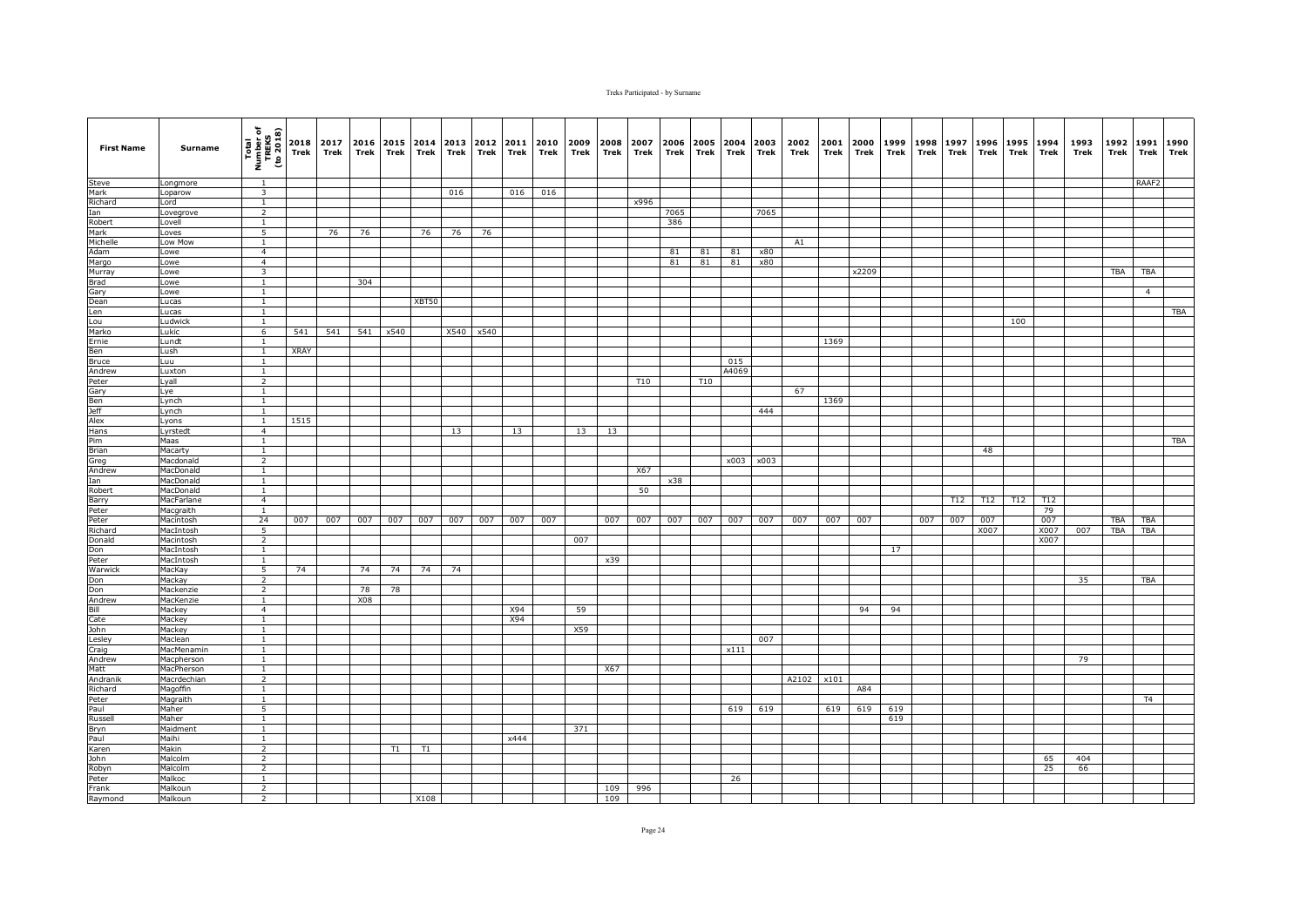| <b>First Name</b> | Surname                  | Total<br>Number of<br>TREKS<br>(to 2018) | Trek             | 2018 2017<br>Trek | 2016<br>Trek | 2015 2014<br>Trek | Trek | 2013<br>Trek | 2012<br>Trek | 2011<br>Trek | 2010<br>Trek | 2009<br>Trek | 2008<br>Trek | 2007<br>Trek | 2006<br>Trek | 2005<br>Trek | 2004<br>Trek | 2003<br>Trek | 2002<br>Trek | 2001<br>Trek | 2000<br>Trek | 1999<br>Trek | 1998<br>Trek            | 1997<br>Trek | 1996<br>Trek | 1995<br>Trek | 1994<br>Trek | 1993<br>Trek | 1992<br>Trek | 1991<br>Trek | 1990<br>Trek |
|-------------------|--------------------------|------------------------------------------|------------------|-------------------|--------------|-------------------|------|--------------|--------------|--------------|--------------|--------------|--------------|--------------|--------------|--------------|--------------|--------------|--------------|--------------|--------------|--------------|-------------------------|--------------|--------------|--------------|--------------|--------------|--------------|--------------|--------------|
| Frank             | Malkoun (Jnr)            | $\overline{4}$                           |                  |                   |              |                   |      |              |              |              |              | 109          | 109          | x996         | x108         |              |              |              |              |              |              |              |                         |              |              |              |              |              |              |              |              |
| Andrew            | Mallia                   | $\overline{4}$                           |                  |                   |              |                   |      |              |              | 015          | 015          | 015          |              | X013         |              |              |              |              |              |              |              |              |                         |              |              |              |              |              |              |              |              |
| Kylee             | Mallinson                | $\overline{2}$                           |                  |                   |              |                   |      |              |              |              |              |              |              |              |              |              |              |              | x013         | x013         |              |              |                         |              |              |              |              |              |              |              |              |
| Graham            | Manhood                  | 6                                        |                  |                   |              |                   |      |              |              |              |              |              |              |              |              |              |              | t12          | T11          | T12          | T12          | T12          | T12                     |              |              |              |              |              |              |              |              |
| Jenny<br>Matt     | Manning                  | 6                                        | 123              |                   |              |                   |      | 123          | 123          | 123          | 123          |              | 123          |              |              |              |              |              |              |              |              |              |                         |              |              |              |              |              |              |              |              |
| George            | Manning<br>Manu          | $\mathbf{1}$<br>$\overline{\mathbf{3}}$  |                  |                   |              |                   |      |              |              |              |              | 72           | 72           | 72           |              |              |              |              |              |              | 38           |              |                         |              |              |              |              |              |              |              |              |
| Reece             | Marini                   | $\mathbf{1}$                             | X <sub>2</sub> A |                   |              |                   |      |              |              |              |              |              |              |              |              |              |              |              |              |              |              |              |                         |              |              |              |              |              |              |              |              |
| Zack              | Mark                     | $\mathbf{1}$                             |                  |                   |              | 54                |      |              |              |              |              |              |              |              |              |              |              |              |              |              |              |              |                         |              |              |              |              |              |              |              |              |
| Des               | Marks                    | $\mathbf{1}$                             |                  |                   |              |                   |      |              |              |              |              |              |              |              |              |              |              |              |              | 32           |              |              |                         |              |              |              |              |              |              |              |              |
| John              | Marr                     | $\overline{2}$                           |                  |                   |              |                   |      |              |              |              |              |              |              |              |              |              |              |              |              |              | x20          |              | 20                      |              |              |              |              |              |              |              |              |
| Greg              | Marr                     | $\mathbf{1}$                             |                  |                   |              |                   |      |              |              |              |              |              |              |              |              |              |              |              |              | x16          |              |              |                         |              |              |              |              |              |              |              |              |
| Ross              | Marr                     | $\overline{1}$                           |                  |                   |              |                   |      |              |              |              |              |              |              |              |              |              |              |              |              |              |              |              | $\overline{\mathbf{8}}$ |              |              |              |              |              |              |              |              |
| Peter             | Mars                     | $\overline{1}$                           |                  |                   |              |                   |      |              |              |              |              |              |              |              |              |              |              |              |              |              | x123         |              |                         |              |              |              |              |              |              |              |              |
| Rob               | Marsh                    | $\overline{4}$                           |                  |                   |              |                   |      |              |              |              |              |              |              |              |              | 10/10        |              | 10/10        | 10/10        | 10/10        |              |              |                         |              |              |              |              |              |              |              |              |
| Graeme            | Marsh                    | $\overline{2}$                           |                  | X16               |              | x17<br>351        |      |              |              |              |              |              |              |              |              |              |              |              |              |              |              |              |                         |              |              |              |              |              |              |              |              |
| Darren<br>Claire  | Marshall<br>Marshall     | $\overline{4}$<br><sup>1</sup>           |                  |                   | X351<br>014  |                   |      |              | 351          | X351         |              |              |              |              |              |              |              |              |              |              |              |              |                         |              |              |              |              |              |              |              |              |
| Jason             | Marston                  | <sup>1</sup>                             |                  |                   |              |                   |      |              |              |              |              |              |              |              |              |              |              |              |              |              |              |              |                         |              |              |              |              |              |              | <b>TBA</b>   |              |
| Brendan           | Martin                   | $\overline{1}$                           |                  |                   |              |                   |      |              |              |              |              |              |              |              |              |              |              |              | 05           |              |              |              |                         |              |              |              |              |              |              |              |              |
| Cameron           | Martin                   | $\mathbf{1}$                             |                  |                   |              |                   |      |              |              |              |              |              |              |              |              |              |              |              |              |              |              |              |                         |              | X3333        |              |              |              |              |              |              |
| Charlie           | Martin                   | <sup>1</sup>                             |                  |                   |              |                   |      | 541          |              |              |              |              |              |              |              |              |              |              |              |              |              |              |                         |              |              |              |              |              |              |              |              |
| Gavin             | Martin                   | 1                                        | MUTT             |                   |              |                   |      |              |              |              |              |              |              |              |              |              |              |              |              |              |              |              |                         |              |              |              |              |              |              |              |              |
| Gerald            | Martin                   | $\overline{1}$                           |                  |                   |              |                   |      |              |              |              |              |              |              |              |              |              |              |              |              |              |              |              |                         |              |              |              |              |              |              | <b>TBA</b>   |              |
| Jason             | Martin                   | $\mathbf{1}$                             |                  |                   |              |                   |      |              |              |              |              |              |              |              |              |              |              | 555          |              |              |              |              |                         |              |              |              |              |              |              |              |              |
| Paul              | Martin                   | $\mathbf{1}$                             |                  |                   |              |                   | X53  |              |              |              |              |              |              |              |              |              |              |              |              |              |              |              |                         |              |              |              |              |              |              |              |              |
| Trent             | Martin                   | $\mathbf{1}$                             |                  |                   |              |                   |      | 541          |              |              |              |              |              |              |              |              |              |              |              |              |              |              |                         |              |              |              |              |              |              |              |              |
| Troy              | Martin                   | $\mathbf{1}$                             |                  |                   |              |                   |      | 540          |              |              |              |              |              |              |              |              |              |              |              |              |              |              |                         |              |              |              |              |              |              |              |              |
| Tony<br>Silvio    | Martini<br>Marucci       | $\mathbf{1}$<br>$\mathbf{1}$             |                  |                   |              |                   |      |              |              | 179          |              |              |              |              |              |              |              |              |              |              |              |              |                         |              |              |              |              |              | TBA          |              |              |
| Marshall          | Mason                    | <sup>1</sup>                             |                  |                   |              |                   |      |              |              |              |              |              |              |              |              |              |              |              | x88          |              |              |              |                         |              |              |              |              |              |              |              |              |
| Barbara           | Matthews                 | $\mathbf{1}$                             |                  |                   |              |                   |      |              |              |              |              |              |              |              |              |              |              |              |              |              | A74          |              |                         |              |              |              |              |              |              |              |              |
| Peter             | Mattick                  | 16                                       | 9                |                   | 9            | 9                 | 9    |              | 9            | 9            | 9            | 9            | 9            | 11           | 11           | 11           | 11           | 11           | 11           | x9           |              |              |                         |              |              |              |              |              |              |              |              |
| Jonathan          | Mattick                  | -1                                       |                  |                   |              |                   |      |              |              |              |              |              |              |              | 11           |              |              |              |              |              |              |              |                         |              |              |              |              |              |              |              |              |
| Ian               | Maudsley                 | 17                                       |                  |                   |              |                   | X37  |              | X37          | X37          | X37          | X37          | x37          | x37          | x37          | X37          | x37          | x37          | x37          | x37          | x37          | x37          | X37                     | X37          |              |              |              |              |              |              |              |
| John              | Maxwell                  | $\overline{3}$                           |                  |                   |              |                   |      |              |              |              |              |              |              | X4           | 444          |              |              |              |              |              | 44           |              |                         |              |              |              |              |              |              |              |              |
| Trevor            | May                      | $\overline{\mathbf{3}}$                  |                  |                   |              |                   |      |              |              | X138         |              |              |              |              |              |              | 138          |              | 138          |              |              |              |                         |              |              |              |              |              |              |              |              |
| Ian               | May                      | $\mathbf{1}$                             |                  |                   |              |                   |      |              |              |              |              |              |              |              |              |              |              |              | 111cx        |              |              |              |                         |              |              |              |              |              |              |              |              |
| Paul              | May                      | $\mathbf{1}$                             |                  |                   |              |                   |      |              |              |              |              |              |              |              |              | 98           |              |              |              |              |              |              |                         |              |              |              |              |              |              |              |              |
| David             | Mayman                   | $\mathbf{1}$                             |                  |                   |              |                   |      |              |              |              |              |              |              |              |              |              |              | x333         |              |              |              |              |                         |              |              |              |              |              |              |              |              |
| Peter<br>Robyn    | Mayman<br>Mayman         | <sup>1</sup><br>$\overline{1}$           |                  |                   |              |                   |      |              |              |              |              |              |              |              |              |              |              | x333<br>x333 |              |              |              |              |                         |              |              |              |              |              |              |              |              |
| Susan             | Mayo                     | 6                                        |                  |                   |              |                   |      |              |              |              |              |              |              |              |              |              |              |              |              |              |              |              |                         | T1           | T1           | T1           | T1           | T1           |              | T10          |              |
| Paul              | Mazzarolli               | $\overline{4}$                           |                  |                   |              |                   |      |              |              |              |              |              |              |              |              |              |              |              |              |              |              |              | 17                      | 17           |              |              | 17           | 17           |              |              |              |
| Scott             | Mc Keown                 | $\mathbf{1}$                             |                  |                   |              |                   |      |              |              |              |              |              |              |              |              |              |              |              |              |              |              |              |                         |              |              |              | 688          |              |              |              |              |
| Luke              | McArdle                  | $\mathbf{1}$                             |                  |                   |              |                   |      |              |              | X168         |              |              |              |              |              |              |              |              |              |              |              |              |                         |              |              |              |              |              |              |              |              |
| Ken               | McArthur                 | 17                                       |                  |                   |              |                   | X7   | x7           | x7           | x7           | X7           | X7           |              | <b>X7</b>    | x7           | x7           | x7           | x7           | x7           | x1001        |              | x7           | X7                      | X7           | X7           |              |              |              |              |              |              |
| Allan             | McAskill                 | <sup>1</sup>                             |                  |                   |              |                   |      |              |              | 280          |              |              |              |              |              |              |              |              |              |              |              |              |                         |              |              |              |              |              |              |              |              |
| Brad              | McBean                   | $\mathbf{1}$                             |                  |                   |              |                   |      |              |              |              |              | X008         |              |              |              |              |              |              |              |              |              |              |                         |              |              |              |              |              |              |              |              |
| John              | McCabe                   | $\overline{\mathbf{3}}$                  |                  |                   |              |                   |      |              |              |              |              |              |              |              |              | 013          |              | 013          | x013         |              |              |              |                         |              |              |              |              |              |              |              |              |
| Chris             | McCluskey                | <sup>1</sup>                             |                  |                   |              |                   |      |              | 50           |              |              |              |              |              |              |              |              |              |              |              |              |              |                         |              |              |              |              |              |              |              |              |
| Paul              | McConnell                | $\overline{2}$                           |                  |                   |              |                   |      |              |              |              |              |              |              |              |              |              |              |              |              |              |              |              |                         |              |              |              | X20          | 20           |              |              |              |
| Richard<br>Carol  | McConville<br>McConville | $\overline{2}$<br>$\mathbf{1}$           |                  |                   |              |                   |      |              |              |              |              |              |              |              | 100          | 100          |              |              |              |              | 100          |              |                         |              |              |              |              |              |              |              |              |
| Craig             | McConville               | $\overline{1}$                           |                  |                   |              |                   |      |              |              |              |              |              |              |              |              |              |              |              |              |              |              |              |                         |              | 100          |              |              |              |              |              |              |
| Steve             | McConville Jnr           | 1                                        |                  |                   |              |                   |      |              |              |              |              |              |              |              |              |              |              |              |              |              |              |              |                         |              | 100          |              |              |              |              |              |              |
| Steve             | McConville Snr           | 8                                        |                  |                   |              |                   |      |              |              |              |              |              |              |              | 100          | 100          |              |              | 100          | A100         | 100          |              | 100                     | 100          | 100          |              |              |              |              |              |              |
| Michael           | McCourt                  | $\mathbf{1}$                             | X150             |                   |              |                   |      |              |              |              |              |              |              |              |              |              |              |              |              |              |              |              |                         |              |              |              |              |              |              |              |              |
| Peter             | McCue                    | $\mathbf{1}$                             |                  |                   |              |                   |      |              |              |              |              |              |              |              |              |              |              |              |              |              |              |              | 64                      |              |              |              |              |              |              |              |              |
| John              | McCulloch                | $\mathbf{1}$                             |                  |                   |              |                   |      |              |              |              |              |              |              |              |              |              |              |              |              |              |              |              | 9696                    |              |              |              |              |              |              |              |              |
| Dale              | McDermid                 | $6\overline{6}$                          |                  |                   |              |                   |      |              |              | 35           | 35           | 35           | 35           | 35           | 35           |              |              |              |              |              |              |              |                         |              |              |              |              |              |              |              |              |
| Dennis            | McDermott                | <sup>1</sup>                             |                  |                   |              |                   |      |              |              |              |              |              |              |              |              |              |              |              |              |              |              |              |                         |              |              |              |              | 32           |              |              |              |
| Mike              | McDonald                 | $\overline{2}$                           |                  |                   |              |                   |      |              |              |              |              |              |              |              |              |              |              |              |              |              |              |              |                         |              | 134 134      |              |              |              |              |              |              |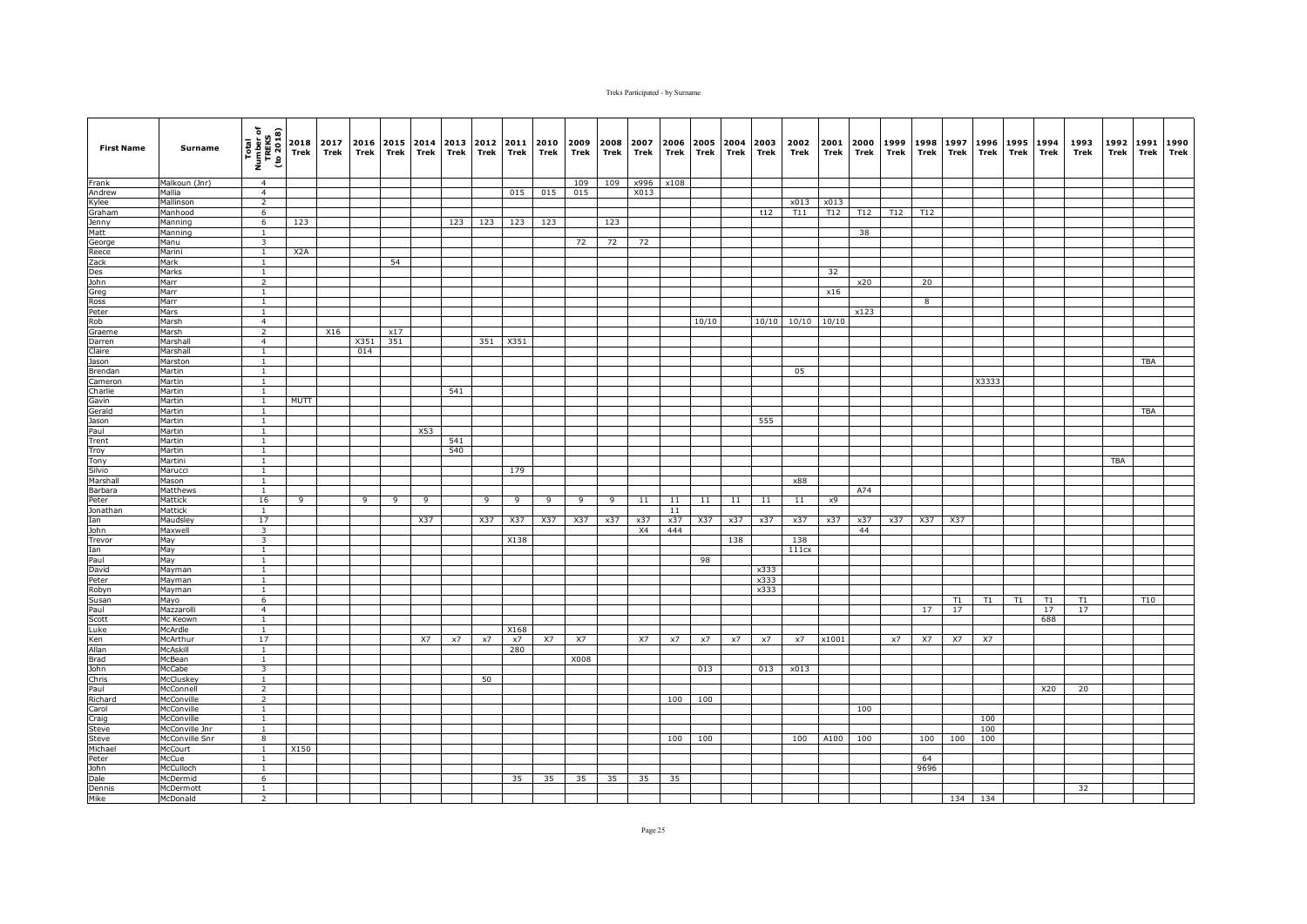| Total<br>Number of<br>TREKS<br>(to 2018)<br>2018<br>2017<br>2016<br>2015<br>2014 2013<br>2012<br>2011<br>2010<br><b>First Name</b><br>Surname<br>Trek<br>Trek<br>Trek<br>Trek<br>Trek<br>Trek<br>Trek<br>Trek<br>Trek | 2009<br>Trek | 2008<br>Trek | 2007<br>Trek | 2006<br>Trek | 2005<br>Trek | 2004<br>Trek | 2003<br>Trek | 2002<br>Trek | 2001<br>Trek | 2000<br>Trek | 1999<br>Trek | 1998<br>Trek            | 1997<br>Trek | 1996<br>Trek | 1995<br>Trek | 1994<br>Trek | 1993<br>Trek | 1992<br>Trek | 1991<br>Trek | 1990<br>Trek |
|-----------------------------------------------------------------------------------------------------------------------------------------------------------------------------------------------------------------------|--------------|--------------|--------------|--------------|--------------|--------------|--------------|--------------|--------------|--------------|--------------|-------------------------|--------------|--------------|--------------|--------------|--------------|--------------|--------------|--------------|
| Craig<br>McDonald<br>1                                                                                                                                                                                                |              |              |              |              |              |              |              | 67           |              |              |              |                         |              |              |              |              |              |              |              |              |
| David<br>Greg<br>Carlee<br>McDonald<br>$\overline{1}$                                                                                                                                                                 |              |              |              |              |              |              |              |              |              |              |              |                         | X688         |              |              |              |              |              |              |              |
| McDonald<br>$\mathbf{1}$                                                                                                                                                                                              |              |              |              |              |              |              |              | 747          |              |              |              |                         |              |              |              |              |              |              |              |              |
| McDowell/Ireland<br>$\mathbf{1}$<br>46                                                                                                                                                                                |              |              |              |              |              |              |              |              |              |              |              |                         |              |              |              |              |              |              |              |              |
| David<br>McEwan<br>$\mathbf{1}$                                                                                                                                                                                       |              |              |              |              |              |              |              |              |              | 777          |              |                         |              |              |              |              |              |              |              |              |
| Hamish<br>McEwin<br>150<br>$\overline{2}$<br>151                                                                                                                                                                      |              |              |              |              |              |              |              |              |              |              |              |                         |              |              |              |              |              |              |              |              |
| Cheree<br>McEwin<br>152<br>1<br>McFadden<br>20<br>123<br>123<br>123<br>123<br>123<br>123                                                                                                                              | 789          | 123          | 123          | 123          | 123          |              | 123          | 456          |              | 123          | 123          |                         |              |              |              |              |              |              |              |              |
| Denis<br>123<br>123<br>123<br>Barry<br>McFarlane<br>$\overline{1}$                                                                                                                                                    |              |              |              |              |              | x123         |              |              | 123          |              |              |                         |              |              |              |              |              |              | TBA          |              |
| Tom<br>McGann<br>$\overline{1}$                                                                                                                                                                                       |              |              |              |              |              |              | 123          |              |              |              |              |                         |              |              |              |              |              |              |              |              |
| McGeorge<br>1                                                                                                                                                                                                         |              |              |              |              |              |              |              |              |              |              |              |                         | 1900         |              |              |              |              |              |              |              |
| John<br>Greg<br>McGloughlin-Wilden<br>$\mathbf{1}$                                                                                                                                                                    |              |              |              |              |              |              |              |              |              |              |              |                         |              |              | 115          |              |              |              |              |              |
| Kelly<br>Colette<br>Tim<br>McGloughlin-Wilden<br>$\mathbf{1}$                                                                                                                                                         |              |              |              |              |              |              |              |              |              |              |              |                         |              |              | 115          |              |              |              |              |              |
| McGrath<br>$\overline{1}$                                                                                                                                                                                             |              |              |              | T9           |              |              |              |              |              |              |              |                         |              |              |              |              |              |              |              |              |
| McGrath<br>$\mathbf{1}$                                                                                                                                                                                               |              |              |              | 0808         |              |              |              |              |              |              |              |                         |              |              |              |              |              |              |              |              |
| <b>Bruce</b><br>McGregor<br>8                                                                                                                                                                                         |              |              |              |              |              |              |              |              |              |              |              | $\overline{\mathbf{8}}$ | 8            | 8            | 8            | 8            | 8            | <b>TBA</b>   | <b>TBA</b>   |              |
| Hamish<br>McGregor<br>444<br>$\mathbf{1}$                                                                                                                                                                             |              |              |              |              |              |              |              |              |              |              |              |                         |              |              |              |              |              |              |              |              |
| Greg<br>12<br>McGroder<br>007<br>007<br>007<br>007<br>007                                                                                                                                                             | 007          | 007          |              |              |              |              |              |              | 007          |              |              |                         |              | X007         | 007          | 007          |              | TBA          |              |              |
| John<br>McGruther<br>$\overline{5}$<br>McGuire<br>$\overline{1}$                                                                                                                                                      |              |              |              |              |              |              |              |              | x100         | 8<br>39      | 8            | 8                       | 8            |              |              |              |              |              |              |              |
| Bob<br>Bradley<br>McGuirk<br>$\mathbf{1}$                                                                                                                                                                             |              |              | 34           |              |              |              |              |              |              |              |              |                         |              |              |              |              |              |              |              |              |
| Russell<br>McGuirk<br>1                                                                                                                                                                                               |              |              | 34           |              |              |              |              |              |              |              |              |                         |              |              |              |              |              |              |              |              |
| Warwick<br>McInnes<br>8                                                                                                                                                                                               |              | x21          |              | x15          |              | 18           | 18           | 18           | 18           | 18           | x16          |                         |              |              |              |              |              |              |              |              |
| Peter<br>McIntosh<br>$\overline{2}$<br>43<br>7065                                                                                                                                                                     |              |              |              |              |              |              |              |              |              |              |              |                         |              |              |              |              |              |              |              |              |
| McIntosh<br>43<br>1                                                                                                                                                                                                   |              |              |              |              |              |              |              |              |              |              |              |                         |              |              |              |              |              |              |              |              |
| 339<br>McKay<br>$\overline{1}$                                                                                                                                                                                        |              |              |              |              |              |              |              |              |              |              |              |                         |              |              |              |              |              |              |              |              |
| James<br>Richard<br>Don<br>McKean<br>$\mathbf{1}$                                                                                                                                                                     |              |              |              |              |              |              |              |              | x100         |              |              |                         |              |              |              |              |              |              |              |              |
| Don<br>Ross<br>Shane<br>McKean<br>1                                                                                                                                                                                   |              |              |              |              |              |              |              |              |              | x100         |              |                         |              |              |              |              |              |              |              |              |
| McKee<br>X1869<br>1                                                                                                                                                                                                   |              |              |              |              |              |              |              |              |              |              |              |                         |              |              |              |              |              |              |              |              |
| McKee<br>$\mathbf{1}$<br>40                                                                                                                                                                                           |              |              |              |              |              |              |              |              |              |              |              |                         |              |              |              |              |              |              |              |              |
| Peter<br>McKeering<br>1                                                                                                                                                                                               |              |              | T12          |              |              |              |              |              |              |              |              |                         |              |              |              |              |              |              |              |              |
| Brenda<br><b>McKenna</b><br>$\overline{1}$<br>109                                                                                                                                                                     |              |              |              |              |              |              |              |              |              |              |              |                         |              |              |              |              |              |              |              |              |
| Jason<br>McKenzie<br>$\mathbf{1}$<br>Graeme<br>McKimm<br>$\mathbf{1}$                                                                                                                                                 |              | X71          |              |              |              |              |              |              |              | x59          |              |                         |              |              |              |              |              |              |              |              |
| McKinnell<br>Michael<br>013<br>$\mathbf{1}$                                                                                                                                                                           |              |              |              |              |              |              |              |              |              |              |              |                         |              |              |              |              |              |              |              |              |
| Andrew<br>McKinnon<br>$\overline{3}$<br>19<br>19                                                                                                                                                                      | 19           |              |              |              |              |              |              |              |              |              |              |                         |              |              |              |              |              |              |              |              |
| Don<br>McKinnon<br>$\mathbf{1}$                                                                                                                                                                                       |              |              |              |              |              |              |              |              |              |              |              |                         |              |              |              | 8            |              |              |              |              |
| $\mathbf{1}$<br>McLaren                                                                                                                                                                                               |              | x4           |              |              |              |              |              |              |              |              |              |                         |              |              |              |              |              |              |              |              |
| $\frac{ \text{Jim} }{ \text{H} }$<br>McLauchlan<br>$\mathbf{1}$                                                                                                                                                       |              |              |              |              |              |              |              | a300         |              |              |              |                         |              |              |              |              |              |              |              |              |
| McLaughlin<br>$\overline{2}$                                                                                                                                                                                          |              |              |              |              | 20           | 2020         |              |              |              |              |              |                         |              |              |              |              |              |              |              |              |
| Peter<br>Peter<br>Craig<br>McMahon<br>$\mathbf{1}$                                                                                                                                                                    |              |              |              |              |              |              |              |              |              |              |              |                         |              |              |              |              |              |              | T10          |              |
| McMenamin<br>$\overline{\mathbf{3}}$<br>222cx<br>222CX                                                                                                                                                                |              | 2222CX22CX   |              |              |              |              |              |              |              |              |              |                         |              |              |              |              |              |              |              |              |
| McNab<br>$\overline{5}$<br>32<br>32<br>32                                                                                                                                                                             | 32           | 32           |              |              |              |              |              |              |              |              |              |                         |              |              |              |              |              |              |              |              |
| John<br>John<br>Bill<br>Joel<br>Andrew<br>Jamie<br>- 5<br>32<br>McNab Snr<br>32<br>32                                                                                                                                 | 32           | 32           |              |              |              |              |              |              |              |              |              |                         |              |              |              |              |              |              |              |              |
| McNamara<br>$\overline{2}$<br>2000<br>2000                                                                                                                                                                            |              |              |              |              |              |              |              |              |              |              |              |                         |              |              |              |              |              |              |              |              |
| McNamara<br>$\mathbf{1}$<br>McNaughton<br>1                                                                                                                                                                           |              |              |              |              |              | 51           |              |              | 1369         |              |              |                         |              |              |              |              |              |              |              |              |
| McNaughton<br>$\mathbf{1}$<br>x444                                                                                                                                                                                    |              |              |              |              |              |              |              |              |              |              |              |                         |              |              |              |              |              |              |              |              |
| Marty<br>McNicol<br>$\overline{4}$                                                                                                                                                                                    |              | T8           |              | T8           | T8           |              |              | t17          |              |              |              |                         |              |              |              |              |              |              |              |              |
| $\overline{2}$<br>67<br>McPherson                                                                                                                                                                                     | 67           |              |              |              |              |              |              |              |              |              |              |                         |              |              |              |              |              |              |              |              |
| Matt<br>Bob<br>McPherson<br>$\mathbf{1}$                                                                                                                                                                              |              |              |              |              |              |              |              |              |              |              |              |                         |              |              |              |              | 54           |              |              |              |
| McPherson<br>$\mathbf{1}$                                                                                                                                                                                             |              |              |              |              |              |              |              |              |              |              |              |                         |              |              |              |              | TBA          |              |              |              |
| Rob<br>Ken<br>Peter<br>Andrew<br>Paul<br>McRae<br>$\overline{2}$                                                                                                                                                      |              |              |              |              |              |              |              |              |              |              |              |                         | T8           | T8           |              |              |              |              |              |              |
| McVann<br>$\overline{2}$                                                                                                                                                                                              |              |              |              |              |              |              |              | 14           |              | 25           |              |                         |              |              |              |              |              |              |              |              |
| $\overline{2}$<br>McWaters                                                                                                                                                                                            |              |              |              |              |              |              |              |              |              |              |              |                         | 27           | 27           |              |              |              |              |              |              |
| $\overline{2}$<br>Mead<br>X9K9<br>XF100                                                                                                                                                                               |              |              |              |              |              |              |              |              |              |              |              |                         |              |              |              |              |              |              |              |              |
| Denzel<br>Mead<br>$\mathbf{1}$                                                                                                                                                                                        |              |              |              |              |              |              |              |              |              |              |              |                         |              |              |              |              |              |              |              |              |
| John<br>John<br>Meadth<br>X11<br>$\mathbf{1}$                                                                                                                                                                         |              |              | 095          |              |              |              |              |              |              |              |              |                         |              |              |              |              |              |              |              |              |
|                                                                                                                                                                                                                       |              |              |              |              |              |              |              |              |              |              |              |                         |              |              |              |              |              |              |              |              |
| Medhurst<br>$\mathbf{1}$                                                                                                                                                                                              |              |              |              |              |              |              |              |              |              | 43           |              |                         |              |              |              |              |              |              |              |              |
| Garry<br>Medina<br>$\overline{z}$                                                                                                                                                                                     |              |              |              |              |              |              |              |              |              |              |              | 30                      | 30           | 30           |              | 30           | 30           | <b>TBA</b>   | <b>TBA</b>   |              |
| Andrew<br>Meldrum<br>$\overline{1}$<br>x144<br>$\overline{2}$<br>John<br>Mellors                                                                                                                                      |              |              |              |              |              |              |              |              |              |              |              |                         |              |              |              | 688          | 688          |              |              |              |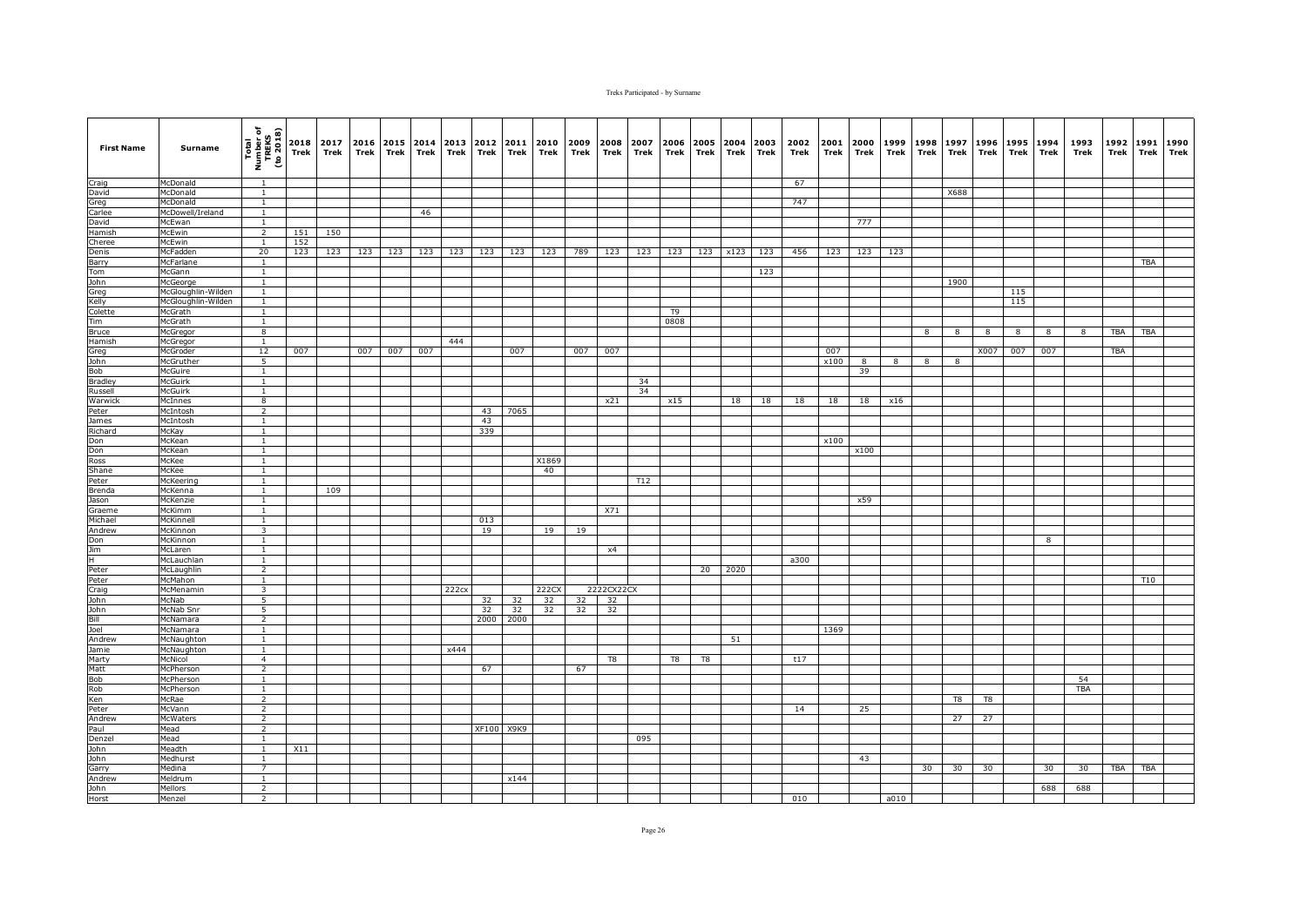| <b>First Name</b>     | Surname              | Total<br>Number of<br>TREKS<br>(to 2018)           | Trek | 2018 2017<br>Trek | 2016<br>Trek | Trek | 2015 2014<br>Trek | 2013<br>Trek | 2012<br>Trek | 2011<br>Trek | 2010<br>Trek | 2009<br>Trek | 2008<br>Trek | 2007<br>Trek | 2006<br>Trek | 2005<br>Trek | 2004<br>Trek | 2003<br>Trek | 2002<br>Trek | 2001<br>Trek | 2000<br>Trek | 1999<br>Trek | 1998<br>Trek | 1997<br>Trek | 1996<br>Trek | 1995<br>Trek | 1994<br>Trek | 1993<br>Trek | 1992<br>Trek | 1991<br><b>Trek</b> | 1990<br>Trek |
|-----------------------|----------------------|----------------------------------------------------|------|-------------------|--------------|------|-------------------|--------------|--------------|--------------|--------------|--------------|--------------|--------------|--------------|--------------|--------------|--------------|--------------|--------------|--------------|--------------|--------------|--------------|--------------|--------------|--------------|--------------|--------------|---------------------|--------------|
| Dennis                | Meogrossi            | $\overline{1}$                                     |      |                   |              |      |                   |              |              |              |              |              |              |              |              |              |              |              |              | x013         |              |              |              |              |              |              |              |              |              |                     |              |
| Stephen               | Merlicek             | $\mathbf{1}$                                       |      |                   |              |      |                   |              |              |              |              |              |              | x15          |              |              |              |              |              |              |              |              |              |              |              |              |              |              |              |                     |              |
| Allan                 | Metcalfe             | 3                                                  |      |                   |              |      |                   |              |              |              |              |              |              |              |              |              |              |              |              | 58           |              |              |              |              |              | 58           | 58           |              |              |                     |              |
| David                 | Meyer                | $\overline{7}$                                     | X150 | X150              | 150          | X150 | X7065             | xv8          | xv8          |              |              |              |              |              |              |              |              |              |              |              |              |              |              |              |              |              |              |              |              |                     |              |
| Jeremy                | Meyer                | 5                                                  | 151  | 150               | 150          |      | X150 X7065        |              |              |              |              |              |              |              |              |              |              |              |              |              |              |              |              |              |              |              |              |              |              |                     |              |
| James                 | Meyer                | $\overline{\mathbf{3}}$<br>$\overline{\mathbf{3}}$ |      | 151               |              | 150  | X7065             |              |              |              |              |              |              |              |              |              |              |              |              |              |              |              |              |              |              |              |              |              |              |                     |              |
| Barry                 | Michelmore           | $\overline{2}$                                     |      |                   |              |      | 369               |              |              |              |              | 9k9          | 369          |              |              | 96           |              |              |              | 96           |              |              |              |              |              |              |              |              |              |                     |              |
| Anna<br>Rajiv         | Middleton<br>Midha   | $\mathbf{1}$                                       |      |                   | 304          |      |                   |              |              |              |              |              |              |              |              |              |              |              |              |              |              |              |              |              |              |              |              |              |              |                     |              |
| Ilmar                 | Midri                | $\mathbf{1}$                                       |      |                   |              |      |                   |              |              |              |              | 112          |              |              |              |              |              |              |              |              |              |              |              |              |              |              |              |              |              |                     |              |
| Trevor                | Miles                | 3                                                  |      |                   |              |      |                   |              |              |              |              |              |              |              |              |              |              |              |              |              |              |              |              |              |              |              | 19           |              |              | TBA                 | TBA          |
| Michael               | Miles                | <sup>1</sup>                                       |      |                   |              |      |                   |              |              |              |              |              |              |              |              |              |              |              |              |              |              |              |              |              |              |              |              |              | <b>TBA</b>   |                     |              |
| Vic                   | Milijasevic          | $\overline{1}$                                     |      |                   |              |      |                   |              |              | x888         |              |              |              |              |              |              |              |              |              |              |              |              |              |              |              |              |              |              |              |                     |              |
| Brian                 | Millard              | $\overline{1}$                                     |      |                   |              |      |                   |              |              |              |              |              |              |              |              |              |              |              |              |              | 5            |              |              |              |              |              |              |              |              |                     |              |
| Owen                  | Miller               | 11                                                 |      |                   |              |      |                   |              |              |              |              |              |              | 21           | 21           | 21           | 21           | 21           | 21           | 21           | 20           | 20           | 20           | 20           |              |              |              |              |              |                     |              |
| Ray                   | Miller               | 5                                                  |      |                   |              |      |                   |              |              |              |              |              |              |              |              |              |              |              |              |              |              |              |              |              | X45          | 45           | X45          |              | TBA          | T1                  |              |
| Graeme                | Miller               | $\overline{2}$                                     |      |                   |              |      |                   |              |              |              |              |              |              |              |              |              | 28           | 28           |              |              |              |              |              |              |              |              |              |              |              |                     |              |
| Irene                 | Miller               | 2                                                  |      |                   |              |      |                   |              |              |              |              |              |              |              |              | x9           | x11          |              |              |              |              |              |              |              |              |              |              |              |              |                     |              |
| Syd                   | Miller               | $\overline{2}$                                     |      |                   |              |      |                   |              |              |              |              |              |              |              |              |              |              |              |              | A67          | 426          |              |              |              |              |              |              |              |              |                     |              |
| <b>Bruce</b><br>Colin | Miller<br>Miller     | $\mathbf{1}$                                       |      |                   |              |      |                   |              |              |              |              |              |              |              |              |              |              |              |              |              |              |              |              |              |              |              |              | 30           |              |                     |              |
| Gary                  | Miller               | $\mathbf{1}$<br><sup>1</sup>                       |      |                   |              |      |                   |              | 67           |              |              |              |              |              |              | 013          |              |              |              |              |              |              |              |              |              |              |              |              |              |                     |              |
| Vicki                 | Miller               | 1                                                  |      |                   |              |      |                   |              |              |              |              |              |              |              |              |              |              |              |              |              |              |              |              |              |              |              | 41           |              |              |                     |              |
| Garry                 | Millers              | $\overline{2}$                                     |      |                   |              |      |                   |              |              |              |              |              |              |              |              |              |              |              |              |              |              |              |              |              |              |              |              | SWEEP 1      |              | <b>TBA</b>          |              |
| Graham                | Millett              | <sup>1</sup>                                       |      |                   |              |      |                   |              |              |              |              |              |              |              |              |              |              |              |              |              |              |              |              |              |              |              |              |              |              | TBA                 |              |
| John                  | Millhouse            | 6                                                  |      |                   |              |      |                   |              |              |              |              |              |              |              |              |              |              |              |              |              |              |              |              |              | 37           | 37           | 37           | 37           | TBA          | TBA                 |              |
| John                  | Mills                | 3                                                  |      |                   |              |      |                   |              |              |              |              |              |              |              |              |              |              | 014          | 014          | 013          |              |              |              |              |              |              |              |              |              |                     |              |
| Rob                   | Mills                | $\mathbf{1}$                                       |      |                   |              |      |                   |              |              |              |              | 44           |              |              |              |              |              |              |              |              |              |              |              |              |              |              |              |              |              |                     |              |
| Ross                  | Mills                | 1                                                  |      |                   |              |      |                   |              |              |              |              |              |              |              |              |              |              |              | 86           |              |              |              |              |              |              |              |              |              |              |                     |              |
| John                  | Millyard             | 11                                                 | CX25 | X22               | 25           | 25   | 25                | 25           | 25           | X888         |              |              | 888          | 888          | 888          |              |              |              |              |              |              |              |              |              |              |              |              |              |              |                     |              |
| John                  | Milne                | 20                                                 |      |                   |              |      |                   |              |              |              |              | 68           | x96          | X303         | x96          | X49          | x49          | 68           | 68           | 68           | 68           | 68           | 68           | 68           | 68           | 68           | 68           | 68           | TBA          | TBA                 | TBA          |
| Matthew               | Milne                | $\overline{5}$                                     |      |                   |              |      |                   |              | 24           |              |              |              |              |              |              |              |              |              | 68           | 68           | 68           | 68           |              |              |              |              |              |              |              |                     |              |
| Nick                  | Milne                | $\overline{4}$                                     |      |                   |              |      |                   |              |              |              |              |              |              |              |              |              |              | 181          |              |              |              |              |              | 181          | 181          |              | 181          |              |              |                     |              |
| Harvey<br>Mark        | Milne<br>Milne       | 1<br>$\mathbf{1}$                                  |      |                   |              |      |                   | 3333         |              |              |              |              |              |              |              |              |              |              | 404          |              |              |              |              |              |              |              |              |              |              |                     |              |
| Kohei                 | Minami               | 2                                                  |      |                   |              |      |                   | X84          |              | X84          |              |              |              |              |              |              |              |              |              |              |              |              |              |              |              |              |              |              |              |                     |              |
| Nobuyuki              | Minami               | $\overline{2}$                                     |      |                   |              |      |                   |              |              |              | 85           |              |              | 85           |              |              |              |              |              |              |              |              |              |              |              |              |              |              |              |                     |              |
| Tim                   | Minards              | $\mathbf{1}$                                       |      |                   |              |      |                   |              |              |              |              |              | 220          |              |              |              |              |              |              |              |              |              |              |              |              |              |              |              |              |                     |              |
| Di                    | Minchin              | $\mathbf{1}$                                       |      |                   |              |      |                   |              |              |              |              |              |              |              |              |              |              |              | 23           |              |              |              |              |              |              |              |              |              |              |                     |              |
| Andrew                | Minto                | $\overline{2}$                                     |      |                   |              | 351A |                   | 1AB          |              |              |              |              |              |              |              |              |              |              |              |              |              |              |              |              |              |              |              |              |              |                     |              |
| Kristian              | Missen               | <sup>1</sup>                                       |      |                   |              |      |                   |              |              |              |              |              |              |              |              |              | 015          |              |              |              |              |              |              |              |              |              |              |              |              |                     |              |
| Ray                   | Mitchell             | $\overline{4}$                                     |      |                   |              |      |                   |              |              |              |              | X3333        |              | 303          | x3333        |              |              |              | k9k9         |              |              |              |              |              |              |              |              |              |              |                     |              |
| Paul                  | Mitchell             | $\overline{2}$                                     |      | 151               |              | 150  |                   |              |              |              |              |              |              |              |              |              |              |              |              |              |              |              |              |              |              |              |              |              |              |                     |              |
| Adam                  | Mitchell             | $\mathbf{1}$                                       |      |                   |              |      | X33               |              |              |              |              |              |              |              |              |              |              |              |              |              |              |              |              |              |              |              |              |              |              |                     |              |
| Anna                  | Mitchell             | $\mathbf{1}$                                       |      |                   |              |      |                   |              |              |              |              |              |              |              |              |              |              |              |              |              | 96           |              |              |              |              |              |              |              |              |                     |              |
| Josh                  | Mitchell             | <sup>1</sup><br>$\mathbf{1}$                       |      |                   |              |      |                   |              | 777          |              |              |              |              |              |              |              |              |              |              |              |              |              |              |              |              |              |              |              |              |                     |              |
| Justin<br>Nicola      | Mitchell<br>Mitchell | <sup>1</sup>                                       |      |                   |              |      |                   | x444         |              |              |              |              | 2020         |              |              |              |              |              |              |              |              |              |              |              |              |              |              |              |              |                     |              |
| Leisl                 | Moffat               | $\mathbf{1}$                                       | T10  |                   |              |      |                   |              |              |              |              |              |              |              |              |              |              |              |              |              |              |              |              |              |              |              |              |              |              |                     |              |
| Ric                   | Moffitt              | 12                                                 |      |                   |              |      |                   |              |              |              |              |              | 186          | 186          |              | 186          | 186          | 186          | 186          | 186          | 186          | 186          |              | 626          | 626          | 626          |              |              |              |                     |              |
| <b>Jim</b>            | Moffitt              | <sup>1</sup>                                       |      |                   |              |      |                   |              |              |              |              |              |              |              |              |              | 186          |              |              |              |              |              |              |              |              |              |              |              |              |                     |              |
| Peter                 | Mohr                 | 12                                                 |      |                   |              |      |                   | t6           | t6           | t6           | t6           | T1           | T1           | T1           | T1           | T1           | T1           | t1           | T1           |              |              |              |              |              |              |              |              |              |              |                     |              |
| Greg                  | Mokeeff              | 16                                                 |      |                   | 10/10        |      |                   | 10/10        | 10/10        | 10/10        | 10/10        | 10/10        | 10/10        | 10/10        |              | 10/10        | 10/10        | 10/10        | 10/10        |              | 10/10        | 10/10        | 134          | 134          |              |              |              |              |              |                     |              |
| Geoff                 | Moles                | 6                                                  |      |                   |              | 2020 |                   |              |              |              |              |              | X20          |              |              | 20           | 20           |              | 20           | x18          |              |              |              |              |              |              |              |              |              |                     |              |
| Philip                | Mollison             | 3                                                  |      |                   |              |      |                   |              |              |              |              |              |              |              |              |              |              |              | 44           | 44           | 5            |              |              |              |              |              |              |              |              |                     |              |
| Brett                 | Monkman              | 1                                                  |      |                   |              |      |                   |              |              |              |              |              |              |              |              |              |              |              |              | 138          |              |              |              |              |              |              |              |              |              |                     |              |
| Geoff                 | Monteath             | $\mathbf{1}$                                       |      |                   |              |      |                   |              |              |              |              |              |              |              |              |              |              |              |              |              | 60           |              |              |              |              |              |              |              |              |                     |              |
| Guy                   | Montgomery           | $\mathbf{1}$                                       |      |                   |              |      |                   |              |              |              |              |              |              |              |              |              |              |              |              |              | 456          |              |              |              |              |              |              |              |              |                     |              |
| John                  | Moody                | $\mathbf{1}$                                       |      |                   |              |      |                   |              |              |              |              |              |              |              |              |              |              |              |              |              |              |              |              |              |              |              | 26           |              |              |                     |              |
| Margaret              | Moody                | $\mathbf{1}$                                       |      |                   |              |      |                   |              |              |              |              |              |              |              |              |              |              |              |              |              |              |              |              |              |              |              | 26           |              |              |                     |              |
| Terry<br><b>Jeff</b>  | Moody                | $\overline{1}$<br>5                                |      |                   |              |      |                   |              |              |              | 140          | 140          | 140          | 140          | 140          |              |              |              |              |              | 22           |              |              |              |              |              |              |              |              |                     |              |
| John                  | Moon<br>Moon         | $\overline{2}$                                     |      |                   |              |      |                   |              |              |              |              |              |              |              |              |              |              |              |              |              |              |              |              |              |              |              |              |              |              |                     | TBA TBA      |
|                       |                      |                                                    |      |                   |              |      |                   |              |              |              |              |              |              |              |              |              |              |              |              |              |              |              |              |              |              |              |              |              |              |                     |              |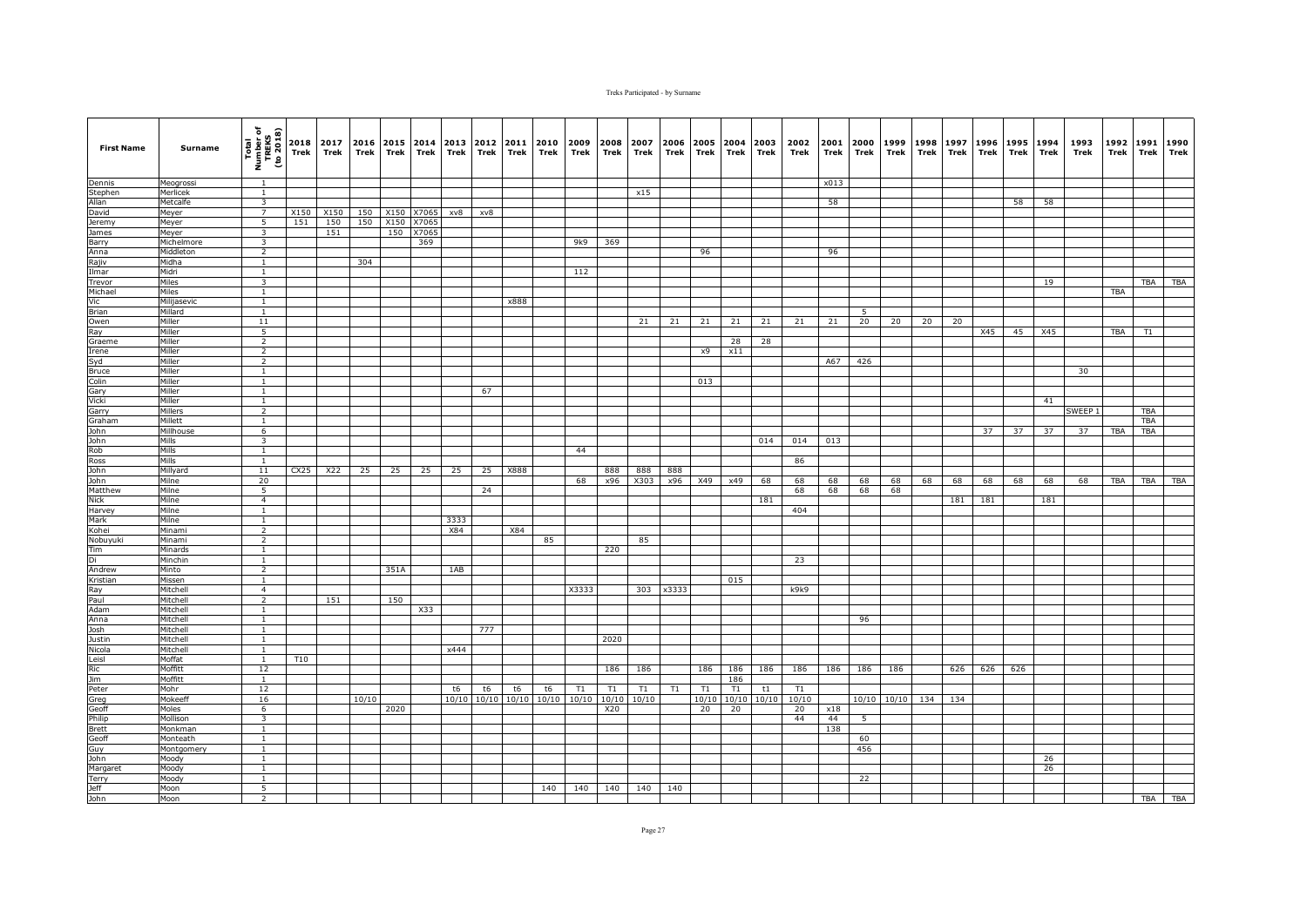| <b>First Name</b>   | Surname                  | Total<br>Number of<br>TREKS<br>(to 2018)  | 2018<br>Trek | 2017<br>Trek      | 2016<br>Trek | Trek | 2015 2014<br>Trek | 2013<br>Trek   | 2012<br>Trek | 2011<br>Trek | 2010<br>Trek | 2009<br>Trek   | 2008<br>Trek | 2007<br>Trek   | 2006<br>Trek   | 2005<br>Trek   | 2004<br>Trek   | 2003<br>Trek | 2002<br>Trek   | 2001<br>Trek   | 2000<br>Trek   | 1999<br>Trek   | 1998<br>Trek | 1997<br>Trek   | 1996<br>Trek   | 1995<br>Trek | 1994<br>Trek | 1993<br>Trek      | 1992<br>Trek | 1991<br><b>Trek</b> | 1990<br>Trek |
|---------------------|--------------------------|-------------------------------------------|--------------|-------------------|--------------|------|-------------------|----------------|--------------|--------------|--------------|----------------|--------------|----------------|----------------|----------------|----------------|--------------|----------------|----------------|----------------|----------------|--------------|----------------|----------------|--------------|--------------|-------------------|--------------|---------------------|--------------|
| Trevor              | Moore                    | 2                                         |              |                   |              |      |                   |                |              |              |              |                |              |                |                |                |                | x013         | 013            |                |                |                |              |                |                |              |              |                   |              |                     |              |
| Andy                | Moore                    | $\mathbf{1}$                              |              | 08                |              |      |                   |                |              |              |              |                |              |                |                |                |                |              |                |                |                |                |              |                |                |              |              |                   |              |                     |              |
| John                | Moran                    | 10                                        |              |                   | x11          | X11  |                   |                |              |              | 11           | X9             | 9            | x9             | x9             | x11            | 9              | x9           |                |                |                |                |              |                |                |              |              |                   |              |                     |              |
| Pat<br>Peter        | Moran<br>Moran           | $\mathbf{1}$<br>$\mathbf{1}$              |              |                   |              |      |                   |                |              |              |              |                |              |                |                |                |                |              |                |                |                |                |              |                |                |              | 189<br>189   |                   |              |                     |              |
| Karen               | Moreau                   | $\mathbf{1}$                              |              |                   |              |      |                   |                |              |              |              |                |              |                |                |                |                |              |                |                |                |                |              |                |                |              |              | 888               |              |                     |              |
| Brian               | Morgan                   | $\mathbf{1}$                              |              |                   |              |      |                   |                |              |              |              |                |              |                |                |                |                |              |                |                |                | x72            |              |                |                |              |              |                   |              |                     |              |
| David               | Morgan                   | $\mathbf{1}$                              |              |                   | T9           |      |                   |                |              |              |              |                |              |                |                |                |                |              |                |                |                |                |              |                |                |              |              |                   |              |                     |              |
| Don                 | Morgan                   | $\mathbf{1}$                              |              |                   |              |      |                   |                |              |              |              |                |              |                |                |                |                | 138          |                |                |                |                |              |                |                |              |              |                   |              |                     |              |
| Richard             | Morgan                   | $\mathbf{1}$                              |              |                   |              |      |                   |                |              |              |              | 371            |              |                |                |                |                |              |                |                |                |                |              |                |                |              |              |                   |              |                     |              |
| Victor              | Morgan                   | $\mathbf{1}$                              |              |                   |              |      |                   | 8888           |              |              |              |                |              |                |                |                |                |              |                |                |                |                |              |                |                |              |              |                   |              |                     |              |
| Tony<br>John        | Morphett<br>Morris       | $\mathbf{1}$<br>$\overline{9}$            |              |                   |              |      |                   |                |              |              |              |                | 186          | 186            |                | 186            |                | x186         | x186           |                | x186 X186      | x186           |              | 88             | 318            |              |              |                   |              |                     |              |
| Peter               | Morris                   | $\overline{7}$                            | 56           | 56                |              | 56   | x82               | 56             | 56           | X84          |              |                |              |                |                |                |                |              |                |                |                |                |              |                |                |              |              |                   |              |                     |              |
| David               | Morris                   | 5                                         | X9K9         |                   | X9K9         | XA55 | XA55              | <b>XA55</b>    |              |              |              |                |              |                |                |                |                |              |                |                |                |                |              |                |                |              |              |                   |              |                     |              |
| Verity              | Morris                   | $\overline{3}$                            |              |                   |              |      |                   |                |              |              |              |                |              |                |                |                |                |              | 23             | 23             | 23             |                |              |                |                |              |              |                   |              |                     |              |
| Mick                | Morris                   | $\overline{2}$                            |              |                   |              |      |                   |                | x138         | X138         |              |                |              |                |                |                |                |              |                |                |                |                |              |                |                |              |              |                   |              |                     |              |
| Ron                 | Morris                   | $\overline{2}$                            |              |                   |              |      |                   |                |              |              |              |                |              |                |                |                | 1 tel          | 1 tel        |                |                |                |                |              |                |                |              |              |                   |              |                     |              |
| David               | Morris                   | <sup>1</sup>                              |              |                   |              | 56   |                   |                |              |              |              |                |              |                |                |                |                |              |                |                |                |                |              |                |                |              |              |                   |              |                     |              |
| Lorraine            | Morris                   | <sup>1</sup>                              |              |                   |              |      |                   |                |              |              |              |                |              |                |                |                |                |              |                |                |                |                |              |                |                |              |              |                   |              | <b>TBA</b>          |              |
| Sean                | Morrison                 | $\mathbf{1}$<br>$\overline{3}$            |              |                   |              |      |                   |                |              |              |              |                |              |                |                |                |                |              |                |                |                |                |              |                |                |              |              | RAAF <sub>2</sub> |              |                     |              |
| Russell<br>John     | Morrow<br>Mortimer       | 1                                         |              | X1869 X1869 X1869 |              |      |                   |                |              |              |              |                |              |                |                |                |                |              |                |                |                |                |              |                |                |              |              |                   |              | TBA                 |              |
| David               | Morton                   | 5                                         |              |                   |              | 9    |                   |                |              |              |              |                |              |                |                | 11             | x9             | 11           | x9             |                |                |                |              |                |                |              |              |                   |              |                     |              |
| Kerry               | Morton                   | $\mathbf{1}$                              |              |                   |              |      | 46                |                |              |              |              |                |              |                |                |                |                |              |                |                |                |                |              |                |                |              |              |                   |              |                     |              |
| Joe                 | Moses                    | $\mathbf{1}$                              |              |                   |              |      |                   |                |              |              |              |                |              | X107           |                |                |                |              |                |                |                |                |              |                |                |              |              |                   |              |                     |              |
| Anne                | Moss                     | $\mathbf{1}$                              |              |                   |              |      |                   |                |              |              |              |                |              |                | X9/9           |                |                |              |                |                |                |                |              |                |                |              |              |                   |              |                     |              |
| Brendan             | Moss                     | $\mathbf{1}$                              |              |                   |              |      |                   |                |              |              |              |                |              |                | x9/9           |                |                |              |                |                |                |                |              |                |                |              |              |                   |              |                     |              |
| Arthur              | Mostead                  | $\overline{2}$                            |              |                   |              |      |                   |                |              |              |              |                |              |                |                |                |                |              | x123           | x123           |                |                |              |                |                |              |              |                   |              |                     |              |
| rob                 | motion                   | $\mathbf{1}$                              |              |                   |              |      |                   |                |              |              |              |                |              |                |                |                |                |              |                |                |                |                |              | 138            |                |              |              |                   |              |                     |              |
| Geoff               | Moule                    | <sup>1</sup>                              |              |                   | X39          |      |                   |                |              |              |              |                |              |                |                |                |                |              |                |                |                |                |              |                |                |              |              |                   |              |                     |              |
| Peter<br>Kelvin     | Mouser<br>Mowtell        | $\overline{1}$<br><sup>1</sup>            |              |                   |              |      |                   |                | X007         |              |              |                |              |                |                |                |                | 1800         |                |                |                |                |              |                |                |              |              |                   |              |                     |              |
| Wes                 | Moxey                    | 13                                        |              |                   |              |      |                   |                |              |              | 137          | 137            | 137          | 137            | 137            | 137            | 371            | x37          | x37            | x37            | x37            | x37            | X37          |                |                |              |              |                   |              |                     |              |
| Rod                 | Moynahan                 | $\mathbf{1}$                              |              |                   |              |      |                   |                |              |              |              |                | 20           |                |                |                |                |              |                |                |                |                |              |                |                |              |              |                   |              |                     |              |
| John                | Mozes                    | $\overline{3}$                            |              |                   |              |      |                   |                |              |              |              |                |              |                |                |                |                |              |                |                |                |                |              |                |                |              |              | 25                | <b>TBA</b>   | <b>TBA</b>          |              |
| <b>Alan</b>         | Mugford                  | 20                                        |              |                   |              |      | T <sub>3</sub>    | T <sub>3</sub> | t3           | t3           | T3           | T <sub>3</sub> | T3           | T <sub>3</sub> | T <sub>3</sub> | T <sub>3</sub> | T <sub>3</sub> | t3           | T <sub>3</sub> | T <sub>3</sub> | T <sub>3</sub> | T <sub>3</sub> | T3           | T <sub>3</sub> | T <sub>3</sub> | T3           |              |                   |              |                     |              |
| Alan                | Mugford Jnr              | $\mathbf{1}$                              |              |                   |              |      |                   |                |              |              |              |                |              |                |                |                |                |              |                |                | T <sub>3</sub> |                |              |                |                |              |              |                   |              |                     |              |
| Pete                | Muldoon                  | $\overline{2}$                            |              |                   |              |      |                   |                |              |              |              |                |              |                |                |                |                |              |                |                | a85            | 64             |              |                |                |              |              |                   |              |                     |              |
| Cheryl              | Muldoon                  | $\mathbf{1}$                              |              |                   |              |      |                   |                |              |              |              |                |              | x111           |                |                |                |              |                |                |                |                |              |                |                |              |              |                   |              |                     |              |
| Liam                | Mulhall                  | $\mathbf{1}$                              |              |                   |              |      |                   |                |              |              |              |                |              |                | x222           |                |                |              |                |                |                |                |              |                |                |              |              |                   |              |                     |              |
| <b>Brian</b>        | Mulholland<br>Mulholland | $\overline{1}$<br>$\overline{1}$          |              |                   |              |      |                   |                |              |              |              |                |              |                |                |                |                |              |                |                |                |                |              |                |                |              |              |                   |              | T3                  | <b>TBA</b>   |
| <b>Brian</b><br>Ron | Mulholland               | $\mathbf{1}$                              |              |                   |              |      |                   |                | 339          |              |              |                |              |                |                |                |                |              |                |                |                |                |              |                |                |              |              |                   |              |                     |              |
| Wendy               | Mulholland               | $\mathbf{1}$                              |              |                   |              |      |                   |                |              |              |              |                |              |                |                |                |                |              |                |                |                |                |              |                |                |              |              |                   |              | T <sub>3</sub>      |              |
| Jeremy              | Muller                   | <sup>1</sup>                              |              |                   |              |      |                   |                | 444          |              |              |                |              |                |                |                |                |              |                |                |                |                |              |                |                |              |              |                   |              |                     |              |
| Peter               | Mundey                   | $\mathbf{1}$                              |              |                   |              |      |                   |                |              |              |              |                |              |                |                |                |                |              | x718           |                |                |                |              |                |                |              |              |                   |              |                     |              |
| Peter               | Mundy                    | <sup>1</sup>                              |              |                   |              |      |                   |                |              |              |              |                |              |                |                |                |                | x007         |                |                |                |                |              |                |                |              |              |                   |              |                     |              |
| Clive               | Mungovan                 | $\mathbf{1}$                              |              |                   |              |      |                   |                |              |              |              |                |              |                |                |                |                |              |                | x492           |                |                |              |                |                |              |              |                   |              |                     |              |
| Shaun               | Munro                    | $\overline{2}$                            |              |                   |              |      |                   |                |              |              |              |                |              |                |                |                |                |              |                |                |                |                |              |                |                |              |              | 92                | <b>TBA</b>   |                     |              |
| Graham              | Munro                    | $\mathbf{1}$                              |              |                   |              |      |                   |                |              |              |              |                |              |                |                |                | 66             |              |                |                |                |                |              |                |                |              |              |                   |              |                     |              |
| James               | Murchie                  | 8                                         | 144          | 144               | 144          |      | 144               | 144            | 144          | 144          | 144          |                |              |                |                |                |                |              |                |                |                |                |              |                |                |              |              |                   |              |                     |              |
| Peter<br>Dan        | Murdoch<br>Murphy        | $\overline{\mathbf{3}}$<br>$\overline{5}$ |              |                   | 0808         |      |                   | 0808           | 0808         |              | 0808         |                |              |                | 0808           |                |                | x22          | 22             | x22            |                |                |              |                |                |              |              |                   |              |                     |              |
| Tim                 | Murphy                   | $\overline{5}$                            |              |                   | 0808         |      |                   |                | 0808         | 0808         | 0808         |                |              |                |                | 0808           |                |              |                |                |                |                |              |                |                |              |              |                   |              |                     |              |
| Barry               | Murphy                   | 1                                         |              |                   |              |      |                   |                |              |              |              |                |              | 0808           |                |                |                |              |                |                |                |                |              |                |                |              |              |                   |              |                     |              |
| Barry               | Murphy                   | $\mathbf{1}$                              |              |                   |              |      |                   |                |              |              |              |                |              |                |                |                |                |              |                |                |                |                |              |                |                |              |              |                   | <b>TBA</b>   |                     |              |
| Paul                | Murphy                   | $\mathbf{1}$                              |              |                   |              |      |                   |                |              |              |              |                |              |                |                |                |                |              |                |                |                |                |              |                |                |              |              |                   |              | <b>TBA</b>          |              |
| Sharon              | Murphy                   | 1                                         |              |                   |              |      |                   |                |              |              |              |                |              |                |                |                |                | t9           |                |                |                |                |              |                |                |              |              |                   |              |                     |              |
| Dave                | Murray                   | 8                                         |              |                   |              |      |                   |                | x492         |              |              | 492            |              |                | 492            | 492            | 492            | 492          | 492            | 492            |                |                |              |                |                |              |              |                   |              |                     |              |
| Carl                | Murray                   | $\overline{2}$                            |              |                   |              |      |                   |                |              |              |              |                |              |                |                | 98             | 98             |              |                |                |                |                |              |                |                |              |              |                   |              |                     |              |
| Dan                 | Murray                   | $\overline{2}$                            |              |                   |              |      |                   |                | 492          |              |              |                |              |                |                | 492            |                |              |                |                |                |                |              |                |                |              |              |                   |              |                     |              |
| Kevin               | Murray                   | 1                                         |              |                   |              |      |                   |                |              |              |              | 1905           |              |                |                |                |                |              |                |                |                |                |              |                |                |              |              |                   |              |                     |              |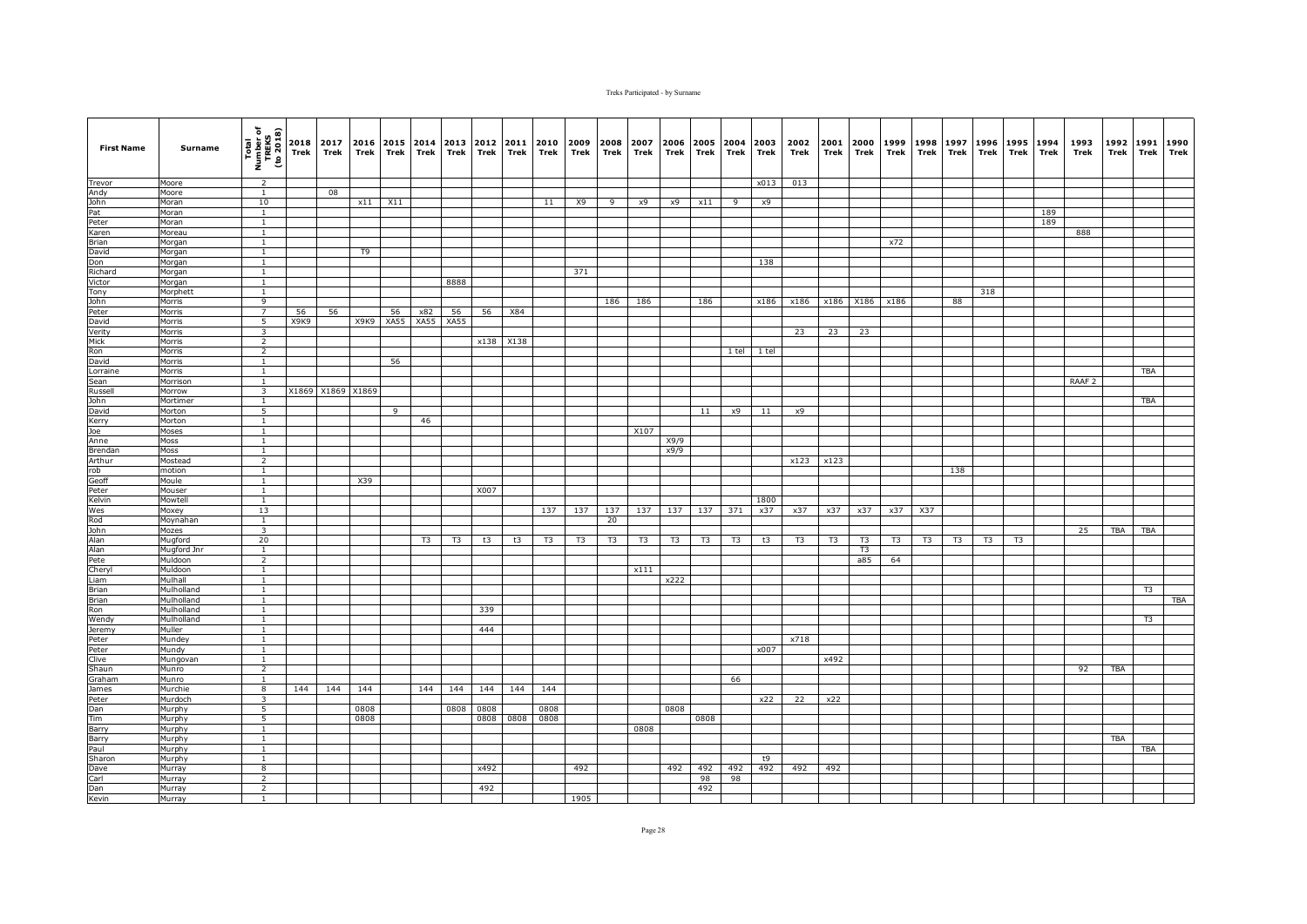| <b>First Name</b> | Surname               | Total<br>Number of<br>TREKS<br>(to 2018) | 2018<br>Trek | 2017<br>Trek | 2016<br>Trek | 2015<br>Trek | Trek | 2014 2013<br>Trek | 2012<br>Trek | 2011<br>Trek | 2010<br>Trek | 2009<br>Trek           | 2008<br>Trek    | 2007<br>Trek | 2006<br>Trek | Trek            | 2005 2004 2003<br>Trek | Trek | 2002<br>Trek | 2001<br>Trek    | 2000<br>Trek | 1999<br>Trek   | 1998<br>Trek   | 1997<br>Trek | 1996<br>Trek | 1995<br>Trek | 1994<br>Trek | 1993<br>Trek | 1992<br>Trek | 1991<br>Trek | 1990<br>Trek |
|-------------------|-----------------------|------------------------------------------|--------------|--------------|--------------|--------------|------|-------------------|--------------|--------------|--------------|------------------------|-----------------|--------------|--------------|-----------------|------------------------|------|--------------|-----------------|--------------|----------------|----------------|--------------|--------------|--------------|--------------|--------------|--------------|--------------|--------------|
| Paul              | Murray                | <sup>1</sup>                             |              |              |              |              |      |                   |              |              |              |                        |                 |              |              |                 |                        |      |              |                 |              |                |                | 70           |              |              |              |              |              |              |              |
| James             | Murray-Parkes         | $\mathbf{1}$                             |              |              |              |              | 50   |                   |              |              |              |                        |                 |              |              |                 |                        |      |              |                 |              |                |                |              |              |              |              |              |              |              |              |
| Rob               | Murrell               | $\mathbf{1}$                             |              |              |              |              | 168  |                   |              |              |              |                        |                 |              |              |                 |                        |      |              |                 |              |                |                |              |              |              |              |              |              |              |              |
| John              | Myers                 | 6                                        |              |              |              |              |      |                   |              |              |              |                        |                 |              |              | 3333            | 3333                   | 3333 | 3333         |                 | x3388 3333   |                |                |              |              |              |              |              |              |              |              |
| Steve             | Myers                 | $\overline{2}$                           |              |              |              |              |      |                   |              |              |              |                        |                 |              |              | 204             | 202                    |      |              |                 |              |                |                |              |              |              |              |              |              |              |              |
| Cameron           | Myrtle                | 12<br>$\overline{2}$                     |              |              | 013          | 013          | 013  | 013               | 013          | 013<br>XP1   | 013          | 013<br>XP <sub>1</sub> | 013             | 013          | 013          | 014             |                        |      |              |                 |              |                |                |              |              |              |              |              |              |              |              |
| Michael           | Najjar<br>Nance       | 13                                       |              |              |              |              |      | 493               | 493          | 493          | 493          | 493                    | 493             | 493          | 493          | 493             | 492                    | 492  | 492          | x492            |              |                |                |              |              |              |              |              |              |              |              |
| Roger<br>Brenton  | Nance                 | $\mathbf{1}$                             |              |              |              |              |      |                   |              |              |              |                        |                 |              | x492         |                 |                        |      |              |                 |              |                |                |              |              |              |              |              |              |              |              |
| Peter             | Nance                 | <sup>1</sup>                             |              |              |              |              |      |                   |              |              |              |                        |                 |              |              |                 |                        |      |              |                 |              |                |                |              | 327          |              |              |              |              |              |              |
| Ian               | Napier                | $\overline{1}$                           |              |              |              |              |      |                   |              |              |              |                        |                 |              |              |                 |                        |      |              |                 |              |                |                |              |              |              |              |              |              | TBA          |              |
| Mark              | Nash                  | <sup>1</sup>                             |              |              |              | 84           |      |                   |              |              |              |                        |                 |              |              |                 |                        |      |              |                 |              |                |                |              |              |              |              |              |              |              |              |
| Grant             | Nathan                | 16                                       | 80           | 80           | 80           | T13          | X327 |                   | t12          |              |              |                        |                 | 22           |              |                 | x2000                  |      |              |                 | 327          | x327           |                | X327         | 20           | 20           | 20           | 20           | <b>TBA</b>   |              |              |
| Richard           | Nathan                | 15                                       |              | 80           | 80           |              | X327 |                   |              |              |              |                        |                 | 22           |              |                 | x2000                  |      |              |                 | 327          | 327            |                | X327         | 20           | 20           | 20           | 20           | <b>TBA</b>   | TBA          | <b>TBA</b>   |
| Paul              | Nathan                | $\overline{2}$                           |              |              |              |              |      |                   |              |              |              |                        |                 |              |              |                 |                        |      |              |                 |              |                |                |              |              |              | 19           | 20           |              |              |              |
| Steven            | Naylor                | $\overline{\mathbf{3}}$                  |              |              |              |              |      | 444               | 444          | 444          |              |                        |                 |              |              |                 |                        |      |              |                 |              |                |                |              |              |              |              |              |              |              |              |
| R                 | Naylor<br>Naylor      | $\mathbf{1}$<br>$\mathbf{1}$             |              |              |              |              |      |                   |              |              |              |                        |                 |              |              |                 |                        | a83  | a83          |                 |              |                |                |              |              |              |              |              |              |              |              |
| Ken               | Neale                 | $\overline{7}$                           |              |              |              |              |      |                   | 008          | 008          | 008          | 008                    | 008             | 008          | x007         |                 |                        |      |              |                 |              |                |                |              |              |              |              |              |              |              |              |
| Dominic           | Neate                 | $\mathbf{1}$                             |              |              |              |              |      | 0808              |              |              |              |                        |                 |              |              |                 |                        |      |              |                 |              |                |                |              |              |              |              |              |              |              |              |
| Michael           | Neil                  | 8                                        | 55           |              | 55           | 55           | 55   | 55                | 55           | 55           | 55           |                        |                 |              |              |                 |                        |      |              |                 |              |                |                |              |              |              |              |              |              |              |              |
| Grace             | Neil                  | $\overline{2}$                           |              |              | X55          | X55          |      |                   |              |              |              |                        |                 |              |              |                 |                        |      |              |                 |              |                |                |              |              |              |              |              |              |              |              |
| Mark              | Nelson                | $\overline{7}$                           |              |              |              |              |      | 493               | 493          |              | 493          | 493                    | 493             | 493          | 493          |                 |                        |      |              |                 |              |                |                |              |              |              |              |              |              |              |              |
| Guy               | Nelson                | $\overline{2}$                           |              |              |              |              |      |                   |              |              |              |                        |                 |              | 15           | 15              |                        |      |              |                 |              |                |                |              |              |              |              |              |              |              |              |
| Shaun             | Nelson                | $\overline{2}$                           |              |              |              |              |      |                   |              |              |              |                        |                 | 1903         | 1903         |                 |                        |      |              |                 |              |                |                |              |              |              |              |              |              |              |              |
| Paul              | Nelson                | $\mathbf{1}$                             |              |              |              |              |      |                   |              |              |              |                        |                 |              |              |                 |                        |      |              |                 |              |                |                |              |              | 77           |              |              |              |              |              |
| Ben               | Neven                 | <sup>1</sup>                             |              |              |              |              |      |                   |              |              |              |                        |                 |              |              |                 |                        |      |              |                 |              |                |                |              |              |              | X27          |              |              |              |              |
| Andy<br>Jon       | Neville<br>New        | $\mathbf{1}$<br>7                        | T16          | T16          | T16          | T16          | T14  | 064<br>T16        | T16          |              |              |                        |                 |              |              |                 |                        |      |              |                 |              |                |                |              |              |              |              |              |              |              |              |
| Kim               | Newbury               | <sup>1</sup>                             |              |              |              |              |      |                   |              |              |              |                        |                 |              | x222         |                 |                        |      |              |                 |              |                |                |              |              |              |              |              |              |              |              |
|                   | Newby                 | <sup>1</sup>                             |              |              |              |              |      |                   |              |              |              |                        |                 |              |              | x222            |                        |      |              |                 |              |                |                |              |              |              |              |              |              |              |              |
| Kim<br>graham     | newell                | <sup>1</sup>                             |              |              |              |              |      |                   |              |              |              |                        |                 |              |              |                 |                        |      |              |                 |              |                |                | X99          |              |              |              |              |              |              |              |
| David             | Newman                | 2                                        |              |              |              |              |      |                   |              |              |              |                        |                 |              |              |                 |                        |      |              |                 |              |                |                |              |              |              | 520          | 520          |              |              |              |
| Wayne             | Newman                | $\overline{2}$                           |              |              |              |              |      |                   |              |              |              |                        |                 |              |              |                 |                        |      |              |                 |              |                |                |              |              |              | 10           | 75           |              |              |              |
| Di                | Newsom                | 6                                        |              |              |              |              |      |                   |              |              |              |                        |                 |              |              |                 |                        |      |              |                 |              |                | 287            | 287          | 84           |              | 84           | 84           |              | TBA          |              |
| Cheryl            | Newsom                | 2                                        |              |              |              |              |      |                   |              |              |              |                        |                 |              |              |                 |                        |      |              |                 |              |                | 688            | 33           |              |              |              |              |              |              |              |
| Philip            | Newson<br>Newton      | $\mathbf{1}$<br>14                       |              |              |              |              |      |                   |              |              | t15          | T <sub>15</sub>        | T <sub>15</sub> | T15          | T15          | T <sub>15</sub> | t15                    | t15  | T15          | T <sub>15</sub> | T5           | T <sub>5</sub> | T <sub>5</sub> | T5           |              |              | 118          |              |              |              |              |
| John<br>David     | Newton                | $\overline{\mathbf{3}}$                  |              |              |              |              |      |                   |              |              |              |                        |                 |              |              |                 |                        | t15  | T15          | T <sub>15</sub> |              |                |                |              |              |              |              |              |              |              |              |
| Keith             | Newton                | $\overline{\mathbf{3}}$                  |              |              |              |              |      |                   |              |              |              |                        |                 |              |              |                 |                        |      |              |                 |              |                |                |              |              |              | 78           | 78           |              | <b>TBA</b>   |              |
| Phil              | Newton                | $\mathbf{1}$                             |              |              |              |              |      |                   |              |              |              |                        |                 |              |              |                 |                        |      | x38          |                 |              |                |                |              |              |              |              |              |              |              |              |
| R                 | Nicholls              | <sup>1</sup>                             |              |              |              |              |      |                   |              |              |              |                        |                 |              |              |                 | a1                     |      |              |                 |              |                |                |              |              |              |              |              |              |              |              |
| Adam              | Nichols               | $\overline{4}$                           |              |              |              |              |      | 454               | 454          | 454          | 454          |                        |                 |              |              |                 |                        |      |              |                 |              |                |                |              |              |              |              |              |              |              |              |
| Michelle          | Nichols               | $\mathbf{1}$                             |              |              |              |              |      |                   |              |              |              |                        |                 |              |              |                 |                        |      | x11          |                 |              |                |                |              |              |              |              |              |              |              |              |
| Harry             | Nicol                 | $\mathbf{1}$                             |              |              |              |              |      |                   |              |              |              |                        |                 |              |              |                 |                        |      | x4444        |                 |              |                |                |              |              |              |              |              |              |              |              |
| Bob               | Nipperess             | $\mathbf{1}$                             |              |              |              |              |      |                   | 111cx        |              |              |                        |                 |              |              |                 |                        |      |              |                 |              |                |                |              |              |              |              |              |              |              |              |
| Michael<br>Ken    | Nissen                | $\mathbf{1}$<br>1                        |              |              |              |              |      |                   |              | X69          | 5RED         |                        |                 |              |              |                 |                        |      |              |                 |              |                |                |              |              |              |              |              |              |              |              |
| Cheryl            | Njorge<br>Noah        | $\overline{2}$                           |              |              |              |              |      |                   |              |              |              |                        |                 |              | 204          | 203             |                        |      |              |                 |              |                |                |              |              |              |              |              |              |              |              |
| Adam              | Noakes                | $\overline{2}$                           | T8           | T8           |              |              |      |                   |              |              |              |                        |                 |              |              |                 |                        |      |              |                 |              |                |                |              |              |              |              |              |              |              |              |
| Rick              | Nock                  | $\overline{2}$                           |              |              |              |              |      |                   |              |              |              |                        |                 |              |              |                 |                        |      |              |                 |              |                |                |              |              |              | 41           | 41           |              |              |              |
| James             | Noel                  | 1                                        |              |              |              |              | x50  |                   |              |              |              |                        |                 |              |              |                 |                        |      |              |                 |              |                |                |              |              |              |              |              |              |              |              |
| Jason             | Noonan                | $\mathbf{1}$                             |              |              |              |              |      |                   |              |              |              |                        |                 |              |              |                 |                        |      |              |                 |              |                |                | 28           |              |              |              |              |              |              |              |
| Peter             | Noone                 | 3                                        |              |              |              |              |      | X168              | 5RED         | X168         |              |                        |                 |              |              |                 |                        |      |              |                 |              |                |                |              |              |              |              |              |              |              |              |
| John              | Norris                | $\overline{1}$                           |              |              |              |              |      |                   |              |              |              |                        |                 |              |              |                 |                        |      |              |                 |              |                |                |              | X17          |              |              |              |              |              |              |
| Chris             | Norton                | 1                                        |              |              |              |              |      |                   |              |              |              | <b>X4</b>              |                 |              |              |                 |                        |      |              |                 |              |                |                |              |              |              |              |              |              |              |              |
| George            | Nosworthy             | $\mathbf{1}$                             |              |              |              |              |      |                   |              |              |              | 40                     |                 |              |              |                 |                        |      |              |                 |              |                |                |              |              |              |              |              |              |              |              |
| Richard           | Nott                  | $\overline{1}$                           |              |              |              |              |      |                   |              |              | 567          |                        |                 |              |              |                 |                        |      |              |                 |              |                |                |              |              |              |              |              |              |              |              |
| Lewis<br>John     | Nottidge<br>Nuccitell | $\mathbf{1}$<br>$\overline{4}$           |              |              | 7674P        |              |      |                   |              | 015          | 015          | 015                    | 014             |              |              |                 |                        |      |              |                 |              |                |                |              |              |              |              |              |              |              |              |
| Scott             | Nuthall               | $\mathbf{1}$                             |              |              |              |              |      |                   |              |              | X988         |                        |                 |              |              |                 |                        |      |              |                 |              |                |                |              |              |              |              |              |              |              |              |
| David             | Nutter                | $\overline{4}$                           | 1966         |              | 1966 1966    | 1966         |      |                   |              |              |              |                        |                 |              |              |                 |                        |      |              |                 |              |                |                |              |              |              |              |              |              |              |              |
| Chris             | Nye                   | $\overline{2}$                           |              |              |              |              |      |                   |              |              | 387          |                        |                 | 387          |              |                 |                        |      |              |                 |              |                |                |              |              |              |              |              |              |              |              |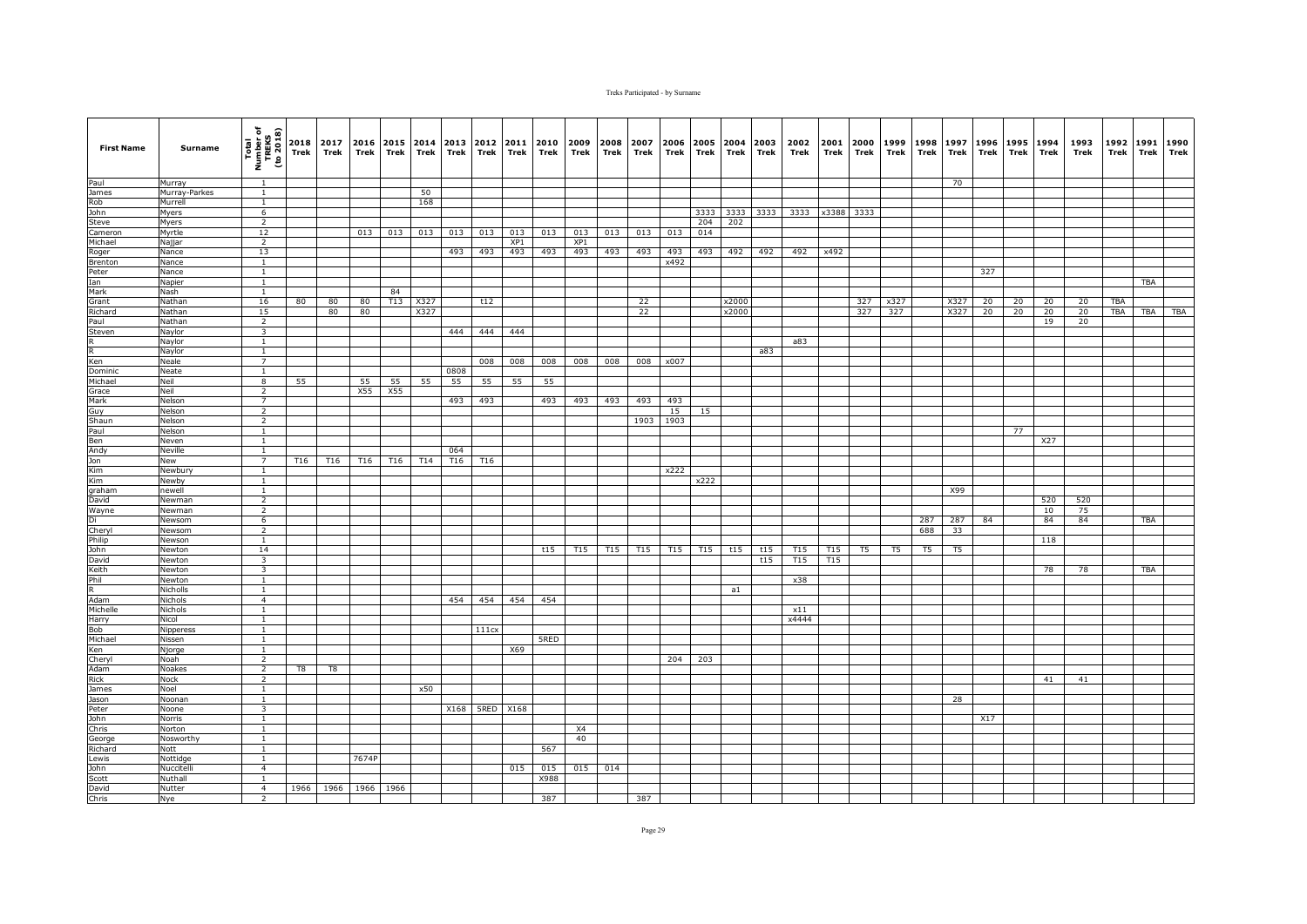| <b>First Name</b> | Surname                  | Total<br>Number of<br>TREKS<br>(to 2018) | Trek  | 2018 2017<br>Trek | 2016<br>Trek | Trek  | 2015 2014<br>Trek    | 2013<br>Trek | 2012<br>Trek | 2011<br>Trek | 2010<br>Trek | 2009<br>Trek | 2008<br>Trek | 2007<br>Trek      | 2006<br>Trek | 2005<br>Trek | 2004<br>Trek | 2003<br>Trek | 2002<br>Trek   | 2001<br>Trek   | 2000<br>Trek | 1999<br>Trek | 1998<br>Trek | 1997<br>Trek        | 1996<br>Trek   | 1995<br>Trek   | 1994<br>Trek   | 1993<br>Trek | 1992<br>Trek | 1991<br><b>Trek</b> | 1990<br>Trek |
|-------------------|--------------------------|------------------------------------------|-------|-------------------|--------------|-------|----------------------|--------------|--------------|--------------|--------------|--------------|--------------|-------------------|--------------|--------------|--------------|--------------|----------------|----------------|--------------|--------------|--------------|---------------------|----------------|----------------|----------------|--------------|--------------|---------------------|--------------|
| Craig             | O'Brian                  | $\overline{1}$                           |       |                   |              |       |                      |              |              |              |              |              |              |                   |              |              |              |              |                |                |              |              |              |                     | T8             |                |                |              |              |                     |              |
| Craig             | O'Brien                  | $\overline{1}$                           |       |                   |              |       |                      |              |              |              |              |              |              |                   |              |              |              |              |                |                |              |              |              |                     |                |                | T <sub>8</sub> |              |              |                     |              |
| Michael           | O'Brien                  | $\mathbf{1}$                             |       |                   |              |       |                      |              |              |              |              |              |              |                   |              |              |              |              |                |                |              |              |              |                     |                |                |                |              |              | TBA                 |              |
| Jane              | O'Connor                 | $\mathbf{1}$                             |       |                   |              |       |                      |              |              |              |              |              |              |                   |              |              |              |              |                |                |              |              | <b>T10</b>   |                     |                |                |                |              |              |                     |              |
| David<br>Terry    | O'gorman<br>O'Hare       | $\mathbf{1}$<br>$\mathbf{1}$             |       |                   |              |       |                      |              |              |              |              |              |              |                   |              |              |              |              |                |                |              |              |              |                     |                |                |                | 32           |              |                     | TBA          |
| Joe               | O'Hehir                  | <sup>1</sup>                             |       | 08                |              |       |                      |              |              |              |              |              |              |                   |              |              |              |              |                |                |              |              |              |                     |                |                |                |              |              |                     |              |
| Lysia             | O'Keefe                  | $5\overline{5}$                          |       |                   |              |       |                      |              |              |              |              |              |              |                   |              |              |              |              |                |                |              |              |              | X688                | 92             |                |                | 566          | TBA          | TBA                 |              |
| Tim               | O'Keefe                  | 3                                        |       |                   |              |       |                      |              |              |              |              |              |              |                   |              |              |              |              |                |                |              |              |              |                     |                |                |                | 566          | <b>TBA</b>   | <b>TBA</b>          |              |
| John              | O'Malley                 | $\mathbf{1}$                             |       |                   |              |       |                      |              |              |              |              |              |              |                   |              |              |              |              |                |                |              |              |              |                     |                |                |                |              |              | <b>TBA</b>          |              |
| Mark              | O'Sullivan               | $\overline{2}$                           | PUP   | PUP               |              |       |                      |              |              |              |              |              |              |                   |              |              |              |              |                |                |              |              |              |                     |                |                |                |              |              |                     |              |
| Gary              | O'Brien                  | 6                                        |       |                   |              |       |                      | 23           |              | 23           | 23           | 23           | 23           | 23                |              |              |              |              |                |                |              |              |              |                     |                |                |                |              |              |                     |              |
| Grahame           | O'Brien                  | $\overline{4}$                           |       |                   |              | 8MUP8 |                      |              | 266          | 67           |              | X67          |              |                   |              |              |              |              |                |                |              |              |              |                     |                |                |                |              |              |                     |              |
| Peter             | O'Brien                  | $\overline{2}$                           |       |                   |              | v8    | V8                   |              |              |              |              |              |              |                   |              |              |              |              |                |                |              |              |              |                     |                |                |                |              |              |                     |              |
| Bill<br>Callen    | O'Brien<br>O'Brien       | $\mathbf{1}$<br>1                        |       |                   |              |       |                      |              | x108         |              |              |              | trekair      |                   |              |              |              |              |                |                |              |              |              |                     |                |                |                |              |              |                     |              |
| Denis             | O'Brien                  | $\mathbf{1}$                             |       |                   |              |       |                      |              |              |              |              |              |              |                   |              | x007         |              |              |                |                |              |              |              |                     |                |                |                |              |              |                     |              |
| Hayley            | O'Brien                  | <sup>1</sup>                             |       |                   |              | v8    |                      |              |              |              |              |              |              |                   |              |              |              |              |                |                |              |              |              |                     |                |                |                |              |              |                     |              |
| Matt              | O'Brien                  | <sup>1</sup>                             |       |                   | 1AB          |       |                      |              |              |              |              |              |              |                   |              |              |              |              |                |                |              |              |              |                     |                |                |                |              |              |                     |              |
| Meg               | O'Brien                  | <sup>1</sup>                             |       |                   |              |       |                      |              |              |              |              |              |              |                   |              |              | t9           |              |                |                |              |              |              |                     |                |                |                |              |              |                     |              |
| John              | O'Connell                | 2                                        |       |                   |              |       |                      |              |              |              |              |              |              |                   |              |              |              |              | 007            |                | 007          |              |              |                     |                |                |                |              |              |                     |              |
| <b>Brad</b>       | O'Connor                 | <sup>1</sup>                             |       |                   |              |       |                      |              |              |              |              |              | <b>B52</b>   |                   |              |              |              |              |                |                |              |              |              |                     |                |                |                |              |              |                     |              |
| Gary              | O'Connor                 | 1                                        |       |                   |              |       |                      |              |              | 014          |              |              |              |                   |              |              |              |              |                |                |              |              |              |                     |                |                |                |              |              |                     |              |
| Kate              | O'Connor                 | $\mathbf{1}$                             |       |                   |              |       |                      |              |              |              |              | X34          |              |                   |              |              |              |              |                |                |              |              |              |                     |                |                |                |              |              |                     |              |
| Paula             | O'Connor                 | <sup>1</sup>                             |       |                   |              |       |                      |              |              |              |              |              |              |                   |              |              |              |              |                |                |              | 96           |              |                     |                |                |                |              |              |                     |              |
| Anton<br>Chris    | O'Kane<br>O'Keefe        | $\overline{\mathbf{3}}$<br>3             |       |                   |              |       |                      |              |              |              |              |              | 604          | 604               | 604          |              |              |              |                |                |              | X6           | 28           | X28                 |                |                |                |              |              |                     |              |
| Reg               | O'Keefe                  | $\overline{\mathbf{3}}$                  |       |                   |              |       |                      |              |              |              |              |              | 604          | 604               | 604          |              |              |              |                |                |              |              |              |                     |                |                |                |              |              |                     |              |
| Sharon            | O'Keefe                  | $\mathbf{1}$                             |       |                   |              |       |                      |              | 88           |              |              |              |              |                   |              |              |              |              |                |                |              |              |              |                     |                |                |                |              |              |                     |              |
| Jim               | O'Mahony                 | 9                                        |       |                   |              |       |                      |              |              |              |              |              |              |                   |              |              | 1869         | 1869         | 1869           | 1869           |              |              |              | 1869 1869 1869 1869 |                | X107           |                |              |              |                     |              |
| Dave              | O'Neil                   | <sup>1</sup>                             |       |                   |              |       |                      |              |              |              |              |              |              |                   |              | 9K9          |              |              |                |                |              |              |              |                     |                |                |                |              |              |                     |              |
| Terry             | O'Neill                  | $\overline{1}$                           |       |                   |              |       |                      |              |              |              |              |              |              |                   |              |              | a97          |              |                |                |              |              |              |                     |                |                |                |              |              |                     |              |
| Ken               | O'Reilly                 | <sup>1</sup>                             |       |                   |              |       |                      |              |              |              |              |              |              |                   |              |              |              |              | x202           |                |              |              |              |                     |                |                |                |              |              |                     |              |
| Warren            | O'Shannessy              | $\overline{1}$                           |       |                   |              |       |                      | x168         |              |              |              |              |              |                   |              |              |              |              |                |                |              |              |              |                     |                |                |                |              |              |                     |              |
| Bob               | O'Shea                   | 10                                       | X1869 | X1869             | X1869        | X1869 | X1869                | X1869        | x1869        | X1869        | X1869        | X1869        |              |                   |              |              |              |              |                |                |              |              |              |                     |                |                |                |              |              |                     |              |
| Carol<br>Mike     | O'Shea                   | 10<br>16                                 | 40    | 40                | 40           | 40    | 40                   | 40           | 40           | 40<br>t14    | 40<br>t14    | X1869<br>T14 |              |                   | T14          | T14          | t14          | t14          | T14            | T14            | T14          | T14          | T14          | T14                 | T14            | T14            | T14            |              |              |                     |              |
| John              | O'Sullivan<br>O'Sullivan | $\mathbf{1}$                             |       |                   |              |       |                      |              |              | 0808         |              |              |              |                   |              |              |              |              |                |                |              |              |              |                     |                |                |                |              |              |                     |              |
| Des               | Oakhill                  | 2                                        |       |                   |              |       |                      |              |              |              |              |              | X369         | 303               |              |              |              |              |                |                |              |              |              |                     |                |                |                |              |              |                     |              |
| Ross              | Oakman                   | 10                                       |       |                   |              |       |                      |              |              |              |              | 59           | 59           |                   | 59           | 59           | 59           |              | 59             |                |              |              | 94           |                     | 94             | 94             | 94             |              |              |                     |              |
| Grant             | Oayda                    | $\overline{2}$                           |       |                   | 123          | 123   |                      |              |              |              |              |              |              |                   |              |              |              |              |                |                |              |              |              |                     |                |                |                |              |              |                     |              |
| Dene              | Oehme                    | 6                                        |       |                   |              |       |                      |              |              |              |              |              |              |                   |              |              |              |              | T <sub>8</sub> | T <sub>8</sub> | t15          | t8           | T8           |                     |                | T <sub>8</sub> |                |              |              |                     |              |
| Phillip           | Offer                    | $\overline{1}$                           |       |                   |              |       |                      |              |              |              |              |              |              |                   |              |              |              | x122         |                |                |              |              |              |                     |                |                |                |              |              |                     |              |
| Peter             | Ogg                      | $\overline{2}$                           |       |                   |              |       |                      |              |              |              |              |              |              |                   |              |              |              |              |                |                |              | x007         | X007         |                     |                |                |                |              |              |                     |              |
| Morgan            | Ogg                      | $\mathbf{1}$                             |       |                   |              |       |                      |              |              |              |              |              |              |                   |              |              | x7           |              |                |                |              |              |              |                     |                |                |                |              |              |                     |              |
| Gary<br>Simon     | Oldman<br>Oliver         | 18<br>$\overline{2}$                     |       |                   |              | t9    | T <sub>9</sub><br>50 | T9<br>50     | t9           | t9           | t9           | T9           | T9           | T9                | T9           | T9           | t9           | t9           | T9             | T9             |              |              |              |                     | T9             | T9             | T9             |              |              |                     |              |
| Richard           | Oliver                   | <sup>1</sup>                             |       |                   |              |       |                      |              |              |              |              |              |              |                   |              |              | 095          |              |                |                |              |              |              |                     |                |                |                |              |              |                     |              |
| Craig             | Opie                     | 5                                        |       |                   |              |       |                      |              |              |              | 137          | 137          | X37          | x37               | x37          |              |              |              |                |                |              |              |              |                     |                |                |                |              |              |                     |              |
| David             | Oram                     | $\overline{\mathbf{3}}$                  |       |                   |              | X42   |                      | X42          | X42          |              |              |              |              |                   |              |              |              |              |                |                |              |              |              |                     |                |                |                |              |              |                     |              |
| Janny             | Oram                     | 2                                        |       |                   |              | X42   |                      |              | X42          |              |              |              |              |                   |              |              |              |              |                |                |              |              |              |                     |                |                |                |              |              |                     |              |
| Nick              | Osboine                  | $\mathbf{1}$                             |       |                   |              |       |                      |              | 24           |              |              |              |              |                   |              |              |              |              |                |                |              |              |              |                     |                |                |                |              |              |                     |              |
| John              | Osborne                  | 12                                       |       |                   |              |       |                      |              |              |              | X8           | $\times 8$   |              |                   |              |              |              |              |                | x8             |              | X8           | X8           | X8                  | X8             | X8             | X8             | 8            | TBA          | TBA                 |              |
| Norm              | Osmand                   | $\overline{2}$                           |       |                   |              |       |                      |              |              | 371          |              | x371         |              |                   |              |              |              |              |                |                |              |              |              |                     |                |                |                |              |              |                     |              |
| Mark              | Osmand                   | <sup>1</sup>                             |       |                   |              |       |                      |              |              |              |              | X371         |              |                   |              |              |              |              |                |                |              |              |              |                     |                |                |                |              |              |                     |              |
| Duncan<br>Nick    | Overton<br>Ovnicek       | 10<br><sup>1</sup>                       |       | CX333 CX333       |              | 333CX |                      |              | 333Cx 333cx  | 333CX        | 333CX        |              |              | 333CX 333CX 333CX |              | x26          |              |              |                |                |              |              |              |                     |                |                |                |              |              |                     |              |
| <b>Nick</b>       | Ovnicek                  | $\mathbf{1}$                             |       |                   |              |       |                      |              |              |              |              |              |              |                   | x26          |              |              |              |                |                |              |              |              |                     |                |                |                |              |              |                     |              |
| Max               | Paddison                 | $\overline{2}$                           |       |                   |              |       |                      |              |              |              |              |              |              |                   |              |              |              |              |                |                |              |              |              |                     |                |                | 287            | 287          |              |                     |              |
| Steve             | Paddison                 | $\mathbf{1}$                             |       |                   |              |       |                      |              |              |              |              |              |              |                   |              |              |              |              |                |                |              |              |              |                     |                |                | 287            |              |              |                     |              |
| John              | Padjan                   | $\overline{1}$                           |       |                   |              |       |                      |              |              |              |              |              |              |                   |              |              |              |              | 100            |                |              |              |              |                     |                |                |                |              |              |                     |              |
| David             | Page                     | $5\overline{5}$                          |       |                   |              |       |                      |              |              |              |              |              |              |                   |              |              |              |              | $\overline{2}$ | x2             |              | 2            | 93           |                     | X <sub>2</sub> |                |                |              |              |                     |              |
| Stan              | Page                     | $\overline{2}$                           |       |                   |              |       |                      |              |              |              |              |              |              |                   | x99          | x99          |              |              |                |                |              |              |              |                     |                |                |                |              |              |                     |              |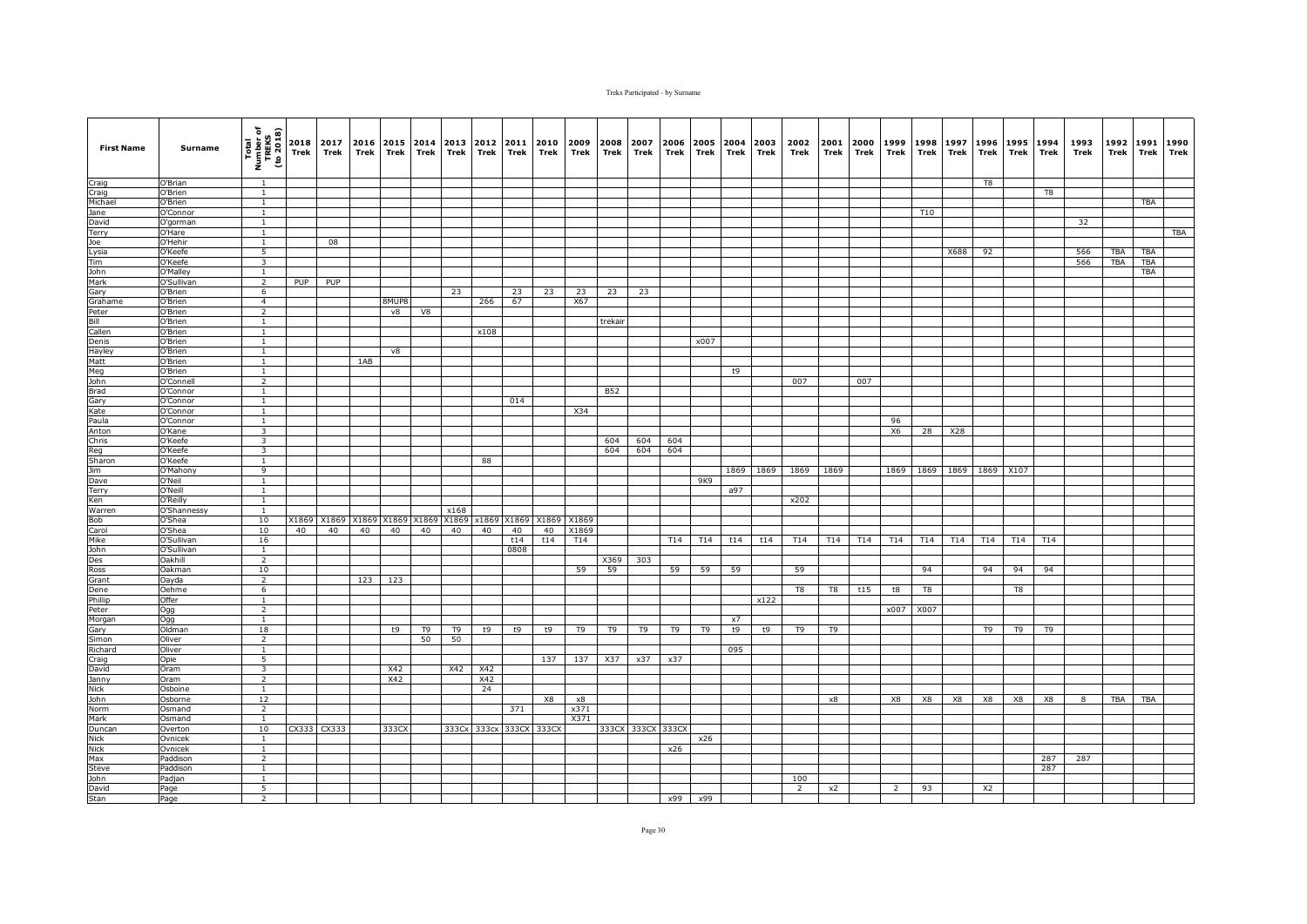| <b>First Name</b>   | Surname               | Total<br>Number of<br>TREKS<br>(to 2018) | 2018<br>Trek   | 2017<br>Trek   | 2016<br>Trek   | 2015<br>Trek | Trek           | 2014 2013<br>Trek | 2012<br>Trek   | 2011<br>Trek   | 2010<br>Trek   | 2009<br>Trek   | 2008<br>Trek            | 2007<br>Trek   | 2006<br>Trek                  | 2005<br><b>Trek</b> | 2004<br>Trek | 2003<br>Trek   | 2002<br>Trek | 2001<br>Trek | 2000<br>Trek | 1999<br>Trek | 1998<br>Trek | 1997<br>Trek | 1996<br>Trek | 1995<br>Trek | 1994<br>Trek   | 1993<br>Trek   | 1992<br>Trek | 1991<br>Trek | 1990<br>Trek |
|---------------------|-----------------------|------------------------------------------|----------------|----------------|----------------|--------------|----------------|-------------------|----------------|----------------|----------------|----------------|-------------------------|----------------|-------------------------------|---------------------|--------------|----------------|--------------|--------------|--------------|--------------|--------------|--------------|--------------|--------------|----------------|----------------|--------------|--------------|--------------|
| Analia              | Paino                 | $\overline{2}$                           |                |                | T5             | T5           |                |                   |                |                |                |                |                         |                |                               |                     |              |                |              |              |              |              |              |              |              |              |                |                |              |              |              |
| Doug                | Painting              | <sup>1</sup>                             |                |                |                |              |                |                   |                |                |                |                |                         | 308            |                               |                     |              |                |              |              |              |              |              |              |              |              |                |                |              |              |              |
| George<br>Al        | Palby<br>Palmer       | $\mathbf{1}$<br>$\overline{4}$           |                |                |                |              |                |                   |                |                |                |                |                         |                |                               |                     |              |                |              |              | 24           | 24           | 24           | 24           |              |              |                |                |              |              | TBA          |
| Shane               | Palmer                | $\mathbf{1}$                             |                |                |                |              |                |                   |                |                |                |                |                         |                |                               |                     |              |                |              |              |              | 60           |              |              |              |              |                |                |              |              |              |
| Shannon             | Palmer                | $\mathbf{1}$                             |                |                |                |              |                |                   |                |                |                |                |                         |                | x37                           |                     |              |                |              |              |              |              |              |              |              |              |                |                |              |              |              |
| John                | Papaemanouil          | <sup>1</sup>                             |                |                |                |              |                |                   |                |                |                |                |                         |                | 492                           |                     |              |                |              |              |              |              |              |              |              |              |                |                |              |              |              |
| John                | Papaemanouil          | <sup>1</sup>                             |                |                |                |              |                |                   |                |                |                |                |                         |                |                               |                     |              | 49ft           |              |              |              |              |              |              |              |              |                |                |              |              |              |
| Kerry               | Pappas                | $\mathbf{1}$                             | X1100          |                |                |              |                |                   |                |                |                |                |                         |                |                               |                     |              |                |              |              |              |              |              |              |              |              |                |                |              |              |              |
| Greg<br>Lachie      | Paramor<br>Paramor    | 11<br>5                                  | 20<br>20       | 20<br>20       | 20<br>20       | 20<br>20     |                |                   |                |                |                | 20<br>2020     | 20                      |                |                               | 20                  | 20           | 20             | 20           | x18          |              |              |              |              |              |              |                |                |              |              |              |
| Brett               | Pareezer              | $\mathbf{1}$                             |                |                |                |              |                |                   |                |                |                |                |                         |                |                               |                     | 303          |                |              |              |              |              |              |              |              |              |                |                |              |              |              |
| Luke                | Parker                | 5                                        |                |                |                | 22           | 22             | 022               |                |                | 22             | 019            |                         |                |                               |                     |              |                |              |              |              |              |              |              |              |              |                |                |              |              |              |
| Morgan              | Parker                | $\overline{5}$                           |                | 22             |                |              | 22             | 022               |                | 22             |                | 019            |                         |                |                               |                     |              |                |              |              |              |              |              |              |              |              |                |                |              |              |              |
| Ross                | Parker                | $\overline{4}$                           |                |                |                | 22           |                |                   |                | 22             | 22             | 019            |                         |                |                               |                     |              |                |              |              |              |              |              |              |              |              |                |                |              |              |              |
| Wayne               | Parker                | <sup>1</sup>                             |                |                |                |              |                |                   |                |                |                |                |                         |                |                               |                     |              |                |              |              |              |              |              |              | 162          |              |                |                |              |              |              |
| Val<br>Barry        | Parkes<br>Parks       | $\overline{2}$<br>9                      | 68             |                | 68             |              |                |                   |                | 68             | 68             | 65             |                         |                |                               |                     |              |                |              |              |              |              |              |              | 48           |              | 25<br>X45      | 66<br>45       | TBA          |              |              |
| Paul                | Parks                 | <sup>1</sup>                             |                |                | 68             |              |                |                   |                |                |                |                |                         |                |                               |                     |              |                |              |              |              |              |              |              |              |              |                |                |              |              |              |
| John                | Parmenter             | <sup>1</sup>                             |                |                |                |              |                |                   |                |                |                |                |                         |                |                               |                     |              |                |              |              |              |              |              |              | X51          |              |                |                |              |              |              |
| Greg                | Parsons               | $\overline{1}$                           |                |                |                |              |                |                   |                |                |                |                |                         |                |                               |                     |              |                |              |              |              |              | X20          |              |              |              |                |                |              |              |              |
| Rob                 | Pascoe                | $\overline{2}$                           | 2020           |                | 2020           |              |                |                   |                |                |                |                |                         |                |                               |                     |              |                |              |              |              |              |              |              |              |              |                |                |              |              |              |
| John                | Pasula                | $\overline{7}$                           |                |                |                | 014          |                |                   |                | 014            | 014            | 014            | 014                     | 014            | 014                           |                     |              |                |              |              |              |              |              |              |              |              |                |                |              |              |              |
| Doug<br>Bhogilal    | Pasula<br>Patel       | $\mathbf{1}$<br>1                        |                |                |                |              |                |                   |                |                | 85             |                | 013                     |                |                               |                     |              |                |              |              |              |              |              |              |              |              |                |                |              |              |              |
| Bill                | Patrick               | 15                                       | T1             | T1             |                | T1           | T1             | t1                | t1             | T1             | t1             | T1             | $\overline{4}$          | $\overline{4}$ | $\overline{4}$                |                     |              | x444 x444      |              | 9            |              |              |              |              |              |              |                |                |              |              |              |
| Stephen             | Patrick               | $\mathbf{1}$                             |                |                |                |              |                |                   |                |                |                |                |                         |                |                               |                     |              |                |              |              |              |              |              |              |              |              |                | 500            |              |              |              |
| Brian               | Patterson             | <sup>1</sup>                             |                |                |                |              |                |                   |                |                |                |                |                         |                |                               |                     |              |                |              |              | x39          |              |              |              |              |              |                |                |              |              |              |
| Lee                 | Patterson             | $\mathbf{1}$                             |                |                |                |              |                |                   |                |                |                |                |                         |                |                               |                     |              |                |              |              |              |              |              |              |              |              | X89            |                |              |              |              |
| Paul                | Pattison              | $\overline{2}$                           |                |                |                |              |                |                   |                |                |                |                |                         |                |                               |                     | 28           | 28             |              |              |              |              |              |              |              |              |                |                |              |              |              |
| Brenton<br>Tim      | Patton                | $\overline{2}$<br>$\overline{1}$         |                |                |                |              |                |                   |                |                |                |                |                         |                | X <sub>3</sub> K <sub>3</sub> |                     |              |                |              |              |              |              |              |              |              | 27           |                | 27             |              |              |              |
| Tony                | Patton<br>Paul        | $\mathbf{1}$                             |                |                |                |              |                |                   |                |                |                |                |                         |                |                               |                     |              |                | x193         |              |              |              |              |              |              |              |                |                |              |              |              |
| Noel                | Paulin                | $\overline{8}$                           | 858            | 858            | 858            | 858          | 858            | 858               | 858            | $\overline{4}$ |                |                |                         |                |                               |                     |              |                |              |              |              |              |              |              |              |              |                |                |              |              |              |
| Raymond             | Paulin                | 6                                        | 858            |                | 858            | 858          | 858            |                   | 858            | $\overline{4}$ |                |                |                         |                |                               |                     |              |                |              |              |              |              |              |              |              |              |                |                |              |              |              |
| Kevin               | Paulin                | 2                                        |                | 858            |                |              |                | 858               |                |                |                |                |                         |                |                               |                     |              |                |              |              |              |              |              |              |              |              |                |                |              |              |              |
| Sophie              | Paulin                | $\overline{2}$                           |                |                | 858            | 858          |                |                   |                |                |                |                |                         |                |                               |                     |              |                |              |              |              |              |              |              |              |              |                |                |              |              |              |
| Robert<br>Catherine | Paulin                | $1\,$<br>$\mathbf{1}$                    |                | 858            |                |              |                |                   |                |                |                |                |                         |                |                               |                     |              | 1 tel          |              |              |              |              |              |              |              |              |                |                |              |              |              |
| Gail                | Payne<br>Peabody      | $\overline{2}$                           |                |                |                |              |                |                   |                |                |                |                |                         |                | 203                           | 203                 |              |                |              |              |              |              |              |              |              |              |                |                |              |              |              |
| Stephen             | Peam                  | $\overline{2}$                           |                |                |                |              |                |                   |                | 444cx 444cx    |                |                |                         |                |                               |                     |              |                |              |              |              |              |              |              |              |              |                |                |              |              |              |
| John                | Pearson               | $\mathbf{1}$                             |                |                |                |              |                |                   |                |                |                |                | 76                      |                |                               |                     |              |                |              |              |              |              |              |              |              |              |                |                |              |              |              |
| John                | Peaty                 | 24                                       |                | -7             |                |              | $\overline{7}$ |                   | $\overline{7}$ | $\overline{7}$ | $\overline{7}$ | $\overline{7}$ | $\overline{\mathbf{8}}$ | X7             | $\overline{7}$                | $\overline{7}$      | A7           | $\overline{7}$ | x7           | x1001        |              | x7           |              |              | 7            | PLANE        | $\overline{7}$ | $\overline{7}$ | <b>TBA</b>   | <b>TBA</b>   | TBA          |
| Gavin               | Peaty                 | 8                                        | $\overline{7}$ | $\overline{7}$ | $\overline{7}$ |              | $\overline{7}$ |                   | $\overline{7}$ | $\overline{7}$ | $\overline{7}$ | $\overline{7}$ |                         |                |                               |                     |              |                |              |              |              |              |              |              |              |              |                |                |              |              |              |
| Wolter<br>Barry     | Peeters<br>Peirce     | $\overline{2}$<br>$\mathbf{1}$           | T <sub>5</sub> | T <sub>5</sub> |                |              |                |                   |                |                |                |                | X386                    |                |                               |                     |              |                |              |              |              |              |              |              |              |              |                |                |              |              |              |
| Simon               | Peisley               | 1                                        |                |                |                |              |                |                   |                |                |                | 72C            |                         |                |                               |                     |              |                |              |              |              |              |              |              |              |              |                |                |              |              |              |
| Simon               | Peisley               | $\mathbf{1}$                             |                |                |                |              |                |                   |                |                |                | 72C            |                         |                |                               |                     |              |                |              |              |              |              |              |              |              |              |                |                |              |              |              |
| Garry               | Pellett               | $\overline{1}$                           |                |                |                |              |                |                   |                |                |                | 014            |                         |                |                               |                     |              |                |              |              |              |              |              |              |              |              |                |                |              |              |              |
| Stephen             | Pembro                | $\mathbf{1}$                             |                | 08             |                |              |                |                   |                |                |                |                |                         |                |                               |                     |              |                |              |              |              |              |              |              |              |              |                |                |              |              |              |
| Wes                 | Pembroke              | 11                                       | 84             | 84             |                | 84           | x85            | T13               | 84             | 84             | 84             | 85             | 85                      | 85             |                               |                     |              |                |              |              |              |              |              |              |              |              |                |                |              |              |              |
| Lachlan             | Pembroke              | <sup>1</sup>                             |                |                |                |              |                | X84               |                |                |                |                |                         |                |                               |                     |              |                |              |              |              |              |              |              |              |              |                |                |              | T10          |              |
| Karen<br>Frank      | Penberthy<br>Pennings | $\mathbf{1}$<br><sup>1</sup>             |                |                |                |              |                |                   |                |                | 151            |                |                         |                |                               |                     |              |                |              |              |              |              |              |              |              |              |                |                |              |              |              |
| Neil                | Peppitt               | 3                                        |                |                | x11            | 11           | x11            |                   |                |                |                |                |                         |                |                               |                     |              |                |              |              |              |              |              |              |              |              |                |                |              |              |              |
| <b>Brett</b>        | Pereezer              | $\overline{1}$                           |                |                |                |              |                |                   |                |                |                |                |                         |                | 303                           |                     |              |                |              |              |              |              |              |              |              |              |                |                |              |              |              |
| Ron                 | Perich                | $\overline{\mathbf{8}}$                  |                |                |                |              |                |                   |                | 07             |                | 07             | 07                      |                |                               | 07                  |              |                | 07           |              | 07           | 07           |              | 07           |              |              |                |                |              |              |              |
| B                   | Perigo                | $\mathbf{1}$                             |                |                |                |              |                |                   |                |                |                |                |                         |                |                               |                     |              |                |              |              | A122         |              |              |              |              |              |                |                |              |              |              |
| Arnold              | Perl                  | $\mathbf{1}$                             |                |                |                |              |                |                   |                |                |                |                |                         |                |                               |                     |              |                | 79           |              |              |              |              |              |              |              |                |                |              |              |              |
| Alan<br>Louis       | Perman<br>Persohn     | 3<br><sup>1</sup>                        |                |                |                |              | 044            |                   |                |                |                |                |                         |                |                               |                     |              |                | 93           | 93           |              |              |              |              |              |              |                |                |              |              |              |
| Leanne              | Petchell              | $\mathbf{1}$                             |                |                |                |              |                |                   |                |                |                |                |                         |                |                               |                     |              |                | 1893         |              |              |              |              |              |              |              |                |                |              |              |              |
| Robert              | Peters                | <sup>1</sup>                             |                |                |                |              |                |                   |                |                |                |                |                         |                |                               |                     |              |                |              |              |              |              |              |              |              |              | X118           |                |              |              |              |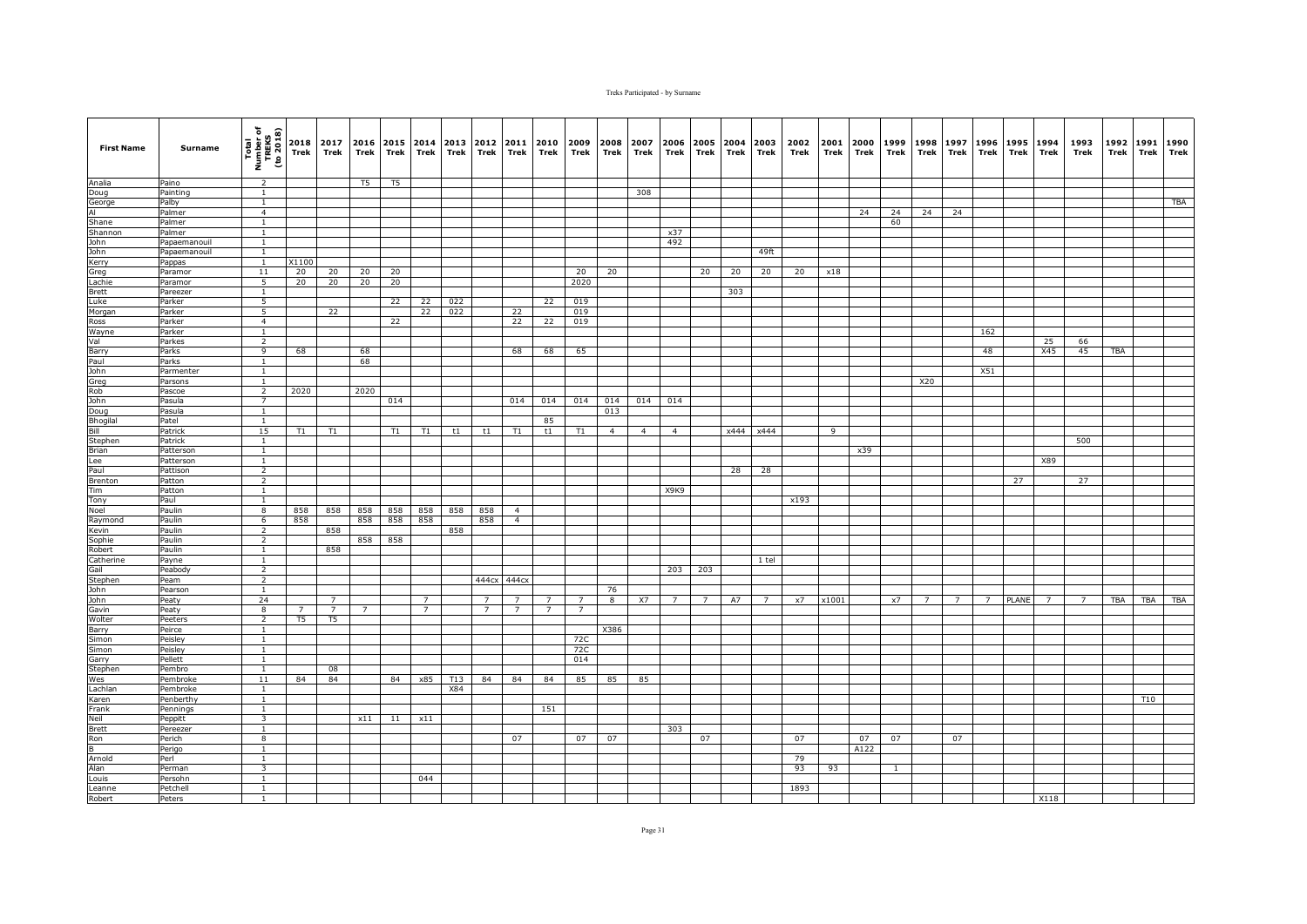| <b>First Name</b> | Surname                  | Total<br>Number of<br>TREKS<br>(to 2018) | Trek           | 2018 2017<br>Trek | 2016<br>Trek | Trek | 2015 2014<br>Trek | 2013<br>Trek | 2012<br>Trek | 2011<br>Trek | 2010<br>Trek   | 2009<br>Trek   | 2008<br>Trek | 2007<br>Trek   | 2006<br>Trek   | Trek      | 2005 2004 2003<br>Trek | Trek        | 2002<br>Trek | 2001<br>Trek   | 2000<br>Trek   | 1999<br>Trek | 1998<br>Trek | 1997<br>Trek | 1996<br>Trek | 1995<br>Trek | 1994<br>Trek   | 1993<br>Trek   | 1992<br>Trek | 1991<br>Trek | 1990<br>Trek |
|-------------------|--------------------------|------------------------------------------|----------------|-------------------|--------------|------|-------------------|--------------|--------------|--------------|----------------|----------------|--------------|----------------|----------------|-----------|------------------------|-------------|--------------|----------------|----------------|--------------|--------------|--------------|--------------|--------------|----------------|----------------|--------------|--------------|--------------|
| Ric               | Peterson                 | 3                                        |                |                   |              |      |                   |              |              |              |                |                |              |                |                | 18        | 18                     | x18         |              |                |                |              |              |              |              |              |                |                |              |              |              |
| Neil              | Peterson                 | 1                                        |                |                   | X22          |      |                   |              |              |              |                |                |              |                |                |           |                        |             |              |                |                |              |              |              |              |              |                |                |              |              |              |
| Hamish            | Petrie                   | $\overline{2}$                           |                |                   |              |      | 044               |              | 044          |              |                |                |              |                |                |           |                        |             |              |                |                |              |              |              |              |              |                |                |              |              |              |
| Fabio             | Petrusa                  | $\overline{4}$                           |                |                   |              |      |                   |              |              |              |                |                |              |                |                |           |                        | x3333 x3333 | k9k9         | x3388          |                |              |              |              |              |              |                |                |              |              |              |
| James<br>Chris    | Petty<br>Philips         | $\mathbf{1}$<br>1                        |                | X42               |              |      |                   |              |              |              |                |                |              |                |                |           |                        |             |              |                |                | x72          |              |              |              |              |                |                |              |              |              |
| Bruce             | Phillips                 | 15                                       |                |                   |              |      |                   |              |              |              |                | XB3            | T13          | T13            | T13            | 22        | 22                     | 22          | 22           | 22             | x22            | 22           |              |              | 20           |              | X20            | 20             | <b>TBA</b>   |              |              |
| Gordon            | Phillips                 | 8                                        |                |                   |              |      |                   |              |              |              |                | XB3            |              |                |                | x22       | 22                     | x22         | x22          | 22             | 22             | 22           |              |              |              |              |                |                |              |              |              |
| Cecil             | Phillips                 | 6                                        | 8888           | 8888              | 8888         | 8888 | 8888              | 8888         |              |              |                |                |              |                |                |           |                        |             |              |                |                |              |              |              |              |              |                |                |              |              |              |
| John              | Phillips                 | $\overline{4}$                           |                |                   |              |      |                   |              |              |              |                |                |              |                |                |           |                        |             | x22          | 22             | x22            | x22          |              |              |              |              |                |                |              |              |              |
| Shane             | Phillips                 | $\overline{4}$                           | X888           | X888              |              |      | 8888              | 8888         |              |              |                |                |              |                |                |           |                        |             |              |                |                |              |              |              |              |              |                |                |              |              |              |
| David             | Phillips                 | 1                                        |                |                   |              |      |                   |              |              |              |                |                |              |                |                | x22       |                        |             |              |                |                |              |              |              |              |              |                |                |              |              |              |
| Graeme            | Phillis                  | $\overline{2}$                           |                |                   |              |      |                   |              |              |              |                |                |              |                |                |           |                        |             |              |                |                | 6            |              |              |              |              | 6              |                |              |              |              |
| bob<br>Greg       | phipps<br>Phipson        | $\mathbf{1}$<br><sup>1</sup>             |                |                   |              |      |                   |              |              |              |                |                |              |                |                |           |                        |             |              | 013            |                |              |              | X56          |              |              |                |                |              |              |              |
| Mark              | Pianta                   | 5                                        |                |                   |              |      |                   |              |              |              |                |                |              |                | 100            |           |                        |             | 100          |                | 100            |              | 100          |              |              | 100          |                |                |              |              |              |
| Kerry             | Pidcock                  | 1                                        |                |                   |              |      |                   |              |              |              |                |                |              |                |                |           |                        |             |              |                |                |              |              |              | 75           |              |                |                |              |              |              |
| Leonie            | Pierce                   | <sup>1</sup>                             |                | CX111             |              |      |                   |              |              |              |                |                |              |                |                |           |                        |             |              |                |                |              |              |              |              |              |                |                |              |              |              |
| Darryl            | Pike                     | 5                                        |                |                   |              |      |                   |              |              |              |                |                |              |                |                |           | 78                     |             | 911          | a911           | 911            |              |              |              |              | 53           |                |                |              |              |              |
| Gareth            | Pike                     | $\overline{4}$                           |                |                   |              |      |                   |              |              |              |                |                |              |                |                |           | 78                     |             | 911          |                | 911            |              |              |              |              | 53           |                |                |              |              |              |
| Don               | Pinel                    | $\mathbf{1}$                             |                |                   |              |      |                   |              |              |              |                |                |              |                |                |           |                        | 2 tel       |              |                |                |              |              |              |              |              |                |                |              |              |              |
| Dominic           | Pinneri                  | $\overline{2}$                           |                |                   |              |      |                   |              |              |              |                |                |              |                |                |           | x013                   | 015         |              |                |                |              |              |              |              |              |                |                |              |              |              |
| Barry<br>Brett    | Pitcher<br>Pitcher       | $\overline{4}$<br>$\overline{1}$         | 1966<br>39     |                   | 1966 1966    | 1966 |                   |              |              |              |                |                |              |                |                |           |                        |             |              |                |                |              |              |              |              |              |                |                |              |              |              |
| Luke              | Pitcher                  | 1                                        | X1966          |                   |              |      |                   |              |              |              |                |                |              |                |                |           |                        |             |              |                |                |              |              |              |              |              |                |                |              |              |              |
| Terry             | Pitkin                   | 5                                        |                |                   |              |      |                   |              |              |              |                |                |              |                |                |           |                        |             | 186          |                |                | 627          | 627          | 627          |              | 626          |                |                |              |              |              |
| Dennis            | Pitman                   | $\overline{2}$                           |                |                   |              |      |                   |              |              |              |                |                |              |                |                |           |                        |             | 013          | x013           |                |              |              |              |              |              |                |                |              |              |              |
| Phil              | Planten                  | 10                                       | 005            | 005               | 005          | 005  | 005               | X005         | 005          | 005          | X005           | x005           |              |                |                |           |                        |             |              |                |                |              |              |              |              |              |                |                |              |              |              |
| Gary              | Plapp                    | 5                                        |                |                   |              |      |                   |              |              |              |                | 89             | 89           |                | 89             | 89        | 89                     |             |              |                |                |              |              |              |              |              |                |                |              |              |              |
| Matthew           | Playfair                 | <sup>1</sup>                             |                |                   |              |      |                   |              |              | 21           |                |                |              |                |                |           |                        |             |              |                |                |              |              |              |              |              |                |                |              |              |              |
| Alan              | Plum                     | $\overline{2}$                           |                |                   |              |      |                   | 444          | 444          |              |                |                |              |                |                |           |                        |             |              |                |                |              |              |              |              |              |                |                |              |              |              |
| Graeme            | Plummer                  | $\mathbf{1}$<br><sup>1</sup>             |                |                   |              |      |                   |              |              | X65          |                |                |              |                |                |           |                        |             | A97          |                |                |              |              |              |              |              |                |                |              |              |              |
| Borys<br>Guy      | Pluznyk<br>Podmore       | $\mathbf{1}$                             |                |                   |              |      |                   |              |              |              |                | 1013           |              |                |                |           |                        |             |              |                |                |              |              |              |              |              |                |                |              |              |              |
| Mike              | Pollard                  | 21                                       |                | X007              | X007         | X007 | X007              |              | X007         | X007         | X007           | x007           | x008         | x008           | x007           | x007      | 718                    | 718         | 718          | 718            | 718            | 718          | 718          | 800          | 007          |              |                |                |              |              |              |
| Stuart            | Pollard                  | 12                                       | CEO            | X007              | x007         | X007 |                   |              |              |              |                | X007           | X008         |                |                |           | 718                    |             | 718          | 718            | 718            | 718          | 718          |              |              |              |                |                |              |              |              |
| Dennis            | Poole                    | 25                                       | T <sub>2</sub> | T2                |              | T2   | T2                | T2           | T2           | t2           | T <sub>2</sub> | T <sub>2</sub> | T2           | T <sub>2</sub> | T2             | <b>T2</b> | T2                     | t2          | T2           | T <sub>2</sub> | T <sub>2</sub> | t2           | T2           | T2           | T2           | T2           | T <sub>2</sub> | T <sub>2</sub> |              |              |              |
| Jarrod            | Poole                    | $\overline{4}$                           |                |                   |              |      |                   |              | 88           | 88           |                | 88             | T2           |                |                |           |                        |             |              |                |                |              |              |              |              |              |                |                |              |              |              |
| Brendan           | Pope                     | $\overline{4}$                           |                |                   |              |      |                   |              |              |              |                |                |              |                |                |           |                        |             |              |                |                |              | 58           | 44           | 44           | 44           |                |                |              |              |              |
| Greg              | Porter                   | $\overline{\mathbf{3}}$                  |                |                   |              |      |                   |              |              |              |                |                |              |                |                |           | x51                    |             | x51          |                | x51            |              |              |              |              |              |                |                |              |              |              |
| Johnny            | Potash                   | $\mathbf{1}$                             |                |                   |              |      |                   |              |              |              |                |                |              |                |                | 1893      |                        |             |              |                |                | x100         |              |              |              |              |                |                |              |              |              |
| Christopher       | Potts                    | <sup>1</sup><br>6                        |                |                   |              |      |                   |              |              |              |                |                |              |                | $\overline{2}$ | 2         | 2                      | 10          | 10           | $\overline{2}$ |                |              |              |              |              |              |                |                |              |              |              |
| Brian<br>Geoff    | Powell<br>Powell         | 5                                        |                |                   |              |      |                   |              |              |              |                |                |              |                |                | 77        | 77                     | 77          |              | 77             | 77             |              |              |              |              |              |                |                |              |              |              |
| Elaine            | Powell                   | $\overline{2}$                           |                |                   |              |      |                   |              | t9           |              |                | T9             |              |                |                |           |                        |             |              |                |                |              |              |              |              |              |                |                |              |              |              |
| Jason             | Powell                   | $\mathbf{1}$                             |                |                   |              |      |                   |              |              |              |                |                |              |                |                |           |                        |             | 10           |                |                |              |              |              |              |              |                |                |              |              |              |
| Kelli             | Powell                   | $\mathbf{1}$                             |                |                   |              |      |                   |              |              |              |                |                |              |                |                | x2        |                        |             |              |                |                |              |              |              |              |              |                |                |              |              |              |
| Reg               | Powell                   | $\mathbf{1}$                             |                |                   |              |      |                   |              |              |              |                |                |              |                |                |           |                        |             | 018          |                |                |              |              |              |              |              |                |                |              |              |              |
| Adrian            | Powles                   | $\mathbf{1}$                             |                |                   |              |      |                   |              |              |              |                |                |              |                |                |           |                        |             |              |                | 14             |              |              |              |              |              |                |                |              |              |              |
| Graeme            | Pratt                    | 15                                       |                | 54                | 54           | 54   | 54                | 54           | 54           | 54           | 54             | 54             | 54           | 54             | 54             | 75        | 75                     | 75          |              |                |                |              |              |              |              |              |                |                |              |              |              |
| Robin             | Prentice                 | 5                                        |                |                   |              |      |                   |              |              |              |                |                | 454          | 204            | 202            | 202       |                        | 202         | 202          |                |                |              |              |              |              |              |                |                |              |              |              |
| Jason<br>Ted      | Prestwidge<br>Pretty     | $\mathbf{1}$<br>$\overline{2}$           |                |                   |              |      |                   |              |              |              |                |                |              |                |                |           | 3 TEL                  | 3 tel       |              |                |                |              |              |              |              |              |                |                |              |              |              |
| Lindsay           | Price                    | $\mathbf{1}$                             |                |                   | X39          |      |                   |              |              |              |                |                |              |                |                |           |                        |             |              |                |                |              |              |              |              |              |                |                |              |              |              |
| Adam              | Priestley                | $\mathbf{1}$                             |                |                   |              |      |                   |              |              |              |                |                |              |                |                |           | 2 tel                  |             |              |                |                |              |              |              |              |              |                |                |              |              |              |
| Gavin             | Priestley                | <sup>1</sup>                             |                |                   |              |      |                   |              |              |              |                |                |              |                |                |           |                        | 2 tel       |              |                |                |              |              |              |              |              |                |                |              |              |              |
| The               | Principal                | $\mathbf{1}$                             |                |                   |              |      |                   |              |              |              |                |                |              |                |                |           | A12                    |             |              |                |                |              |              |              |              |              |                |                |              |              |              |
| Bill              | Prior                    | $\mathbf{1}$                             |                |                   |              |      |                   |              |              |              |                |                |              |                |                |           |                        |             |              |                |                |              |              |              |              |              |                |                |              | T11          |              |
| Frank             | Prischl                  | $\overline{2}$                           |                |                   |              |      |                   |              | 5red         |              | 5RED           |                |              |                |                |           |                        |             |              |                |                |              |              |              |              |              |                |                |              |              |              |
| The               | Proprietor               | $\mathbf{1}$                             |                |                   |              |      |                   |              |              |              |                |                |              |                |                |           |                        |             |              | a29            |                |              |              |              |              |              |                |                |              |              |              |
| The               | Proprietor               | $\mathbf{1}$                             |                |                   |              |      |                   |              |              |              |                |                |              |                |                |           |                        |             |              | a30            |                |              |              |              |              |              |                |                |              |              |              |
| The<br>The        | Proprietor<br>Proprietor | $\mathbf{1}$<br>$\mathbf{1}$             |                |                   |              |      |                   |              |              |              |                |                |              |                |                |           |                        |             | a474         |                | A100           |              |              |              |              |              |                |                |              |              |              |
|                   |                          |                                          |                |                   |              |      |                   |              |              |              |                |                |              |                |                |           |                        |             |              |                |                |              |              |              |              |              |                |                |              |              |              |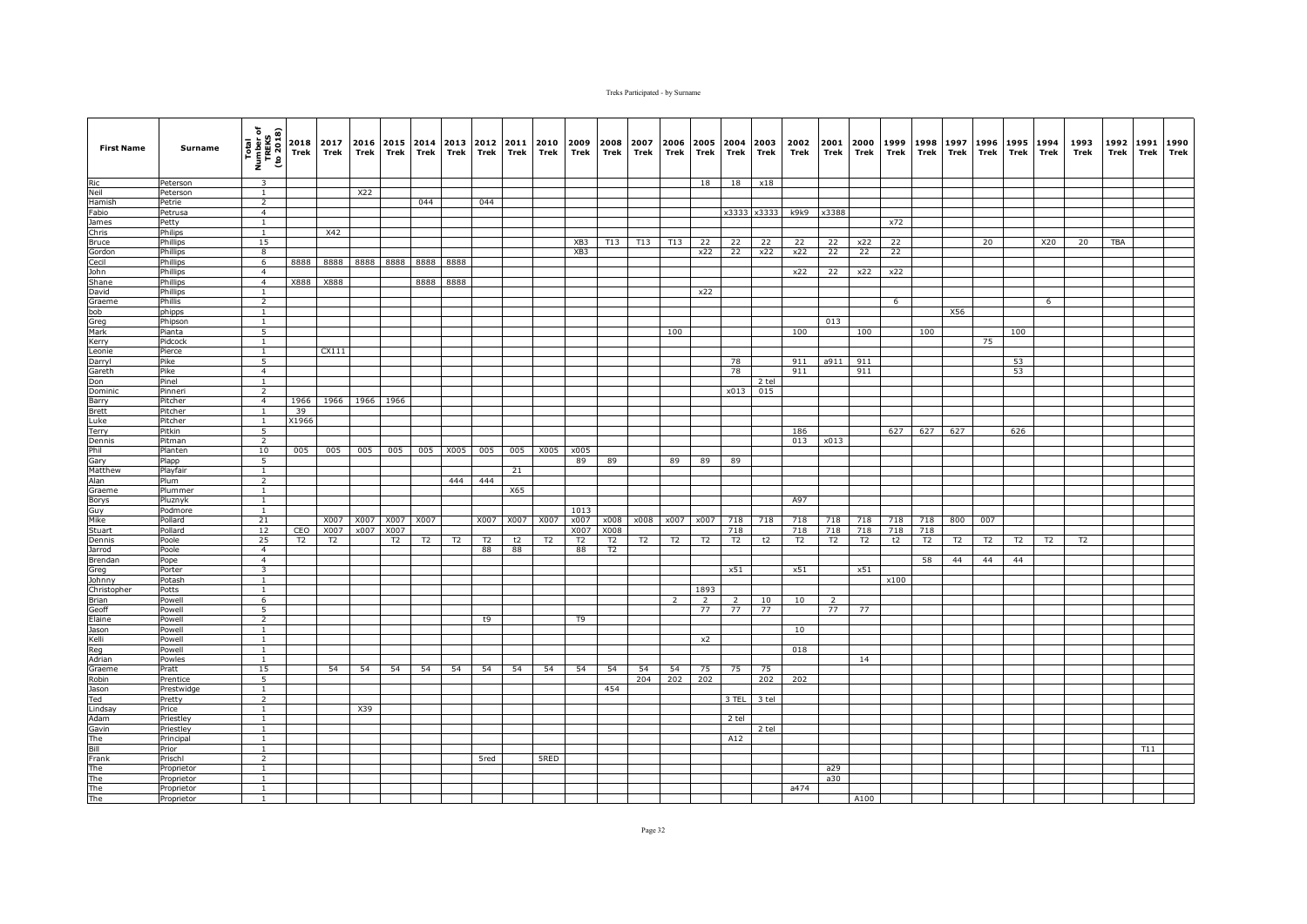| <b>First Name</b>  | Surname              | Total<br>Number of<br>TREKS<br>(to 2018) | Trek | 2018 2017<br>Trek | 2016<br>Trek | Trek            | 2015 2014<br>Trek | 2013<br>Trek | 2012<br>Trek | 2011<br>Trek | 2010<br>Trek | 2009<br>Trek | 2008<br>Trek | 2007<br>Trek | 2006<br>Trek | 2005<br>Trek | 2004<br>Trek | 2003<br>Trek | 2002<br>Trek | 2001<br>Trek | 2000<br>Trek | 1999<br>Trek | 1998<br>Trek   | 1997<br>Trek | 1996<br>Trek | 1995<br>Trek | 1994<br>Trek | 1993<br>Trek | 1992<br>Trek | 1991<br>Trek   | 1990<br>Trek |
|--------------------|----------------------|------------------------------------------|------|-------------------|--------------|-----------------|-------------------|--------------|--------------|--------------|--------------|--------------|--------------|--------------|--------------|--------------|--------------|--------------|--------------|--------------|--------------|--------------|----------------|--------------|--------------|--------------|--------------|--------------|--------------|----------------|--------------|
| The                | Proprietor           | $\overline{1}$                           |      |                   |              |                 |                   |              |              |              |              |              |              |              |              |              |              |              |              |              | A76          |              |                |              |              |              |              |              |              |                |              |
| The                | Proprietor           | $\mathbf{1}$                             |      |                   |              |                 |                   |              |              |              |              |              |              |              |              |              |              |              |              |              | A102         |              |                |              |              |              |              |              |              |                |              |
| Joe                | Protetto             | $\overline{4}$                           |      |                   |              | 014             |                   |              |              | 015          |              | 015          |              | x013         |              |              |              |              |              |              |              |              |                |              |              |              |              |              |              |                |              |
| Joe                | Protteto             | $\mathbf{1}$                             |      |                   |              |                 |                   |              |              |              | 015          |              |              |              |              |              |              |              |              |              |              |              |                |              |              |              |              |              |              |                |              |
| Helen<br>Susan     | Pryor<br>Pucci       | $\mathbf{1}$<br>$\mathbf{1}$             |      |                   |              |                 |                   |              |              | 4242         |              |              |              |              |              |              | A4           |              |              |              |              |              |                |              |              |              |              |              |              |                |              |
| Howard             | Puddy                | <sup>1</sup>                             |      |                   |              |                 |                   |              |              |              |              |              |              |              |              | x20          |              |              |              |              |              |              |                |              |              |              |              |              |              |                |              |
| Alex               | Puopolo              | 6                                        | 86   |                   |              |                 | 86                | 83           | 83           | 86           | 86           |              |              |              |              |              |              |              |              |              |              |              |                |              |              |              |              |              |              |                |              |
| Graham             | Purcell              | $\mathbf{1}$                             |      |                   |              |                 |                   |              |              |              |              |              |              |              |              |              |              |              |              |              |              |              |                |              |              |              |              |              |              | $\overline{4}$ |              |
| Marg               | Puttman              | $\mathbf{1}$                             |      |                   |              |                 |                   |              |              |              |              |              |              |              |              |              |              |              |              |              |              |              |                |              |              |              |              |              |              | T1             |              |
| Geoff              | Quick                | $\overline{2}$                           |      |                   |              |                 |                   |              |              |              |              |              |              |              |              |              |              |              |              |              |              | x22          |                |              |              |              |              |              | TBA          |                |              |
| Michael            | Quigg                | $\mathbf{1}$                             |      |                   |              |                 |                   |              |              |              |              |              |              |              |              |              |              |              |              |              |              |              |                |              |              |              |              |              |              | <b>TBA</b>     |              |
| Denis              | Quigley              | 1                                        |      |                   |              |                 |                   |              |              |              |              |              |              |              |              |              |              |              |              |              |              |              |                |              |              |              |              |              | <b>TBA</b>   |                |              |
| Chris              | Quinlan              | 19                                       | 3333 | 3333 3333         |              |                 | 3333              |              | 3333         | 3333         | 3333         | 3333         |              |              |              |              | 3333 3333    | 3333         | 3333         | 3333         |              |              | 3333 3333 3333 |              | 3333         | 3333 4443    |              |              |              |                |              |
| Jay                | Quinlan              | 2                                        |      |                   |              |                 |                   |              |              |              |              |              |              |              |              |              |              |              |              | 688          | x96          |              |                |              |              |              |              |              |              |                |              |
| Stephen<br>Frank   | Quinlan<br>Quirk     | 1<br>$\mathbf{1}$                        |      |                   |              |                 |                   | 007          |              |              |              |              |              |              |              |              |              |              |              |              |              |              |                |              | X3333        |              |              |              |              |                |              |
| Milad              | Raad                 | <sup>1</sup>                             |      |                   |              |                 |                   |              |              |              |              |              |              |              | 34           |              |              |              |              |              |              |              |                |              |              |              |              |              |              |                |              |
| Robert             | Raams                | $\overline{2}$                           |      |                   |              |                 |                   | xf100        | xf100        |              |              |              |              |              |              |              |              |              |              |              |              |              |                |              |              |              |              |              |              |                |              |
| <b>Steve</b>       | Raffen               | $\mathbf{1}$                             |      |                   |              |                 |                   |              |              |              |              |              |              | x808         |              |              |              |              |              |              |              |              |                |              |              |              |              |              |              |                |              |
| Paul               | Rahms                | $\mathbf{1}$                             |      |                   |              |                 |                   |              |              | X9K9         |              |              |              |              |              |              |              |              |              |              |              |              |                |              |              |              |              |              |              |                |              |
| Tim                | Rainsford            | 5                                        |      |                   |              |                 |                   |              |              |              | 220          | 220          |              |              | 220          | 220          | 220          |              |              |              |              |              |                |              |              |              |              |              |              |                |              |
| Graham             | Randall              | 1                                        |      |                   |              |                 |                   |              |              |              |              |              |              |              |              | x101         |              |              |              |              |              |              |                |              |              |              |              |              |              |                |              |
| Brian              | Rankine              | 12                                       |      |                   |              |                 |                   |              |              | 96           |              | x89          |              |              | x89          | x89          |              |              | 76           | 76           | 59           | 59           | 59             | 59           | 64           | 63           |              |              |              |                |              |
| Scott              | Rankine              | $\overline{2}$                           |      |                   |              |                 |                   |              |              |              |              |              |              |              |              |              |              |              |              |              | x59          | 59           |                |              |              |              |              |              |              |                |              |
| Chris<br>Hellmuth  | Rattenbury<br>Rauter | $\overline{2}$<br>$\mathbf{1}$           |      |                   |              |                 |                   |              |              | 4242         |              |              |              |              | x504         |              |              |              |              |              |              | 95           |                |              |              |              |              |              |              |                |              |
| Anna               | Rava                 | $\mathbf{1}$                             |      |                   |              |                 |                   |              |              |              |              |              |              |              | 26           |              |              |              |              |              |              |              |                |              |              |              |              |              |              |                |              |
| Sue                | Rayson               | $\overline{2}$                           |      |                   |              |                 |                   |              |              |              |              |              |              |              |              | t9           |              |              |              |              |              |              |                |              | T15          |              |              |              |              |                |              |
| lS.                | Rea                  | $\mathbf{1}$                             |      |                   |              |                 |                   |              |              |              |              |              |              |              |              |              |              |              |              |              | A70          |              |                |              |              |              |              |              |              |                |              |
| Chook              | Reading              | <sup>1</sup>                             |      |                   |              |                 |                   |              |              |              |              |              |              |              |              |              |              |              |              |              |              |              |                |              |              |              |              |              | <b>TBA</b>   |                |              |
| <b>Bruce</b>       | Redpath              | - 5                                      |      |                   |              |                 |                   |              |              |              |              |              |              |              |              |              |              |              |              |              | 76           | 63           | 63             | 63           | 63           |              |              |              |              |                |              |
| Brian              | Reed                 | $\overline{2}$                           |      |                   |              |                 |                   |              |              |              |              |              |              |              |              |              |              |              |              |              |              |              |                |              | 121          |              | 121          |              |              |                |              |
| Tod                | Reed                 | 1                                        |      |                   |              |                 |                   |              |              |              |              |              |              |              |              |              |              |              |              |              |              |              |                | 121          |              |              |              |              |              |                |              |
| Tim                | Reen                 | $\overline{2}$                           |      |                   |              |                 |                   |              |              |              |              |              |              |              | 111CX x222   |              |              |              |              |              |              |              |                |              |              |              |              |              |              |                |              |
| Christine          | Reeves               | $\mathbf{1}$<br>$\mathbf{1}$             |      |                   |              |                 |                   |              |              |              |              |              |              |              |              |              |              |              | x20          |              |              | 83           |                |              |              |              |              |              |              |                |              |
| Tim<br><b>Dick</b> | Regan<br>Reid        | $\mathbf{1}$                             |      |                   |              |                 |                   |              |              |              |              |              |              |              |              |              |              |              |              |              |              | 240V         |                |              |              |              |              |              |              |                |              |
| Wolfgang           | Reinhard             | $\overline{3}$                           | 1144 |                   |              | 1144 1144       |                   |              |              |              |              |              |              |              |              |              |              |              |              |              |              |              |                |              |              |              |              |              |              |                |              |
| Jo                 | Reinhard             | $\mathbf{1}$                             | X193 |                   |              |                 |                   |              |              |              |              |              |              |              |              |              |              |              |              |              |              |              |                |              |              |              |              |              |              |                |              |
| Ron                | Reis                 | 1                                        |      |                   |              |                 | X53               |              |              |              |              |              |              |              |              |              |              |              |              |              |              |              |                |              |              |              |              |              |              |                |              |
| David              | Renall               | 6                                        |      | 101               | 101          | 101             | 101               | 101          | 1012         |              |              |              |              |              |              |              |              |              |              |              |              |              |                |              |              |              |              |              |              |                |              |
| Cody               | Rex                  | $\overline{1}$                           |      |                   |              |                 |                   |              |              | t13          |              |              |              |              |              |              |              |              |              |              |              |              |                |              |              |              |              |              |              |                |              |
| Colin              | Reynolds             | $\overline{2}$                           |      |                   |              |                 |                   |              |              |              |              |              |              |              |              |              |              |              |              |              |              |              |                |              |              |              |              |              | TBA          | TBA            |              |
| Justin             | Reynolds             | $\mathbf{1}$                             |      |                   | 555CX        |                 |                   |              |              |              |              |              |              |              |              |              |              |              |              |              |              |              |                |              |              |              |              |              |              |                |              |
| John               | Rhodes               | $\mathbf{1}$                             |      |                   |              |                 |                   |              |              |              |              |              |              |              |              |              |              |              |              |              |              |              |                |              |              |              |              |              |              | <b>TBA</b>     |              |
| Ian<br>Ian         | Rhynehart<br>Richard | $\mathbf{1}$<br>10                       |      |                   |              |                 |                   |              |              |              |              | X77          | X6           | X186         | x6           | x186         | x72          | x72          | 72<br>x1812  | 186          | 186          |              |                |              |              |              |              |              |              |                |              |
| John               | Richard              | $\overline{3}$                           |      |                   |              |                 |                   |              |              |              |              | x77          |              | X186         |              | x186         |              |              |              |              |              |              |                |              |              |              |              |              |              |                |              |
| Faye               | Richards             | $\overline{2}$                           |      |                   |              |                 |                   |              |              |              |              |              |              |              |              |              |              | x718         | x718         |              |              |              |                |              |              |              |              |              |              |                |              |
| Brian              | Richardson           | $\overline{7}$                           |      |                   | T22          | T <sub>22</sub> |                   | x22          | X22          | X22          | X22          | X018         |              |              |              |              |              |              |              |              |              |              |                |              |              |              |              |              |              |                |              |
| John               | Richardson           | $\overline{2}$                           |      |                   |              |                 |                   |              |              |              |              |              |              |              | Trekair      | x7           |              |              |              |              |              |              |                |              |              |              |              |              |              |                |              |
| Gregory            | Richardson           | $\mathbf{1}$                             |      |                   |              |                 |                   |              |              | 179          |              |              |              |              |              |              |              |              |              |              |              |              |                |              |              |              |              |              |              |                |              |
| Owen               | Richardson           | <sup>1</sup>                             |      |                   |              |                 |                   |              |              |              |              |              |              |              |              |              |              |              |              |              |              |              |                |              |              | 193          |              |              |              |                |              |
| Ron                | Richardson           | $\overline{1}$                           |      |                   |              |                 |                   |              |              |              |              |              |              |              |              |              |              |              |              |              |              |              |                |              | 178          |              |              |              |              |                |              |
| Ron                | Richardson           | 1                                        |      |                   |              |                 |                   |              |              |              |              |              |              |              |              |              |              |              |              |              |              |              |                |              | 162          |              |              |              |              |                |              |
| Geoff              | Richmond             | 3<br>$\overline{7}$                      |      |                   |              |                 |                   |              |              |              |              |              |              |              |              | 492          |              | x49          |              | x492         |              |              |                |              |              |              |              |              |              |                |              |
| Keith<br>David     | Rider<br>Rigby       | 1                                        |      |                   |              |                 |                   |              |              |              |              |              | 873          | 873<br>X008  |              |              | A873         | 873          | x287         |              | 24           | 24           |                |              |              |              |              |              |              |                |              |
| Clinton            | Riley                | 1                                        |      |                   |              |                 |                   |              |              |              |              |              |              |              |              |              |              |              |              |              |              |              | 91             |              |              |              |              |              |              |                |              |
| Sarah              | Riseley              | $\overline{1}$                           |      |                   | T1           |                 |                   |              |              |              |              |              |              |              |              |              |              |              |              |              |              |              |                |              |              |              |              |              |              |                |              |
| Ben                | Ritchie              | <sup>1</sup>                             |      |                   |              |                 |                   |              |              |              |              |              |              |              |              |              |              |              |              | 30           |              |              |                |              |              |              |              |              |              |                |              |
| John               | Ritchie              | 1                                        |      |                   |              |                 |                   |              |              |              |              |              |              |              |              |              | 49           |              |              |              |              |              |                |              |              |              |              |              |              |                |              |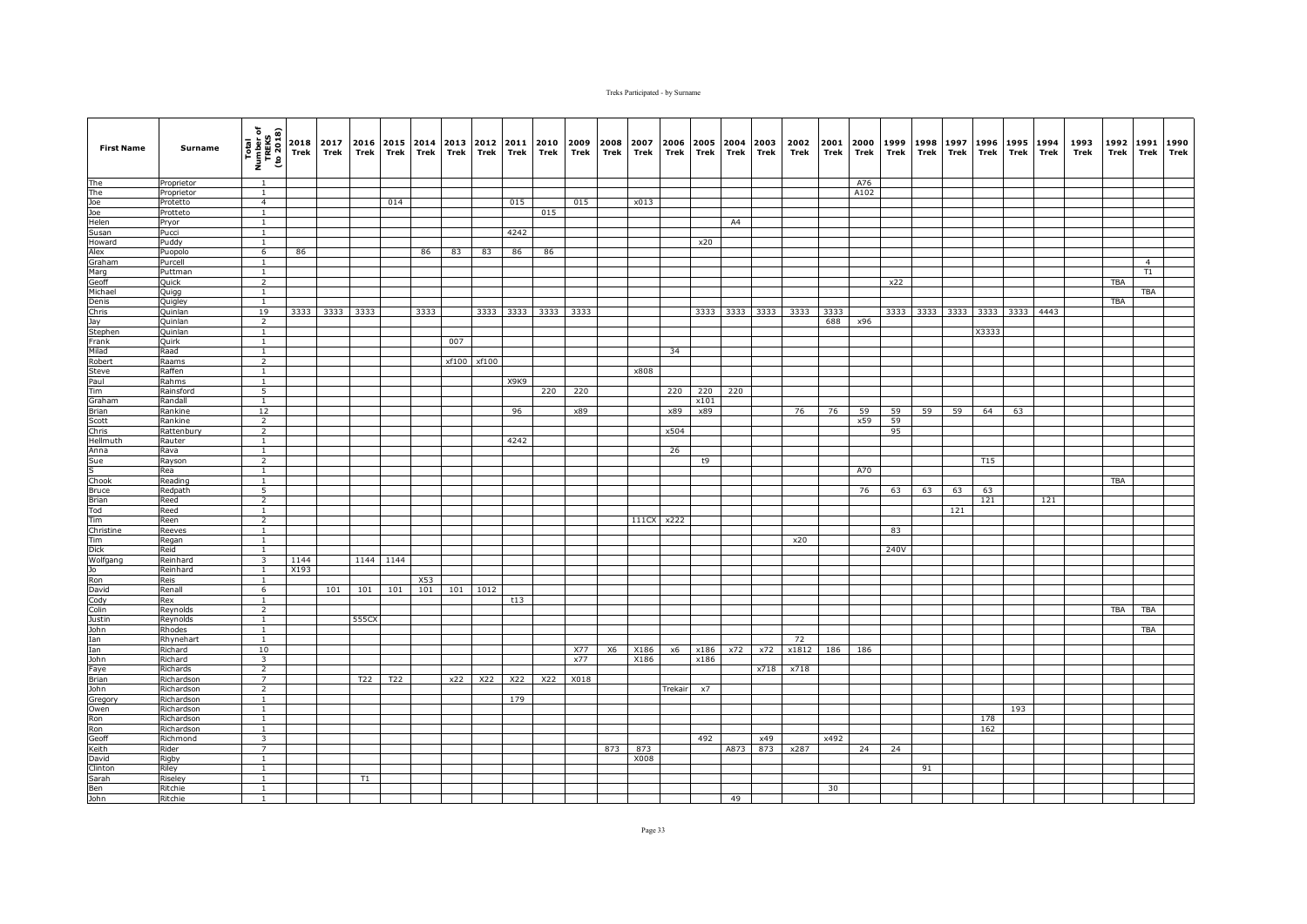| <b>First Name</b> | Surname            | Total<br>Number of<br>TREKS<br>(to 2018) | Trek | 2018 2017<br>Trek | Trek | 2016 2015 2014<br>Trek | Trek  | 2013<br>Trek | 2012<br>Trek | 2011<br>Trek | 2010 2009<br>Trek | Trek       | 2008<br>Trek | 2007<br>Trek | 2006<br>Trek | Trek     | Trek     | 2005 2004 2003<br>Trek | 2002<br>Trek | 2001<br>Trek | 2000<br>Trek | 1999<br>Trek | 1998<br>Trek | 1997<br>Trek | Trek | 1996 1995<br>Trek | 1994<br>Trek | 1993<br>Trek | 1992<br>Trek | 1991<br>Trek | 1990<br>Trek |
|-------------------|--------------------|------------------------------------------|------|-------------------|------|------------------------|-------|--------------|--------------|--------------|-------------------|------------|--------------|--------------|--------------|----------|----------|------------------------|--------------|--------------|--------------|--------------|--------------|--------------|------|-------------------|--------------|--------------|--------------|--------------|--------------|
| Rodney            | Rixon              | $\overline{1}$                           |      |                   |      |                        |       |              |              |              |                   |            |              |              |              |          |          |                        |              |              |              |              | 07           |              |      |                   |              |              |              |              |              |
| Chris             | Roach              | $\overline{1}$                           |      |                   |      |                        |       |              |              |              |                   |            |              |              |              |          |          |                        |              |              |              |              |              |              |      |                   |              |              |              | <b>TBA</b>   |              |
| Judi              | Roach              | $\mathbf{1}$                             |      |                   |      |                        |       |              |              |              |                   |            |              |              |              |          |          |                        |              |              |              |              |              |              |      |                   |              |              |              | <b>TBA</b>   |              |
| Ian               | Robb               | 8                                        |      |                   |      |                        |       |              |              |              |                   |            |              |              |              |          |          |                        |              |              | T12          | T12          | T13          | T13          | T12  | T12               |              | T12 SWEEP 2  |              |              |              |
| Ian               | Robb               | 1                                        |      |                   |      |                        |       |              |              |              |                   |            |              |              |              |          |          |                        |              |              |              |              |              |              |      |                   |              |              |              | TBA          |              |
| <b>Jim</b>        | Robb               | $\mathbf{1}$                             |      |                   |      |                        |       |              |              |              |                   |            |              |              |              |          |          |                        |              |              |              | t13          |              |              |      |                   |              |              |              |              |              |
| Jim               | Robb               | $\mathbf{1}$<br>$\overline{1}$           |      |                   |      |                        |       |              |              |              |                   |            |              |              |              |          |          |                        |              |              | t13          |              |              |              |      |                   |              |              |              |              |              |
| Anthony           | Robbie             | $\overline{2}$                           |      |                   |      |                        |       |              |              |              |                   |            |              |              | 18           | x18      |          |                        |              |              |              |              |              |              |      |                   |              |              | <b>TBA</b>   |              |              |
| Michael<br>Scott  | Roberts<br>Roberts | $\overline{2}$                           |      |                   |      |                        |       | 454          |              |              |                   | 454        |              |              |              |          |          |                        |              |              |              |              |              |              |      |                   |              |              |              |              |              |
| Greg              | Roberts            | 1                                        |      |                   |      |                        |       |              |              |              |                   |            |              |              | x203         |          |          |                        |              |              |              |              |              |              |      |                   |              |              |              |              |              |
| Michael           | Robertson          | 5                                        |      |                   |      |                        |       |              |              |              |                   |            |              |              |              |          |          |                        |              |              | 10/10 10/10  | 10/10        | 134          | 626          |      |                   |              |              |              |              |              |
| Ross              | Robertson          | $\mathbf{1}$                             |      |                   |      |                        |       |              |              |              |                   |            |              |              |              |          |          |                        |              |              |              |              |              |              |      |                   |              | 688          |              |              |              |
| Jeni              | Robinson           | 5                                        |      |                   |      |                        |       |              |              |              |                   | 789        |              | 123          | 123          |          | 123 x123 |                        |              |              |              |              |              |              |      |                   |              |              |              |              |              |
| Peter             | Robinson           | $\overline{2}$                           |      |                   |      |                        |       |              |              |              |                   |            |              |              |              |          |          |                        |              |              |              |              |              |              |      |                   | 55           | 55           |              |              |              |
| Jamie             | Robinson           | $\mathbf{1}$                             |      |                   |      |                        |       |              |              | 99           |                   |            |              |              |              |          |          |                        |              |              |              |              |              |              |      |                   |              |              |              |              |              |
| Paul              | Robson             | 9                                        |      |                   | 044  |                        | 727   |              | 727          |              | 727               | 727        |              | 727          |              | 727 1893 |          |                        | 1893         |              |              |              |              |              |      |                   |              |              |              |              |              |
| Mark              | Roche              | 3                                        |      |                   |      |                        |       |              | X38          | X144         | X144              |            |              |              |              |          |          |                        |              |              |              |              |              |              |      |                   |              |              |              |              |              |
| <b>Dick</b>       | Rodgers            | $\overline{4}$                           |      |                   |      |                        |       |              |              |              |                   |            |              |              |              |          |          |                        |              | 501          | 501          | 501          | 501          |              |      |                   |              |              |              |              |              |
| Adam              | Rodwell            | $\overline{1}$                           | 145  |                   |      |                        |       |              |              |              |                   |            |              |              |              |          |          |                        |              |              |              |              |              |              |      |                   |              |              |              |              |              |
| Garry             | Rogers             | $\overline{7}$                           |      |                   |      |                        |       |              |              | 195          | 195               | 195        |              |              |              |          |          |                        | 195          | A195         |              |              |              |              | 888  |                   | 195          |              |              |              |              |
| Sylvia            | Rogers             | 6                                        |      |                   |      |                        |       |              |              |              | 195               | 195<br>123 |              |              |              |          |          |                        |              |              |              |              |              |              | 888  |                   | 888          | 888          | <b>TBA</b>   |              |              |
| Chez<br>Allan     | Rogers<br>Rogerson | $\mathbf{1}$<br>3                        |      |                   |      |                        |       |              |              |              |                   |            |              |              |              |          |          |                        |              |              |              |              |              |              |      |                   |              | TBA          | TBA          | <b>TBA</b>   |              |
| Alan              | Rogerson           | $\mathbf{1}$                             |      |                   |      |                        |       |              |              |              |                   |            |              |              |              |          |          |                        |              |              |              |              |              |              |      |                   |              | 25           |              |              |              |
| Nola              | Rogusz             | $\overline{2}$                           |      |                   |      |                        |       |              |              |              |                   |            |              |              | 013          | 013      |          |                        |              |              |              |              |              |              |      |                   |              |              |              |              |              |
| Gerard            | Rohanna            | $\overline{2}$                           |      |                   |      |                        |       |              |              |              |                   |            |              |              |              |          |          |                        |              |              |              |              |              |              | 69   | 69                |              |              |              |              |              |
| Justin            | Rooke              | $\mathbf{1}$                             |      |                   |      |                        |       |              | x88          |              |                   |            |              |              |              |          |          |                        |              |              |              |              |              |              |      |                   |              |              |              |              |              |
| Jane              | Rosback            | $\mathbf{1}$                             |      |                   |      |                        |       |              |              |              |                   |            |              |              |              |          |          |                        |              |              | 500          |              |              |              |      |                   |              |              |              |              |              |
| Ken               | Rose               | $\overline{\mathbf{3}}$                  |      |                   |      |                        |       |              |              |              |                   |            |              |              |              |          |          |                        |              |              |              |              |              | 70           |      |                   | 70           | 70           |              |              |              |
| Michael           | Rose               | $\overline{\mathbf{3}}$                  |      |                   |      |                        |       |              |              |              |                   |            |              |              |              |          |          |                        | 53           |              |              |              |              |              | 75   |                   |              | 75           |              |              |              |
| Janet             | Rose               | $\overline{1}$                           |      |                   |      |                        |       |              |              |              |                   |            |              |              |              |          |          |                        |              |              |              |              |              |              |      |                   |              | 383          |              |              |              |
| Karen             | Rose               | $\mathbf{1}$                             |      |                   |      |                        |       |              |              |              |                   |            |              |              |              |          |          | 333                    |              |              |              |              |              |              |      |                   |              |              |              |              |              |
| Kevin             | Rosich             | 15                                       |      |                   |      |                        |       |              |              | 193          | 193               | 193        | 193          | 193          | 193          | 193      | x66      | 193                    | 193          |              | 193          | 193          | 193          | 193          | 193  |                   |              |              |              |              |              |
| Jamie             | Ross               | $\mathbf{1}$<br>$\mathbf{1}$             |      |                   |      |                        |       | x444         |              |              |                   |            |              |              |              |          |          |                        | 195          |              |              |              |              |              |      |                   |              |              |              |              |              |
| Terry<br>Carmelo  | Ross<br>Rossitano  | $\overline{1}$                           |      |                   |      |                        |       |              |              |              |                   |            |              |              |              |          | 015      |                        |              |              |              |              |              |              |      |                   |              |              |              |              |              |
| Grant             | Rothe              | $\overline{\mathbf{3}}$                  |      |                   |      |                        |       |              |              |              | 387               |            |              |              |              |          |          |                        |              |              |              | 28           |              | 28           |      |                   |              |              |              |              |              |
| Craig             | Rothe              | $\mathbf{1}$                             |      |                   |      |                        |       |              |              |              |                   |            |              |              |              |          |          |                        |              |              |              | 28           |              |              |      |                   |              |              |              |              |              |
| Gary              | Routledge          | $\mathbf{1}$                             |      |                   |      |                        |       |              |              |              |                   |            |              |              |              |          |          |                        |              |              |              |              |              |              |      |                   |              | 19           |              |              |              |
| Rod               | Rowe               | 6                                        |      |                   |      |                        | XV8   | XV8          | xv8          | XV8          |                   | XV8        | X41          |              |              |          |          |                        |              |              |              |              |              |              |      |                   |              |              |              |              |              |
| Peter             | Rowe               | $\overline{\mathbf{3}}$                  |      |                   |      |                        |       |              |              |              |                   |            |              |              | 83           | 83       | 83       |                        |              |              |              |              |              |              |      |                   |              |              |              |              |              |
| Dave              | Rowe               | $\overline{2}$                           |      |                   |      |                        | 222CX |              |              |              |                   | 222CX      |              |              |              |          |          |                        |              |              |              |              |              |              |      |                   |              |              |              |              |              |
| Julia             | Rowe               | $\overline{2}$                           |      |                   |      |                        |       |              |              |              |                   |            |              |              |              |          | 456      | x123                   |              |              |              |              |              |              |      |                   |              |              |              |              |              |
| Chris             | Rowley             | $\overline{\mathbf{3}}$                  |      |                   |      |                        |       |              |              |              | 044               |            | 044          | 044          |              |          |          |                        |              |              |              |              |              |              |      |                   |              |              |              |              |              |
| Vaz               | Rubesa             | 1                                        |      |                   |      |                        |       |              |              |              |                   |            |              |              |              |          |          |                        | 195          |              |              |              |              |              |      |                   |              |              |              |              |              |
| John              | Ruby               | $\mathbf{1}$                             |      |                   |      |                        |       |              |              |              |                   |            |              |              |              |          | 2 tel    |                        |              |              |              |              |              |              |      |                   |              |              |              |              |              |
| Mick              | Ruhle              | $\mathbf{1}$                             |      |                   |      |                        |       |              |              |              |                   |            | 186          |              |              |          |          |                        |              |              |              |              |              |              |      |                   |              |              |              |              |              |
| Chris<br>Mark     | Rule               | $\mathbf{1}$<br>$\mathbf{1}$             |      | V8                |      |                        |       |              |              |              |                   | X109       |              |              |              |          |          |                        |              |              |              |              |              |              |      |                   |              |              |              |              |              |
| Charlie           | Rumore<br>Rundell  | $\mathbf{1}$                             |      |                   |      |                        |       |              |              |              |                   |            |              |              |              |          |          |                        |              |              |              |              |              |              |      |                   |              | 63           |              |              |              |
| Peter             | Rushton            | $\mathbf{1}$                             |      |                   |      |                        |       |              |              |              |                   |            |              |              |              |          |          |                        |              | x501         |              |              |              |              |      |                   |              |              |              |              |              |
| Wayne             | Rushton            | $\mathbf{1}$                             |      |                   |      |                        |       |              |              |              |                   |            |              |              |              |          |          |                        |              |              |              |              |              |              |      |                   |              |              |              |              | TBA          |
| Mark              | Russell            | $\overline{1}$                           |      |                   |      |                        |       |              | 540          |              |                   |            |              |              |              |          |          |                        |              |              |              |              |              |              |      |                   |              |              |              |              |              |
| Rusty             | Russell            | $\overline{1}$                           |      |                   |      | 8MUP8                  |       |              |              |              |                   |            |              |              |              |          |          |                        |              |              |              |              |              |              |      |                   |              |              |              |              |              |
| Charles           | Ryals              | 1                                        |      |                   |      |                        |       |              | 0808         |              |                   |            |              |              |              |          |          |                        |              |              |              |              |              |              |      |                   |              |              |              |              |              |
| Richard           | Ryan               | 6                                        |      |                   |      |                        |       |              |              |              |                   |            | X21          | Ax80         | x18          | x18      | x18      | x18                    |              |              |              |              |              |              |      |                   |              |              |              |              |              |
| Michael           | Ryan               | $\overline{2}$                           | X53  |                   |      |                        |       |              |              |              |                   |            |              |              |              |          |          |                        |              |              |              |              |              |              | X68  |                   |              |              |              |              |              |
| Greg              | Ryan               | 1                                        |      |                   |      |                        |       |              |              |              |                   |            |              |              |              |          |          |                        |              |              |              | 60           |              |              |      |                   |              |              |              |              |              |
| Kevin             | Ryan               | 1                                        |      |                   |      |                        |       |              |              |              |                   |            |              |              |              |          |          |                        |              |              |              |              |              |              |      |                   |              | 32           |              |              |              |
| Michael           | Ryan               | $\overline{1}$                           |      |                   |      |                        |       |              |              |              |                   | 221        |              |              |              |          |          |                        |              |              |              |              |              |              |      |                   |              |              |              |              |              |
| Mick              | Ryan               | $\mathbf{1}$                             |      |                   |      |                        |       |              |              |              |                   |            |              |              |              |          |          |                        |              |              |              | 60           |              |              |      |                   |              |              |              |              |              |
| Rob               | Ryan               | $\mathbf{1}$                             |      |                   |      |                        |       |              |              |              |                   |            |              |              |              |          |          |                        | 10           |              |              |              |              |              |      |                   |              |              |              |              |              |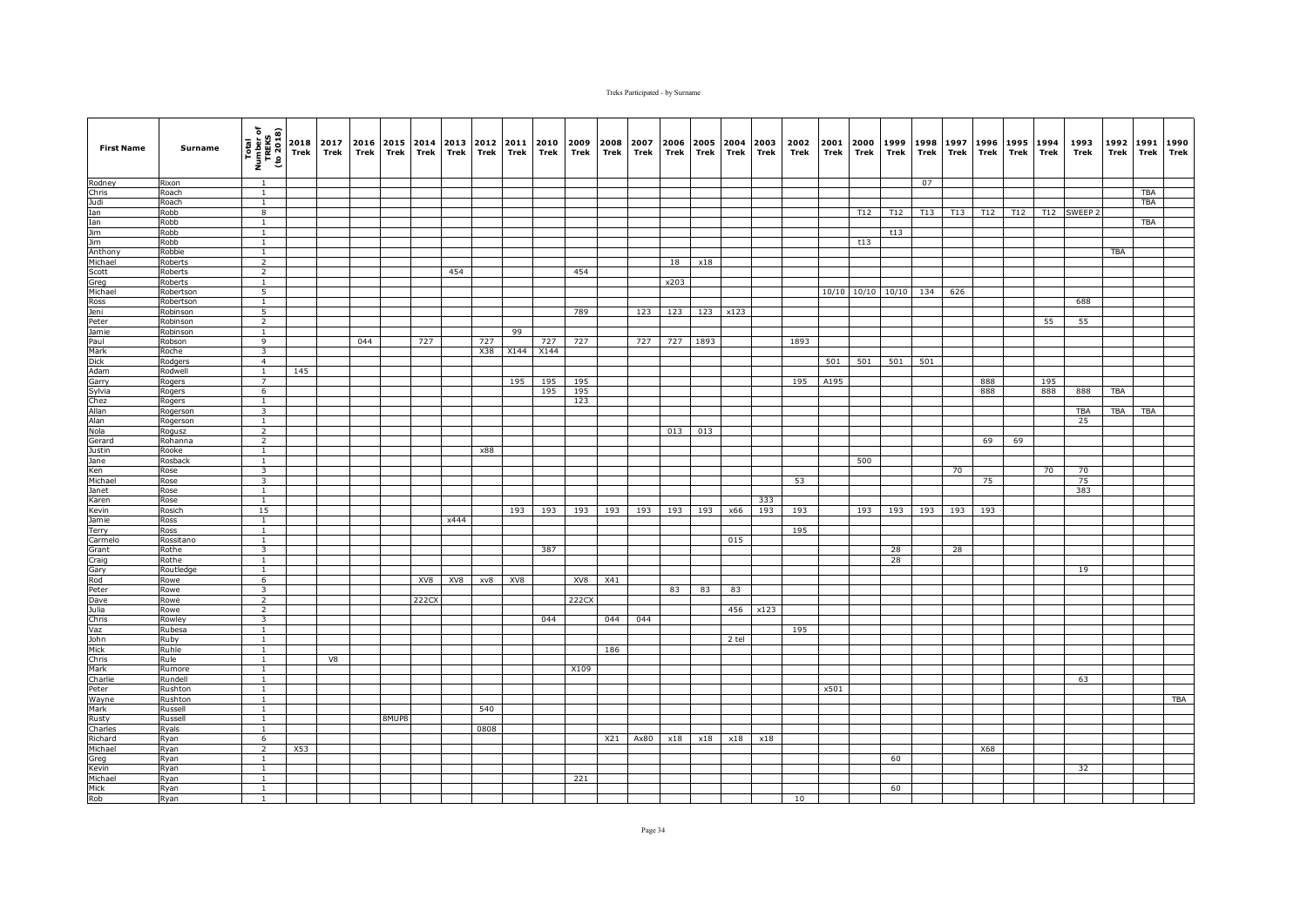| <b>First Name</b>  | Surname          | Total<br>Number of<br>TREKS<br>(to 2018) | 2018<br>Trek | 2017<br>Trek  | 2016<br>Trek   | 2015<br>Trek   | Trek           | 2014 2013<br>Trek | 2012<br>Trek | 2011<br>Trek | 2010<br>Trek   | 2009<br>Trek | 2008<br>Trek   | 2007<br>Trek   | 2006<br>Trek   | 2005<br>Trek | 2004<br>Trek | 2003<br>Trek | 2002<br>Trek   | 2001<br>Trek | 2000<br>Trek | 1999<br>Trek | 1998<br>Trek | 1997<br>Trek | 1996<br>Trek | 1995<br>Trek | 1994<br>Trek | 1993<br>Trek | 1992<br>Trek | 1991<br>Trek | 1990<br><b>Trek</b> |
|--------------------|------------------|------------------------------------------|--------------|---------------|----------------|----------------|----------------|-------------------|--------------|--------------|----------------|--------------|----------------|----------------|----------------|--------------|--------------|--------------|----------------|--------------|--------------|--------------|--------------|--------------|--------------|--------------|--------------|--------------|--------------|--------------|---------------------|
| Norman             | Rydge            | 25                                       |              |               |                |                | 45             | 45                | 45           | 45           | 45             | 45           | 45             | 45             | 45             | 45           | 45           | 45           | 45             | 45           | 45           | 45           | 45           | 45           | 45           | 45           | 45           | 45           | <b>TBA</b>   | <b>TBA</b>   | TBA                 |
| Lorita             | Rydge            | 16                                       |              |               |                |                |                | 45                | 45           | 45           | 45             | 45           | 45             | 45             |                |              |              | 45           | 45             |              | x45          |              | 45           |              | 45           |              | 45           | 45           | <b>TBA</b>   | <b>TBA</b>   |                     |
| Norman             | Rydge Jnr        | $\mathbf{1}$                             |              |               |                |                |                |                   |              |              |                |              |                |                |                |              |              |              |                |              | x45          |              |              |              |              |              |              |              |              |              |                     |
| Danny              | Ryke             | $\mathbf{1}$                             | XCX          |               |                |                |                |                   |              |              |                |              |                |                |                |              |              |              |                |              |              |              |              |              |              |              |              |              |              |              |                     |
| Rex<br>Grahame     | Ryles<br>Sadler  | 1<br>1                                   |              |               |                |                |                |                   |              |              |                |              |                |                |                | X202         |              |              |                |              |              | 289          |              |              |              |              |              |              |              |              |                     |
| Geoff              | Sainsbury        | $\overline{1}$                           |              |               |                |                |                |                   |              |              |                |              |                |                |                |              |              |              |                |              |              |              |              |              |              |              |              |              | <b>TBA</b>   |              |                     |
| Gary               | Salt             | $\mathbf{1}$                             |              |               |                |                |                |                   |              |              |                |              |                |                |                | x492         |              |              |                |              |              |              |              |              |              |              |              |              |              |              |                     |
| Philip             | Salter           | 15                                       |              |               |                | 11             | 11             |                   | 11           | 11           | 11             | 10           | 10             | 9              | $\overline{9}$ | 9            | 9            | 9            | 9              | 9            |              | a61          |              |              |              |              |              |              |              |              |                     |
| Mike               | Salter           | 12                                       | X11          |               | X11            | X11            | X11            |                   | X9           | 11           | X11            | 9            | 10             | x11            | x2             | x11          |              |              |                |              |              |              |              |              |              |              |              |              |              |              |                     |
| Andrew             | Salter           | 6                                        | X9           |               | 11             |                | x11            |                   |              |              |                | X9           |                |                | 9              | 9            |              |              |                |              |              |              |              |              |              |              |              |              |              |              |                     |
| Daniel             | Salter           | $\overline{4}$                           | <b>X9</b>    |               | 11             | <b>X9</b>      |                |                   |              |              |                |              |                |                | q              |              |              |              |                |              |              |              |              |              |              |              |              |              |              |              |                     |
| Dominic            | Salter           | $\overline{4}$                           | 11           |               | x9             | X9             | X11            |                   |              |              |                |              |                |                |                |              |              |              |                |              |              |              |              |              |              |              |              |              |              |              |                     |
| Richard            | Salter           | $\overline{4}$                           | <b>X9</b>    |               | X9             | X9             | X11            |                   |              |              |                |              |                |                |                |              |              |              |                |              |              |              |              |              |              |              |              |              |              |              |                     |
| Carl               | Salter           | 3                                        |              |               |                |                |                |                   |              |              |                |              |                |                |                |              | 444          | 444          |                | x9           |              |              |              |              |              |              |              |              |              |              |                     |
| Greg<br>Rob        | Sam<br>Sandell   | $\mathbf{1}$                             |              |               | 88             |                |                |                   |              |              |                |              |                |                |                |              |              |              |                |              |              |              |              |              |              |              |              |              |              |              |                     |
| Arthur             | Sanderson        | $\overline{2}$<br>$\mathbf{1}$           |              |               |                |                |                |                   |              |              |                |              |                |                |                | 153          | 153          |              |                |              |              |              |              |              |              |              |              |              |              | <b>TBA</b>   |                     |
| Bruce              | Sanderson        | $\overline{1}$                           |              |               |                |                |                |                   |              |              |                |              |                |                |                |              |              |              |                |              |              |              |              | T9           |              |              |              |              |              |              |                     |
| Glen               | Sanderson        | $\mathbf{1}$                             | 185          |               |                |                |                |                   |              |              |                |              |                |                |                |              |              |              |                |              |              |              |              |              |              |              |              |              |              |              |                     |
| Greg               | Sandral          | $\mathbf{1}$                             |              |               |                |                |                |                   |              |              |                |              |                |                |                |              |              |              |                | 30           |              |              |              |              |              |              |              |              |              |              |                     |
| Mick               | Sands            | 12                                       |              |               |                |                |                | 493               | 493          | 493          | 493            | 493          | 493            | 493            | 493            | 493          | 492          | 492          | 492            |              |              |              |              |              |              |              |              |              |              |              |                     |
| Tanya              | Sands            | $\mathbf{1}$                             |              |               |                |                |                |                   |              |              |                |              |                |                |                | x492         |              |              |                |              |              |              |              |              |              |              |              |              |              |              |                     |
| Bob                | Sarkis           | $\overline{1}$                           |              |               |                |                |                |                   |              |              |                |              |                |                |                | 222          |              |              |                |              |              |              |              |              |              |              |              |              |              |              |                     |
| Rachel             | Saunders         | $\overline{\mathbf{3}}$                  | 50           | $\mathsf{T}1$ | 8888           |                |                |                   |              |              |                |              |                |                |                |              |              |              |                |              |              |              |              |              |              |              |              |              |              |              |                     |
| James              | Saunders         | $\mathbf{1}$                             |              |               |                |                |                |                   |              |              |                |              |                |                |                | X1893        |              |              |                |              |              |              |              |              |              |              |              |              |              |              |                     |
| Shane              | Saunders         | $\mathbf{1}$                             |              |               |                |                |                |                   |              |              |                | 1013         |                |                |                |              |              |              |                |              |              |              |              |              |              |              |              |              |              |              |                     |
| Greg               | Savage           | $\overline{\mathbf{8}}$                  |              |               | 013            | 013            | 013            | 013               | 013          | 013          | 013            | 013          |                |                |                |              |              |              |                |              |              |              |              |              |              |              |              |              |              |              |                     |
| David<br>John      | Sawyer<br>Saxby  | $\mathbf{1}$<br>$\overline{4}$           |              |               |                |                |                |                   |              |              |                |              | 71             |                | 71             |              | 71           |              | 71             |              |              |              |              |              |              |              |              |              |              | TBA          |                     |
| Graham             | Saxby            | $\overline{\mathbf{3}}$                  |              |               |                |                |                |                   |              |              |                |              | 71             |                |                |              | 71           |              | 71             |              |              |              |              |              |              |              |              |              |              |              |                     |
| Paul               | Sayer            | 3                                        |              |               |                |                |                |                   | 86           | 86           |                | 86           |                |                |                |              |              |              |                |              |              |              |              |              |              |              |              |              |              |              |                     |
| Graeme             | Scarce           | 10                                       |              | <b>T4</b>     | T <sub>4</sub> | T <sub>4</sub> | T <sub>4</sub> | T <sub>4</sub>    | t4           | t4           | T <sub>4</sub> |              | T <sub>4</sub> | T <sub>4</sub> |                |              |              |              |                |              |              |              |              |              |              |              |              |              |              |              |                     |
| <b>Brian</b>       | Scarf            | $\mathbf{1}$                             |              |               |                |                |                |                   |              |              | X85            |              |                |                |                |              |              |              |                |              |              |              |              |              |              |              |              |              |              |              |                     |
| Warren             | Schafer          | 8                                        | 53           | 53            | 53             | 53             | 53             | 53                | 53           | 019          |                |              |                |                |                |              |              |              |                |              |              |              |              |              |              |              |              |              |              |              |                     |
| Cecil              | Schafer          | $\overline{7}$                           | 53           | 53            | 53             | 53             | 53             | X53               | 53           |              |                |              |                |                |                |              |              |              |                |              |              |              |              |              |              |              |              |              |              |              |                     |
| Robert             | Schafer          | $\overline{2}$                           |              |               |                | 53             |                | 53                |              |              |                |              |                |                |                |              |              |              |                |              |              |              |              |              |              |              |              |              |              |              |                     |
| Daniel             | Schafer          | $\mathbf{1}$                             | 185          |               |                |                |                |                   |              |              |                |              |                |                |                |              |              |              |                |              |              |              |              |              |              |              |              |              |              |              |                     |
| Richard            | Schafer          | <sup>1</sup>                             | <b>T4</b>    |               |                |                |                |                   |              |              |                |              |                |                |                |              |              |              |                |              |              |              |              |              |              |              |              |              |              |              |                     |
| David              | Schama<br>Schell | $\mathbf{1}$<br>12                       |              |               |                |                |                |                   |              |              |                |              |                |                |                |              | 8            | 8            |                |              |              |              |              |              |              | T8           |              |              |              |              |                     |
| Peter<br>Elizabeth | Scheurer         | $\overline{2}$                           |              |               |                |                |                | 8                 | 8            | 8            | 8              | 8            | 8              | 8              | 8              | 8            | 456          | x123         | 8              |              |              |              |              |              |              |              |              |              |              |              |                     |
| Ian                | Schlipalius      | $\overline{1}$                           |              |               |                |                |                |                   |              |              |                |              |                |                |                |              |              |              | x20            |              |              |              |              |              |              |              |              |              |              |              |                     |
| Paul               | Schofield        | $\overline{2}$                           |              |               |                |                |                |                   |              |              |                |              |                |                |                |              | 1 TEL        | 1 tel        |                |              |              |              |              |              |              |              |              |              |              |              |                     |
| geoffrey           | schuberg         | $\mathbf{1}$                             |              |               |                |                |                |                   |              |              |                |              |                |                |                |              |              |              |                |              |              |              |              | X101         |              |              |              |              |              |              |                     |
| Peter              | Schulte          | $\overline{2}$                           |              |               |                |                |                |                   |              |              |                |              |                |                |                |              |              |              |                |              |              |              |              |              | X17          | X17          |              |              |              |              |                     |
| Sonia              | Schultz          | 1                                        |              |               |                |                |                |                   |              |              |                |              |                |                |                |              |              |              | T <sub>9</sub> |              |              |              |              |              |              |              |              |              |              |              |                     |
| Les                | Schwebel         | $\overline{1}$                           |              |               |                |                |                |                   |              |              |                |              | 144            |                |                |              |              |              |                |              |              |              |              |              |              |              |              |              |              |              |                     |
| Michael            | Schweers         | $\mathbf{1}$                             |              |               |                |                |                |                   |              |              |                | X3333        |                |                |                |              |              |              |                |              |              |              |              |              |              |              |              |              |              |              |                     |
| Gary               | Schweikert       | $\overline{2}$                           |              |               |                |                |                |                   |              |              |                |              |                |                |                |              | t8           | t8           |                |              |              |              |              |              |              |              |              |              |              |              |                     |
| Sue                | Schweikert       | $\overline{1}$                           |              |               |                |                |                |                   |              |              |                |              |                |                |                |              |              | t8           |                |              |              |              |              |              |              |              |              |              |              |              |                     |
| Michael            | Scobie           | 3                                        |              |               |                | X69            |                |                   | X69          | X69          |                |              |                |                |                |              |              |              |                |              |              |              |              |              |              |              |              |              |              |              |                     |
| Colin<br>jenny     | Scobie<br>scoble | $\mathbf{1}$<br>$\mathbf{1}$             |              |               |                |                |                |                   |              |              |                |              |                |                |                |              |              |              |                |              |              | 007          |              |              | X34          |              |              |              |              |              |                     |
| ross               | scoble           | $\overline{1}$                           |              |               |                |                |                |                   |              |              |                |              |                |                |                |              |              |              |                |              |              |              |              |              | X34          |              |              |              |              |              |                     |
| Aaron              | Scott            | $\mathbf{1}$                             |              |               |                |                |                |                   |              |              |                |              |                |                |                |              | 015          |              |                |              |              |              |              |              |              |              |              |              |              |              |                     |
| James              | Scott            | $\mathbf{1}$                             |              |               |                |                |                |                   |              |              |                |              |                |                |                |              |              |              | 014            |              |              |              |              |              |              |              |              |              |              |              |                     |
| Peter              | Scott            | 1                                        |              |               |                |                |                |                   |              |              |                |              |                |                |                |              |              |              |                |              |              |              |              |              |              |              |              |              |              |              | <b>TBA</b>          |
| Peter              | Scott            | $\mathbf{1}$                             |              |               |                |                |                |                   |              |              |                |              |                |                |                |              |              |              | 4444           |              |              |              |              |              |              |              |              |              |              |              |                     |
| Ross               | Scott            | <sup>1</sup>                             |              |               |                |                |                |                   |              |              |                |              |                |                |                |              |              |              |                |              |              |              |              |              |              |              |              |              |              | <b>TBA</b>   |                     |
| Gavin              | Scurr            | $\overline{5}$                           | 13           | 13            | 13             | 13             | 13             |                   |              |              |                |              |                |                |                |              |              |              |                |              |              |              |              |              |              |              |              |              |              |              |                     |
| Stephen            | Scurr            | 5                                        | 13           | 13            | 13             | 13             | 13             |                   |              |              |                |              |                |                |                |              |              |              |                |              |              |              |              |              |              |              |              |              |              |              |                     |
| Julie              | Scurr            | 1                                        | X13          |               |                |                |                |                   |              |              |                |              |                |                |                |              |              |              |                |              |              |              |              |              |              |              |              |              |              |              |                     |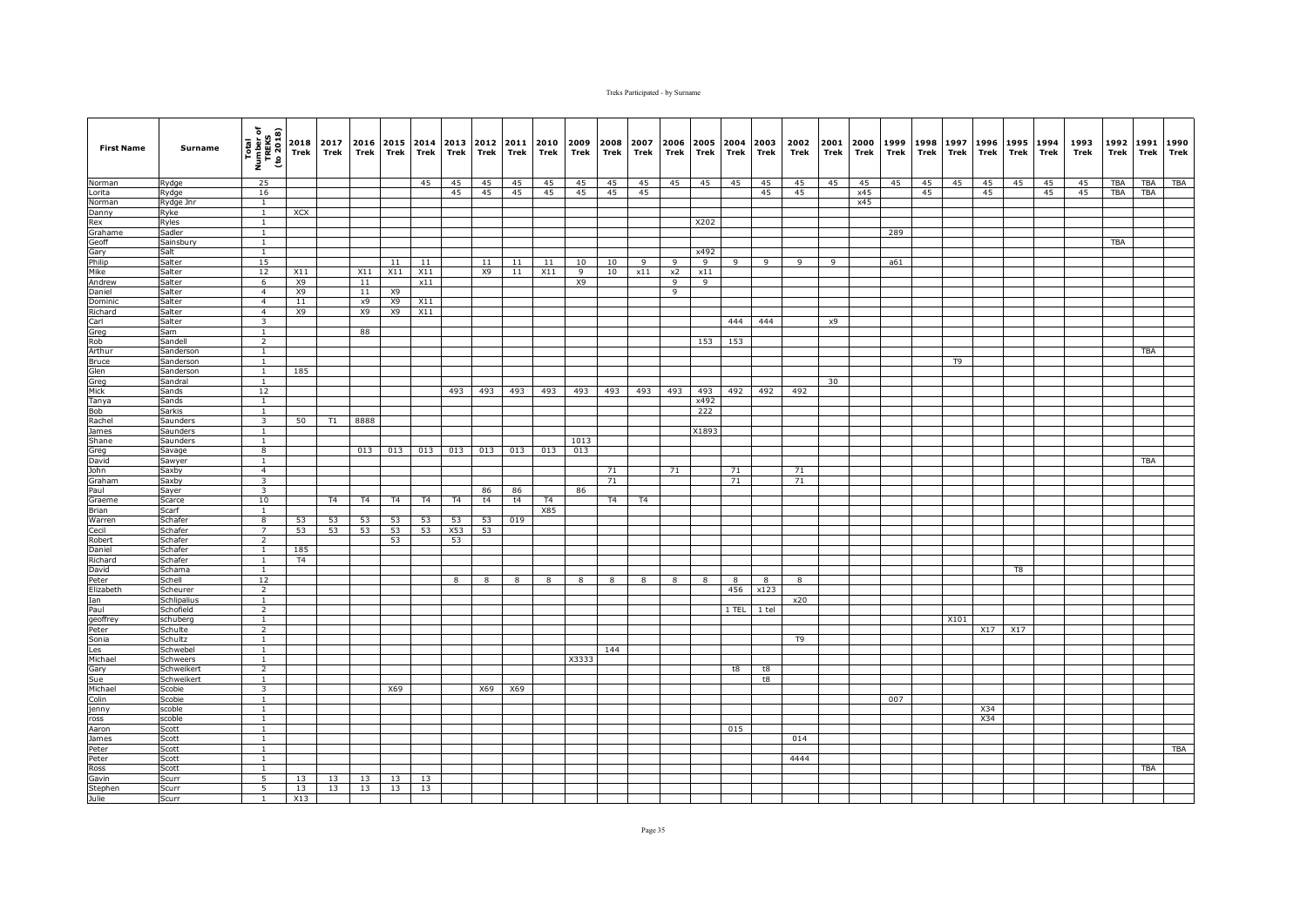| <b>First Name</b> | Surname          | Total<br>Number of<br>TREKS<br>(to 2018)  | 2018<br>Trek   | 2017<br>Trek   | 2016<br>Trek | Trek               | 2015 2014<br>Trek | 2013<br>Trek      | 2012<br>Trek | 2011<br>Trek | 2010<br>Trek | 2009<br>Trek     | 2008<br>Trek | 2007<br>Trek | 2006<br>Trek | 2005<br>Trek | 2004<br>Trek | 2003<br>Trek | 2002<br>Trek | 2001<br>Trek | 2000<br>Trek | 1999<br>Trek | 1998<br>Trek   | 1997<br>Trek | 1996<br>Trek             | 1995<br>Trek | 1994<br>Trek | 1993<br>Trek | 1992<br>Trek | 1991<br>Trek | 1990<br>Trek |
|-------------------|------------------|-------------------------------------------|----------------|----------------|--------------|--------------------|-------------------|-------------------|--------------|--------------|--------------|------------------|--------------|--------------|--------------|--------------|--------------|--------------|--------------|--------------|--------------|--------------|----------------|--------------|--------------------------|--------------|--------------|--------------|--------------|--------------|--------------|
| Christine         | Scurr            | $\overline{1}$                            | X13            |                |              |                    |                   |                   |              |              |              |                  |              |              |              |              |              |              |              |              |              |              |                |              |                          |              |              |              |              |              |              |
| Carl              | Seaver           | 11                                        | CX16           | XCX            | 240CX        | 240 <sub>c</sub> x |                   | 240CX 240CX 240CX |              | 240CX        |              | 111CX 111CX X111 |              |              |              |              |              |              |              |              |              |              |                |              |                          |              |              |              |              |              |              |
| Nigel             | Seaver           | $\overline{7}$                            |                |                | 240CX        | XBT50              |                   | 240CX 240CX       | 240CX 111CX  |              |              |                  | X111         |              |              |              |              |              |              |              |              |              |                |              |                          |              |              |              |              |              |              |
| Peter             | Seaver           | 5                                         |                | XCX            |              |                    | XBT50             |                   |              | xbt50 240CX  |              |                  | X111         |              |              |              |              |              |              |              |              |              |                |              |                          |              |              |              |              |              |              |
| Ben               | Seehusen         | $\mathbf{1}$                              |                |                |              |                    |                   |                   |              |              |              |                  |              |              |              |              |              |              |              |              |              |              |                |              |                          |              |              |              |              |              | TBA          |
| Graeme<br>Graeme  | Seiden<br>Selden | $\mathbf{1}$<br>$\overline{4}$            |                |                |              |                    |                   |                   |              |              |              |                  |              |              |              | 186          |              | x186         | x186         |              |              |              |                | 626          | 626                      |              |              |              |              |              |              |
| 1B                | Seo              | $\mathbf{1}$                              |                |                |              |                    |                   |                   |              |              | 72C          |                  |              |              |              |              |              |              |              |              |              |              |                |              |                          |              |              |              |              |              |              |
| Adrian            | Service          | $\overline{5}$                            |                | 59             |              |                    |                   | 59                | 59           | 59           | 59           |                  |              |              |              |              |              |              |              |              |              |              |                |              |                          |              |              |              |              |              |              |
| James             | Service          | 3                                         |                |                |              |                    |                   | x59               | X59          | 59           |              |                  |              |              |              |              |              |              |              |              |              |              |                |              |                          |              |              |              |              |              |              |
| Richard           | Seton            | $\overline{4}$                            |                |                |              |                    |                   |                   |              |              |              |                  |              |              |              |              |              |              |              |              | x147         | x147         |                |              | X147 X147                |              |              |              |              |              |              |
| Ian               | Sewell           | $\overline{7}$                            |                |                |              |                    | X007              |                   | X007         | X007         | X007         | x007             | X008         | x008         |              |              |              |              |              |              |              |              |                |              |                          |              |              |              |              |              |              |
| Charles           | Sewell           | $\mathbf{1}$                              |                |                |              |                    |                   |                   |              |              |              |                  | x008         |              |              |              |              |              |              |              |              |              |                |              |                          |              |              |              |              |              |              |
| <b>Steve</b>      | Shale            | $\mathbf{1}$                              |                |                |              |                    |                   |                   |              |              | X371         |                  |              |              |              |              |              |              |              |              |              |              |                |              |                          |              |              |              |              |              |              |
| Paul              | Sharp            | $\overline{4}$                            | 185            |                |              |                    |                   |                   |              |              |              |                  |              |              |              |              |              |              |              |              |              |              |                | 44           | 44                       | 44           |              |              |              |              |              |
| Rob<br>David      | Sharp<br>Shaw    | $\mathbf{1}$<br>15                        | X185<br>89     |                | 89           | 89                 | 89                | 89                | 89           | 89           | 89           | 89               | 89           |              | 89           | 89           | 89           |              |              |              |              |              |                |              |                          |              |              |              |              |              |              |
| Peter             | Shaw             | 14                                        | X89            | 89<br>X89      | X89          | X89                | X89               | x89               | X89          | X89          | X89          | X89              | x89          | 89<br>x89    | x89          | X89          |              |              |              |              |              |              |                |              |                          |              |              |              |              |              |              |
| John              | Shaw             | 2                                         |                |                |              |                    |                   |                   |              |              |              |                  |              |              |              |              | x66          | 66           |              |              |              |              |                |              |                          |              |              |              |              |              |              |
| George            | Shearer          | $\overline{\mathbf{3}}$                   |                |                |              |                    | X108              |                   |              | x107         | x107         |                  |              |              |              |              |              |              |              |              |              |              |                |              |                          |              |              |              |              |              |              |
| Adam              | Shearer          | $\mathbf{1}$                              |                | 152            |              |                    |                   |                   |              |              |              |                  |              |              |              |              |              |              |              |              |              |              |                |              |                          |              |              |              |              |              |              |
| John              | Shepherd         | $\overline{3}$                            |                |                |              |                    |                   |                   |              |              |              |                  |              |              |              |              |              |              |              |              |              |              |                | 44           | 44                       | 44           |              |              |              |              |              |
| Bob               | Shepherd         | $\mathbf{1}$                              |                |                |              |                    |                   |                   |              |              |              |                  |              |              |              |              |              |              |              |              | x57          |              |                |              |                          |              |              |              |              |              |              |
| Shamus            | Shepherd         | $\mathbf{1}$                              |                |                |              |                    |                   |                   |              | 091          |              |                  |              |              |              |              |              |              |              |              |              |              |                |              |                          |              |              |              |              |              |              |
| Carlton           | Shepley          | $\overline{2}$                            |                |                |              |                    |                   |                   |              |              |              |                  |              |              |              |              |              |              |              |              |              |              |                |              | T7                       |              | <b>T7</b>    |              |              |              |              |
| Darren            | Shine            | $\mathbf{1}$                              |                |                |              |                    |                   |                   |              |              |              |                  |              |              | xsev2        |              |              |              | 34           |              |              |              |                |              |                          |              |              |              |              |              |              |
| Warwick<br>Martin | Short<br>Short   | $\overline{\mathbf{8}}$<br>$\overline{2}$ |                |                |              |                    |                   |                   | AB1          | 1869         |              |                  |              |              |              |              |              |              |              | 1869         | 1869         |              |                |              | 1869 1869 1869 1869 X107 |              |              |              |              |              |              |
| Betty-Anne        | Short            | <sup>1</sup>                              |                |                |              |                    |                   |                   |              |              |              |                  |              |              |              |              |              |              |              |              |              | 83           |                |              |                          |              |              |              |              |              |              |
| Boris             | Showniruk        | $\mathbf{1}$                              |                |                |              |                    |                   |                   |              |              |              |                  |              |              |              |              |              |              |              |              |              |              |                |              |                          |              |              |              |              | <b>TBA</b>   |              |
| Larry             | Shutes           | 28                                        | 18             | 18             | 18           | 18                 | 18                | 18                | 18           | 500          | 500          | 500              |              | 500          | 500          | 500          | 500          | 500          | 16           | 17           | 500          | 500          | 500            | 500          | 500                      | 500          | 500          | 500          | TBA          | <b>TBA</b>   | TBA          |
| Ed                | Shuttleworth     | 5                                         |                |                |              |                    |                   |                   |              |              |              |                  | X501         |              | 501          |              | 501          | 501          |              | x501         |              |              |                |              |                          |              |              |              |              |              |              |
| Jason             | Sifis            | $\mathbf{1}$                              |                |                |              |                    |                   |                   |              |              |              |                  |              |              |              |              |              |              |              |              |              |              | T <sub>8</sub> |              |                          |              |              |              |              |              |              |
| Lloyd             | Silk             | $\overline{2}$                            |                |                |              |                    |                   |                   |              |              | 96           | X94              |              |              |              |              |              |              |              |              |              |              |                |              |                          |              |              |              |              |              |              |
| Juha              | Sillan           | 6                                         | 1144           |                | 1144         | 1144               | 86                | 86                |              | X84          |              |                  |              |              |              |              |              |              |              |              |              |              |                |              |                          |              |              |              |              |              |              |
| Brian<br>Bob      | Silvia<br>Simkin | $\overline{2}$<br>$\overline{1}$          |                |                |              |                    |                   |                   |              |              |              |                  |              |              |              |              |              |              |              |              |              |              |                |              | 504                      |              |              | 44           |              | <b>TBA</b>   |              |
| Mark              | Simmonds         | $\overline{1}$                            |                |                |              |                    | X3333             |                   |              |              |              |                  |              |              |              |              |              |              |              |              |              |              |                |              |                          |              |              |              |              |              |              |
| Matt              | Simmonds         | $\mathbf{1}$                              |                |                |              |                    |                   |                   |              |              | x007         |                  |              |              |              |              |              |              |              |              |              |              |                |              |                          |              |              |              |              |              |              |
| Neville           | Simpson          | 28                                        | T13            | P <sub>2</sub> | 327          | 327                | 327               | 327               | 327          | 1            | t13          | T13              | T13          | T13          | T13          | T13          | t13          | t13          | T13          | T13          | x327         | 327          | X20            | 327          | 327                      | 327          | 327          | 327          | TBA          | TBA          |              |
| David             | Simpson          | <sup>1</sup>                              |                |                |              |                    |                   |                   |              | Xv8          |              |                  |              |              |              |              |              |              |              |              |              |              |                |              |                          |              |              |              |              |              |              |
| Gil               | Sims             | $\mathbf{1}$                              |                |                |              |                    |                   |                   |              |              |              |                  |              |              |              |              |              |              |              |              | 14           |              |                |              |                          |              |              |              |              |              |              |
| Jan               | Sinclair         | $\overline{4}$                            | 26             | 26             |              | 26                 | 26                |                   |              |              |              |                  |              |              |              |              |              |              |              |              |              |              |                |              |                          |              |              |              |              |              |              |
| Anne              | Sinclair         | $\overline{3}$                            |                | 26             |              | 26                 | 26                |                   |              |              |              |                  |              |              |              |              |              |              |              |              |              |              |                |              |                          |              |              |              |              |              |              |
| Feb               | Sinclair         | $\mathbf{1}$                              |                |                |              | 26                 |                   |                   |              |              |              |                  |              |              |              |              |              |              |              |              |              |              |                |              |                          |              |              |              |              |              |              |
| Eddie<br>Andrew   | Sinott<br>Sippel | $\mathbf{1}$<br>$\overline{2}$            |                |                |              |                    |                   |                   |              |              |              |                  |              | 138          | 138          |              |              |              |              |              |              |              | X9696          |              |                          |              |              |              |              |              |              |
| Simon             | Skinner          | 1                                         |                |                |              |                    |                   |                   |              |              |              |                  |              |              |              |              |              |              |              |              |              |              |                |              |                          |              |              | 56           |              |              |              |
| Greg              | Slaney           | 9                                         | 500            | X005           | 500          | 500                | 500               | 500               | 500          | 005          | 05           |                  |              |              |              |              |              |              |              |              |              |              |                |              |                          |              |              |              |              |              |              |
| Kim               | Slater           | $\overline{7}$                            | 36             |                |              |                    |                   |                   |              |              |              | 63               |              |              | 36           | 63           | 63           | 63           | x36          |              |              |              |                |              |                          |              |              |              |              |              |              |
| Paul              | Slater           | $\mathbf{1}$                              |                |                |              |                    |                   |                   |              |              |              |                  |              |              | XSEV1        |              |              |              |              |              |              |              |                |              |                          |              |              |              |              |              |              |
| Callum            | Slavin           | $\overline{2}$                            |                |                |              | 8MUP8              |                   |                   | 266          |              |              |                  |              |              |              |              |              |              |              |              |              |              |                |              |                          |              |              |              |              |              |              |
| David             | Sleigh           | <sup>1</sup>                              | X15            |                |              |                    |                   |                   |              |              |              |                  |              |              |              |              |              |              |              |              |              |              |                |              |                          |              |              |              |              |              |              |
| John              | Slender          | 3                                         |                | X42            |              | 42                 | 42                |                   |              |              |              |                  |              |              |              |              |              |              |              |              |              |              |                |              |                          |              |              |              |              |              |              |
| Alan              | Sloane           | 13                                        |                |                | X013 X013    |                    |                   | X013              |              | X013         | x013         | X013             | X013         | X013         |              | x013 x013    | x013         | x013         | x013         |              |              |              |                |              |                          |              |              |              |              |              |              |
| Craig             | Sloane           | 6                                         | F100           | F100           |              | F100               |                   | F100              | F100         | 9K9          |              |                  |              |              |              |              |              |              |              |              |              |              |                |              |                          |              |              |              |              |              |              |
| Justin<br>Martin  | Small<br>Small   | $\overline{5}$<br>$\mathbf{1}$            |                | X88            | 181<br>181   | 181                |                   | 181               | XAB1         |              |              |                  |              |              |              |              |              |              |              |              |              |              |                |              |                          |              |              |              |              |              |              |
| Bob               | Smith            | 17                                        |                |                | X3333        | x40                | X369              | x3333             |              |              |              | X68              | X369         | 303          | 287          | 287          | x9k9         | 287          | 287          | 287          |              | x688         | 287            | 287          |                          | 287          |              |              |              |              |              |
| Geoff             | Smith            | 16                                        |                | 18             | 18           | 18                 | 18                | 18                | 18           | x501         |              | 500              | 500          | 500          | 500          | 500          | 500          | 500          |              |              |              |              |                |              |                          |              | X007         |              | TBA          |              |              |
| Maurie            | Smith            | 15                                        | F <sub>2</sub> | P <sub>2</sub> | 327          | 327                | 327               |                   | 2000         | 2000         |              |                  |              | 22           |              |              | 2000         | 2000         |              |              | 2000         | x327         |                |              |                          | 327          | 327          |              | <b>TBA</b>   |              |              |
| Peter             | Smith            | 15                                        | X15            |                | X15          | X15                | X1515             | x15               | X15          | X15          | X15          | X15              | X15          | x15          |              |              | x16          | x16          | x16          | x16          |              |              |                |              |                          |              |              |              |              |              |              |
| Tony              | Smith            | 15                                        | T16            | T16            | T16          | T <sub>16</sub>    |                   |                   | T14 T16 t16  | t16          | t16          | T16              | T16          |              |              |              |              |              |              |              |              |              |                |              | 147 147 147 147          |              |              |              |              |              |              |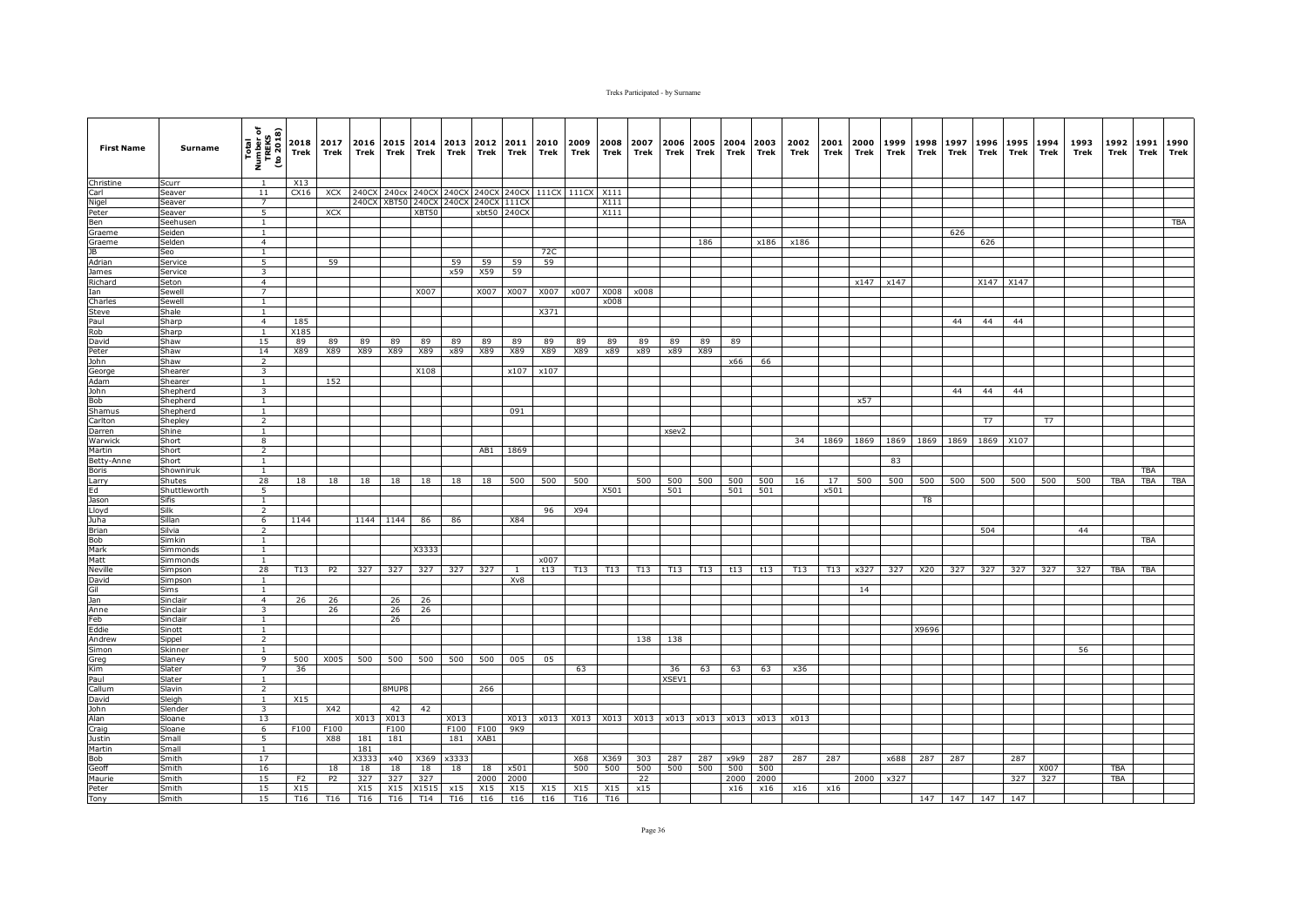| <b>First Name</b> | Surname            | Total<br>Number of<br>TREKS<br>(to 2018) | Trek | 2018 2017<br>Trek | Trek  | 2016 2015 2014<br>Trek | Trek           | 2013<br>Trek | 2012<br>Trek | 2011<br>Trek | 2010 2009<br>Trek | Trek | 2008<br>Trek | 2007<br>Trek | 2006<br>Trek | Trek  | Trek | 2005 2004 2003<br>Trek | 2002<br>Trek                  | 2001<br>Trek | 2000<br>Trek | 1999<br>Trek | 1998<br>Trek | 1997<br>Trek | Trek | 1996 1995<br>Trek | 1994<br>Trek    | 1993<br>Trek | 1992<br>Trek | 1991<br>Trek   | 1990<br>Trek |
|-------------------|--------------------|------------------------------------------|------|-------------------|-------|------------------------|----------------|--------------|--------------|--------------|-------------------|------|--------------|--------------|--------------|-------|------|------------------------|-------------------------------|--------------|--------------|--------------|--------------|--------------|------|-------------------|-----------------|--------------|--------------|----------------|--------------|
| Stephen           | Smith              | $\overline{7}$                           |      |                   |       |                        |                |              |              |              |                   |      |              |              | x59          | x59   |      | 73                     | 73                            | 73           | a73          | 73           |              |              |      |                   |                 |              |              |                |              |
| Geoff             | Smith              | $6\overline{}$                           | 005  | 005               |       |                        | 005            | 005          | 005          | X005         |                   |      |              |              |              |       |      |                        |                               |              |              |              |              |              |      |                   |                 |              |              |                |              |
| Greg              | Smith              | 6                                        |      |                   |       | x1515 X15 X1515        |                | x15          | 15           | 15           |                   |      |              |              |              |       |      |                        |                               |              |              |              |              |              |      |                   |                 |              |              |                |              |
| David             | Smith<br>Smith     | $\overline{4}$<br>$\overline{4}$         |      |                   |       |                        |                |              |              |              |                   |      | 1001         |              |              | x1001 |      | x1001                  | x1001                         |              |              |              |              |              |      |                   |                 |              |              |                |              |
| Leo<br>Craig      | Smith              | 3                                        |      |                   |       |                        |                |              |              |              |                   |      |              |              |              |       |      |                        |                               |              | x147         | x147         | T14          |              | X147 | X147<br>T14       | T14             |              |              |                |              |
| Ellen             | Smith              | $\overline{\mathbf{3}}$                  |      |                   |       |                        |                |              |              | t16          | t16               | T16  |              |              |              |       |      |                        |                               |              |              |              |              |              |      |                   |                 |              |              |                |              |
| Geoffrey          | Smith              | 3                                        |      |                   | 005   | 005                    |                | 500          |              |              |                   |      |              |              |              |       |      |                        |                               |              |              |              |              |              |      |                   |                 |              |              |                |              |
| Glenn             | Smith              | $\overline{3}$                           |      |                   |       |                        |                |              |              |              |                   |      |              |              | x71          |       | x71  |                        | x51                           |              |              |              |              |              |      |                   |                 |              |              |                |              |
| Gordon            | Smith              | 3                                        |      |                   |       |                        |                |              |              |              |                   |      |              |              |              |       |      | a88                    | 88                            | 88           |              |              |              |              |      |                   |                 |              |              |                |              |
| Maurie            | Smith              | 3                                        |      |                   |       |                        |                |              |              | 96           | 96                | X94  |              |              |              |       |      |                        |                               |              |              |              |              |              |      |                   |                 |              |              |                |              |
| Paul              | Smith              | 3                                        |      |                   |       |                        |                |              |              |              |                   |      |              |              |              |       |      |                        |                               |              |              |              |              |              |      |                   |                 |              | <b>TBA</b>   | TBA            | <b>TBA</b>   |
| Rick              | Smith              | $\overline{\mathbf{3}}$                  | F2   |                   |       |                        |                |              |              |              |                   |      |              |              |              |       |      |                        |                               |              |              |              |              |              |      |                   | 73              | 73           |              |                |              |
| Antony            | Smith              | $\overline{2}$<br>$\overline{2}$         |      |                   |       |                        |                |              |              |              |                   |      |              |              | x38          | 38    |      |                        |                               | 73           |              |              |              |              |      |                   |                 |              |              |                |              |
| Chris<br>Paul     | Smith<br>Smith     | $\overline{2}$                           |      |                   |       |                        |                |              |              |              |                   |      |              |              |              |       |      |                        |                               |              |              | 73           |              |              |      |                   | 73              | 72           |              |                |              |
| Rod               | Smith              | $\overline{2}$                           |      |                   |       |                        |                |              |              |              |                   |      |              |              |              |       |      |                        |                               |              |              |              |              |              | 1012 |                   | X101            |              |              |                |              |
| Ron               | Smith              | $\overline{2}$                           |      |                   |       |                        |                |              |              |              |                   |      |              |              | x71          |       | x71  |                        |                               |              |              |              |              |              |      |                   |                 |              |              |                |              |
| <b>Steve</b>      | Smith              | $\overline{2}$                           |      |                   |       |                        |                |              |              |              |                   | 221  |              |              |              |       |      |                        |                               |              |              |              |              |              |      | 147               |                 |              |              |                |              |
| Adam              | Smith              | $\overline{1}$                           |      |                   |       |                        |                |              |              |              |                   |      |              |              |              |       |      |                        |                               |              | 2000         |              |              |              |      |                   |                 |              |              |                |              |
| Anthony           | Smith              | $\mathbf{1}$                             |      |                   |       |                        |                |              |              |              |                   | X38  |              |              |              |       |      |                        |                               |              |              |              |              |              |      |                   |                 |              |              |                |              |
| Ben               | Smith              | $\mathbf{1}$                             |      |                   |       |                        |                |              |              |              |                   |      |              |              |              |       |      |                        |                               |              | x327         |              |              |              |      |                   |                 |              |              |                |              |
| Campbell          | Smith              | $\mathbf{1}$                             |      |                   |       |                        |                |              |              |              |                   |      |              |              |              |       |      |                        | x88                           |              |              |              |              |              |      |                   |                 |              |              |                |              |
| Chris             | Smith              | $\mathbf{1}$                             |      |                   |       |                        |                |              |              |              |                   |      |              |              |              |       |      |                        |                               |              | t10          |              |              |              |      |                   |                 |              |              |                |              |
| David<br>Debbie   | Smith<br>Smith     | <sup>1</sup><br>$\overline{1}$           |      |                   |       |                        |                | T5           |              | 013          |                   |      |              |              |              |       |      |                        |                               |              |              |              |              |              |      |                   |                 |              |              |                |              |
| Jason             | Smith              | $\mathbf{1}$                             |      |                   |       |                        |                |              |              |              |                   |      |              |              |              |       |      |                        |                               |              |              |              | X688         |              |      |                   |                 |              |              |                |              |
| <b>Jeff</b>       | Smith              | $\mathbf{1}$                             |      |                   |       |                        | 25             |              |              |              |                   |      |              |              |              |       |      |                        |                               |              |              |              |              |              |      |                   |                 |              |              |                |              |
| Keith             | Smith              | $\mathbf{1}$                             |      |                   |       |                        |                |              |              |              |                   |      |              |              |              |       |      |                        | 88                            |              |              |              |              |              |      |                   |                 |              |              |                |              |
| Madelaine         | Smith              | $\mathbf{1}$                             |      |                   |       |                        |                |              |              |              |                   |      |              |              |              |       |      |                        |                               |              |              |              |              |              |      |                   |                 | 72           |              |                |              |
| Norm              | Smith              | <sup>1</sup>                             |      |                   |       |                        |                |              |              |              |                   |      |              |              |              |       |      |                        |                               |              |              |              |              |              |      |                   |                 |              |              | <b>TBA</b>     |              |
| Rob               | Smith              | $\overline{1}$                           |      |                   |       |                        |                |              |              |              |                   |      |              |              |              |       |      |                        |                               |              |              |              |              |              |      |                   | 88              |              |              |                |              |
| Shane             | Smith              | $\mathbf{1}$                             |      |                   |       |                        |                |              |              |              |                   |      |              |              |              |       |      |                        |                               | 287          |              |              |              |              |      |                   |                 |              |              |                |              |
| Tim               | Smith              | 1<br>$\mathbf{1}$                        |      |                   |       |                        |                |              |              |              |                   |      |              | x808         |              |       |      |                        |                               |              |              |              |              |              |      |                   |                 |              |              |                |              |
| Warren<br>Brendon | Smith<br>Smyth     | $\mathbf{1}$                             |      |                   |       |                        | T <sub>6</sub> |              |              |              |                   |      |              |              |              |       |      |                        |                               |              |              |              |              |              |      |                   |                 | 383          |              |                |              |
| Roger             | Snaith             | 20                                       |      |                   |       |                        | 37             | 37           | 37           | 37           | 37                | 37   | 37           | 37           | 37           | x37   | 37   | 37                     | 37                            | 37           | 37           |              |              |              | 37   | 37                | 37              | 37           | <b>TBA</b>   |                |              |
| David             | Snedden            | $\overline{4}$                           |      |                   |       |                        |                |              |              |              |                   |      |              |              |              | 63    | 36   | 63                     | x36                           |              |              |              |              |              |      |                   |                 |              |              |                |              |
| Mark              | Snell              | $\overline{4}$                           |      |                   |       |                        | 168            | 168          | 168          | 168          |                   |      |              |              |              |       |      |                        |                               |              |              |              |              |              |      |                   |                 |              |              |                |              |
| Jan               | Snelling           | $\overline{4}$                           |      |                   |       |                        |                |              |              |              |                   |      |              |              |              |       |      |                        |                               |              |              |              |              |              |      | T10               | T <sub>10</sub> | T9           |              | T <sub>2</sub> |              |
| Greg              | Snowbal            | $\overline{4}$                           |      |                   | 39    |                        | 39             |              | 39           | 39           |                   |      |              |              |              |       |      |                        |                               |              |              |              |              |              |      |                   |                 |              |              |                |              |
| Carney            | Soderbero          | $\mathbf{1}$                             |      |                   |       |                        |                |              |              |              |                   |      |              |              |              |       |      |                        |                               |              |              |              |              |              |      | 78                |                 |              |              |                |              |
| Laszlo            | Sogal              | 6                                        | X888 | X888              | X888  |                        | x888           | X888         | X540         |              |                   |      |              |              |              |       |      |                        |                               |              |              |              |              |              |      |                   |                 |              |              |                |              |
| Ian<br>Les        | Soper<br>Sorm      | $\overline{2}$<br>$\mathbf{1}$           |      |                   |       |                        |                |              |              |              |                   |      |              | x888         | x888         |       |      |                        |                               |              | 240V         |              |              |              |      |                   |                 |              |              |                |              |
| Vern              | Sotter             | $\overline{1}$                           |      |                   |       |                        |                |              |              |              |                   |      |              |              |              |       |      |                        |                               |              | x49          |              |              |              |      |                   |                 |              |              |                |              |
| Bob               | Southerton         | 1                                        |      |                   |       |                        |                |              |              |              |                   |      |              |              |              |       | 044  |                        |                               |              |              |              |              |              |      |                   |                 |              |              |                |              |
| Robert            | Southwell          | <sup>1</sup>                             |      |                   | 555CX |                        |                |              |              |              |                   |      |              |              |              |       |      |                        |                               |              |              |              |              |              |      |                   |                 |              |              |                |              |
| Albert            | Spargo             | $\mathbf{1}$                             |      |                   |       |                        |                |              |              |              |                   |      |              |              |              |       |      |                        |                               |              | 5            |              |              |              |      |                   |                 |              |              |                |              |
| Darryl            | Spark              | $\overline{2}$                           |      |                   |       |                        |                |              |              |              |                   |      |              |              |              |       |      |                        |                               |              |              |              |              |              |      | 27                |                 |              | <b>TBA</b>   |                |              |
| David             | Sparks             | $\mathbf{1}$                             |      |                   |       |                        |                |              | t1           |              |                   |      |              |              |              |       |      |                        |                               |              |              |              |              |              |      |                   |                 |              |              |                |              |
| Glenn             | Spear              | 14                                       |      |                   |       |                        | T8             |              |              |              | air               | T8   |              |              |              | T8    |      |                        | T8                            | T8           | T8           | T8           | T8           | T8           | T8   | T8                | T8              | T7           |              |                |              |
| Jarred            | Spear              | 1                                        |      |                   |       |                        |                |              |              |              | t8                |      |              |              |              |       |      |                        |                               |              |              |              |              |              |      |                   |                 |              |              |                |              |
| Garry<br>Gary     | Spencer            | <sup>1</sup><br>$\overline{1}$           |      |                   |       |                        |                |              |              |              |                   |      |              |              |              |       |      |                        |                               |              | 61           |              |              |              |      |                   |                 | 63           |              |                |              |
| Todd              | Spencer<br>Spencer | $\mathbf{1}$                             |      |                   |       |                        |                |              |              |              |                   |      |              |              |              |       |      |                        | x11                           |              |              |              |              |              |      |                   |                 |              |              |                |              |
| John              | Spender            | <sup>1</sup>                             |      |                   |       |                        |                |              |              |              |                   |      |              |              |              | a13   |      |                        |                               |              |              |              |              |              |      |                   |                 |              |              |                |              |
| Wayne             | Spittle            | 5                                        |      |                   |       |                        |                |              |              |              | 007               |      |              |              |              | x007  |      | 718                    |                               |              | x007 x007    |              |              |              |      |                   |                 |              |              |                |              |
| Paul              | Spratt             | $\overline{2}$                           |      |                   |       |                        |                |              |              |              |                   |      |              |              |              | 26    | 26   |                        |                               |              |              |              |              |              |      |                   |                 |              |              |                |              |
| Jack              | Spruitenburg       | 5                                        |      |                   |       |                        |                |              |              |              |                   |      |              |              |              |       |      |                        |                               |              |              | 63           | 63           | 63           | 63   |                   |                 |              |              | TBA            |              |
| Bob               | Spry               | $\overline{5}$                           |      |                   |       |                        |                |              |              |              |                   |      |              |              |              |       |      |                        | 111cx 111cx 111cx 111cx 111CX |              |              |              |              |              |      |                   |                 |              |              |                |              |
| Sandy             | Spyrakis           | $\overline{\mathbf{3}}$                  |      |                   |       |                        |                |              |              |              |                   | X9/9 | 308          | 9/9          |              |       |      |                        |                               |              |              |              |              |              |      |                   |                 |              |              |                |              |
| Robert            | St Clair           | 23                                       |      |                   |       |                        | 45             | 45           |              | 45 45        | 45                | 45   | 45           | 45           | 45           | 45    | 45   | 45                     | 45                            |              | 45 45        | 45           | 45           | 45           |      |                   | X45 X45 X45     | 45           |              | TBA            |              |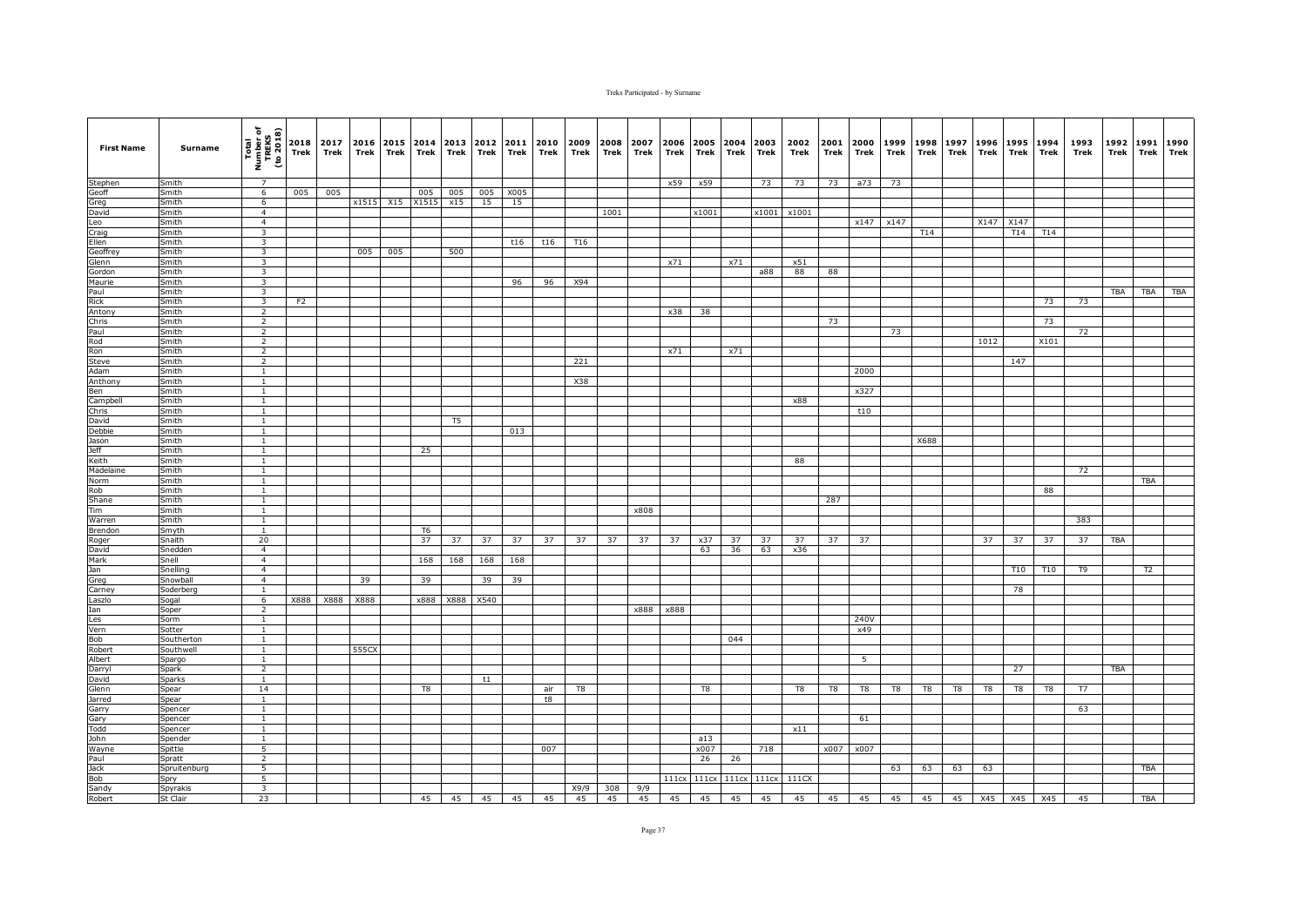| <b>First Name</b> | Surname              | Total<br>Number of<br>TREKS<br>(to 2018)  | 2018<br>Trek | 2017<br>Trek    | Trek | 2016 2015 2014<br>Trek | Trek | 2013<br>Trek | 2012<br>Trek | 2011<br>Trek | 2010<br>Trek | 2009<br>Trek | 2008<br>Trek | 2007<br>Trek | 2006<br>Trek | Trek | 2005 2004 2003<br>Trek | Trek  | 2002<br>Trek | 2001<br>Trek | 2000<br>Trek | 1999<br>Trek | 1998<br>Trek | 1997<br>Trek | 1996<br>Trek | 1995<br>Trek | 1994<br>Trek | 1993<br>Trek | 1992<br>Trek | 1991<br>Trek | 1990<br>Trek |
|-------------------|----------------------|-------------------------------------------|--------------|-----------------|------|------------------------|------|--------------|--------------|--------------|--------------|--------------|--------------|--------------|--------------|------|------------------------|-------|--------------|--------------|--------------|--------------|--------------|--------------|--------------|--------------|--------------|--------------|--------------|--------------|--------------|
| Jan               | St Clair             | 2                                         |              |                 |      |                        |      |              |              |              |              |              |              |              |              |      |                        |       |              |              |              |              |              |              | X45          | X45          |              |              |              |              |              |
| Peter             | <b>St George</b>     | 13                                        |              |                 |      |                        |      |              | 6            | 90           |              |              | 90           | 6            | 6            | 90   | 90                     | 90    | 90           | 90           | 90           | 90           | 90           |              |              |              |              |              |              |              |              |
| Warren            | Stafford             | $\mathbf{1}$                              |              |                 |      |                        |      |              |              |              |              |              |              |              |              |      |                        |       |              |              |              | a204         |              |              |              |              |              |              |              |              |              |
| Robin             | Stainer              | $\mathbf{1}$                              |              |                 |      |                        |      |              |              |              |              |              |              |              |              |      |                        |       |              |              |              |              |              |              |              |              |              | 79           |              |              |              |
| Harry             | Standish             | 1                                         |              |                 |      |                        |      |              |              |              |              |              |              |              |              |      |                        |       |              |              |              |              |              |              |              |              |              | T8           |              |              |              |
| john              | stanley              | $\mathbf{1}$                              |              |                 |      |                        |      |              |              |              |              |              |              |              |              |      |                        |       |              |              |              |              |              | 48           |              |              |              |              |              |              |              |
| Gray              | Stanton              | $\mathbf{1}$                              |              | T <sub>15</sub> |      |                        |      |              |              |              |              |              |              |              |              |      |                        |       |              |              |              |              |              |              |              |              |              |              |              |              |              |
| John              | Stanway              | $\overline{2}$                            |              |                 |      |                        |      |              |              |              |              |              |              |              |              |      |                        |       | x013         | 013          |              |              |              |              |              |              |              |              |              |              |              |
| Graeme            | Stapleton            | <sup>1</sup>                              |              |                 |      |                        |      |              |              |              |              |              |              |              |              |      |                        |       |              |              |              |              |              |              | 318          |              |              |              |              |              |              |
| Michael           | <b>Stapleton</b>     | $\mathbf{1}$                              |              |                 |      |                        |      |              |              |              |              |              |              |              |              | X9k9 |                        |       |              |              |              |              |              |              |              |              |              |              |              |              |              |
| Jo                | Start                | $\overline{2}$                            |              |                 |      |                        |      |              |              |              |              |              |              |              |              |      |                        |       |              | A3           | A75          |              |              |              |              |              |              |              |              |              |              |
| Gary              | Stead                | $\mathbf{1}$                              |              |                 |      |                        |      |              |              |              |              |              |              |              |              |      |                        |       |              |              |              |              |              |              |              |              |              |              |              |              | TBA          |
| Prue              | Steel                | $\overline{2}$                            | X08          | 08              |      |                        |      |              |              |              |              |              |              |              |              |      |                        |       |              |              |              |              |              |              |              |              |              |              |              |              |              |
| Michael           | Steele               | $\overline{9}$                            |              |                 | 51   |                        | 51   |              | 51           |              | 51           |              | 51           |              | 51           |      | x51                    |       | x51          |              | 51           |              |              |              |              |              |              |              |              |              |              |
| Heidi             | Stenning             | $\mathbf{1}$                              |              |                 |      |                        |      |              |              |              |              |              |              |              |              |      |                        | 1 tel |              |              |              |              |              |              |              |              |              |              |              |              |              |
| Chris             | <b>Stephens</b>      | $\mathbf{1}$                              |              |                 |      |                        |      |              |              |              |              |              |              |              |              |      |                        |       | a47          |              |              |              |              |              |              |              |              |              |              |              |              |
| David             | Stephens             | $\mathbf{1}$                              |              |                 |      |                        |      |              |              |              |              |              | X4           |              |              |      |                        |       |              |              |              |              |              |              |              |              |              |              |              |              |              |
| Heather<br>John   | Stephenson           | $\overline{4}$<br>$\overline{\mathbf{3}}$ |              |                 |      |                        |      |              |              |              |              |              |              |              |              |      |                        |       |              |              |              |              |              |              |              |              | 215          | 215          |              | TBA          | TBA          |
|                   | Stevens              | $\overline{1}$                            |              | 61              | 61   | X69                    |      |              |              |              |              |              |              |              |              |      |                        |       |              |              |              |              |              |              |              |              |              |              |              |              |              |
| Brian             | Stewart              |                                           |              |                 |      |                        |      |              |              |              |              |              |              |              |              |      |                        |       |              |              |              |              |              |              |              |              |              |              |              |              | <b>TBA</b>   |
| Ray<br>Anthony    | Stewart<br>Stirzaker | $\mathbf{1}$<br>$\mathbf{1}$              |              |                 |      |                        |      |              | 541          | T13          |              |              |              |              |              |      |                        |       |              |              |              |              |              |              |              |              |              |              |              |              |              |
| Graham            | Stockwell            | $\overline{4}$                            |              |                 |      |                        |      | 13           |              | 13           |              | 13           | 13           |              |              |      |                        |       |              |              |              |              |              |              |              |              |              |              |              |              |              |
| Dave              | Stodart              | 9                                         |              |                 |      |                        | 8    |              |              |              |              | X94          |              |              |              |      |                        |       |              |              |              | 40           |              |              | 40           |              | 40           | 40           | <b>TBA</b>   | TBA          | TBA          |
| Dylan             | Stodart              | $\overline{4}$                            |              |                 |      |                        |      |              |              |              |              |              |              |              |              |      |                        |       |              |              |              | 42           |              |              | 40           | 42           | 42           |              |              |              |              |
| John              | Stoddard             | 15                                        |              |                 |      |                        |      |              |              |              |              |              |              |              | T4           | T4   | T4                     | t4    | T4           | T4           | T4           | T4           | T4           | T4           | T4           | T4           | T4           | T4           |              | T5           |              |
| Dylan             | Stoddart             | $\mathbf{1}$                              |              |                 |      |                        |      |              |              |              |              |              |              |              |              |      |                        |       |              |              |              |              |              | 40           |              |              |              |              |              |              |              |
| Jenny             | Stokeld              | $\mathbf{1}$                              |              |                 |      |                        |      |              |              |              |              |              |              |              |              |      |                        |       |              |              |              |              |              |              |              |              |              | 66           |              |              |              |
| John              | <b>Stokes</b>        | 7                                         |              |                 |      |                        | x007 |              | X007         | X007         | x007         | x007         | x007         |              |              |      |                        |       |              |              |              | 007          |              |              |              |              |              |              |              |              |              |
| <b>Bruce</b>      | <b>Stokes</b>        | $\mathbf{1}$                              |              |                 |      |                        |      |              |              |              |              |              |              |              |              |      |                        |       |              |              |              |              |              |              |              |              | X118         |              |              |              |              |
| Jon               | Stone                | <sup>1</sup>                              |              |                 |      |                        | 50   |              |              |              |              |              |              |              |              |      |                        |       |              |              |              |              |              |              |              |              |              |              |              |              |              |
| Michael           | Stone                | $\overline{1}$                            |              |                 |      |                        |      |              |              |              |              |              |              |              |              | 014  |                        |       |              |              |              |              |              |              |              |              |              |              |              |              |              |
| Shirley           | Stoneham             | $\mathbf{1}$                              |              |                 |      |                        |      |              |              |              |              |              |              |              |              |      |                        |       |              |              |              |              |              |              |              |              |              |              | <b>TBA</b>   |              |              |
| Erik              | Storaker             | $\overline{2}$                            |              |                 |      |                        |      |              |              |              |              |              |              |              |              |      |                        |       |              |              |              |              |              | 99           | 99           |              |              |              |              |              |              |
| Morten            | Storaker             | $\overline{2}$                            |              |                 |      |                        |      |              |              |              |              |              |              |              |              |      |                        |       |              |              |              |              |              | 99           | 99           |              |              |              |              |              |              |
| Niels             | Storaker             | 2                                         |              |                 |      |                        |      |              |              |              |              |              |              |              |              |      |                        |       |              |              |              |              |              | 99           | 99           |              |              |              |              |              |              |
| Mal               | Stott                | $\mathbf{1}$                              |              |                 |      |                        |      |              |              |              |              | 36           |              |              |              |      |                        |       |              |              |              |              |              |              |              |              |              |              |              |              |              |
| Ross              | Strahan              | $\overline{7}$                            |              |                 | 89   |                        |      |              |              | 89           | 89           | 89           | 89           | 89           | 89           |      |                        |       |              |              |              |              |              |              |              |              |              |              |              |              |              |
| Nicholas          | <b>Stramilos</b>     | <sup>1</sup>                              |              |                 |      |                        |      |              |              | X444         |              |              |              |              |              |      |                        |       |              |              |              |              |              |              |              |              |              |              |              |              |              |
| Chris             | <b>Strauss</b>       | $\mathbf{1}$                              |              |                 |      |                        |      |              |              |              |              |              |              |              |              |      |                        |       |              |              |              |              |              |              |              |              | 29           |              |              |              |              |
| Matthew           | Stretton             | 5                                         |              |                 |      |                        |      |              |              |              |              |              |              |              | 75           | 75   | 75                     | 75    | 75           |              |              |              |              |              |              |              |              |              |              |              |              |
| Lynton            | Stretton             | $\mathbf{1}$                              |              |                 |      |                        |      |              |              |              |              |              |              |              |              |      |                        |       | 86           |              |              |              |              |              |              |              |              |              |              |              |              |
| Neil              | Strickland           | <sup>1</sup>                              |              |                 |      |                        |      |              |              |              |              |              |              |              |              |      |                        |       |              | 59           |              |              |              |              |              |              |              |              |              |              |              |
| Diane             | Stuart-Sutherland    | $\overline{2}$                            |              |                 |      |                        |      |              |              |              |              |              |              |              |              |      |                        |       |              |              |              |              |              |              |              |              | 68           | 68           |              |              |              |
| David             | Stubbs               | $\overline{2}$                            |              |                 |      |                        |      |              |              |              |              | 23           | 23           |              |              |      |                        |       |              |              |              |              |              |              |              |              |              |              |              |              |              |
| Nev               | <b>Stubbs</b>        | 1<br>$\overline{2}$                       |              |                 |      |                        |      |              |              |              |              |              |              |              |              | 83   |                        |       |              |              |              |              |              |              |              |              | 215          | 215          |              |              |              |
| Cammy<br>Chris    | Suche<br>Sullivan    | $\overline{2}$                            |              |                 |      |                        |      |              |              |              |              |              |              |              | x99          | x99  |                        |       |              |              |              |              |              |              |              |              |              |              |              |              |              |
|                   |                      |                                           |              |                 |      |                        |      |              |              |              |              |              |              |              |              |      |                        |       |              |              |              |              |              |              |              |              |              |              |              |              |              |
| Mark<br>Ben       | Sullivan<br>Sullivan | $\overline{2}$<br><sup>1</sup>            |              |                 |      |                        |      |              |              |              |              |              |              | x387         | x386         |      |                        |       | x013         |              |              |              |              |              |              |              |              |              |              |              |              |
| Dennis            | Sullivan             | <sup>1</sup>                              |              |                 |      |                        |      |              |              |              |              |              |              |              |              |      |                        | x122  |              |              |              |              |              |              |              |              |              |              |              |              |              |
| Evan              | Summerfield          | 10                                        | CX333        | CX333           |      | 333CX                  |      |              | 333CX 333cx  | 333CX        | 333CX        |              | 333CX        |              | 333CX 333CX  |      |                        |       |              |              |              |              |              |              |              |              |              |              |              |              |              |
| Mick              | Summers              | $\overline{2}$                            |              |                 |      |                        |      |              |              |              |              |              |              |              |              |      |                        |       |              |              |              | 6            |              |              |              |              | 6            |              |              |              |              |
| Lee               | Surtees              | $\overline{1}$                            |              |                 |      |                        |      |              |              |              |              |              |              |              | x386         |      |                        |       |              |              |              |              |              |              |              |              |              |              |              |              |              |
| Perry             | Sutton               | $\overline{7}$                            |              |                 |      |                        |      |              |              |              | 72B          | 72B          | 72C          | 72B          | 72B          |      |                        |       |              |              |              | 72           | 72           |              |              |              |              |              |              |              |              |
| Chris             | Swadling             | <sup>1</sup>                              |              |                 |      |                        |      |              |              |              |              |              |              |              |              |      | 47                     |       |              |              |              |              |              |              |              |              |              |              |              |              |              |
| Glenn             | Swadling             | <sup>1</sup>                              |              |                 |      |                        |      |              |              |              |              |              |              |              |              |      | 47                     |       |              |              |              |              |              |              |              |              |              |              |              |              |              |
| Grant             | Swadling             | $\mathbf{1}$                              |              |                 |      |                        |      |              |              |              |              |              |              |              |              |      | 47                     |       |              |              |              |              |              |              |              |              |              |              |              |              |              |
| Col               | Swan                 | 1                                         |              |                 |      |                        |      |              |              |              |              |              |              |              |              |      |                        |       |              |              |              |              |              |              |              |              |              |              |              |              | TBA          |
| <b>Rick</b>       | Swan                 | $\mathbf{1}$                              |              |                 | 39   |                        |      |              |              |              |              |              |              |              |              |      |                        |       |              |              |              |              |              |              |              |              |              |              |              |              |              |
| David             | Sweeney              | $\overline{1}$                            |              |                 |      |                        |      |              |              |              |              |              |              |              |              |      |                        |       |              | x501         |              |              |              |              |              |              |              |              |              |              |              |
| Rosemary          | Swift                | $\overline{2}$                            |              |                 | 4242 |                        |      |              |              | 4242         |              |              |              |              |              |      |                        |       |              |              |              |              |              |              |              |              |              |              |              |              |              |
| Richard           | Swinton              | 5                                         |              |                 |      |                        |      |              |              |              |              |              |              |              |              |      |                        |       |              |              |              |              |              |              |              |              |              | 52 52 520    | <b>TBA</b>   | TBA          |              |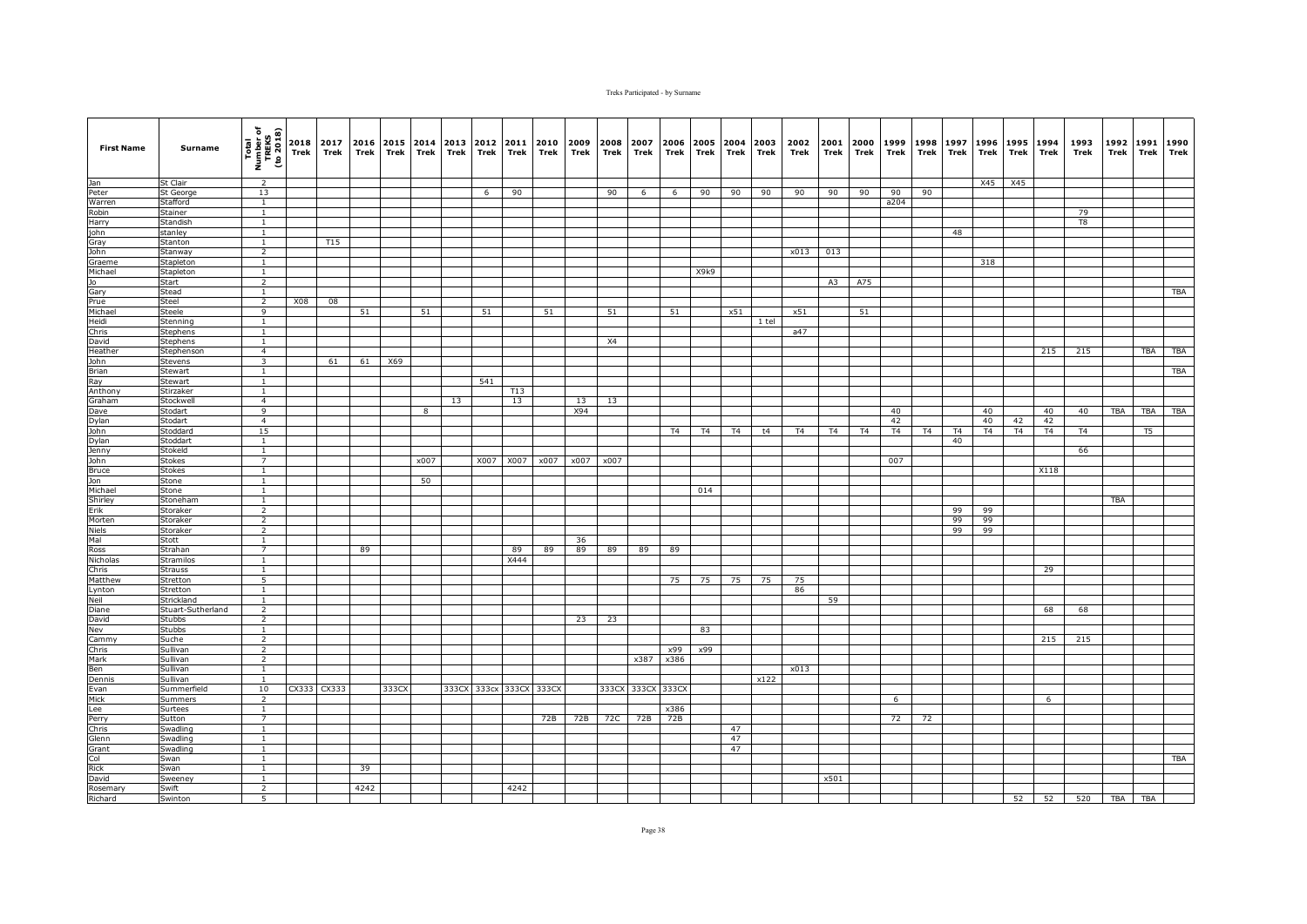| <b>First Name</b>   | Surname              | Total<br>Number of<br>TREKS<br>(to 2018)  | Trek           | 2018 2017<br>Trek       | 2016<br>Trek | Trek      | 2015 2014<br>Trek | 2013<br>Trek | 2012<br>Trek | 2011<br>Trek | 2010<br>Trek | 2009<br>Trek | 2008<br>Trek | 2007<br>Trek | 2006<br>Trek | 2005<br>Trek | 2004<br>Trek | 2003<br>Trek | 2002<br>Trek | 2001<br>Trek | 2000<br>Trek | 1999<br>Trek | 1998<br>Trek | 1997<br>Trek | 1996<br>Trek | 1995<br>Trek | 1994<br>Trek | 1993<br>Trek      | 1992<br>Trek | 1991<br>Trek | 1990<br>Trek |
|---------------------|----------------------|-------------------------------------------|----------------|-------------------------|--------------|-----------|-------------------|--------------|--------------|--------------|--------------|--------------|--------------|--------------|--------------|--------------|--------------|--------------|--------------|--------------|--------------|--------------|--------------|--------------|--------------|--------------|--------------|-------------------|--------------|--------------|--------------|
| Michael             | Symons               | $\overline{1}$                            |                |                         |              |           |                   |              |              |              |              | 30           |              |              |              |              |              |              |              |              |              |              |              |              |              |              |              |                   |              |              |              |
| Alex                | Szekeres             | $\mathbf{1}$                              |                |                         |              |           |                   |              |              |              |              |              |              |              |              |              |              |              | 75           |              |              |              |              |              |              |              |              |                   |              |              |              |
| Richard             | Taasse               | $\mathbf{1}$                              |                |                         |              |           |                   |              |              |              |              |              |              |              |              |              |              | 555          |              |              |              |              |              |              |              |              |              |                   |              |              |              |
| John                | Tait                 | 5                                         |                |                         |              |           |                   |              |              |              |              |              |              |              |              |              |              |              |              |              |              |              |              |              |              | T10          | T10          | T <sub>9</sub>    |              | T2           | <b>TBA</b>   |
| Russell<br>Margaret | Tait<br>Tait         | $\overline{\mathbf{3}}$<br>$\overline{2}$ |                |                         |              |           |                   |              |              |              |              |              |              |              |              |              |              |              |              |              |              | - 6<br>6     |              |              |              |              | 6<br>6       |                   |              |              | <b>TBA</b>   |
| Geoff               | Talbot               | <sup>1</sup>                              |                |                         |              |           |                   |              |              |              |              |              |              |              |              |              |              |              |              |              |              |              |              |              |              |              |              |                   |              | <b>TBA</b>   |              |
| Trevor              | Talbot               | 1                                         |                |                         |              |           |                   |              |              |              |              |              |              |              |              |              |              |              |              |              |              |              |              | 76           |              |              |              |                   |              |              |              |
| <b>Dick</b>         | Tambling             | 12                                        |                |                         |              |           |                   |              |              |              | t13          |              |              |              |              | T12          | t12          | t11          | t16          | T11          | t13          |              | T12          | T12          | T11          | T11          | T11          |                   |              |              |              |
| Greg                | Tamsett              | $\mathbf{1}$                              |                |                         |              |           |                   |              |              |              |              |              |              |              |              |              |              |              |              |              |              | $\times 1$   |              |              |              |              |              |                   |              |              |              |
| Tony                | Tannous              | 12                                        | 108            |                         | 107          | 107       | 107               | 108          | 107          | 107          | 107          | x107         | X108         | 107          | 107          |              |              |              |              |              |              |              |              |              |              |              |              |                   |              |              |              |
| Reece               | Tanzer               | $\overline{1}$                            |                |                         |              |           |                   |              |              |              |              |              |              |              |              |              | A8           |              |              |              |              |              |              |              |              |              |              |                   |              |              |              |
| Allan               | Tarrant              | $\overline{2}$                            |                |                         |              |           |                   |              |              |              |              |              | 1100         | 1100         |              |              |              |              |              |              |              |              |              |              |              |              |              |                   |              |              |              |
| Richard             | Tarrant              | $\overline{1}$                            |                |                         |              |           |                   |              |              |              |              |              | 1100         |              |              |              |              |              |              |              |              |              |              |              |              |              |              |                   |              |              |              |
| Simon<br>Rob        | Taylor<br>Taylor     | 7<br>6                                    | T <sub>9</sub> |                         | 15           | 15        | X1515<br>X37      | 15           | X37          | X37          | 15<br>X37    | 15<br>x37    | X15          |              |              |              |              |              |              |              |              |              |              |              |              |              |              |                   |              |              |              |
| Peter               | Taylor               | $\overline{4}$                            |                |                         |              |           |                   |              |              |              |              |              |              |              | 619          |              | 619          | 619          |              | 619          |              |              |              |              |              |              |              |                   |              |              |              |
| Matt                | Taylor               | $\overline{\mathbf{3}}$                   |                |                         |              |           |                   |              |              |              |              |              |              |              |              |              | 003          | 003          | 003          |              |              |              |              |              |              |              |              |                   |              |              |              |
| John                | Taylor               | <sup>1</sup>                              |                |                         |              |           |                   |              |              |              |              |              |              |              |              |              |              |              |              |              |              |              |              |              |              |              | 79           |                   |              |              |              |
| Melissa             | Taylor               | $\mathbf{1}$                              |                |                         | 111CX        |           |                   |              |              |              |              |              |              |              |              |              |              |              |              |              |              |              |              |              |              |              |              |                   |              |              |              |
| Michael             | Taylor               | $\mathbf{1}$                              |                |                         |              |           |                   |              |              |              | X15          |              |              |              |              |              |              |              |              |              |              |              |              |              |              |              |              |                   |              |              |              |
| Paul                | Taylor               | <sup>1</sup>                              |                |                         |              |           |                   |              |              |              |              |              |              |              |              |              |              | 619          |              |              |              |              |              |              |              |              |              |                   |              |              |              |
| Peter               | Taylor               | $\mathbf{1}$                              |                |                         |              |           |                   |              |              |              |              |              |              |              | x75          |              |              |              |              |              |              |              |              |              |              |              |              |                   |              |              |              |
| Steve               | Taylor               | $\overline{1}$                            |                |                         |              |           |                   |              |              |              |              |              |              |              |              | 044          |              |              |              |              |              |              |              |              |              |              |              |                   |              |              |              |
| Joe                 | Telese               | $\overline{2}$                            | X888           |                         |              | X888 8888 |                   | 83           | 83           |              |              |              |              |              |              |              |              |              |              |              |              |              |              |              |              |              |              |                   |              |              |              |
| Kevin<br>Patsy      | Telford<br>Templeton | 6<br><sup>1</sup>                         |                |                         |              |           | 8888              | 8888         | x888         | 65           |              |              |              |              |              |              |              |              |              |              |              |              |              |              |              |              |              |                   |              |              |              |
| Allan               | Terrey               | $\overline{\mathbf{3}}$                   |                |                         |              |           |                   |              |              |              |              |              |              |              |              |              | 22           | 22           | 22           |              |              |              |              |              |              |              |              |                   |              |              |              |
| Darren              | Tester               | $\mathbf{1}$                              | CEO            |                         |              |           |                   |              |              |              |              |              |              |              |              |              |              |              |              |              |              |              |              |              |              |              |              |                   |              |              |              |
| David               | Thamm                | $\overline{2}$                            | 152            | X150                    |              |           |                   |              |              |              |              |              |              |              |              |              |              |              |              |              |              |              |              |              |              |              |              |                   |              |              |              |
| Michelle            | Thomas               | $\overline{\mathbf{3}}$                   | 40             | 40                      | 40           |           |                   |              |              |              |              |              |              |              |              |              |              |              |              |              |              |              |              |              |              |              |              |                   |              |              |              |
| Murray              | Thomas               | $\overline{\mathbf{3}}$                   |                |                         |              |           |                   |              |              |              |              |              |              |              |              | 202          |              | 202          | 202          |              |              |              |              |              |              |              |              |                   |              |              |              |
| Bill                | Thomas               | $\overline{2}$                            |                | 61                      | x61          |           |                   |              |              |              |              |              |              |              |              |              |              |              |              |              |              |              |              |              |              |              |              |                   |              |              |              |
| John                | Thomas               | 2                                         |                |                         |              |           |                   |              |              |              |              |              |              |              |              |              |              |              |              |              |              |              | 404          | 404          |              |              |              |                   |              |              |              |
| David<br>Mike       | Thomas               | $\mathbf{1}$<br>26                        | 101            | 101                     |              | 101       | 101               | 101          | 101          | 101          | 101          | 101          | 101          | 101          | 101          | 101          | 101          | a101         | 101          | 101          | 101          | 101          | 101          | 101          | 101          | 101          | 50<br>101    | 101               | <b>TBA</b>   |              |              |
| Dylan               | Thompson<br>Thompson | $\mathbf{1}$                              |                |                         |              |           |                   |              |              |              | 1903         |              |              |              |              |              |              |              |              |              |              |              |              |              |              |              |              |                   |              |              |              |
| Peter               | Thompson             | $\mathbf{1}$                              |                |                         |              |           |                   |              |              |              |              |              |              |              |              |              |              |              |              |              |              |              |              |              |              |              | 134          |                   |              |              |              |
| Jason               | Thomson              | $\mathbf{1}$                              |                |                         |              |           | X50               |              |              |              |              |              |              |              |              |              |              |              |              |              |              |              |              |              |              |              |              |                   |              |              |              |
| Ben                 | Thorn                | $\mathbf{1}$                              |                | 152                     |              |           |                   |              |              |              |              |              |              |              |              |              |              |              |              |              |              |              |              |              |              |              |              |                   |              |              |              |
| Craig               | Threlfall            | $\mathbf{1}$                              |                |                         |              |           |                   |              |              |              |              |              |              |              |              |              | A351         |              |              |              |              |              |              |              |              |              |              |                   |              |              |              |
| Philip              | Thrift               | $\overline{2}$                            | 345            | 345                     |              |           |                   |              |              |              |              |              |              |              |              |              |              |              |              |              |              |              |              |              |              |              |              |                   |              |              |              |
| Michael             | Thring               | $\overline{1}$                            |                |                         |              |           |                   |              |              |              |              |              |              |              |              |              |              |              |              |              |              |              |              |              |              |              | 27           |                   |              |              |              |
| Mark                | Tianta               | $\mathbf{1}$                              |                |                         |              |           |                   |              |              |              |              |              |              |              |              |              |              |              |              |              |              |              |              | 100          |              |              |              |                   |              |              |              |
| Graham<br>John      | Tiekle<br>Tierney    | <sup>1</sup><br>5                         |                |                         |              |           |                   | 21           | 21           |              |              | 250          |              |              |              |              | 19           | 19           |              |              |              |              |              |              | 504          |              |              |                   |              |              |              |
| Bruce               | Tilley               | 3                                         |                |                         |              |           |                   |              |              |              |              |              |              |              |              | 90.9 90.9    |              | 99           |              |              |              |              |              |              |              |              |              |                   |              |              |              |
| Richard             | Timbs                | $\mathbf{1}$                              |                |                         |              |           |                   |              |              |              |              |              |              |              |              |              |              |              |              |              |              |              |              |              |              |              | X911         |                   |              |              |              |
| Peter               | Tissington           | $\overline{2}$                            |                |                         |              |           | 74                | 74           |              |              |              |              |              |              |              |              |              |              |              |              |              |              |              |              |              |              |              |                   |              |              |              |
| Rod                 | Tobin                | $\overline{7}$                            |                |                         |              |           |                   |              |              |              |              |              |              |              |              |              | A2209        | 2209         | a2209        | 2209         | 2209         | 2209         | 2209         |              |              |              |              |                   |              |              |              |
| <b>John</b>         | Todd                 | 25                                        |                | 10/10 10/10 10/10 10/10 |              |           |                   | 10/10 10/10  | 10/10        | 10/10        | 10/10        | 10/10        | 10/10        | 10/10        |              | 10/10 10/10  | 10/10        | 10/10        | 10/10        | 10/10        | 10/10        | 10/10        | 134          | 134          | 134          |              | 134          | 134               |              |              |              |
| Ken                 | Todd                 | 25                                        |                |                         |              | 10/10     | 72                | 10/10        | 72           | 72           | 72           | 72           | 72           | 72           | 72           | 72           | 72           | 72           | 72           | 72           | 72           | 72           | 72           | 72           | 134          |              | 72           | 72                | TBA          | TBA          | TBA          |
| Greg                | Todd                 | <sup>1</sup>                              |                |                         |              |           |                   |              |              |              |              |              |              |              |              |              |              |              |              |              |              |              |              |              | X12          |              |              |                   |              |              |              |
| Matthew             | Todd                 | <sup>1</sup>                              | 10/10          |                         |              |           |                   |              |              |              |              |              |              |              |              |              |              |              |              |              |              |              |              |              |              |              |              |                   |              |              |              |
| Eddie               | Toffanello           | $\overline{2}$                            | 345            | 345                     |              |           |                   |              |              |              |              |              |              |              |              |              |              |              |              |              |              |              |              |              |              |              |              |                   |              |              |              |
| John<br>Jeff        | Tolley<br>Tolmie     | <sup>1</sup><br>$\mathbf{1}$              |                | X1966                   |              |           |                   |              |              |              |              |              |              | x008         |              |              |              |              |              |              |              |              |              |              |              |              |              |                   |              |              |              |
| Glen                | Tomiello             | $\mathbf{1}$                              |                |                         |              |           |                   |              |              |              |              |              |              |              |              |              |              |              |              |              |              |              |              |              |              |              |              | RAAF <sub>2</sub> |              |              |              |
| Mat                 | Tooke                | $\overline{2}$                            |                |                         |              |           |                   |              |              |              |              | 34           |              | x1869        |              |              |              |              |              |              |              |              |              |              |              |              |              |                   |              |              |              |
| Allen               | Topham               | 5                                         |                |                         |              |           |                   |              |              |              |              |              | 1100         | 1100         |              |              | 1100         |              | 1100         | 1100         |              |              |              |              |              |              |              |                   |              |              |              |
| Andrew              | Torok                | $\overline{1}$                            |                |                         |              |           |                   |              |              |              |              |              |              |              |              |              |              |              |              |              |              |              |              |              |              |              |              | 75                |              |              |              |
| Glenn               | Torrens              | $\mathbf{1}$                              | <b>BUG</b>     |                         |              |           |                   |              |              |              |              |              |              |              |              |              |              |              |              |              |              |              |              |              |              |              |              |                   |              |              |              |
| Matt                | Tosolini             | 1                                         | 145            |                         |              |           |                   |              |              |              |              |              |              |              |              |              |              |              |              |              |              |              |              |              |              |              |              |                   |              |              |              |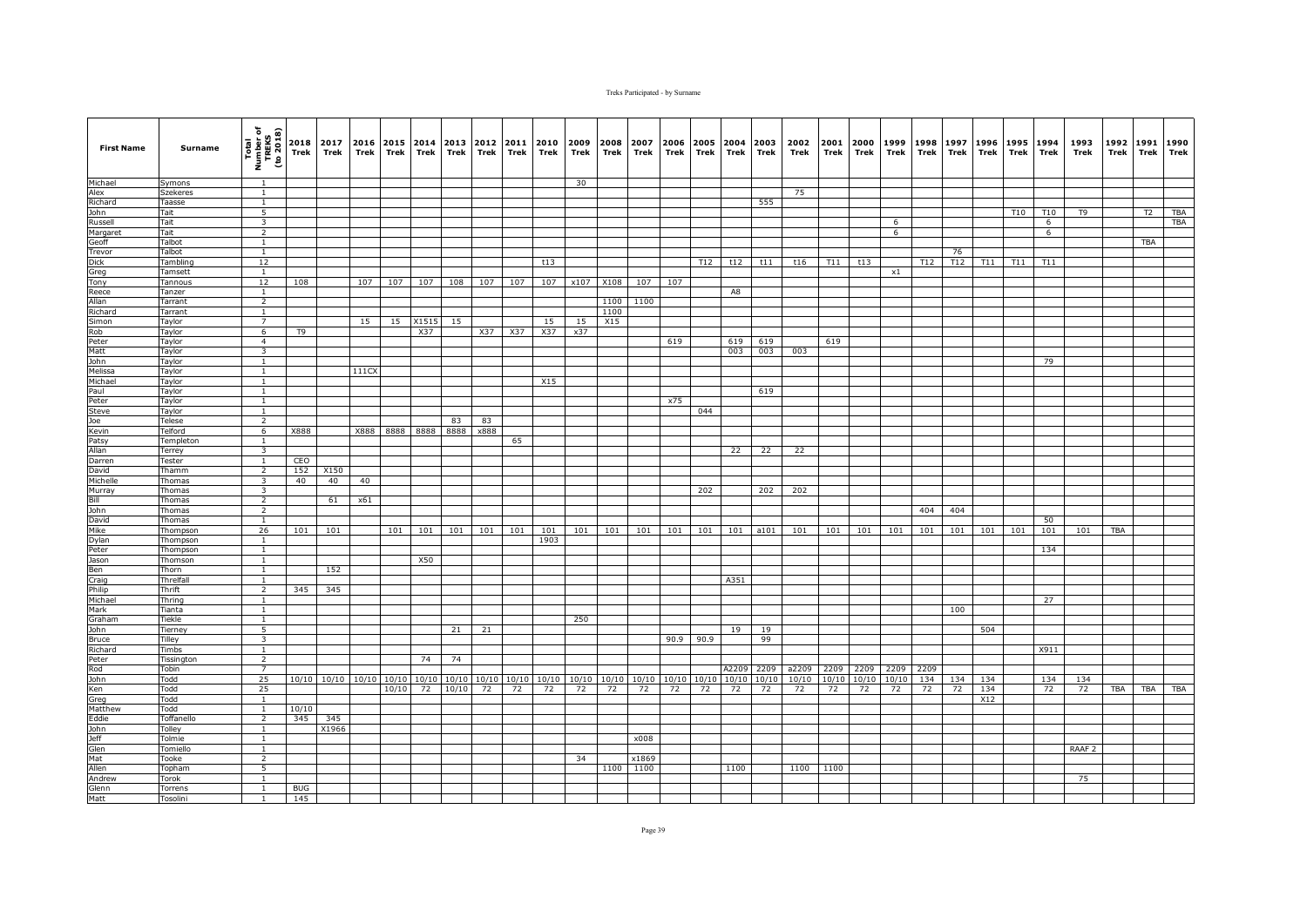| <b>First Name</b>    | Surname              | Total<br>Number of<br>TREKS<br>(to 2018) | 2018<br>Trek | 2017<br>Trek | 2016<br>Trek | 2015 2014<br>Trek | Trek | 2013<br>Trek | 2012<br>Trek    | 2011<br>Trek | 2010<br>Trek | 2009<br>Trek | 2008<br>Trek | 2007<br>Trek | 2006<br>Trek   | 2005<br>Trek | 2004<br>Trek   | 2003<br>Trek | 2002<br>Trek | 2001<br>Trek | 2000<br>Trek | 1999<br>Trek | 1998<br><b>Trek</b> | 1997<br>Trek | 1996<br>Trek | 1995<br>Trek | 1994<br>Trek | 1993<br>Trek | 1992<br>Trek | 1991<br>Trek | 1990<br>Trek |
|----------------------|----------------------|------------------------------------------|--------------|--------------|--------------|-------------------|------|--------------|-----------------|--------------|--------------|--------------|--------------|--------------|----------------|--------------|----------------|--------------|--------------|--------------|--------------|--------------|---------------------|--------------|--------------|--------------|--------------|--------------|--------------|--------------|--------------|
| John                 | Tourish              | $\overline{2}$                           |              |              |              |                   |      |              |                 |              |              |              |              |              |                | 7065         |                |              | 7065         |              |              |              |                     |              |              |              |              |              |              |              |              |
| Rob                  | Towner               | $\overline{\mathbf{3}}$                  |              |              |              |                   |      |              |                 |              |              |              |              |              |                | 22           |                |              |              | 22           | 22           |              |                     |              |              |              |              |              |              |              |              |
| Judy                 | Towns                | $\overline{2}$                           |              |              |              |                   |      |              |                 |              |              |              |              |              |                |              |                |              |              |              |              |              |                     |              |              |              | 888          | 66           |              |              |              |
| Ched                 | Towns                | $\mathbf{1}$                             |              |              |              |                   |      |              |                 |              |              |              |              |              |                |              |                |              |              |              |              |              |                     |              |              |              | 195          |              |              |              |              |
| Peter<br><b>Jeff</b> | Tracey<br>Trim       | <sup>1</sup><br>$\mathbf{1}$             |              |              |              |                   |      |              |                 |              |              |              |              |              |                | T11          |                |              |              | 013          |              |              |                     |              |              |              |              |              |              |              |              |
| clint                | trofa                | $\overline{1}$                           |              |              |              |                   |      |              |                 |              |              |              |              |              |                |              |                |              |              |              |              |              |                     | 33.3         |              |              |              |              |              |              |              |
| Dom                  | Truelove             | $\overline{\mathbf{3}}$                  |              |              |              |                   |      |              |                 |              |              |              |              |              |                |              |                |              |              | 54           |              | 54           |                     | 54           |              |              |              |              |              |              |              |
| Michael              | Tsung                | $\mathbf{1}$                             |              |              |              |                   |      |              |                 |              |              |              |              |              |                |              |                |              |              |              |              |              |                     |              |              |              |              |              |              | T7           |              |
| Andrew               | Tucker               | $\overline{2}$                           |              |              |              |                   |      |              |                 |              |              |              | 2GO          |              |                |              | $\overline{4}$ |              |              |              |              |              |                     |              |              |              |              |              |              |              |              |
| Wally                | Tullipan             | 3                                        |              |              |              |                   |      |              |                 |              | 386          |              | 386          | 386          |                |              |                |              |              |              |              |              |                     |              |              |              |              |              |              |              |              |
| Peter                | Tully                | <sup>1</sup>                             |              |              |              |                   |      |              |                 |              |              |              |              | 11           |                |              |                |              |              |              |              |              |                     |              |              |              |              |              |              |              |              |
| Leigh                | Turnbull             | 11                                       |              |              |              |                   | 7065 |              | 7065            | 7065         | 7065         | 7065         | 7065         | 7065         | 7065           | 7065         |                | 7065         | 7065         |              |              |              |                     |              |              |              |              |              |              |              |              |
| John<br>Michael      | Turnbull<br>Turnbull | $\overline{\mathbf{8}}$<br>$\mathbf{1}$  | 540          | 540          | 540          | 540               |      | 540          | 540             | 540          | 179          |              |              |              |                | 222cx        |                |              |              |              |              |              |                     |              |              |              |              |              |              |              |              |
| Jason                | Turner               | 5                                        |              |              |              |                   |      |              | 67              | 67           |              | 67           | 67           | 67           |                |              |                |              |              |              |              |              |                     |              |              |              |              |              |              |              |              |
| Paul                 | Turner               | $\overline{\mathbf{3}}$                  |              |              |              |                   |      |              |                 |              |              |              |              |              |                | 492          |                |              | 492          | 492          |              |              |                     |              |              |              |              |              |              |              |              |
| Rick                 | Turner               | $\overline{\mathbf{3}}$                  |              |              |              |                   |      |              |                 |              |              |              | X20          |              |                | x20          | x20            |              |              |              |              |              |                     |              |              |              |              |              |              |              |              |
| Mark                 | Turner               | $\mathbf{1}$                             |              |              |              |                   |      |              |                 |              |              |              |              |              |                |              |                |              | 287          |              |              |              |                     |              |              |              |              |              |              |              |              |
| Scott                | Turner               | $\overline{1}$                           |              |              |              |                   |      |              |                 |              |              |              | 71           |              |                |              |                |              |              |              |              |              |                     |              |              |              |              |              |              |              |              |
| Trevor               | Turnock              | 8                                        | 64           | 64           | 064          | 064               | 064  | 064          |                 |              |              |              |              |              |                |              |                |              | 1812         |              |              |              |                     |              |              |              |              | 1812         |              |              |              |
| Serena               | Turnock              | $\mathbf{1}$                             |              |              |              |                   |      |              |                 |              |              |              |              |              |                |              |                |              | 1812         |              |              |              |                     |              |              |              |              |              |              |              |              |
| <b>Jeff</b>          | Turpin               | 2                                        |              |              |              |                   |      |              |                 |              |              |              | 388          | x387         |                |              |                |              |              |              |              |              |                     |              |              |              |              |              |              |              |              |
| Tom                  | Tushuizen<br>Twaddle | $\overline{2}$<br><sup>1</sup>           |              |              |              |                   |      |              |                 |              |              |              |              |              |                |              |                |              |              |              |              | x49          |                     |              |              |              | X911         |              |              |              |              |
| Brent<br>Graeme      | Twigg                | $\overline{\mathbf{3}}$                  |              |              |              |                   |      |              |                 |              |              |              |              |              | 75             |              |                |              |              |              |              |              | 59                  | 59           | 64           |              |              |              |              |              |              |
| Bill                 | Twigg                | $\overline{2}$                           |              |              |              |                   |      |              |                 |              |              |              |              |              |                |              |                |              |              |              |              |              |                     |              | 64           | 63           |              |              |              |              |              |
| Kel                  | Twite                | $\mathbf{1}$                             |              |              |              |                   |      |              |                 |              | 387          |              |              |              |                |              |                |              |              |              |              |              |                     |              |              |              |              |              |              |              |              |
| David                | Tydd                 | $\mathbf{1}$                             |              |              |              |                   |      |              |                 |              |              |              |              |              |                |              |                |              |              |              |              |              |                     |              |              | 8            |              |              |              |              |              |
| Dilesh               | Uday                 | $\overline{2}$                           |              | MUTT X9K9    |              |                   |      |              |                 |              |              |              |              |              |                |              |                |              |              |              |              |              |                     |              |              |              |              |              |              |              |              |
| Charles              | Underwood            | 2                                        |              |              |              |                   |      |              |                 |              |              |              |              |              | T <sub>9</sub> |              |                |              |              |              |              | T10          |                     |              |              |              |              |              |              |              |              |
| Tony                 | Unknown              | $\overline{1}$                           |              |              |              |                   |      |              |                 |              |              |              |              |              |                |              | A2             |              |              |              |              |              |                     |              |              |              |              |              |              |              |              |
| Steve                | Urquhart             | <sup>1</sup>                             |              |              |              |                   |      |              |                 |              |              |              |              |              |                |              |                |              | 53           |              |              |              |                     |              |              |              |              |              |              |              |              |
| Ron<br>Ingrid        | Jsher<br>Van Beek    | $\mathbf{1}$<br>$\mathbf{1}$             |              |              |              |                   |      |              |                 |              |              |              |              |              |                | x9k9         |                |              |              |              |              | a205         |                     |              |              |              |              |              |              |              |              |
| John                 | Van Beers            | $\overline{2}$                           |              |              |              |                   |      |              |                 |              |              | AB52         | <b>B52</b>   |              |                |              |                |              |              |              |              |              |                     |              |              |              |              |              |              |              |              |
| Jos                  | Van De Ven           | $\overline{2}$                           |              |              |              |                   |      |              |                 |              |              |              |              |              |                |              |                |              | x013         | x013         |              |              |                     |              |              |              |              |              |              |              |              |
| Peter                | Van Den Bulk         | $\mathbf{1}$                             |              |              |              |                   |      |              |                 |              |              |              |              |              |                |              |                | 04           |              |              |              |              |                     |              |              |              |              |              |              |              |              |
| Chloe                | Vanbeers             | $\mathbf{1}$                             |              |              |              |                   |      |              |                 |              |              |              |              |              |                | x111         |                |              |              |              |              |              |                     |              |              |              |              |              |              |              |              |
| Richard              | Vanderfield          | 3                                        |              |              |              |                   |      |              |                 |              |              |              | x6           | x186         | X6             |              |                |              |              |              |              |              |                     |              |              |              |              |              |              |              |              |
| Mike                 | Vanderwarker         | $\mathbf{1}$                             |              |              |              |                   |      |              | x39             |              |              |              |              |              |                |              |                |              |              |              |              |              |                     |              |              |              |              |              |              |              |              |
| John                 | Vardill              | 17                                       |              |              |              |                   |      |              |                 | 193          |              | 193          | 193          | 193          | 193            | 193          |                | 193          | 193          | 193          | 193          | 193          | 193                 | 193          | 193          | 193          | 193          | 193          |              |              |              |
| Tim<br>John          | Varley<br>Varley     | 5<br>$\overline{3}$                      |              |              |              |                   |      |              |                 |              |              | A50          |              | x50          |                |              | x50            |              | 50           |              |              |              | X51                 |              |              |              | X34          | 34           | <b>TBA</b>   |              |              |
| Trevor               | Varley               | $\overline{\mathbf{3}}$                  |              |              |              |                   |      |              |                 |              |              |              |              |              | 71             |              | 71             |              | 71           |              |              |              |                     |              |              |              |              |              |              |              |              |
| Geoffrey             | Vaughan              | 8                                        | 55           |              | 55           | 55                | 55   | 55           | 55              | 55           | 55           |              |              |              |                |              |                |              |              |              |              |              |                     |              |              |              |              |              |              |              |              |
| Murray               | Vaughan              | $\overline{3}$                           |              |              |              |                   |      |              | X69             |              | X69          | x69          |              |              |                |              |                |              |              |              |              |              |                     |              |              |              |              |              |              |              |              |
| Rod                  | Vaughan              | $\mathbf{1}$                             |              |              | x7           |                   |      |              |                 |              |              |              |              |              |                |              |                |              |              |              |              |              |                     |              |              |              |              |              |              |              |              |
| George               | Vayanos              | $\overline{1}$                           |              |              |              |                   |      |              |                 |              |              |              | 873          |              |                |              |                |              |              |              |              |              |                     |              |              |              |              |              |              |              |              |
| George               | Vayonas              | $\overline{1}$                           |              |              |              |                   |      |              |                 |              |              |              |              | 873          |                |              |                |              |              |              |              |              |                     |              |              |              |              |              |              |              |              |
| Mick                 | Vazquez              | $\mathbf{1}$                             |              | 109          |              |                   |      |              |                 |              |              |              |              |              |                |              |                |              |              |              |              |              |                     |              |              |              |              |              |              |              |              |
| Allan                | Vella                | $\mathbf{1}$                             |              |              |              |                   |      |              |                 |              |              |              |              |              |                |              |                |              |              |              |              | T14          |                     |              |              |              |              |              |              |              |              |
| John                 | Vella                | $\mathbf{1}$                             |              |              |              |                   |      |              |                 |              |              |              |              | 0808         |                |              |                |              |              |              |              |              |                     |              |              |              |              |              |              |              |              |
| Patti<br>John        | Vella<br>Verhelst    | $\mathbf{1}$<br>15                       |              |              |              |                   |      |              | T <sub>15</sub> |              | t17          | <b>B1B2</b>  | <b>B1B2</b>  | 31           | 31             | 31           | b1b2           | 31           | 31           | 31           | 31           | 58<br>31     |                     |              |              |              | 31           | 31           |              |              |              |
| Mick                 | Vickers              | $\overline{1}$                           | 145          |              |              |                   |      |              |                 |              |              |              |              |              |                |              |                |              |              |              |              |              |                     |              |              |              |              |              |              |              |              |
| David                | Vidler               | $\overline{2}$                           |              |              |              |                   |      |              | 541             | 540          |              |              |              |              |                |              |                |              |              |              |              |              |                     |              |              |              |              |              |              |              |              |
| Doug                 | Vievers              | $\mathbf{1}$                             |              |              |              |                   |      |              |                 |              |              | X13          |              |              |                |              |                |              |              |              |              |              |                     |              |              |              |              |              |              |              |              |
| Mark                 | Vincent              | 6                                        |              |              |              |                   |      |              |                 |              |              |              |              |              |                |              |                | 181          |              |              |              | 181          |                     | 181          | 181          |              | 181          | 181          |              |              |              |
| Jane                 | Vincent              | $\overline{4}$                           |              |              |              |                   |      |              |                 |              |              |              |              |              |                |              |                |              |              |              |              | 181          |                     | 181          | 181          |              |              | 181          |              |              |              |
| Peter                | Vincent              | $\overline{4}$                           |              |              |              |                   |      |              |                 |              |              |              |              |              |                |              |                | 181          |              |              |              | 181          |                     | 181          |              |              |              | 181          |              |              |              |
| ken                  | vincent              | $\overline{2}$                           |              |              |              |                   |      |              |                 |              | 1012         |              |              |              |                |              |                |              |              |              |              |              |                     | 101          |              |              |              |              |              |              |              |
| Greg                 | Vincent              | $\mathbf{1}$                             |              |              |              |                   |      |              |                 |              |              |              |              |              |                |              | 555            |              |              |              |              |              |                     |              |              |              |              |              |              |              |              |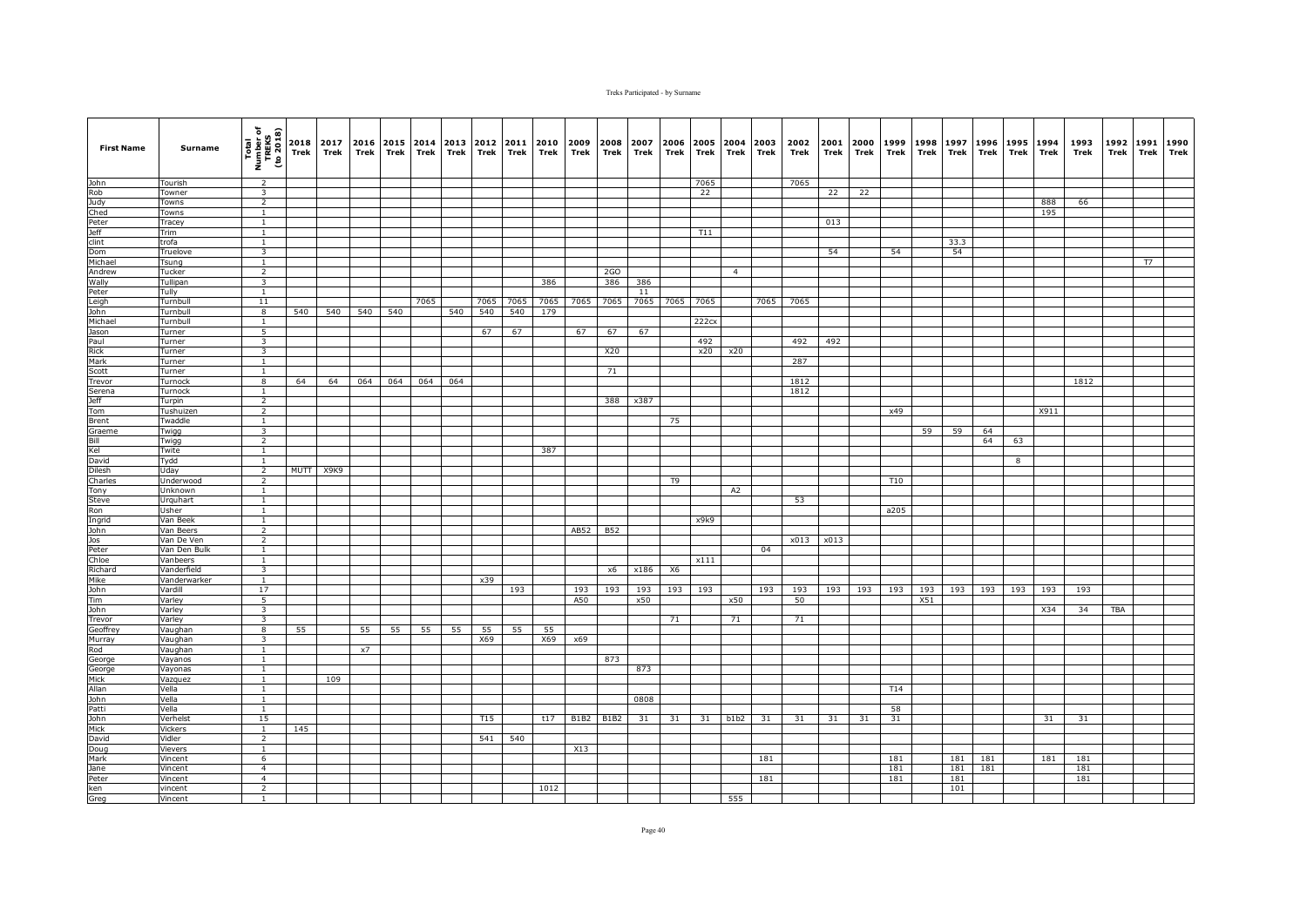| <b>First Name</b> | Surname          | Total<br>Number of<br>TREKS<br>(to 2018) | 2018<br>Trek | 2017<br>Trek             | 2016<br>Trek | 2015<br>Trek | Trek           | 2014 2013<br>Trek | 2012 2011<br>Trek | Trek | 2010<br>Trek | 2009<br>Trek | 2008<br>Trek | 2007<br>Trek      | 2006<br>Trek | 2005<br>Trek   | 2004<br>Trek | 2003<br>Trek | 2002<br>Trek | 2001<br>Trek | 2000<br>Trek         | 1999<br>Trek | 1998<br>Trek | 1997<br>Trek | 1996<br>Trek | 1995<br>Trek | 1994<br>Trek | 1993<br>Trek | 1992<br>Trek | 1991<br>Trek | 1990<br>Trek |
|-------------------|------------------|------------------------------------------|--------------|--------------------------|--------------|--------------|----------------|-------------------|-------------------|------|--------------|--------------|--------------|-------------------|--------------|----------------|--------------|--------------|--------------|--------------|----------------------|--------------|--------------|--------------|--------------|--------------|--------------|--------------|--------------|--------------|--------------|
| Gareth            | Vines            | $\overline{1}$                           |              |                          |              |              |                |                   |                   |      |              | 151          |              |                   |              |                |              |              |              |              |                      |              |              |              |              |              |              |              |              |              |              |
| Kevin             | Virgona          | $\overline{1}$                           |              |                          |              |              |                |                   |                   |      |              |              |              |                   |              |                | A13          |              |              |              |                      |              |              |              |              |              |              |              |              |              |              |
| Phil              | Virgona          | $\mathbf{1}$                             |              |                          |              |              |                |                   |                   |      |              |              |              |                   |              |                |              |              |              |              | a1                   |              |              |              |              |              |              |              |              |              |              |
| Brandon           | Viuhkola         | <sup>1</sup>                             |              |                          |              | 23           |                |                   |                   |      |              |              |              |                   |              |                |              |              |              |              |                      |              |              |              |              |              |              |              |              |              |              |
| Marcus            | Von Moger        | $\overline{2}$                           |              |                          |              |              |                |                   |                   |      |              |              |              |                   |              |                |              |              | 44           | 44           |                      |              |              |              |              |              |              |              |              |              |              |
| Matthew           | Waddington       | $\mathbf{1}$                             |              |                          |              |              |                |                   |                   |      |              |              |              |                   |              |                |              |              | x1812        |              |                      |              |              |              |              |              |              |              |              |              |              |
| Alan              | Wadey            | $\mathbf{1}$                             |              |                          |              |              |                |                   |                   |      |              |              |              |                   |              |                |              |              |              |              |                      |              |              |              |              |              | 911          |              |              |              |              |
| Bob               | Walder           | $\overline{1}$                           |              |                          |              |              |                | x540              |                   |      |              |              |              |                   |              |                |              |              |              |              |                      |              |              |              |              |              |              |              |              |              |              |
| Col               | Walker           | $\overline{2}$                           | PUP          | PUP                      |              |              |                |                   |                   |      |              |              |              |                   |              |                |              |              |              |              |                      |              |              |              |              |              |              |              |              |              |              |
| <b>Bruce</b>      | Walker           | $\overline{1}$                           |              | 9K9                      |              |              |                |                   |                   |      |              |              |              |                   |              |                |              |              |              |              |                      |              |              |              |              |              |              |              |              |              |              |
| Clayton           | Walker           | $\mathbf{1}$                             |              |                          |              |              |                |                   |                   |      |              |              |              |                   |              |                | a41          |              |              |              |                      |              |              |              |              |              |              |              |              |              |              |
| Stuart<br>John    | Walker<br>Wall   | $\mathbf{1}$<br>$\overline{5}$           |              |                          |              |              | 123            |                   |                   |      |              |              |              |                   |              |                |              | 456          | 456          | 123          | 123                  |              |              |              |              | 688          |              |              |              |              |              |
| Evan              | Wall             | $\overline{\mathbf{3}}$                  |              |                          |              |              |                |                   | X181 XAB1 X888    |      |              |              |              |                   |              |                |              |              |              |              |                      |              |              |              |              |              |              |              |              |              |              |
| Hamish            | Wall             | $\mathbf{1}$                             | 22           |                          |              |              |                |                   |                   |      |              |              |              |                   |              |                |              |              |              |              |                      |              |              |              |              |              |              |              |              |              |              |
| Geoff             | Wallace          | 1                                        |              |                          |              |              |                |                   |                   |      |              |              |              |                   |              |                |              |              |              |              |                      |              | 77           |              |              |              |              |              |              |              |              |
| Nigel             | Waller           | 12                                       | 33           | 33                       | 33           | 33           | 33             | 33                | 33                | 33   | 33           | 33           | 33           | 33                |              |                |              |              |              |              |                      |              |              |              |              |              |              |              |              |              |              |
| Carly             | Waller           | $\overline{4}$                           | 33           | 33                       |              | 33           | X33            |                   |                   |      |              |              |              |                   |              |                |              |              |              |              |                      |              |              |              |              |              |              |              |              |              |              |
| <b>Jim</b>        | Walley           | <sup>1</sup>                             |              |                          |              |              |                |                   |                   |      |              | <b>X4</b>    |              |                   |              |                |              |              |              |              |                      |              |              |              |              |              |              |              |              |              |              |
| Rob               | Wallin           | $\overline{2}$                           |              |                          |              |              |                | X84               | x84               |      |              |              |              |                   |              |                |              |              |              |              |                      |              |              |              |              |              |              |              |              |              |              |
| Barry             | Walsh            | 5                                        |              |                          |              | x013 X013    | 014            | 014               | 014               |      |              |              |              |                   |              |                |              |              |              |              |                      |              |              |              |              |              |              |              |              |              |              |
| <b>Neville</b>    | Walsh            | 2                                        |              |                          |              |              |                |                   |                   |      |              |              |              | x39               | x39          |                |              |              |              |              |                      |              |              |              |              |              |              |              |              |              |              |
| Dean              | Walsh            | 1                                        |              | 109                      |              |              |                |                   |                   |      |              |              |              |                   |              |                |              |              |              |              |                      |              |              |              |              |              |              |              |              |              |              |
| Mick              | <b>Wamsley</b>   | $\overline{3}$                           |              |                          |              |              |                |                   |                   |      |              |              |              |                   |              |                |              |              |              |              |                      | 24           | 24           | 24           |              |              |              |              |              |              |              |
| Murray            | Ward             | 13                                       |              |                          |              |              |                | 91                |                   | 91   | 91           | 91           | X3           |                   | 147          | 147            | 147          | 91           |              | 91           | a91                  | 91           | 91           |              |              |              |              |              |              |              |              |
| Patrick           | Ward             | $\mathbf{1}$                             |              |                          |              |              |                |                   |                   |      |              |              |              |                   |              |                |              |              | x11          |              |                      |              |              |              |              |              |              |              |              |              |              |
| Digby             | Warren           | 10                                       |              | 16                       | 16           | 16           | 16             | 16                | 16                | 16   | 16           | 16           | 16           |                   |              |                |              |              |              |              |                      |              |              |              |              |              |              |              |              |              |              |
| John              | Warren           | $\overline{\mathbf{3}}$                  |              | 1012                     |              |              |                |                   |                   |      |              |              |              |                   |              |                |              |              |              |              | 1012 1012            |              |              |              |              |              |              |              |              |              |              |
| Ed                | Warren           | $\mathbf{1}$                             |              |                          |              |              |                |                   |                   |      |              |              |              |                   |              |                |              |              | trekair      |              |                      |              |              |              |              |              |              |              |              |              |              |
| Noel              | Watson           | 5                                        |              |                          |              |              |                |                   |                   |      |              |              |              |                   |              |                |              |              |              |              |                      |              | 29           |              | 29           |              | 29           | 29           | <b>TBA</b>   |              |              |
| Peter             | Watson           | $\overline{\mathbf{3}}$                  |              |                          |              |              |                |                   |                   | 888  | X888         | X888         |              |                   |              |                |              |              |              |              |                      |              |              |              |              |              |              |              |              |              |              |
| Robert            | Watson           | $\overline{\mathbf{3}}$                  |              |                          |              |              |                |                   |                   |      |              |              |              |                   |              |                |              |              |              |              |                      |              |              |              | 29           |              | 29           | 29           |              |              |              |
| Warren<br>Tony    | Watson<br>Watson | $\overline{\mathbf{3}}$<br>1             |              |                          |              |              |                |                   |                   |      |              |              |              |                   |              | 79<br>x79      |              | 79           | 79           |              |                      |              |              |              |              |              |              |              |              |              |              |
| Keith             | Watts            | $\overline{1}$                           |              |                          |              |              |                |                   | x84               |      |              |              |              |                   |              |                |              |              |              |              |                      |              |              |              |              |              |              |              |              |              |              |
| <b>Simon</b>      | Way              | $\mathbf{1}$                             |              | 109                      |              |              |                |                   |                   |      |              |              |              |                   |              |                |              |              |              |              |                      |              |              |              |              |              |              |              |              |              |              |
| Mark              | Wayfield         | $\mathbf{1}$                             |              |                          |              |              | X3333          |                   |                   |      |              |              |              |                   |              |                |              |              |              |              |                      |              |              |              |              |              |              |              |              |              |              |
| Gerard            | Web              | $\overline{1}$                           |              |                          |              |              |                |                   |                   |      |              |              |              |                   |              |                |              |              |              |              |                      |              |              |              |              | 193          |              |              |              |              |              |
| Coleen            | Webb             | $\mathbf{1}$                             |              |                          |              |              |                |                   |                   |      |              | X504         |              |                   |              |                |              |              |              |              |                      |              |              |              |              |              |              |              |              |              |              |
| Max               | Webbe            | $\mathbf{1}$                             |              |                          |              |              |                |                   |                   |      |              |              |              |                   |              |                |              |              |              |              |                      |              |              | X101         |              |              |              |              |              |              |              |
| John              | Weber            | $\mathbf{1}$                             |              |                          |              |              |                |                   |                   |      |              | 888          |              |                   |              |                |              |              |              |              |                      |              |              |              |              |              |              |              |              |              |              |
| Rob               | Wedge            | 5                                        |              |                          |              |              |                |                   |                   |      |              |              |              | 204               | 204          | 204            | 202          | 202          |              |              |                      |              |              |              |              |              |              |              |              |              |              |
| Paul              | Weedon           | $\overline{2}$                           |              |                          |              |              |                |                   |                   |      |              |              |              |                   |              |                |              |              |              |              | 39                   |              |              |              |              | X327         |              |              |              |              |              |
| Graeme            | Weidenhofer      | <sup>1</sup>                             |              |                          |              |              |                |                   |                   |      |              |              |              |                   |              |                |              |              |              |              |                      |              |              |              | 626          |              |              |              |              |              |              |
| Kvlie             | Weik             | <sup>1</sup>                             |              |                          |              |              |                |                   |                   |      |              |              |              |                   |              |                |              |              |              | 013          |                      |              |              |              |              |              |              |              |              |              |              |
| Michael           | Weller           | $\overline{2}$                           |              |                          |              |              |                |                   |                   |      |              |              |              |                   |              |                |              | 003          | 003          |              |                      |              |              |              |              |              |              |              |              |              |              |
| Roger             | Wells            | 27                                       | 1012         | 1012                     | 1012         | 1012         | 1012           | 1012              | 1012              | 1012 | 1012         | 1012         | X101         | 101               |              | x101 1012 1012 |              | 1012         | 1012         | 1012         | 1012                 | 1012         | 1012         | 1012         | 1012         | 101          | 101          | 101          | TBA          |              |              |
| Peter             | Wells            | $\overline{1}$                           |              |                          |              |              |                |                   |                   |      |              |              |              |                   |              |                |              | 05           |              |              |                      |              |              |              |              |              |              |              |              |              |              |
| John "Chubby"     | Welsh            | 10                                       | 005          | 005                      | 005          | 005          | 005            | 005               | 005               | X005 | 005          | 005          |              |                   |              |                |              |              |              |              |                      |              |              |              |              |              |              |              |              |              |              |
| John              | Welsh            | $\overline{2}$                           |              |                          |              |              |                |                   |                   |      |              |              |              |                   |              |                |              |              |              |              |                      |              |              |              |              |              |              |              | <b>TBA</b>   | <b>TBA</b>   |              |
| John              | Wenham           | $\mathbf{1}$                             |              |                          |              |              | T <sub>9</sub> |                   |                   |      |              |              |              |                   |              |                |              |              |              |              |                      |              |              |              |              |              |              |              |              |              |              |
| Peter             | Went             | $\mathbf{1}$                             |              |                          |              |              |                |                   |                   |      |              |              |              |                   |              |                |              |              |              |              |                      | x40          |              |              |              |              |              |              |              |              |              |
| Dave              | West             | $\mathbf{1}$                             |              |                          |              |              |                |                   | 07                |      |              |              |              |                   |              |                |              |              |              |              |                      |              |              |              |              |              |              |              |              |              |              |
| Phil              | West             | <sup>1</sup>                             | 185          |                          |              |              |                |                   |                   |      |              |              |              |                   |              |                |              |              |              |              |                      |              |              |              |              |              |              |              |              |              |              |
| Tony<br>Xavier    | West             | <sup>1</sup>                             |              |                          |              |              |                |                   |                   |      |              |              |              |                   |              | 137            |              |              |              |              |                      |              |              |              |              |              |              |              |              |              |              |
| John              | West<br>Westerly | <sup>1</sup><br>$\mathbf{1}$             |              |                          |              |              |                |                   |                   |      |              |              |              |                   |              |                | x71          |              |              |              |                      |              |              | 121          |              |              |              |              |              |              |              |
| John              | Westley          | $\overline{1}$                           |              |                          |              |              |                |                   |                   |      |              |              |              |                   | x71          |                |              |              |              |              |                      |              |              |              |              |              |              |              |              |              |              |
| John              | Wetherell        | 3                                        |              |                          |              |              |                |                   |                   |      |              |              |              |                   |              |                |              |              |              |              |                      |              |              |              | 70           |              | 70           | 70           |              |              |              |
| Rita              | Weyling          | 1                                        |              |                          |              |              |                |                   |                   |      |              |              |              |                   |              |                |              |              |              |              |                      |              |              |              |              |              |              |              |              | TBA          |              |
| Mark              | Wharton          | 9                                        |              |                          |              |              | 33             | 33                | 33                | 33   | 33           | 33           | 33           | 33                | 35           |                |              |              |              |              |                      |              |              |              |              |              |              |              |              |              |              |
| Ross              | Wharton          | $\overline{\mathbf{3}}$                  |              |                          |              |              |                |                   |                   |      |              |              |              |                   |              |                |              |              | 1812         |              |                      |              |              |              |              |              | 1812         | 1812         |              |              |              |
| Mike              | Wheatley         | 29                                       |              | X16 16 16 16 16 16 16 16 |              |              |                |                   |                   |      | 16           | 16           |              | 16 16 16 16 16 16 |              |                |              |              | 16           |              | 16 16 16 16 16 17 16 |              |              |              |              |              | 16           | 16           | TBA          |              | TBA TBA      |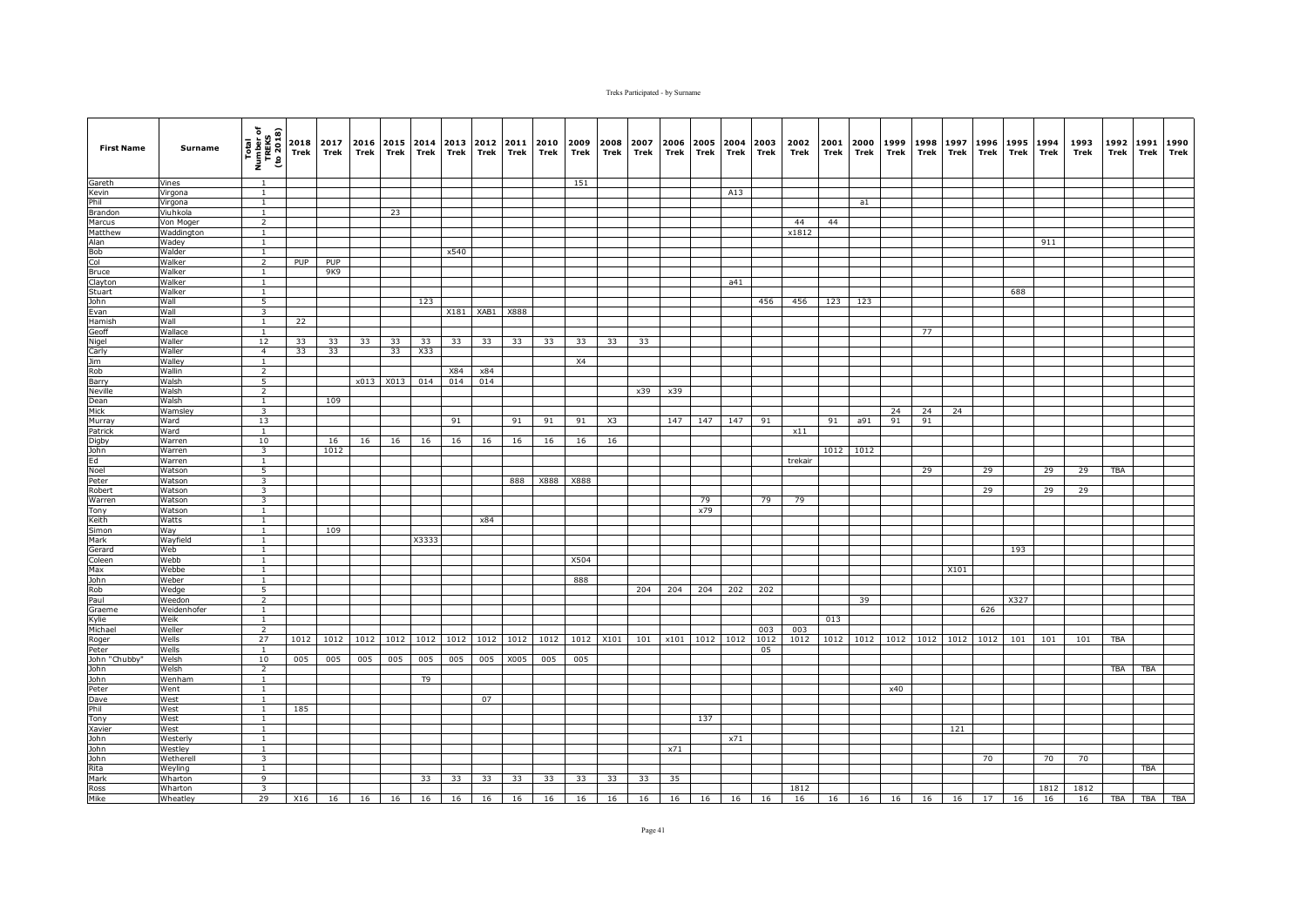| <b>First Name</b> | Surname            | Total<br>Number of<br>TREKS<br>(to 2018)  | 2018<br>Trek   | 2017<br>Trek | 2016 2015 2014<br>Trek | Trek        | Trek           | 2013<br>Trek   | 2012<br>Trek   | 2011<br>Trek   | 2010<br>Trek   | 2009<br>Trek   | 2008<br>Trek   | 2007<br>Trek | 2006<br>Trek  | Trek            | 2005 2004 2003<br>Trek | Trek | 2002<br>Trek | 2001<br>Trek | 2000<br>Trek | 1999<br>Trek | 1998<br>Trek | 1997<br>Trek | 1996<br>Trek | 1995<br>Trek | 1994<br><b>Trek</b> | 1993<br>Trek | 1992<br>Trek | 1991<br>Trek | 1990<br>Trek |
|-------------------|--------------------|-------------------------------------------|----------------|--------------|------------------------|-------------|----------------|----------------|----------------|----------------|----------------|----------------|----------------|--------------|---------------|-----------------|------------------------|------|--------------|--------------|--------------|--------------|--------------|--------------|--------------|--------------|---------------------|--------------|--------------|--------------|--------------|
| Steve             | Whelan             | $\overline{\mathbf{3}}$                   |                |              |                        |             |                |                |                |                |                |                |                |              |               |                 |                        |      |              |              |              |              | <b>X7</b>    | X7           | X7           |              |                     |              |              |              |              |
| John              | Whelan             | $\overline{1}$                            |                |              |                        |             |                |                |                |                |                | X67            |                |              |               |                 |                        |      |              |              |              |              |              |              |              |              |                     |              |              |              |              |
| Scott             | Whiddett           | $\overline{4}$                            |                |              |                        | 555CX 444CX |                | 444cx          | xbt50          |                |                |                |                |              |               |                 |                        |      |              |              |              |              |              |              |              |              |                     |              |              |              |              |
| Adrien            | Whiddett           | $\mathbf{1}$                              |                |              | 555CX                  |             |                |                |                |                |                |                |                |              |               |                 |                        |      |              |              |              |              |              |              |              |              |                     |              |              |              |              |
| Tony              | Whitaker           | 1                                         |                |              |                        |             |                |                |                |                |                |                |                |              |               |                 |                        |      |              |              |              |              |              |              | 178          |              |                     |              |              |              |              |
| Richard           | White              | 5                                         |                |              |                        |             |                |                |                |                |                |                |                |              |               | 137             |                        |      |              |              |              |              | 107          | 107          | 107          | 107          |                     |              |              |              |              |
| <b>Dick</b>       | White              | $\overline{\mathbf{3}}$<br>$\overline{2}$ |                |              |                        |             |                |                |                |                |                |                |                |              |               |                 |                        |      |              | X107         | 107          | 107          |              |              |              |              |                     |              |              |              |              |
| Peter             | White<br>White     | <sup>1</sup>                              | X888           |              |                        |             |                |                |                |                |                |                |                |              |               |                 |                        |      |              |              |              |              |              |              |              |              |                     |              |              | <b>TBA</b>   | TBA          |
| Beau<br>Ray       | White              | $\mathbf{1}$                              |                |              |                        |             |                |                |                |                |                |                |                |              |               |                 |                        |      |              |              |              |              |              |              |              |              |                     |              |              |              | TBA          |
| Robert            | White              | $\mathbf{1}$                              |                | X9K9         |                        |             |                |                |                |                |                |                |                |              |               |                 |                        |      |              |              |              |              |              |              |              |              |                     |              |              |              |              |
| John              | Whitechurch        | $\mathbf{1}$                              |                |              |                        |             |                |                |                |                |                |                |                |              |               |                 |                        |      |              |              |              |              |              |              |              |              |                     |              |              | TBA          |              |
| Judy              | Whitehead          | $\overline{3}$                            |                |              | t10                    |             |                |                |                | t10            | t10            |                |                |              |               |                 |                        |      |              |              |              |              |              |              |              |              |                     |              |              |              |              |
| Bill              | Whitehouse         | $\overline{1}$                            |                |              |                        |             |                |                |                |                |                |                |                |              |               |                 |                        |      | 150          |              |              |              |              |              |              |              |                     |              |              |              |              |
| Simon             | Whitehouse         | $\mathbf{1}$                              |                |              |                        |             |                |                |                |                |                |                |                |              |               |                 |                        |      |              |              |              |              |              |              |              |              |                     | 78           |              |              |              |
| Trevor            | Whitelaw           | 16                                        |                |              |                        |             | x3333 X3333    | <b>TSA</b>     | TS             |                | T6.5           | T6             | T6             |              |               |                 |                        |      | T7           | T7           | T7           | T7           | T7           | T7           | T7           | T7           | T7                  |              |              |              |              |
| Stephen           | Whiteoak           | $\mathbf{1}$                              |                |              |                        |             |                |                |                |                |                |                |                |              |               |                 |                        |      |              |              |              |              |              |              |              |              |                     |              |              | <b>TBA</b>   |              |
| Peter             | Whitmore           | $\mathbf{1}$                              |                |              |                        |             |                |                |                |                |                |                |                |              |               |                 |                        |      |              |              |              |              |              |              |              |              | 10                  |              |              |              |              |
| Christopher       | Whittaker          | $\overline{2}$                            |                |              |                        |             |                |                | 091            | 091            |                |                |                |              |               |                 |                        |      |              |              |              |              |              |              |              |              |                     |              |              |              |              |
| Graham            | Whittaker          | $\overline{1}$                            |                |              |                        |             |                |                |                |                |                |                |                |              |               |                 |                        |      |              |              |              |              |              |              |              | 287          |                     |              |              |              |              |
| Robert            | Whitwell           | $\mathbf{1}$                              |                |              |                        |             |                |                |                |                |                |                |                | $\mathbf 0$  |               |                 |                        |      |              |              |              |              |              |              |              |              |                     |              |              |              |              |
| John              | Wholley            | 16                                        |                |              |                        |             |                |                |                | 193            | 193            | 193            | 193            | 193          | 193           | 193             | 34                     | 193  | 193          | 193          | 193          | 193          | 193          | 193          | 193          |              |                     |              |              |              |              |
| Phil              | Whyte              | $\overline{1}$                            |                |              |                        |             |                |                |                |                |                |                |                |              |               |                 |                        |      | x202         |              |              |              |              |              |              |              |                     |              |              |              |              |
| Phil              | Wickham            | 25                                        |                |              |                        |             |                |                |                |                |                | $\mathcal{P}$  | $\overline{z}$ | 2            | $\mathcal{P}$ |                 |                        | 10   | 93           | 93           | 93           |              | 93           | 93           | 93           | 93           | 193                 | 193          |              |              |              |
| Clive             | Wickham            | 8<br>$\overline{7}$                       | $\overline{2}$ |              | $\overline{2}$         |             | $\overline{2}$ |                | $\overline{2}$ | $\overline{2}$ |                | $\overline{2}$ | 2              | 2            |               |                 |                        |      |              |              |              |              |              |              |              |              |                     |              |              |              |              |
| Melanie           | Wickham            |                                           | X <sub>2</sub> |              | x2<br>$x^2$            |             |                |                |                |                | $\overline{2}$ | $\overline{2}$ |                |              |               | x2              |                        | 93   | 93           |              |              |              |              |              |              |              |                     |              |              |              |              |
| Darren<br>Andrew  | Wickham<br>Wickham | 5<br>$\mathbf{1}$                         | X <sub>2</sub> |              |                        |             |                | $\overline{2}$ | x2             |                |                |                |                |              | 404           |                 |                        |      |              |              | 93           |              |              |              |              |              |                     |              |              |              |              |
| <b>Dick</b>       | Wierobiej          | $\mathbf{1}$                              |                |              |                        |             |                |                |                |                |                |                |                |              | X203          |                 |                        |      |              |              |              |              |              |              |              |              |                     |              |              |              |              |
| Lauren            | Wilbow-Noakes      | $\overline{2}$                            | T8             | T8           |                        |             |                |                |                |                |                |                |                |              |               |                 |                        |      |              |              |              |              |              |              |              |              |                     |              |              |              |              |
| Neil              | Wild               | $\overline{5}$                            | X193           | 193          | 193                    | 193         | 193            |                |                |                |                |                |                |              |               |                 |                        |      |              |              |              |              |              |              |              |              |                     |              |              |              |              |
| Dominic           | Wild               | $\mathbf{1}$                              | 193            |              |                        |             |                |                |                |                |                |                |                |              |               |                 |                        |      |              |              |              |              |              |              |              |              |                     |              |              |              |              |
| Mary              | Wild               | $\mathbf{1}$                              |                |              |                        | 193         |                |                |                |                |                |                |                |              |               |                 |                        |      |              |              |              |              |              |              |              |              |                     |              |              |              |              |
| Wilbur            | Wilde              | <sup>1</sup>                              |                |              |                        |             |                |                |                |                |                | 44             |                |              |               |                 |                        |      |              |              |              |              |              |              |              |              |                     |              |              |              |              |
| Tricia            | Wilden             | $\mathbf{1}$                              |                |              |                        |             |                |                |                |                |                |                |                |              |               |                 |                        |      |              |              |              |              |              |              |              | 115          |                     |              |              |              |              |
| Adam              | Wildman            | $\mathbf{1}$                              |                |              | 99                     |             |                |                |                |                |                |                |                |              |               |                 |                        |      |              |              |              |              |              |              |              |              |                     |              |              |              |              |
| Ed                | Wilkinson          | $\overline{2}$                            |                |              |                        |             |                |                |                |                |                |                |                |              |               |                 |                        |      |              | 14           | 25           |              |              |              |              |              |                     |              |              |              |              |
| Adam              | Wilkinson          | $\mathbf{1}$                              | 15             |              |                        |             |                |                |                |                |                |                |                |              |               |                 |                        |      |              |              |              |              |              |              |              |              |                     |              |              |              |              |
| Gavin             | Wilkinson          | $\mathbf{1}$                              |                |              |                        |             |                |                |                |                |                |                |                |              |               |                 |                        |      |              |              |              | x10/10       |              |              |              |              |                     |              |              |              |              |
| Peter             | Wilkinson          | $\mathbf{1}$                              |                |              |                        |             |                |                |                |                |                |                |                |              |               |                 |                        |      |              |              |              |              |              |              |              |              |                     |              |              |              | <b>TBA</b>   |
| Garrath           | Will               | 5                                         |                |              |                        |             |                |                |                |                |                |                |                |              |               |                 |                        |      |              |              |              |              |              |              |              |              | TBA                 | 72           | TBA          | TBA          | <b>TBA</b>   |
| Gareth            | Will<br>Will       | 2                                         |                |              |                        |             |                |                |                |                |                |                |                |              |               |                 |                        |      |              |              |              | 74           |              |              |              |              | 72                  |              |              |              |              |
| Mal<br>Nick       | Willan             | <sup>1</sup><br>$\overline{1}$            |                |              |                        |             |                |                |                |                |                |                |                |              |               |                 |                        |      |              | 90           | 43           |              |              |              |              |              |                     |              |              |              |              |
| David             | Williams           | 17                                        |                |              |                        |             |                | 501            | 501            | X501           |                |                | 501            | 501          | 501           | x500            | 501                    | 501  |              | 501          | 501          | 501          | 501          | 500          | 500          | 500          | 500                 |              |              |              |              |
| John              | Williams           | 15                                        |                | X22          | X22                    | x22         | 018            |                | 018            | 018            | 018            | 018            | 018            | 018          | 018           | 018             | 018                    | 018  |              |              |              |              |              | 56           |              |              |                     |              |              |              |              |
| Nigel             | Williams           | 6                                         | 64             | 64           | 064                    | 064         | 064            | 064            |                |                |                |                |                |              |               |                 |                        |      |              |              |              |              |              |              |              |              |                     |              |              |              |              |
| Garry             | Williams           | $\overline{4}$                            |                |              |                        |             |                |                |                |                |                | X59            | X59            |              |               | 64              |                        |      | 640          |              |              |              |              |              |              |              |                     |              |              |              |              |
| <b>Joanne</b>     | Williams           | $\overline{4}$                            |                |              |                        |             |                |                |                |                |                | X59            | x59            |              |               | 64              |                        |      | 640          |              |              |              |              |              |              |              |                     |              |              |              |              |
| <b>Brett</b>      | Williams           | $\overline{2}$                            |                |              |                        |             |                |                |                |                |                | 40             |                |              |               |                 |                        |      |              |              |              |              |              |              |              |              | 34                  |              |              |              |              |
| Peter             | Williams           | 2                                         |                |              |                        |             |                |                |                |                |                |                |                |              |               |                 |                        |      |              |              |              | 138          | 138          |              |              |              |                     |              |              |              |              |
| Allister          | Williams           | $\mathbf{1}$                              |                |              |                        |             |                |                |                | 777            |                |                |                |              |               |                 |                        |      |              |              |              |              |              |              |              |              |                     |              |              |              |              |
| Kathy             | Williams           | 1                                         |                |              |                        |             |                |                |                |                |                |                |                |              |               |                 |                        |      | 11           |              |              |              |              |              |              |              |                     |              |              |              |              |
| Peter             | Williams           | $\overline{1}$                            |                |              |                        |             |                |                |                | 777            |                |                |                |              |               |                 |                        |      |              |              |              |              |              |              |              |              |                     |              |              |              |              |
| Terry             | Williams           | $\overline{1}$                            |                |              |                        |             |                |                |                |                |                |                |                |              |               |                 |                        |      |              |              |              |              |              | 76           |              |              |                     |              |              |              |              |
| Mark              | Williamson         | 5                                         |                |              |                        |             |                |                |                |                |                |                |                | T16          | T16           | T <sub>16</sub> | t16                    | t16  |              |              |              |              |              |              |              |              |                     |              |              |              |              |
| Marilyn           | Williamson         | 3                                         |                |              |                        |             |                |                |                |                |                |                |                |              |               | T16             | T <sub>16</sub>        | t16  |              |              |              |              |              |              |              |              |                     |              |              |              |              |
| Chris             | Williamson         | $\overline{2}$                            |                |              |                        |             |                |                |                |                |                |                |                |              |               |                 |                        |      |              |              |              | 83           | 83           |              |              |              |                     |              |              |              |              |
| Fiona             | Williamson         | $\mathbf{1}$                              |                |              |                        |             |                |                |                |                |                |                |                |              |               |                 |                        |      |              |              |              | 83           |              |              |              |              |                     |              |              |              |              |
| Rod               | Williamson         | $\mathbf{1}$                              |                |              |                        |             |                |                |                |                |                |                |                |              |               |                 |                        |      | x4444        |              |              |              |              |              |              |              |                     |              |              |              |              |
| Peter             | Willis             | 3<br><sup>1</sup>                         |                |              |                        |             |                |                |                |                |                |                |                |              | 83            | 83              | 83                     |      |              |              |              |              |              |              |              |              |                     |              |              | TBA          |              |
| Alan<br>Alan      | Willis<br>Willis   |                                           |                |              |                        |             |                |                |                |                |                |                |                |              |               |                 |                        |      |              |              |              |              |              |              |              |              |                     |              |              | TBA          |              |
|                   |                    | 1                                         |                |              |                        |             |                |                |                |                |                |                |                |              |               |                 |                        |      |              |              |              |              |              |              |              |              |                     |              |              |              |              |